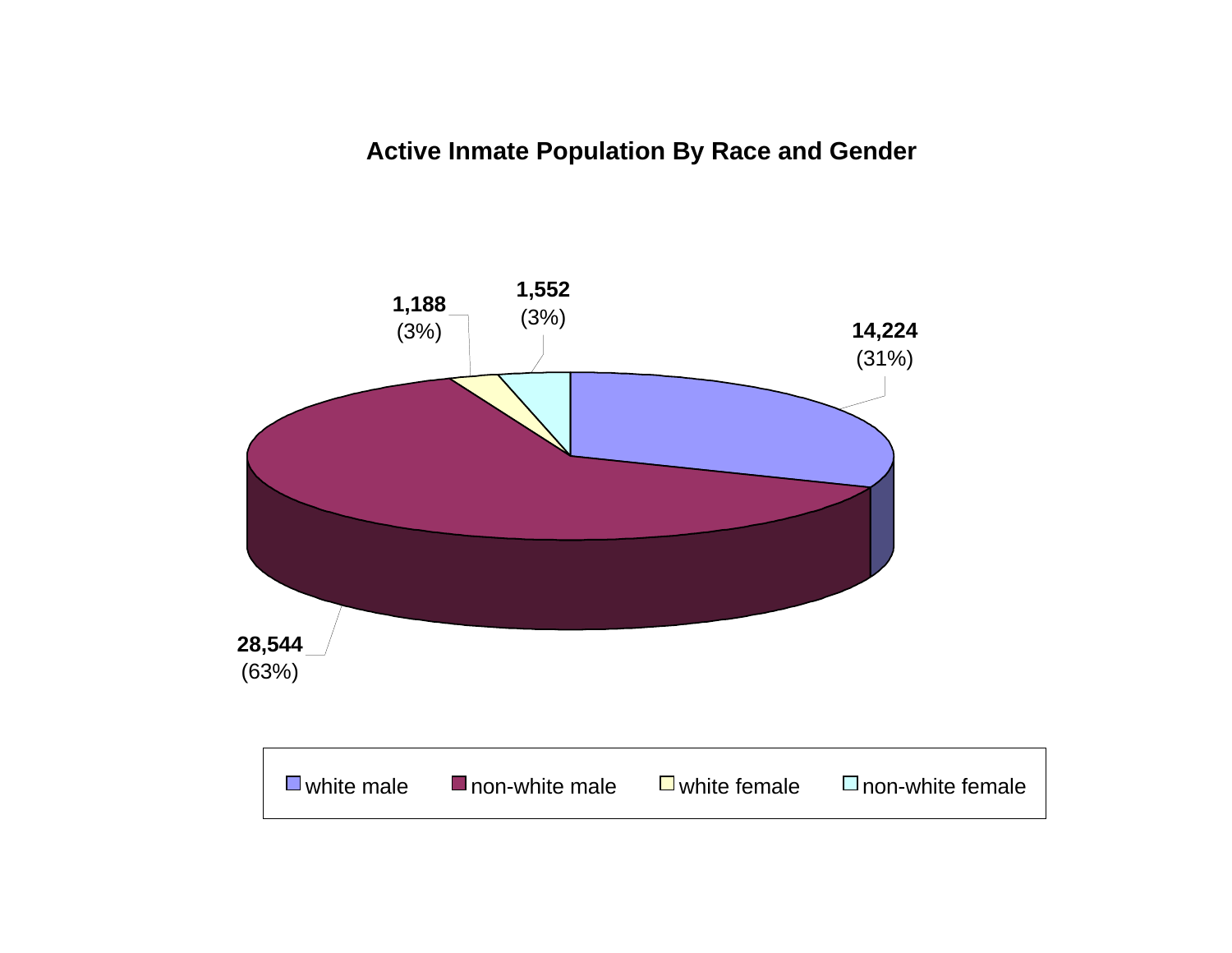# **Active Inmates By Security Status**

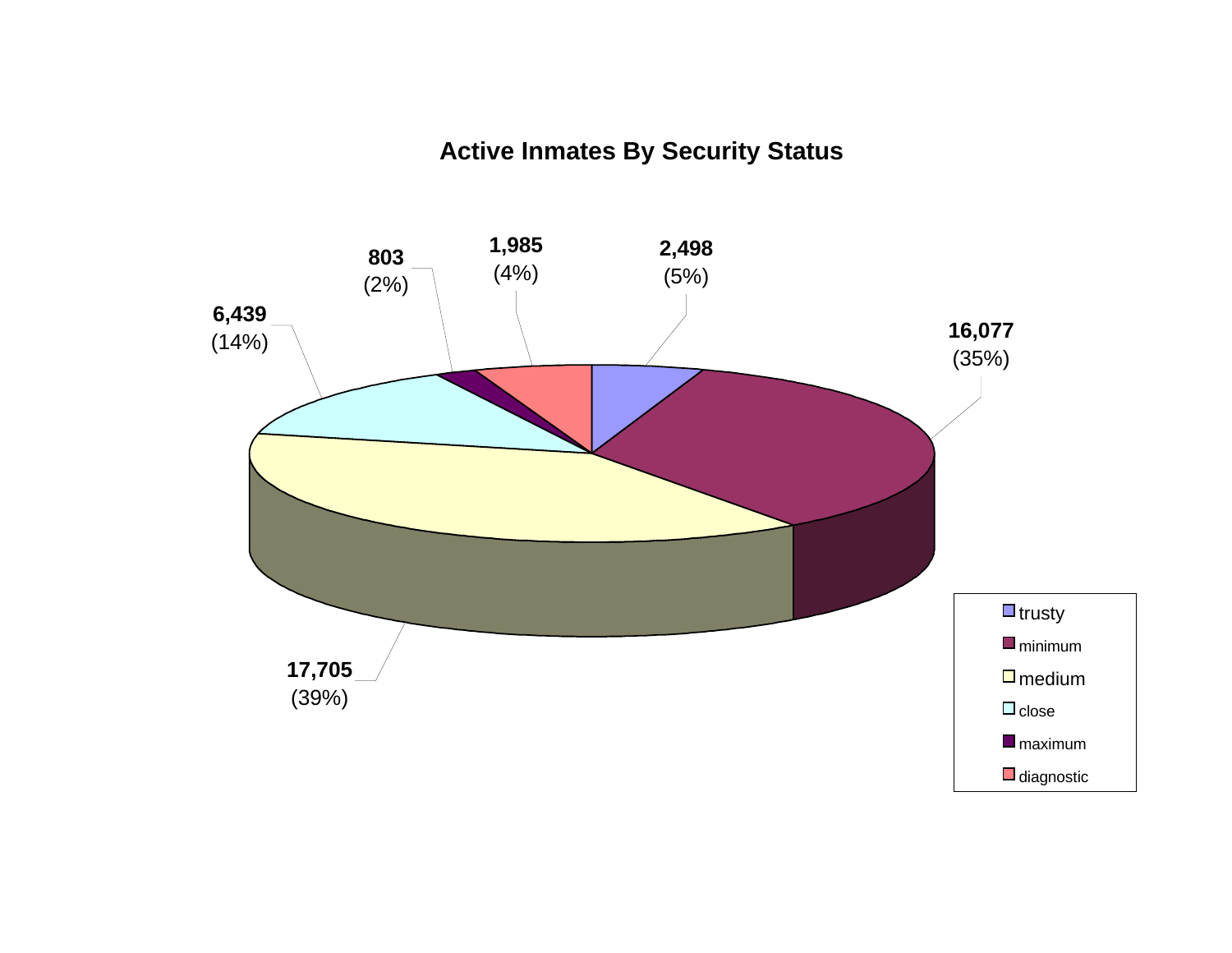

# **Active Inmates Prison Sentence In Years**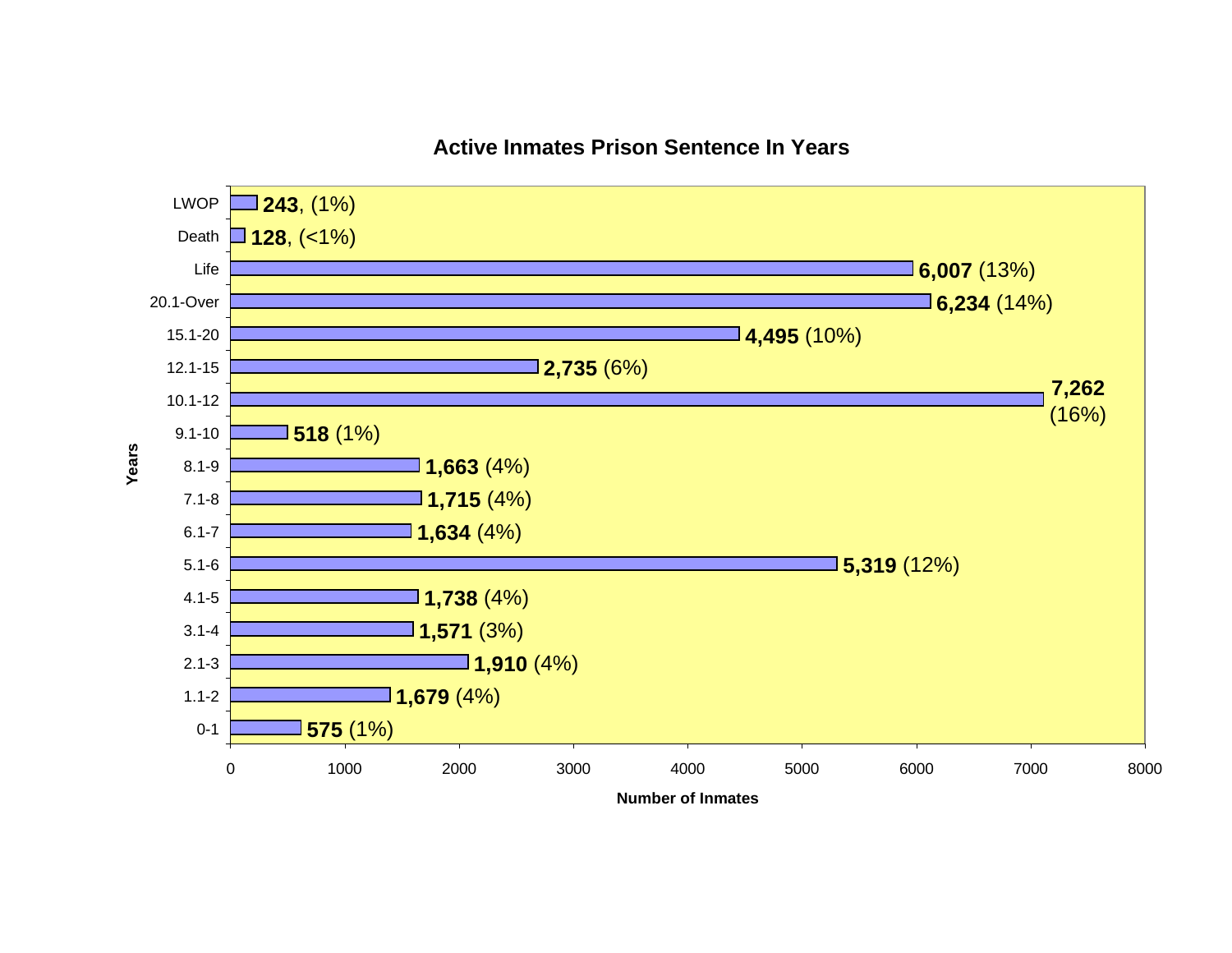**Active Inmates Who Have Probation To Follow Prison**

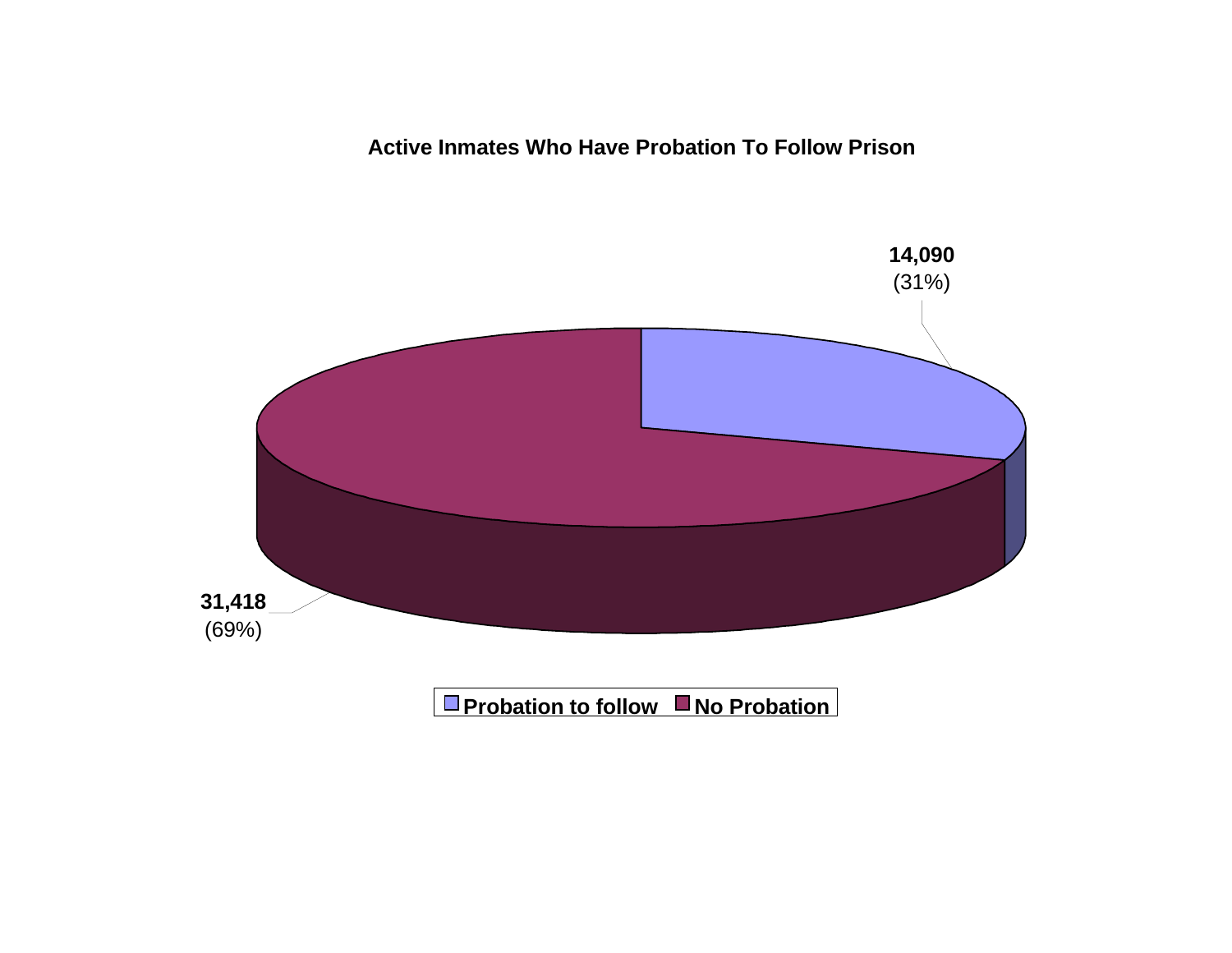**Active Inmates Grouped By Institution**

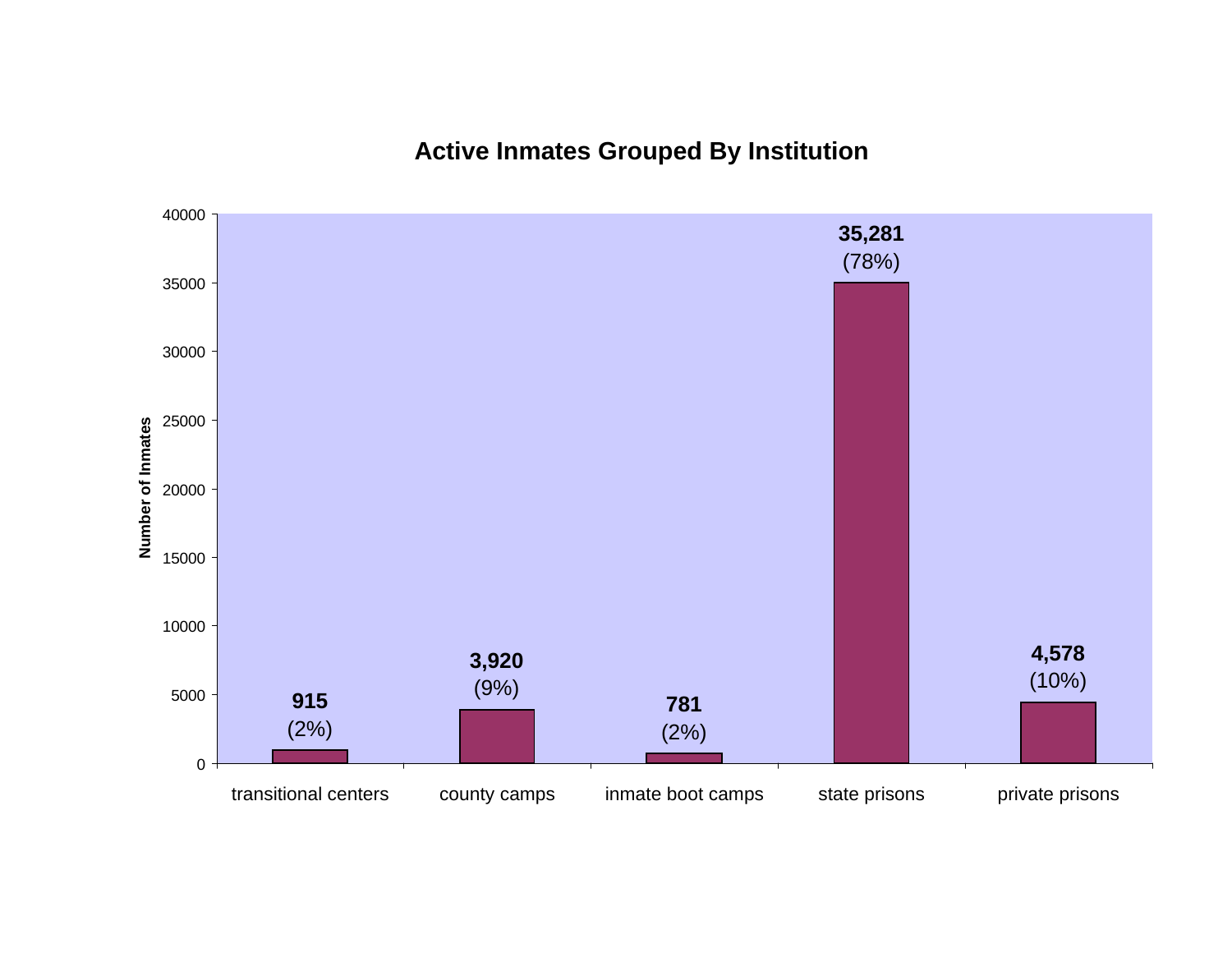# **Active Inmates By Most Serious Crime Type**

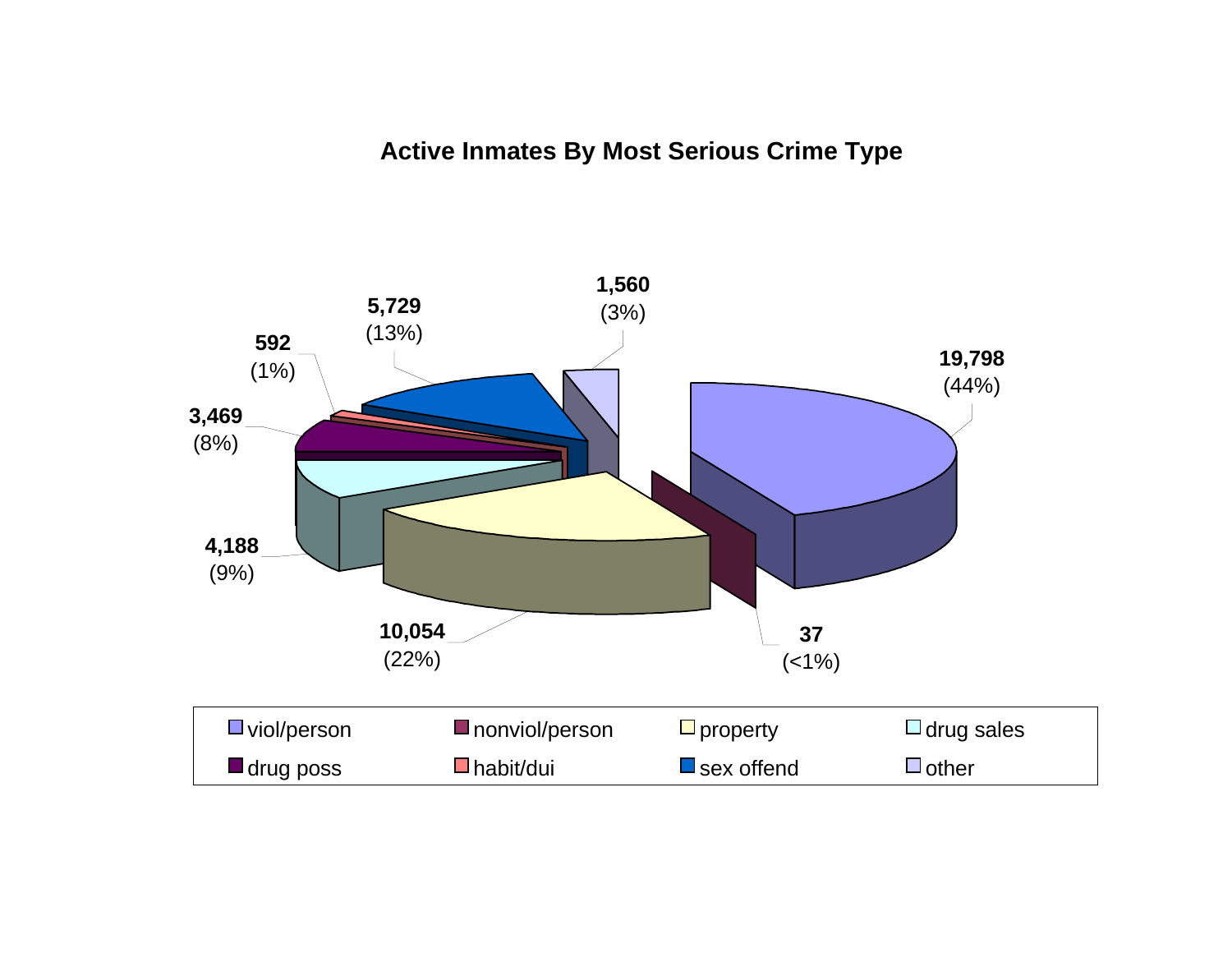Georgia Department of Corrections Page 1 Run 06/18/01 Office of Planning and Analysis

#### Inmate statistical profile

TABLE OF CONTENTS FOR ACTIVE PRISONERS EXCLUDING JAIL

Title PAGE ----- ---- RACE AND SEX............................ 2 Culture Fair IQ Scores.................. 3 Self-Rpt Socioeconomic Class............ 4 Self-Rpt Environment To Age 16.......... 5 Self-Rpt Education Level................ 6 Functional Reading Level (WRAT Scores).. 7 Functional Math Level (WRAT Scores)..... 8 Functional Spelling Level (WRAT Scores). 9 Self-Rpt Guardian Status To Age 16......10 Self-Rpt Employment Status Before Prison11 Self-Rpt Marital Status At Admission....12 Self-Rpt Number Of Children At Admission13 Self-Rpt Religious Affiliation..........14 Self-Rpt Family Behavior Patterns \*.....15 Inmate Diagnostic Behavior Problem \*....16 Physical Profile (General Condition)....17 Security Status...........................18 Number Of Sentences.....................19 Number Of Disciplinaries................20 Number Of Escapes........................21 Number Of Prior Georgia Incarcerations \*22 Number Of Transfers.....................23 County Of Conviction....................24 Circ Of Conviction......................29 Home County.............................31 Prison Sentence In Years................36 Probation To Follow Prison..............37Admission Type.............................38 Release Type...............................39 Inst By Group.............................40 Institution................................41 Misdemeanors And Felonies...............44 Crimes By Group...........................45 Most Serious Offense....................46 Most Serious Crime Type.................53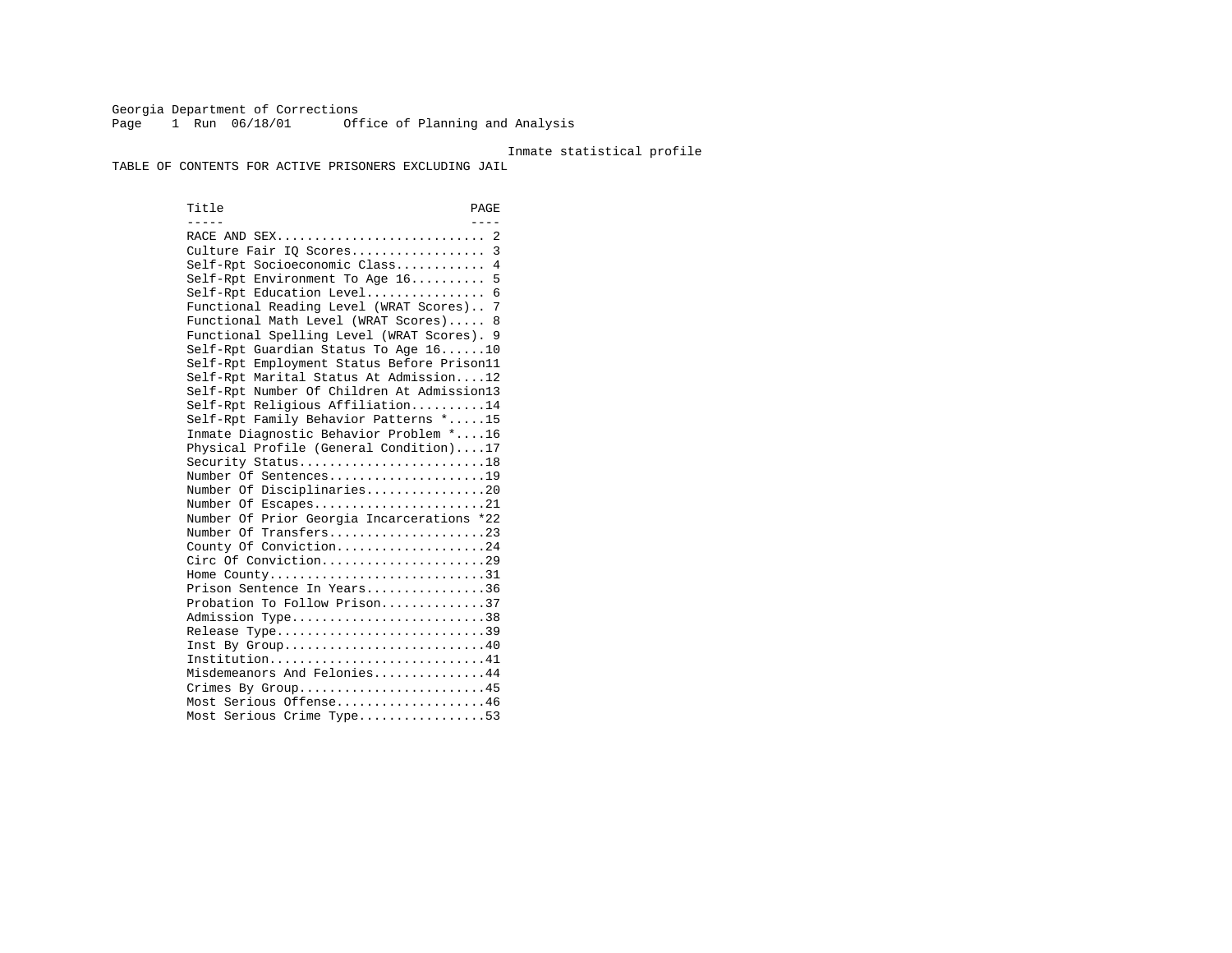Georgia Department of Corrections<br>Page 2 Run 06/18/01 0ff Office of Planning and Analysis

#### Inmate statistical profile

Sample: ACTIVE PRISONERS EXCLUDING JAIL **Requestor:** Statistics Active inmates 06/18/2001

RACE AND SEX by current age & sex

|                                                                  |                                                   |                                                                                             | M E N                                                        |                                                                                 |                                                                                       |                                                |                                                       | W O M E N                             |                                                  |                                               |                                                             |
|------------------------------------------------------------------|---------------------------------------------------|---------------------------------------------------------------------------------------------|--------------------------------------------------------------|---------------------------------------------------------------------------------|---------------------------------------------------------------------------------------|------------------------------------------------|-------------------------------------------------------|---------------------------------------|--------------------------------------------------|-----------------------------------------------|-------------------------------------------------------------|
| RACE AND SEX                                                     | Age<br>$00 - 21$                                  | Age<br>$ 22-39 $                                                                            | Age<br>$ 40-54 $                                             | Age<br>$8 55-99$                                                                | Men<br>% Total                                                                        | Age<br>$8   00 - 21$                           | Age<br>$ 22-39 $                                      | Age<br>$ 40-54 $                      | Age<br>$8 55-99$                                 | Women<br>% Total                              | Grand<br>%   Total %                                        |
| WHITE MALE<br>NON WHITE MALE<br>WHITE FEMALE<br>NON WHITE FEMALE | 1005<br>27<br>2732<br>$\mathbf 0$<br>$\mathbf{0}$ | 7990<br>30<br>73 18279<br>70 <br>0 <sup>1</sup><br>0<br>0 <sup>1</sup><br>$\mathbf{0}$<br>0 | 4305<br>39<br>6819<br>61<br>0<br>$\mathbf 0$<br>0<br>$\circ$ | 924<br>714<br>$\overline{0}$<br>0 <sup>1</sup><br>$\mathbf 0$<br>0 <sup>1</sup> | 56 14224<br>33<br>44 28544<br>67<br>$\Omega$<br>$\overline{0}$<br>$\overline{0}$<br>0 | 0<br>$\mathbf{0}$<br>0<br>46<br>74<br>54<br>86 | $\mathbf 0$<br>$\mathbf 0$<br>760<br>43<br>1022<br>57 | 0<br>0<br>0<br>317<br>43<br>415<br>57 | $\mathbf 0$<br>$\Omega$<br>56<br>37<br>44 <br>29 | $0-1$<br>$\Omega$<br>1188<br>43<br>1552<br>57 | 14224 31<br>28544<br>63<br>1188<br>$\overline{3}$<br>1552 3 |
| Total reported                                                   |                                                   | 3737 100 26269 100 11124 100                                                                |                                                              |                                                                                 | 1638 100 42768 100                                                                    | 160 100                                        | 1782 100                                              | 732 100                               | 66 100                                           | 2740 100                                      | 45508 100                                                   |
| Percent reported                                                 | 100.0                                             | 100.0                                                                                       | 100.0                                                        | 100.0                                                                           | 100.0                                                                                 | 100.0                                          | 100.0                                                 | 100.0                                 | 100.0                                            | 100.0                                         | 100.0                                                       |
| NOT REPORTED                                                     | $\Omega$                                          | $\Omega$                                                                                    | $\mathbf 0$                                                  | $\mathbf 0$                                                                     | $\Omega$                                                                              | $\mathbf{0}$                                   | $\Omega$                                              | $\Omega$                              | $\Omega$                                         | $\Omega$                                      | $\mathbf 0$                                                 |
| Total                                                            | 3737                                              | 26269                                                                                       | 11124                                                        | 1638                                                                            | 42768                                                                                 | 160                                            | 1782                                                  | 732                                   | 66                                               | 2740                                          | 45508                                                       |
| AVERAGE AGE                                                      | 19.93                                             | 30.22                                                                                       | 45.08                                                        | 60.65                                                                           | 34.35                                                                                 | 19.99                                          | 31.38                                                 | 44.70                                 | 59.77                                            | 34.96                                         | 34.38                                                       |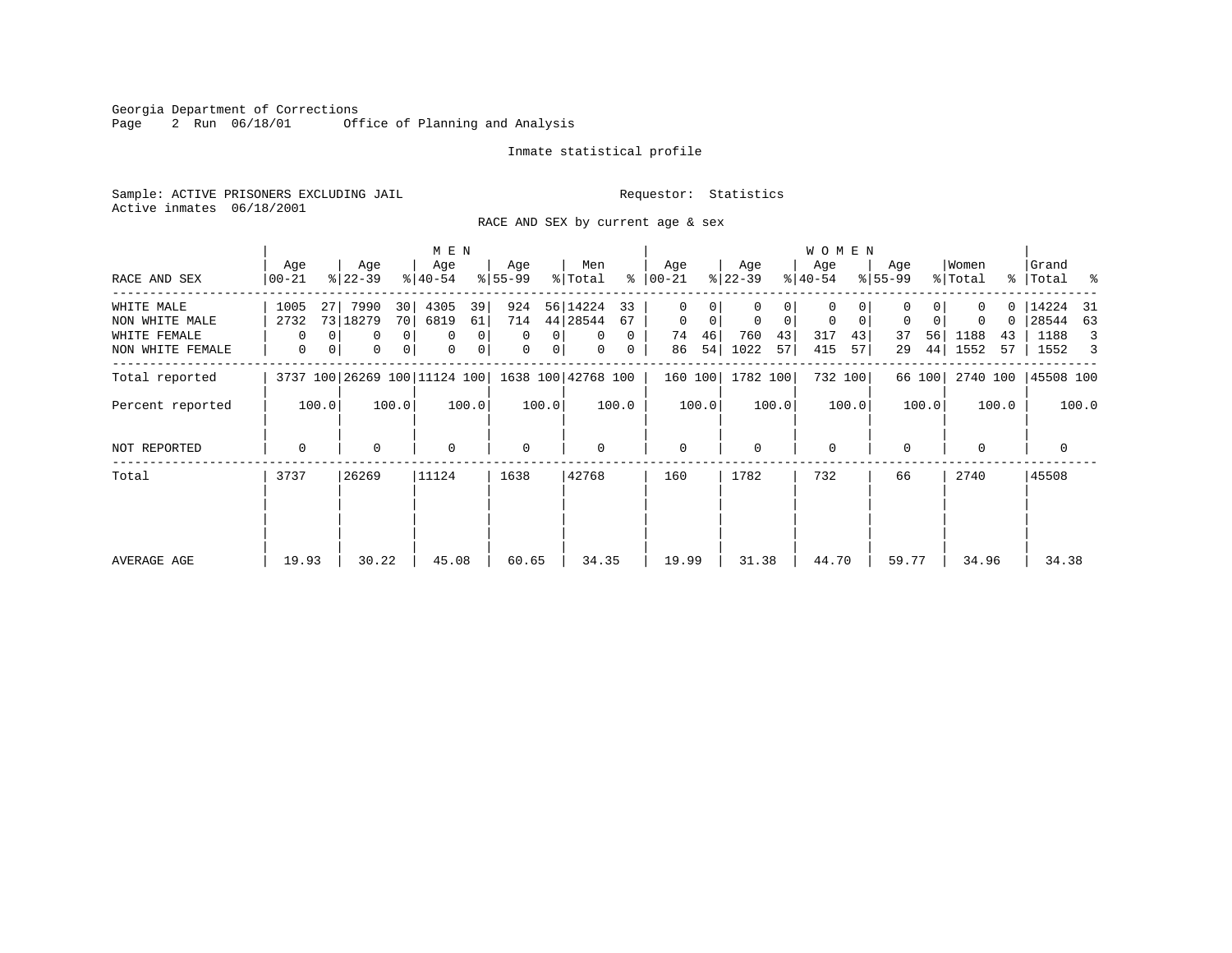#### Georgia Department of Corrections Page 3 Run 06/18/01 Office of Planning and Analysis

# Inmate statistical profile

|  | Sample: ACTIVE PRISONERS EXCLUDING JAIL |  |                                             |  |  | Requestor: Statistics |  |  |
|--|-----------------------------------------|--|---------------------------------------------|--|--|-----------------------|--|--|
|  | Active inmates 06/18/2001               |  |                                             |  |  |                       |  |  |
|  |                                         |  | Culture Fair IO Scores by current age & sex |  |  |                       |  |  |

| IQ Score                  | Age<br>00-21                 | Age<br>$ 22 - 39 $          | M E N<br>Age<br>$8 40-54$ | Age<br>$8 55-99$ | Men<br>% Total                                  | Age<br>$8   00 - 21$        | Age<br>$ 22-39 $        | <b>WOMEN</b><br>Age<br>$ 40-54 $ | Age<br>$8155 - 99$   | Women<br>% Total        | Grand<br>%   Total %  |
|---------------------------|------------------------------|-----------------------------|---------------------------|------------------|-------------------------------------------------|-----------------------------|-------------------------|----------------------------------|----------------------|-------------------------|-----------------------|
| LESS THAN 70<br>70 AND UP | 91<br>$\overline{3}$<br>3510 | 979<br>4 <br>97 24260<br>96 | 838<br>8<br>9694<br>92    | 112<br>8<br>1373 | 2020<br>5<br>92 38837<br>95                     | 3 <sup>1</sup><br>97<br>145 | 188<br>11<br>1496<br>89 | 172<br>25<br>521<br>75           | 36<br>22<br>64<br>39 | 386<br>15<br>2201<br>85 | 2406<br>6<br>41038 94 |
| Total reported            |                              |                             |                           |                  | 3601 100 25239 100 10532 100 1485 100 40857 100 | 149 100                     | 1684 100                | 693 100                          | 61 100               | 2587 100                | 43444 100             |
| Percent reported          | 96.4                         | 96.1                        | 94.7                      | 90.7             | 95.5                                            | 93.1                        | 94.5                    | 94.7                             | 92.4                 | 94.4                    | 95.5                  |
| NOT REPORTED              | 136                          | 1030                        | 592                       | 153              | 1911                                            | 11                          | 98                      | 39                               | 5                    | 153                     | 2064                  |
| Total                     | 3737                         | 26269                       | 11124                     | 1638             | 42768                                           | 160                         | 1782                    | 732                              | 66                   | 2740                    | 45508                 |
|                           |                              |                             |                           |                  |                                                 |                             |                         |                                  |                      |                         |                       |
|                           |                              |                             |                           |                  |                                                 |                             |                         |                                  |                      |                         |                       |
| AVERAGE IO                | 100.54                       | 100.06                      | 96.16                     | 93.68            | 98.87                                           | 97.76                       | 93.74                   | 84.72                            | 78.62                | 91.20                   | 98.41                 |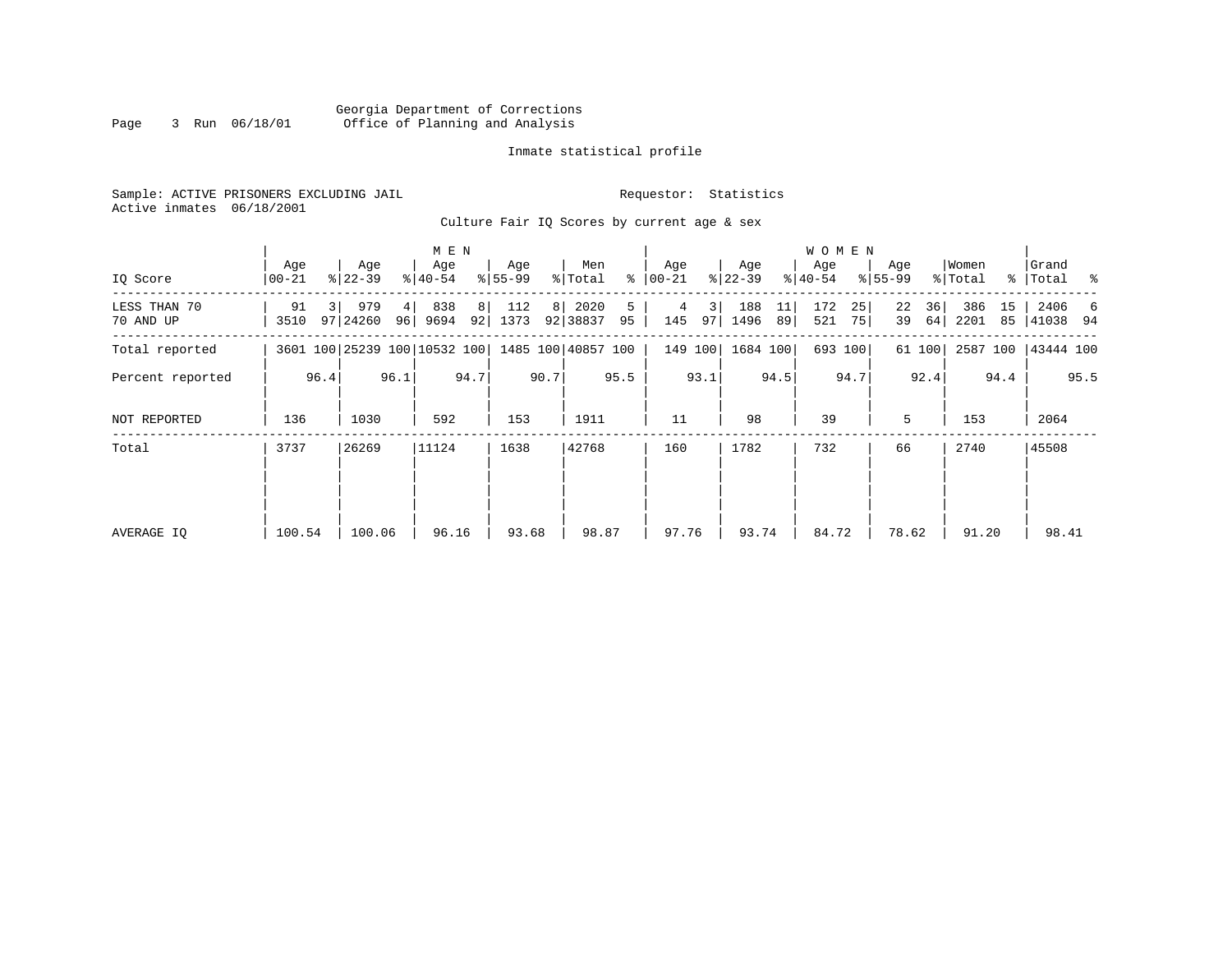### Georgia Department of Corrections<br>4 Run 06/18/01 Office of Planning and Analysis Page 4 Run 06/18/01 Office of Planning and Analysis

#### Inmate statistical profile

Sample: ACTIVE PRISONERS EXCLUDING JAIL **Requestor:** Statistics Active inmates 06/18/2001

# Self-Rpt Socioeconomic Class by current age & sex

|                     |                 |                 |                              |      | M E N            |      |                    |                |                    |      |                  |      |                    |      | <b>WOMEN</b>     |         |                    |        |                  |      |                    |                |
|---------------------|-----------------|-----------------|------------------------------|------|------------------|------|--------------------|----------------|--------------------|------|------------------|------|--------------------|------|------------------|---------|--------------------|--------|------------------|------|--------------------|----------------|
| Socioeconomic Class | Age<br>$ 00-21$ |                 | Age<br>$8 22-39$             |      | Age<br>$8 40-54$ |      | Age<br>$8155 - 99$ |                | Men<br>% Total     | ∻    | Aqe<br>$00 - 21$ |      | Age<br>$8$   22-39 |      | Aqe<br>$8 40-54$ |         | Age<br>$8155 - 99$ |        | Women<br>% Total |      | Grand<br>%   Total | း - မွ         |
| WELFARE             | 289             | 8 <sup>1</sup>  | 1971                         | 8    | 716              |      | 80                 | 5 <sup>1</sup> | 3056               |      | 28               | 18   | 289                | 17   | 74               | 10      |                    | 2      | 392              | 15   | 3448               | 8              |
| OCC EMPLOY          | 316             | $Q \mid$        | 2128                         | 8    | 533              | 5    | 44                 | 3 I            | 3021               |      |                  |      | 11                 |      | 4                |         | 2                  |        | 18               |      | 3039               |                |
| MINIMUM STD         | 1596            | 46              | 10293                        | 41   | 4578             | 43   | 746                |                | 48 17213           | 42   | 43               | 28   | 571                | 33   | 289              | 40      | 33                 | 53     | 936              | 35   | 18149              | 42             |
| MIDDLE              | 1249            | 36 <sup>1</sup> | 10728                        | 42   | 4797             | 45   | 659                |                | 43 17433           | 42   | 81               | 52   | 830                | 48   | 333              | 47      | 24                 | 39     | 1268             | 47   | 18701              | 43             |
| OTHER               | 23              |                 | 201                          |      | 84               |      | 18                 |                | 326                |      | 3                | 2    | 37                 | 2    | 14               | 2       | 2                  | 3      | 56               | 2    | 382                | $\overline{1}$ |
| Total reported      |                 |                 | 3473 100 25321 100 10708 100 |      |                  |      |                    |                | 1547 100 41049 100 |      | 156 100          |      | 1738 100           |      |                  | 714 100 |                    | 62 100 | 2670 100         |      | 43719 100          |                |
| Percent reported    |                 | 92.9            |                              | 96.4 |                  | 96.3 |                    | 94.4           |                    | 96.0 |                  | 97.5 |                    | 97.5 |                  | 97.5    |                    | 93.9   |                  | 97.4 |                    | 96.1           |
|                     |                 |                 |                              |      |                  |      |                    |                |                    |      |                  |      |                    |      |                  |         |                    |        |                  |      |                    |                |
| NOT RPTD            | 264             |                 | 948                          |      | 416              |      | 91                 |                | 1719               |      | 4                |      | 44                 |      | 18               |         | 4                  |        | 70               |      | 1789               |                |
| Total               | 3737            |                 | 26269                        |      | 11124            |      | 1638               |                | 42768              |      | 160              |      | 1782               |      | 732              |         | 66                 |        | 2740             |      | 45508              |                |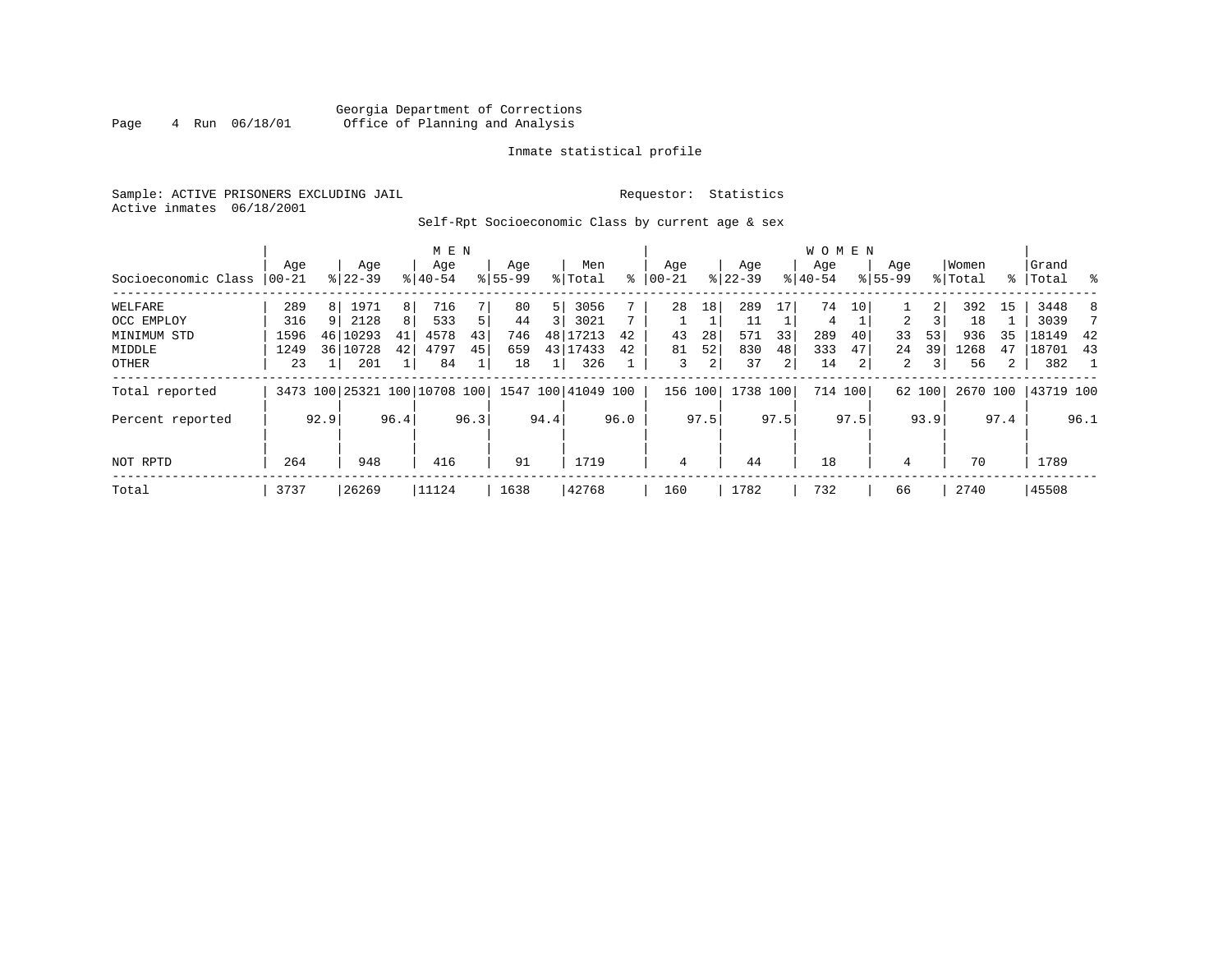### Georgia Department of Corrections Page 5 Run 06/18/01 Office of Planning and Analysis

#### Inmate statistical profile

Sample: ACTIVE PRISONERS EXCLUDING JAIL **Requestor:** Statistics Active inmates 06/18/2001

Self-Rpt Environment To Age 16 by current age & sex

|                  |                  |                |                  |                | M E N                   |      |                    |                 |                    |      |                  |      |                  |      | <b>WOMEN</b>    |      |                    |        |                  |      |                 |      |
|------------------|------------------|----------------|------------------|----------------|-------------------------|------|--------------------|-----------------|--------------------|------|------------------|------|------------------|------|-----------------|------|--------------------|--------|------------------|------|-----------------|------|
| Environment      | Age<br>$00 - 21$ |                | Age<br>$8 22-39$ |                | Age<br>$8 40-54$        |      | Age<br>$8155 - 99$ |                 | Men<br>% Total     | ⊱    | Age<br>$00 - 21$ |      | Age<br>$ 22-39 $ |      | Age<br>$ 40-54$ |      | Age<br>$8155 - 99$ |        | Women<br>% Total | ွေ   | Grand<br> Total | ႜ    |
| RURAL/FARM       | 35               |                | 588              | $\overline{2}$ | 706                     | 6    | 289                | 18 <sup>1</sup> | 1618               | 4    | 0                | 0    | 65               | 4    | 51              |      | 10                 | 17     | 126              | 5.   | 1744            |      |
| RURAL/NFARM      | 98               |                | 1520             | $6 \mid$       | 733                     |      | 126                | 8               | 2477               | 6    | 27               | 17   | 199              |      | 53              |      | 5                  | 8      | 284              | 11   | 2761            | 6    |
| S.M.S.A          | 1297             | 36             | 9189             | 36             | 3729                    | 34   | 426                | 27              | 14641              | 35   | 25               | 16   | 285              | 16   | 134             | 19   | 13                 | 22     | 457              |      | 15098           | 34   |
| URBAN            | 824              | 23             | 4736             | 18             | 1823                    |      | 187                | 12              | 7570               | 18   | 54               | 35   | 558              | 32   | 245             | 34   | 14                 | 23     | 871              | 33   | 8441            | 19   |
| SMALL TOWN       | 1355             | 37             | 9523             | 37             | 3812                    | 35   | 536                |                 | 34 15226           | 36   | 48               | 31   | 623              | 36   | 228             | 32   | 16                 | 27     | 915              | 34   | 16141           | 36   |
| OTHER            | 18               | 0 <sup>1</sup> | 143              |                | 60                      |      | 6                  | 0 <sup>1</sup>  | 227                |      |                  |      | 13               |      | 5               |      | 2                  | 3      | 21               |      | 248             |      |
| Total reported   | 3627             |                |                  |                | 100 25699 100 10863 100 |      |                    |                 | 1570 100 41759 100 |      | 155 100          |      | 1743 100         |      | 716 100         |      |                    | 60 100 | 2674 100         |      | 44433 100       |      |
| Percent reported |                  | 97.1           |                  | 97.8           |                         | 97.7 |                    | 95.8            |                    | 97.6 |                  | 96.9 |                  | 97.8 |                 | 97.8 |                    | 90.9   |                  | 97.6 |                 | 97.6 |
| NOT RPTD         | 110              |                | 570              |                | 261                     |      | 68                 |                 | 1009               |      | 5                |      | 39               |      | 16              |      | 6                  |        | 66               |      | 1075            |      |
| Total            | 3737             |                | 26269            |                | 11124                   |      | 1638               |                 | 42768              |      | 160              |      | 1782             |      | 732             |      | 66                 |        | 2740             |      | 45508           |      |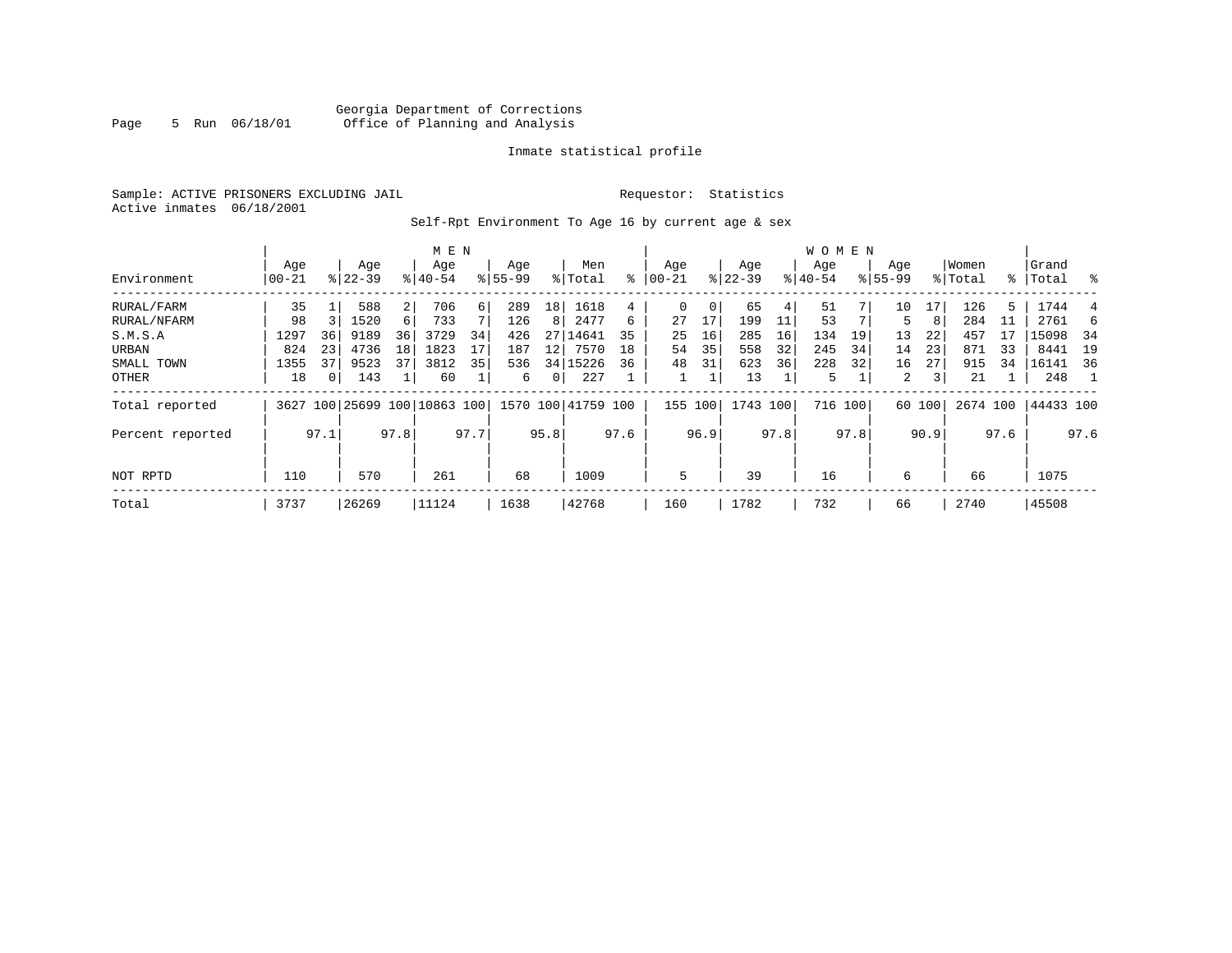#### Georgia Department of Corrections Page 6 Run 06/18/01 Office of Planning and Analysis

#### Inmate statistical profile

Sample: ACTIVE PRISONERS EXCLUDING JAIL **Requestor:** Statistics Active inmates 06/18/2001

Self-Rpt Education Level by current age & sex

|                     |                |                |                  |      | M E N                        |      |                  |      |                    |           |                |      |                  |      | W O M E N        |      |                  |        |                  |      |                    |      |
|---------------------|----------------|----------------|------------------|------|------------------------------|------|------------------|------|--------------------|-----------|----------------|------|------------------|------|------------------|------|------------------|--------|------------------|------|--------------------|------|
| Education Level     | Age<br>  00-21 |                | Age<br>$ 22-39 $ |      | Age<br>$8 40-54$             |      | Age<br>$8 55-99$ |      | Men<br>% Total     | $\approx$ | Age<br>  00-21 |      | Age<br>$ 22-39 $ |      | Age<br>$ 40-54 $ |      | Age<br>$8 55-99$ |        | Women<br>% Total |      | Grand<br>%   Total | း    |
| LESS THAN GRADE     | 54             |                | 462              | 2    | 465                          |      | 308              | 19   | 1289               |           |                |      | 22               |      | 20               |      |                  | 14     | 51               |      | 1340               | 3    |
| GRADE 7             | 103            | $\overline{3}$ | 595              | 2    | 370                          |      | 130              | 8    | 1198               |           |                |      | 49               | 3    | 14               | 2    | 2                | 3      | 70               |      | 1268               | 3    |
| GRADE 8             | 488            | 13             | 2120             | 8    | 967                          |      | 167              | 11   | 3742               | 9         | 23             | 15   | 140              |      | 54               |      | 6                | 10     | 223              |      | 3965               | 9    |
| GRADE 9             | 905            | 25             | 4005             | 16   | 1315                         | 12   | 152              | 10   | 6377               | 15        | 33             | 21   | 247              | 14   | 67               | 10   | 4                | -6     | 351              | 13   | 6728               | - 15 |
| GRADE 10            | 1060           | 29             | 5644             | 22   | 1768                         | 16   | 164              | 10   | 8636               | 21        | 35             | 23   | 305              | 18   | 89               | 13   | 11               | 17     | 440              | 17   | 9076               | 20   |
| GRADE 11            | 765            | 21             | 5228             | 20   | 1443                         | 13   | 128              | 8    | 7564               | 18        | 34             | 22   | 277              | 16   | 98               | 14   | 6                | 10     | 415              | 16   | 7979               | 18   |
| GRADE 12            | 218            | 6              | 5229             | 20   | 2667                         | 25   | 303              | 19   | 8417               | 20        | 15             | 10   | 281              | 16   | 156              | 22   | 11               | 17     | 463              | 18   | 8880               | -20  |
| MORE THAN GRADE 12  | 36             | $1\vert$       | 2477             | 10   | 1887                         | 17   | 231              | 15   | 4631               | -11       | 10             | 6    | 399              | 23   | 202              | 29   | 14               | 22     | 625              | 24   | 5256 12            |      |
| Total reported      |                |                |                  |      | 3629 100 25760 100 10882 100 |      |                  |      | 1583 100 41854 100 |           | 155 100        |      | 1720 100         |      | 700 100          |      |                  | 63 100 | 2638 100         |      | 44492 100          |      |
| Percent reported    |                | 97.1           |                  | 98.1 |                              | 97.8 |                  | 96.6 |                    | 97.9      |                | 96.9 |                  | 96.5 |                  | 95.6 |                  | 95.5   |                  | 96.3 |                    | 97.8 |
| NOT REPORTED        | 108            |                | 509              |      | 242                          |      | 55               |      | 914                |           | 5              |      | 62               |      | 32               |      | 3                |        | 102              |      | 1016               |      |
| Total               | 3737           |                | 26269            |      | 11124                        |      | 1638             |      | 42768              |           | 160            |      | 1782             |      | 732              |      | 66               |        | 2740             |      | 45508              |      |
|                     |                |                |                  |      |                              |      |                  |      |                    |           |                |      |                  |      |                  |      |                  |        |                  |      |                    |      |
|                     |                |                |                  |      |                              |      |                  |      |                    |           |                |      |                  |      |                  |      |                  |        |                  |      |                    |      |
| AVG EDUCATION LEVEL | 9.75           |                | 11.02            |      | 11.55                        |      | 9.96             |      | 11.01              |           | 10.69          |      | 12.88            |      | 13.41            |      | 11.40            |        | 12.86            |      | 11.12              |      |

\* NOTE: THE FIELD LABLED "LESS THAN GRADE 7" WAS CORRECTED IN MARCH 1989: MISSING DATA FOR INMATES STILL IN DIAGNOSTICS NOW HAS BEEN REMOVED FROM THIS FIELD AND IDENTIFIED AS "NOT REPORTED" INFORMATION.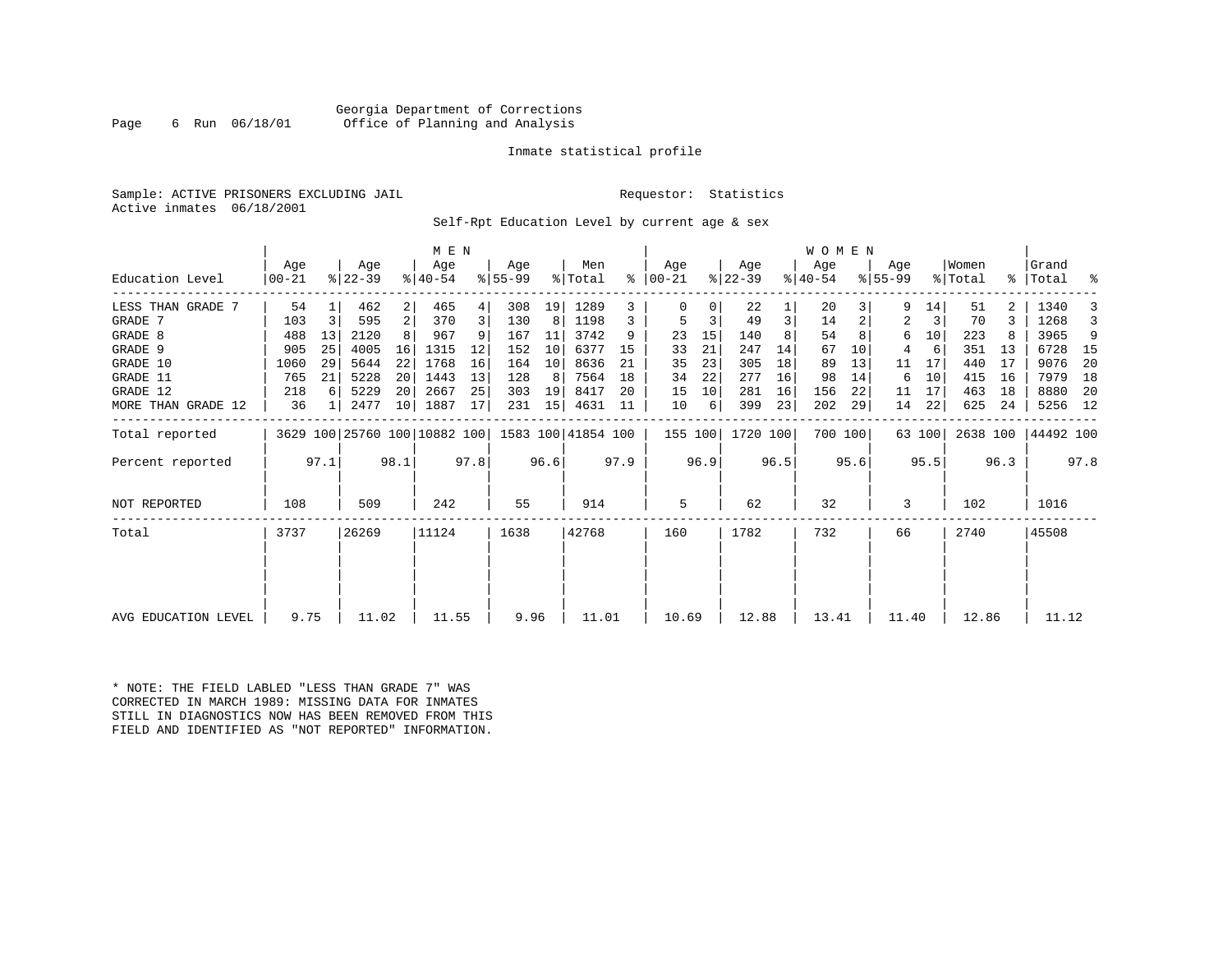Sample: ACTIVE PRISONERS EXCLUDING JAIL **Requestor:** Statistics Active inmates 06/18/2001

Functional Reading Level (WRAT Scores) by current age & sex

|                     |                |      |                              |                 | M E N            |      |                 |                 |                    |      |                    |      |                  |      | WOMEN            |         |                    |        |                  |      |                 |      |
|---------------------|----------------|------|------------------------------|-----------------|------------------|------|-----------------|-----------------|--------------------|------|--------------------|------|------------------|------|------------------|---------|--------------------|--------|------------------|------|-----------------|------|
| WRAT Reading Score  | Age<br>  00-21 |      | Age<br>$ 22-39 $             |                 | Age<br>$ 40-54 $ |      | Age<br>$ 55-99$ |                 | Men<br>% Total     | ႜ    | Age<br>$ 00 - 21 $ |      | Age<br>$ 22-39 $ |      | Age<br>$ 40-54 $ |         | Age<br>$8155 - 99$ |        | Women<br>% Total | ႜႂ   | Grand<br> Total | ႜ    |
| LESS THAN GRADE 6   | 1422           | 39   | 9750                         | 39              | 4756             | 45   | 715             |                 | 48 16643           | 41   | 31                 | 21   | 460              | 27   | 211              | 30      | 22                 | 35     | 724              | 28   | 17367           | 40   |
| 6TH THRU 8TH GRADE  | 803            | 22   | 5637                         | 22              | 2242             | 21   | 264             | 18 <sup>1</sup> | 8946               | 22   | 29                 | 19   | 303              | 18   | 132              | 19      | 13                 | 21     | 477              | 18   | 9423            | 22   |
| GRADE 9             | 309            | -9   | 2166                         | 9               | 710              |      | 103             |                 | 3288               | 8    | 21                 | 14   | 135              | 8    | 44               |         | 6                  | 10     | 206              |      | 3494            | 8    |
| GRADE 10            | 167            |      | 1056                         |                 | 368              |      | 45              | 3               | 1636               |      | 9                  | 6    | 61               |      | 25               |         | 3                  |        | 98               |      | 1734            | 4    |
| GRADE 11            | 161            |      | 992                          |                 | 368              |      | 46              | 3               | 1567               |      | 4                  |      | 58               |      | 38               |         | $\overline{2}$     |        | 102              |      | 1669            | 4    |
| GRADE 12            | 476            | 13   | 3670                         | 15 <sup>1</sup> | 1574             | 15   | 248             | 17              | 5968               | 15   | 19                 | 13   | 141              |      | 40               |         | 5                  | 8      | 205              | 8    | 6173 14         |      |
| MORE THAN GRADE 12  | 267            |      | 2030                         | 8               | 482              | 5    | 59              | $\overline{4}$  | 2838               |      | 36                 | 24   | 525              | 31   | 202              | 29      | 11                 | 18     | 774              | 30   | 3612            | -8   |
| Total reported      |                |      | 3605 100 25301 100 10500 100 |                 |                  |      |                 |                 | 1480 100 40886 100 |      | 149 100            |      | 1683 100         |      |                  | 692 100 |                    | 62 100 | 2586 100         |      | 43472 100       |      |
| Percent reported    |                | 96.5 |                              | 96.3            |                  | 94.4 |                 | 90.4            |                    | 95.6 |                    | 93.1 |                  | 94.4 |                  | 94.5    |                    | 93.9   |                  | 94.4 |                 | 95.5 |
| <b>NOT REPORTED</b> | 132            |      | 968                          |                 | 624              |      | 158             |                 | 1882               |      | 11                 |      | 99               |      | 40               |         | 4                  |        | 154              |      | 2036            |      |
| Total               | 3737           |      | 26269                        |                 | 11124            |      | 1638            |                 | 42768              |      | 160                |      | 1782             |      | 732              |         | 66                 |        | 2740             |      | 45508           |      |
|                     |                |      |                              |                 |                  |      |                 |                 |                    |      |                    |      |                  |      |                  |         |                    |        |                  |      |                 |      |
|                     |                |      |                              |                 |                  |      |                 |                 |                    |      |                    |      |                  |      |                  |         |                    |        |                  |      |                 |      |
| AVG READING SCORE   | 7.64           |      | 7.70                         |                 | 7.05             |      | 6.80            |                 | 7.49               |      | 9.32               |      | 9.07             |      | 8.68             |         | 7.95               |        | 8.95             |      | 7.58            |      |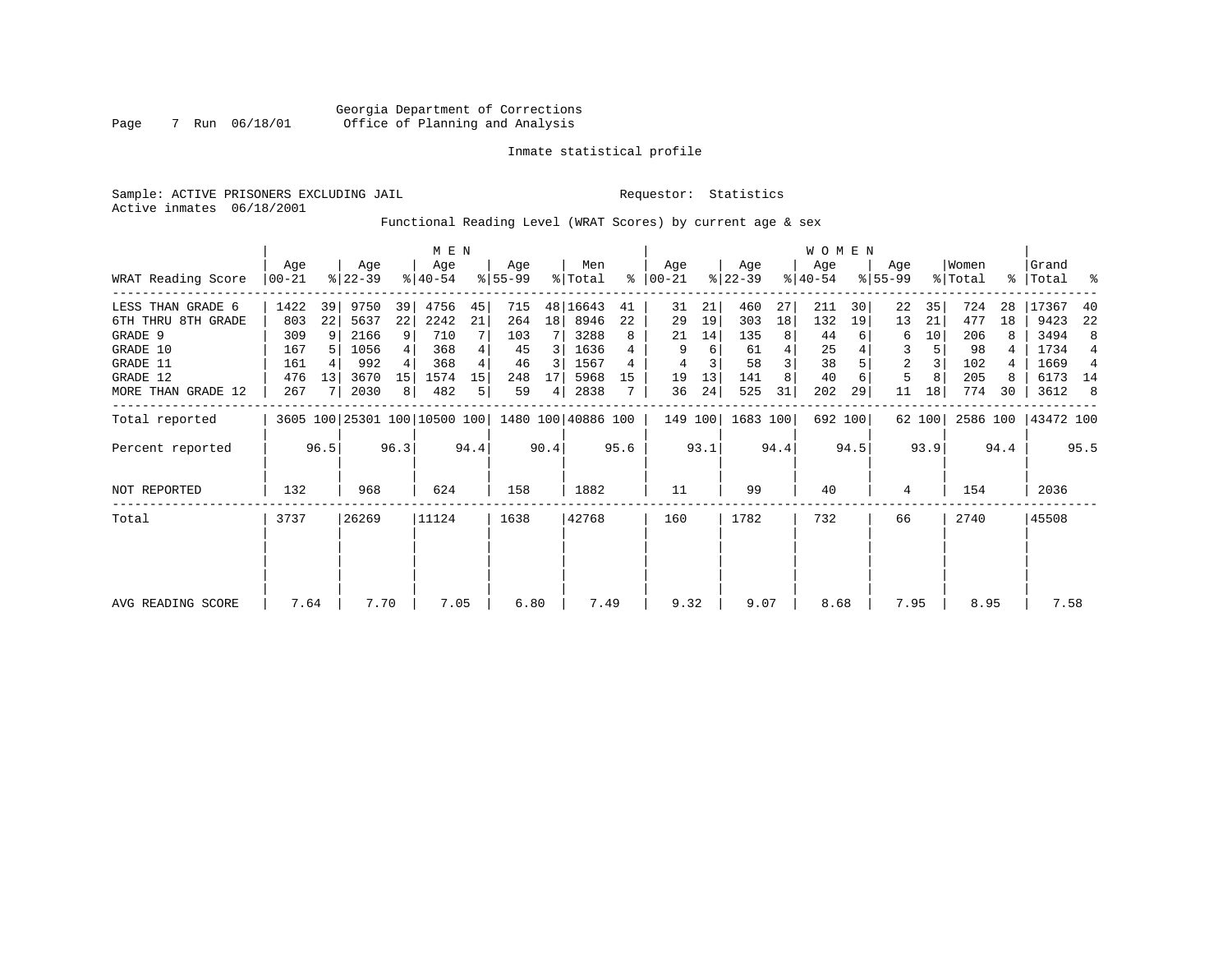Sample: ACTIVE PRISONERS EXCLUDING JAIL **Requestor:** Statistics Active inmates 06/18/2001

Functional Math Level (WRAT Scores) by current age & sex

|                    | M E N            |      |                  |                |                              |      |                 |      |                    |      |                  |      |                  |      | WOMEN            |         |                  |        |                  |      |                    |      |
|--------------------|------------------|------|------------------|----------------|------------------------------|------|-----------------|------|--------------------|------|------------------|------|------------------|------|------------------|---------|------------------|--------|------------------|------|--------------------|------|
| WRAT Math Score    | Age<br>$00 - 21$ |      | Age<br>$ 22-39 $ |                | Age<br>$8140 - 54$           |      | Age<br>$ 55-99$ |      | Men<br>% Total     | ⊱    | Age<br>$ 00-21 $ |      | Age<br>$ 22-39 $ |      | Age<br>$ 40-54 $ |         | Age<br>$8 55-99$ |        | Women<br>% Total |      | Grand<br>%   Total | ್ಠಿ  |
| LESS THAN GRADE 6  | 1187             | 33   | 7785             | 31             | 4355                         | 41   | 751             |      | 51 14078           | 34   | 32               | 21   | 426              | 25   | 259              | 37      | 31               | 50     | 748              | 29   | 14826              | -34  |
| 6TH THRU 8TH GRADE | 1813             |      | 50 12443         | 49             | 4118                         | 39   | 406             |      | 27 18780           | 46   | 77               | 52   | 839              | 50   | 279              | 40      | 18               | 29     | 1213             | 47   | 19993              | 46   |
| GRADE 9            | 306              | 8    | 2255             | 9              | 752                          |      | 103             |      | 3416               | 8    | 20               | 13   | 178              | 11   | 47               |         | 5                |        | 250              | 10   | 3666               | 8    |
| GRADE 10           | 161              |      | 1349             | 5 <sup>1</sup> | 552                          | 5    | 77              |      | 2139               |      | 12               | 8    | 107              | 6    | 46               |         | 5                |        | 170              |      | 2309               | 5    |
| GRADE 11           | 71               |      | 845              |                | 355                          | 3    | 63              | 4    | 1334               |      | 6                |      | 70               |      | 22               |         | 3                |        | 101              | 4    | 1435               | 3    |
| GRADE 12           | 41               |      | 444              | $\overline{2}$ | 308                          | 3    | 62              | 4    | 855                |      | $\Omega$         |      | 23               |      | 15               |         | 0                |        | 38               |      | 893                | 2    |
| MORE THAN GRADE 12 | 26               |      | 186              |                | 69                           |      | 18              |      | 299                |      | 2                |      | 40               | 2    | 25               |         | $\Omega$         |        | 67               | 3    | 366                | -1   |
| Total reported     |                  |      |                  |                | 3605 100 25307 100 10509 100 |      |                 |      | 1480 100 40901 100 |      | 149 100          |      | 1683 100         |      |                  | 693 100 |                  | 62 100 | 2587 100         |      | 43488 100          |      |
| Percent reported   |                  | 96.5 |                  | 96.3           |                              | 94.5 |                 | 90.4 |                    | 95.6 |                  | 93.1 |                  | 94.4 |                  | 94.7    |                  | 93.9   |                  | 94.4 |                    | 95.6 |
| NOT REPORTED       | 132              |      | 962              |                | 615                          |      | 158             |      | 1867               |      | 11               |      | 99               |      | 39               |         | 4                |        | 153              |      | 2020               |      |
| Total              | 3737             |      | 26269            |                | 11124                        |      | 1638            |      | 42768              |      | 160              |      | 1782             |      | 732              |         | 66               |        | 2740             |      | 45508              |      |
|                    |                  |      |                  |                |                              |      |                 |      |                    |      |                  |      |                  |      |                  |         |                  |        |                  |      |                    |      |
| AVG MATH SCORE     | 6.83             |      | 7.05             |                | 6.65                         |      | 6.24            |      | 6.90               |      | 7.47             |      | 7.40             |      | 6.98             |         | 6.04             |        | 7.26             |      | 6.92               |      |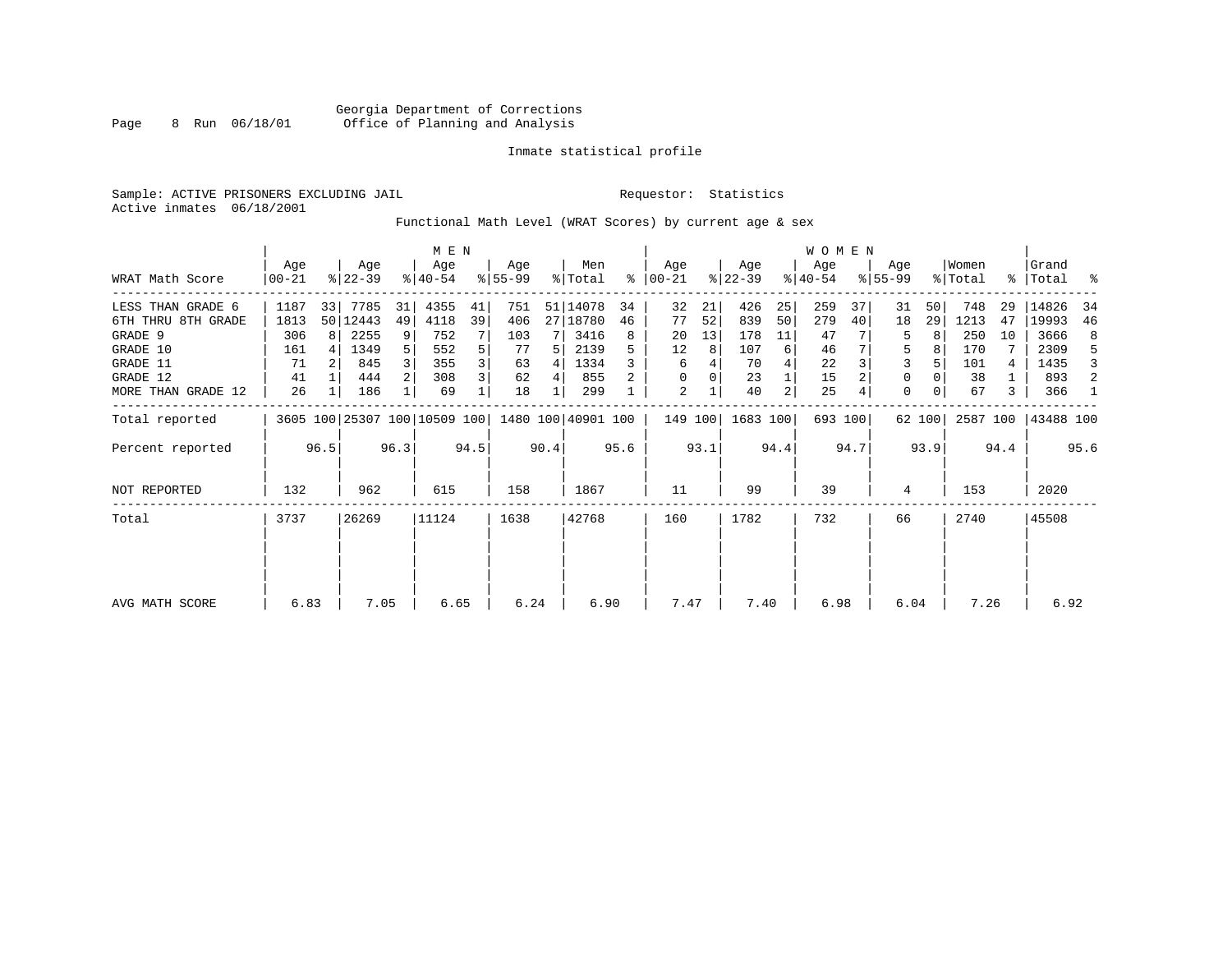Sample: ACTIVE PRISONERS EXCLUDING JAIL **Requestor:** Statistics Active inmates 06/18/2001

### Functional Spelling Level (WRAT Scores) by current age & sex

|                             | M E N |                |                  |      |                              |                |                 |      |                    |      |                 |      |                  |      | WOMEN            |         |                    |        |                  |               |                |      |
|-----------------------------|-------|----------------|------------------|------|------------------------------|----------------|-----------------|------|--------------------|------|-----------------|------|------------------|------|------------------|---------|--------------------|--------|------------------|---------------|----------------|------|
| WRAT Spelling Score   00-21 | Aqe   |                | Age<br>$8 22-39$ |      | Age<br>$8 40-54$             |                | Aqe<br>$ 55-99$ |      | Men<br>% Total     | ွေ   | Aqe<br>$ 00-21$ |      | Aqe<br>$ 22-39 $ |      | Age<br>$ 40-54 $ |         | Aqe<br>$8155 - 99$ |        | Women<br>% Total | $\frac{8}{3}$ | Grand<br>Total | း    |
| LESS THAN GRADE 6           | 1480  |                | 41 10991         | 43   | 5847                         | 56             | 898             |      | 61 19216           | 47   | 30              | 20   | 416              | 25   | 220              | 32      | 23                 | 37     | 689              | 27            | 19905          | 46   |
| 6TH THRU 8TH GRADE          | 1172  | 33             | 7390             | 29   | 2465                         | 23             | 294             |      | 20 11321           | 28   | 57              | 38   | 532              | 32   | 220              | 32      | 23                 | 37     | 832              | 32            | 12153          | 28   |
| GRADE 9                     | 296   | 8              | 1866             |      | 514                          | 5              | 64              | 4    | 2740               |      | 20              | 13   | 170              | 10   | 47               |         | 3                  |        | 240              |               | 2980           | 7    |
| GRADE 10                    | 287   |                | 1735             |      | 481                          | 5              | 58              | 4    | 2561               | 6    | 21              | 14   | 174              | 10   | 50               |         | 0                  |        | 245              |               | 2806           | 6    |
| GRADE 11                    | 133   |                | 904              |      | 259                          | $\overline{a}$ | 33              | 2    | 1329               |      | 5               | 3    | 92               |      | 26               |         | 3                  |        | 126              |               | 1455           | 3    |
| GRADE 12                    | 154   |                | 1714             |      | 722                          |                | 112             | 8    | 2702               |      |                 | 2    | 79               |      | 24               |         |                    |        | 107              |               | 2809           | 6    |
| MORE THAN GRADE 12          | 83    | 2 <sub>1</sub> | 701              | 3    | 214                          | $2\vert$       | 20              |      | 1018               | 2    | 13              | 9    | 220              | 13   | 106              | 15      | 9                  | 15     | 348              | 13            | 1366           | 3    |
| Total reported              |       |                |                  |      | 3605 100 25301 100 10502 100 |                |                 |      | 1479 100 40887 100 |      | 149 100         |      | 1683 100         |      |                  | 693 100 |                    | 62 100 | 2587 100         |               | 43474 100      |      |
| Percent reported            |       | 96.5           |                  | 96.3 |                              | 94.4           |                 | 90.3 |                    | 95.6 |                 | 93.1 |                  | 94.4 |                  | 94.7    |                    | 93.9   |                  | 94.4          |                | 95.5 |
| <b>NOT REPORTED</b>         | 132   |                | 968              |      | 622                          |                | 159             |      | 1881               |      | 11              |      | 99               |      | 39               |         | 4                  |        | 153              |               | 2034           |      |
| Total                       | 3737  |                | 26269            |      | 11124                        |                | 1638            |      | 42768              |      | 160             |      | 1782             |      | 732              |         | 66                 |        | 2740             |               | 45508          |      |
|                             |       |                |                  |      |                              |                |                 |      |                    |      |                 |      |                  |      |                  |         |                    |        |                  |               |                |      |
|                             |       |                |                  |      |                              |                |                 |      |                    |      |                 |      |                  |      |                  |         |                    |        |                  |               |                |      |
| AVG SPELLING SCORE          | 6.88  |                | 6.84             |      | 5.99                         |                | 5.55            |      | 6.58               |      | 8.31            |      | 8.31             |      | 7.91             |         | 6.89               |        | 8.17             |               | 6.67           |      |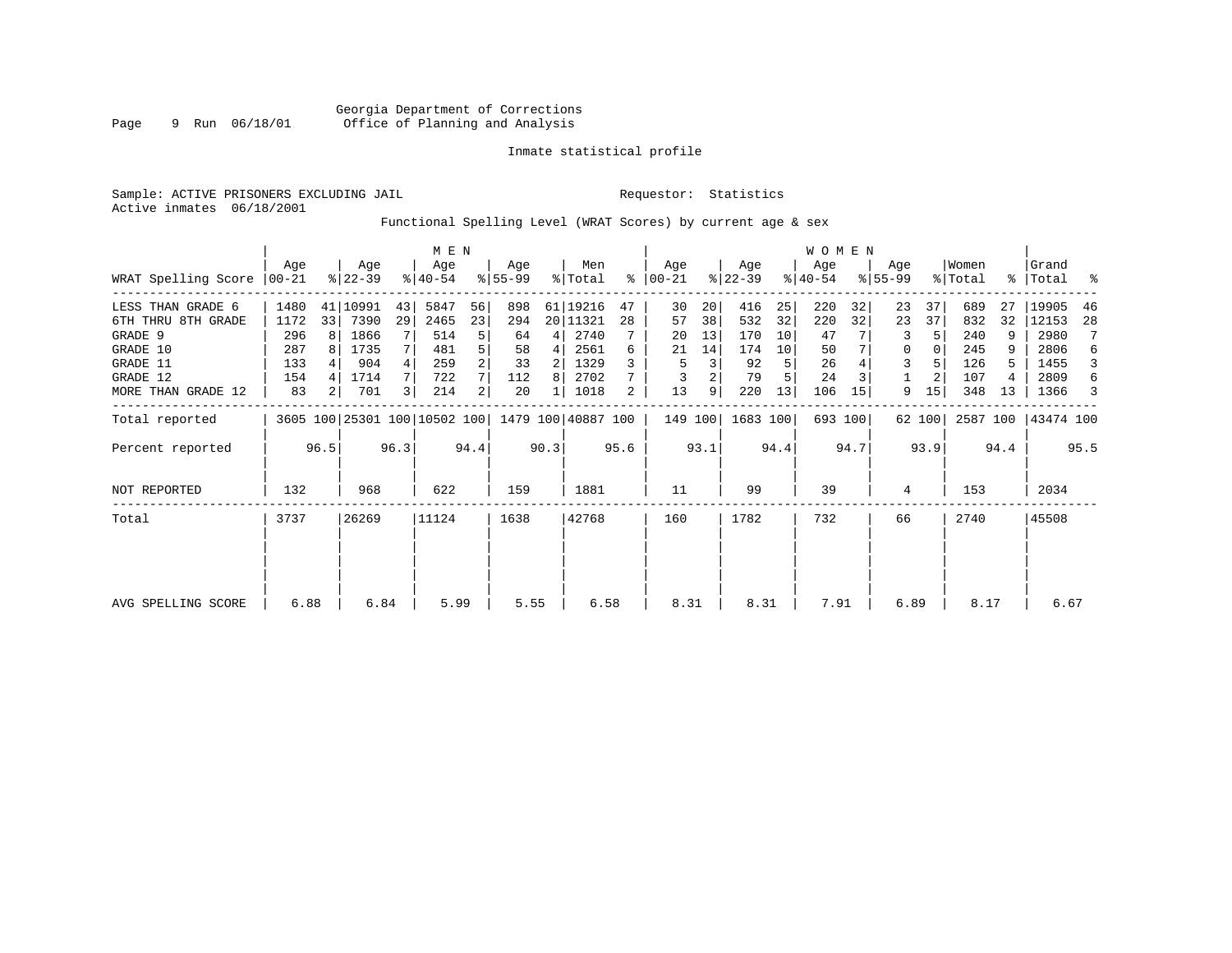#### Georgia Department of Corrections Page 10 Run 06/18/01 Office of Planning and Analysis

#### Inmate statistical profile

Sample: ACTIVE PRISONERS EXCLUDING JAIL **Requestor:** Statistics Active inmates 06/18/2001

### Self-Rpt Guardian Status To Age 16 by current age & sex

|                  | M E N     |      |                     |          |             |                |           |      |           |          |          |      |           |      | W O M E N |      |             |          |          |               |           |          |
|------------------|-----------|------|---------------------|----------|-------------|----------------|-----------|------|-----------|----------|----------|------|-----------|------|-----------|------|-------------|----------|----------|---------------|-----------|----------|
|                  | Age       |      | Age                 |          | Age         |                | Age       |      | Men       |          | Age      |      | Age       |      | Age       |      | Age         |          | Women    |               | Grand     |          |
| Guardian Status  | $00 - 21$ |      | $ 22-39 $           |          | $8140 - 54$ |                | $8 55-99$ |      | % Total   | % ิ      | $ 00-21$ |      | $ 22-39 $ |      | $ 40-54 $ |      | $8155 - 99$ |          | % Total  | $\frac{1}{6}$ | Total     | ႜ        |
| ORPHANAGE        | 3         | 0    | 34                  | $\Omega$ | 21          | $\Omega$       | 10        |      | 68        | 0        |          |      |           | 0    | 2         |      | O           | 0        | 3        | 0             | 71        | 0        |
| FATHER ONLY      | 136       |      | 663                 | 3        | 262         | $\overline{a}$ | 27        | 2    | 1088      | 3        |          |      | 47        | 3    | 18        | 3    | 4           | 6        | 73       | 3.            | 1161      |          |
| FTR MTR HD       | 233       | 6    | 1486                | 6        | 654         | 6              | 75        | 5    | 2448      | 6        | 6        |      | 85        |      | 37        |      | 0           | $\Omega$ | 128      | 5             | 2576      | 6        |
| MOTHER ONLY      | 1889      | 52   | 11351               | 44       | 3537        | 32             | 345       | 22   | 17122     | 41       | 66       | 42   | 690       | 39   | 205       | 29   | 18          | 29       | 979      | 36            | 18101     | 41       |
| MTR FTR HD       | 786       | 22   | 8185                | 32       | 4861        | 45             | 902       | 57   | 14734     | 35       | 47       | 30   | 631       | 36   | 352       | 49   | 34          | 54       | 1064     | 40            | 15798     | 35       |
| OTH FEMALE       | 76        |      | 604                 |          | 287         |                | 43        | 3    | 1010      |          | 6        |      | 49        | 3    | 20        |      | 3           |          | 78       |               | 1088      | 2        |
| OTH MALE         | 31        |      | 86                  |          | 50          |                |           | 0    | 174       | $\Omega$ |          |      | 4         |      |           |      | 0           |          |          | 0             | 181       | $\Omega$ |
| STEP-PARNTS      | 41        |      | 457                 |          | 145         |                | 23        |      | 666       |          |          |      | 5         |      |           |      | 0           |          | 8        | 0             | 674       |          |
| FOSTER HOME      | 42        |      | 251                 |          | 125         |                | 19        |      | 437       |          |          |      | 42        | 2    | 9         |      |             |          | 57       | 2             | 494       |          |
| GRAND PRNTS      | 336       | 9    | 2145                | 8        | 714         |                | 106       |      | 3301      | 8        | 19       | 12   | 177       | 10   | 58        | 8    | 3           |          | 257      | 10            | 3558      | 8        |
| OTHER            | 72        |      | 535                 | 2        | 241         | 2 <sub>1</sub> | 24        | 2    | 872       | 2        | 3        | 2    | 19        |      | 8         |      | 0           | 0        | 30       |               | 902       |          |
| Total reported   | 3645      |      | 100 25797 100 10897 |          |             | 100            | 1581 100  |      | 41920 100 |          | 156 100  |      | 1750 100  |      | 715 100   |      |             | 63 100   | 2684 100 |               | 44604 100 |          |
| Percent reported |           | 97.5 |                     | 98.2     |             | 98.0           |           | 96.5 |           | 98.0     |          | 97.5 |           | 98.2 |           | 97.7 |             | 95.5     |          | 98.0          |           | 98.0     |
| NOT RPTD         | 92        |      | 472                 |          | 227         |                | 57        |      | 848       |          | 4        |      | 32        |      | 17        |      | 3           |          | 56       |               | 904       |          |
| Total            | 3737      |      | 26269               |          | 11124       |                | 1638      |      | 42768     |          | 160      |      | 1782      |      | 732       |      | 66          |          | 2740     |               | 45508     |          |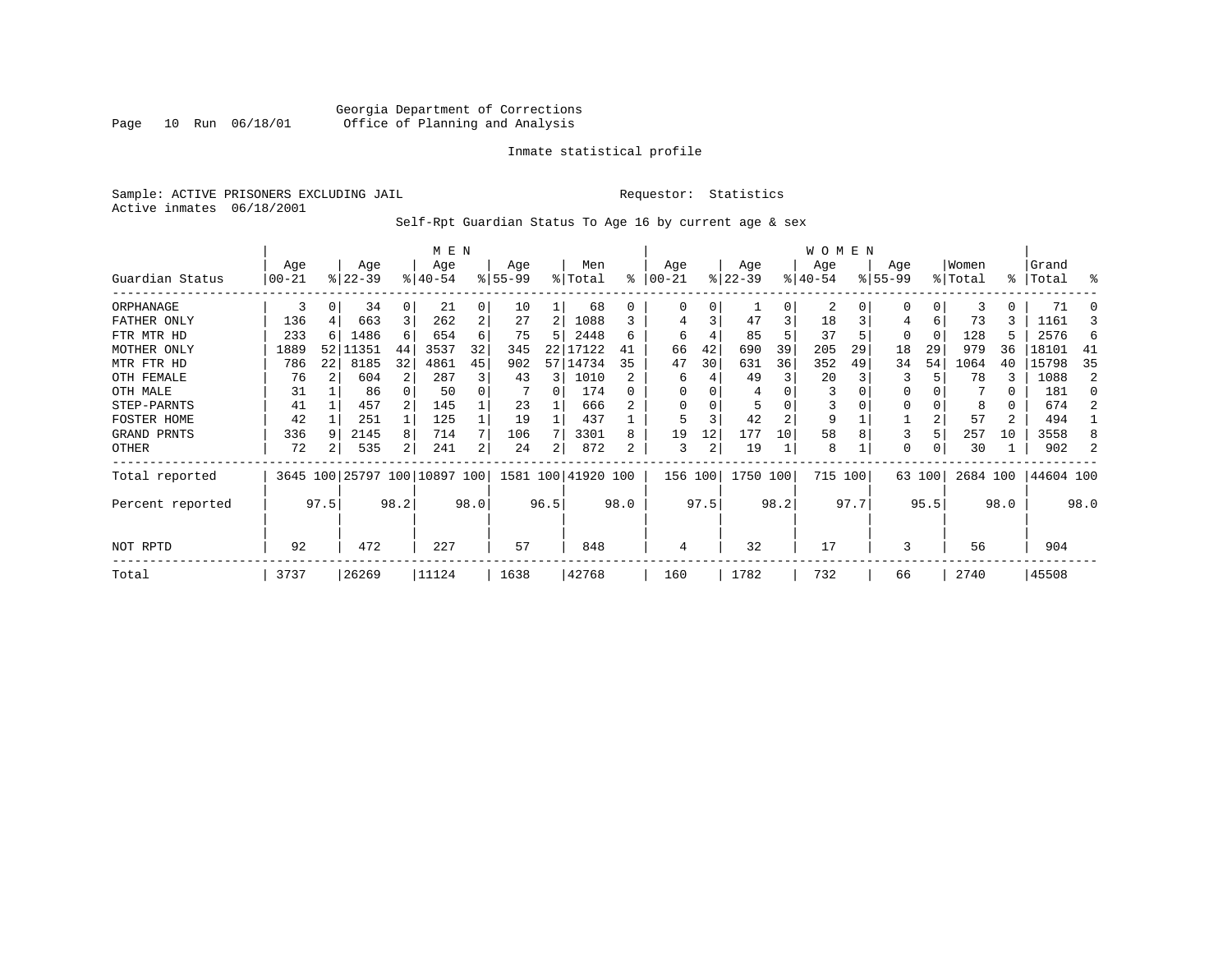#### Georgia Department of Corrections<br>Page 11 Run 06/18/01 office of Planning and Analysis Office of Planning and Analysis

#### Inmate statistical profile

Sample: ACTIVE PRISONERS EXCLUDING JAIL **Requestor:** Statistics Active inmates 06/18/2001

#### Self-Rpt Employment Status Before Prison by current age & sex

|                  | M E N     |      |            |      |                          |      |           |          |                    |      |            |      |             |      | W O M E N |      |           |        |         |      |             |      |
|------------------|-----------|------|------------|------|--------------------------|------|-----------|----------|--------------------|------|------------|------|-------------|------|-----------|------|-----------|--------|---------|------|-------------|------|
|                  | Age       |      | Age        |      | Age                      |      | Age       |          | Men                |      | Age        |      | Age         |      | Age       |      | Age       |        | Women   |      | Grand       |      |
| Employment       | $00 - 21$ |      | $ 22-39 $  |      | $8 40-54$                |      | $8 55-99$ |          | % Total            | ి    | $ 00 - 21$ |      | $ 22 - 39 $ |      | $ 40-54 $ |      | $8 55-99$ |        | % Total |      | %   Total   | ႜ    |
| FULL TIME        | 1032      |      | 30   13158 | 54   | 5746                     | 56   | 637       | 44       | 20573              | 52   | 46         | 31   | 647         | 41   | 233       | 37   | 17        | 30     | 943     | 39   | 21516       | 51   |
| PART TIME        | 415       | 12   | 2278       | 9    | 665                      | 6    | 91        | 6        | 3449               | 9    | 15         | 10   | 106         |      | 41        | 6    |           | 2      | 163     |      | 3612        | 9    |
| UNEMPL < 6M      | 399       | 12   | 3118       | 13   | 1154                     | 11   | 146       | 10       | 4817               | 12   | 17         | 12   | 256         | 16   | 104       | 16   | 9         | 16     | 386     | 16   | 5203        | 12   |
| UNEMPL > 6M      | 381       | 11   | 3773       | 15   | 1909                     | 19   | 310       | 21       | 6373               | 16   | 17         | 12   | 265         | 17   | 148       | 23   | 16        | 28     | 446     | 19   | 6819        | 16   |
| NEVER WORKD      | 963       | 28   | 1475       | 6    | 106                      |      | 6         | $\Omega$ | 2550               | 6    | 39         | 27   | 187         | 12   | 25        |      | 4         |        | 255     | 11   | 2805        |      |
| <b>STUDENT</b>   | 180       | 5    | 143        |      | 15                       |      | 2         | 0        | 340                |      | 11         |      | 10          |      | 4         |      | 0         | 0      | 25      |      | 365         |      |
| INCAPABLE        | 21        |      | 503        | 2    | 723                      |      | 256       | 18       | 1503               |      | 2          |      | 94          | 6    | 83        | 13   | 10        | 18     | 189     | 8    | 1692        | 4    |
| OTHER            | 0         | 0    | 0          | 0    | 0                        |      | 0         | 0        | 0                  |      | 0          | 0    | $\mathbf 0$ | 0    | 0         | 0    | 0         | 0      | 0       |      | $\mathbf 0$ |      |
| Total reported   |           |      |            |      | 3391 100 24448 100 10318 | 100  |           |          | 1448 100 39605 100 |      | 147        | 100  | 1565        | 100  | 638 100   |      |           | 57 100 | 2407    | 100  | 42012 100   |      |
| Percent reported |           | 90.7 |            | 93.1 |                          | 92.8 |           | 88.4     |                    | 92.6 |            | 91.9 |             | 87.8 |           | 87.2 |           | 86.4   |         | 87.8 |             | 92.3 |
| NOT RPTD         | 346       |      | 1821       |      | 806                      |      | 190       |          | 3163               |      | 13         |      | 217         |      | 94        |      | 9         |        | 333     |      | 3496        |      |
| Total            | 3737      |      | 26269      |      | 11124                    |      | 1638      |          | 42768              |      | 160        |      | 1782        |      | 732       |      | 66        |        | 2740    |      | 45508       |      |

\* NOTE: THE FIELD LABELD "OTHER" WAS CORRECTED IN APRIL 1989; INMATES CODED "PRE-OTIS NOT REPORTED" NOW HAVE BEEN REMOVED FROM THIS FIELD AND IDENTIFIED AS "NOT REPORTED".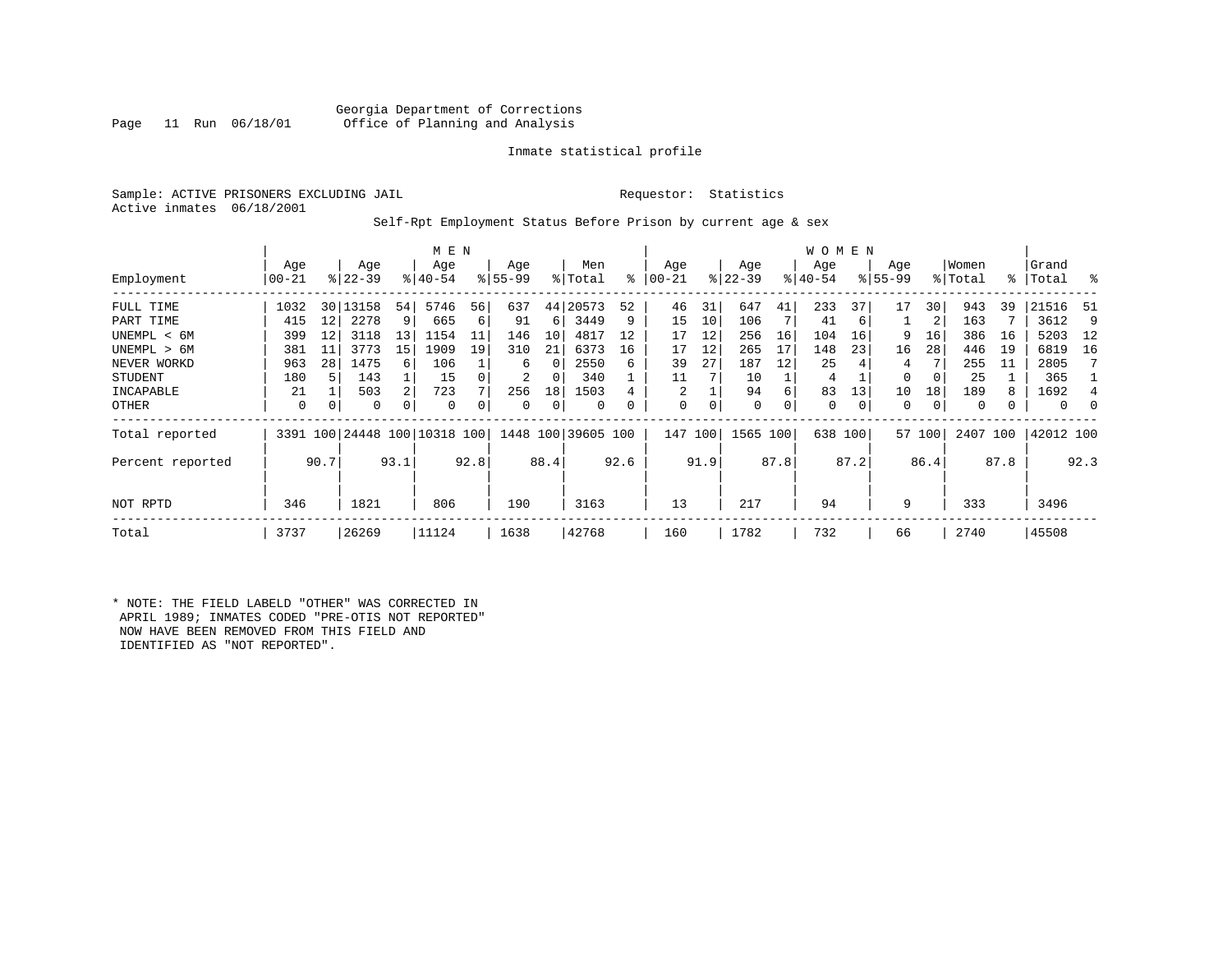Sample: ACTIVE PRISONERS EXCLUDING JAIL **Requestor:** Statistics Active inmates 06/18/2001

### Self-Rpt Marital Status At Admission by current age & sex

|                  | M E N     |      |                         |          |           |      |           |      |                    |      |           |      |           |                | W O M E N |      |             |        |         |      |           |                |
|------------------|-----------|------|-------------------------|----------|-----------|------|-----------|------|--------------------|------|-----------|------|-----------|----------------|-----------|------|-------------|--------|---------|------|-----------|----------------|
|                  | Age       |      | Age                     |          | Age       |      | Age       |      | Men                |      | Age       |      | Age       |                | Age       |      | Age         |        | Women   |      | Grand     |                |
| Marital Status   | $00 - 21$ |      | $8 22-39$               |          | $8 40-54$ |      | $8 55-99$ |      | % Total            | ፝    | $ 00-21 $ |      | $ 22-39 $ |                | $ 40-54 $ |      | $8155 - 99$ |        | % Total |      | %   Total | း              |
| SINGLE           | 3446      |      | 94   17091              | 66       | 3995      | 37   | 253       | 16   | 24785              | 59   | 147       | 94   | 975       | 56             | 220       | 31   | 10          | 16     | 1352    | 50   | 26137     | 58             |
| MARRIED          | 52        |      | 2904                    | 11       | 2024      | 19   | 467       | 29   | 5447               | 13   | 2         |      | 243       | 14             | 120       | 17   |             | 11     | 372     | 14   | 5819      | 13             |
| SEPARATED        | 10        |      | 1037                    | 4        | 1022      |      | 169       | 11   | 2238               | 5    | 4         | 3    | 202       | 12             | 102       | 14   |             | 11     | 315     | 12   | 2553      | -6             |
| DIVORCED         | 9         | 0    | 1766                    |          | 2351      | 22   | 437       | 27   | 4563               | 11   |           |      | 202       | 12             | 152       | 21   | 16          | 25     | 371     | 14   | 4934      | - 11           |
| WIDOWED          | 4         |      | 101                     | $\Omega$ | 240       |      | 129       | 8    | 474                |      | $\Omega$  |      | 33        | $\overline{2}$ | 65        | 9    | 20          | 32     | 118     | 4    | 592       |                |
| COMMON LAW       | 127       |      | 2934                    | 11       | 1281      | 12   | 133       | 8    | 4475               |      |           |      | 97        | б.             | 54        | 8    | 3           | 5      | 156     | 6    | 4631      | 10             |
| <b>OTHER</b>     |           | 0    | 8                       | 0        | 3         |      | 3         | 0    | 15                 |      | $\Omega$  | 0    |           |                | 2         | 0    | 0           | 0      | 3       |      | 18        | $\overline{0}$ |
| Total reported   | 3649      |      | 100 25841 100 10916 100 |          |           |      |           |      | 1591 100 41997 100 |      | 156       | 100  | 1753 100  |                | 715 100   |      |             | 63 100 | 2687    | 100  | 44684 100 |                |
| Percent reported |           | 97.6 |                         | 98.4     |           | 98.1 |           | 97.1 |                    | 98.2 |           | 97.5 |           | 98.4           |           | 97.7 |             | 95.5   |         | 98.1 |           | 98.2           |
| NOT RPTD         | 88        |      | 428                     |          | 208       |      | 47        |      | 771                |      | 4         |      | 29        |                | 17        |      | 3           |        | 53      |      | 824       |                |
|                  |           |      |                         |          |           |      |           |      |                    |      |           |      |           |                |           |      |             |        |         |      |           |                |
| Total            | 3737      |      | 26269                   |          | 11124     |      | 1638      |      | 42768              |      | 160       |      | 1782      |                | 732       |      | 66          |        | 2740    |      | 45508     |                |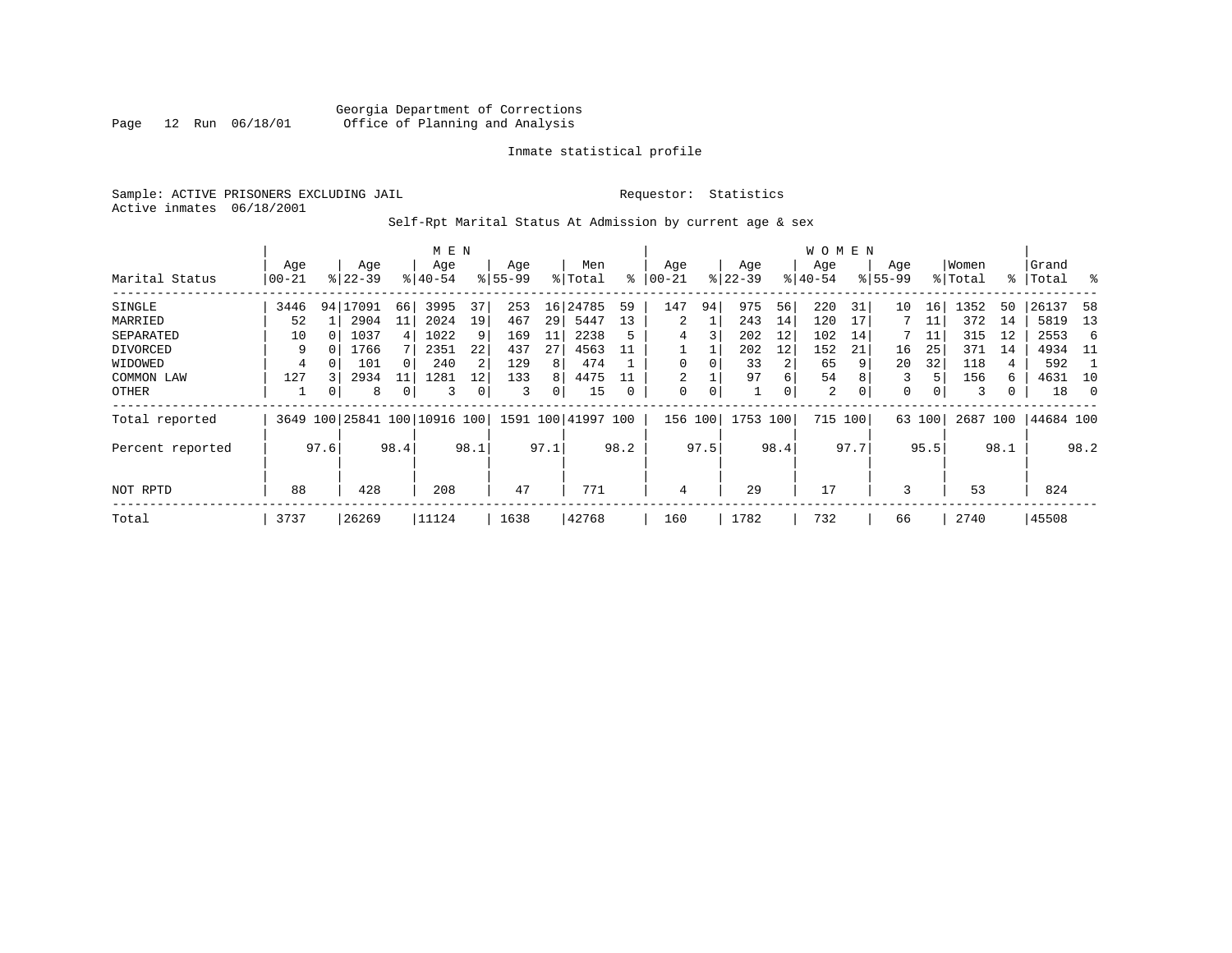Georgia Department of Corrections<br>Page 13 Run 06/18/01 office of Planning and Analysis Office of Planning and Analysis

#### Inmate statistical profile

Sample: ACTIVE PRISONERS EXCLUDING JAIL **Requestor:** Statistics Active inmates 06/18/2001

Self-Rpt Number Of Children At Admission by current age & sex

|                      |                  |              |                   |                | M E N            |      |                  |      |                    |      |                      |        |                  |      | <b>WOMEN</b>    |         |                    |        |                  |      |                    |      |
|----------------------|------------------|--------------|-------------------|----------------|------------------|------|------------------|------|--------------------|------|----------------------|--------|------------------|------|-----------------|---------|--------------------|--------|------------------|------|--------------------|------|
| Number Of Children   | Age<br>$ 00-21 $ |              | Age<br>$ 22-39 $  |                | Age<br>$ 40-54 $ |      | Age<br>$8 55-99$ |      | Men<br>% Total     |      | Age<br>$8   00 - 21$ |        | Age<br>$ 22-39 $ |      | Age<br>$ 40-54$ |         | Age<br>$8155 - 99$ |        | Women<br>% Total |      | Grand<br>%   Total | ႜ    |
| NO CHILDREN          | $\mathbf 0$      | $\mathbf{0}$ | 775               | 5 <sup>1</sup> | 445              | 6    | 66               | 5    | 1286               | 5    | $\Omega$             | 0      |                  | 0    | 7               |         | 2                  | 3      | 16               |      | 1302               | .5   |
| ONE CHILD            | 635              | 74           | 6438              | 41             | 2391             | 30   | 254              | 19   | 9718               | 37   | 46                   | 65     | 335              | 23   | 125             | 20      | 6                  | 10     | 512              | 23   | 10230              | -36  |
| TWO CHILDREN         | 161              | 19           | 4270              | 27             | 2227             | 28   | 314              | 23   | 6972               | 27   | 18                   | 25     | 427              | 30   | 183             | 29      | 16                 | 27     | 644              | 29   | 7616               | 27   |
| THREE CHILDREN       | 50               | 6            | 2307              | 15             | 1477             | 18   | 277              | 21   | 4111               | 16   | 4                    | 6      | 358              | 25   | 162             | 26      | 15                 | 25     | 539              | 25   | 4650               | 17   |
| <b>FOUR CHILDREN</b> | 8                |              | 1079              |                | 771              | 10   | 152              | 11   | 2010               | 8    | 3                    |        | 167              | 12   | 91              | 15      | 10                 | 17     | 271              | 12   | 2281               | 8    |
| FIVE CHILDREN        | 3                | 0            | 452               |                | 400              | 5    | 106              | 8    | 961                |      | $\mathbf 0$          | 0      | 85               | 6    | 33              |         | 2                  | 3      | 120              | 5    | 1081               | 4    |
| MORE THAN 5 CHILDREN | 1                | 0            | 349               | 2 <sub>1</sub> | 377              | 5    | 176              | 13   | 903                | 3    | $\mathbf 0$          | 0      | 49               | 3    | 26              |         | 8                  | 14     | 83               | 4    | 986                | 4    |
| Total reported       |                  |              | 858 100 15670 100 |                | 8088 100         |      |                  |      | 1345 100 25961 100 |      |                      | 71 100 | 1428 100         |      |                 | 627 100 |                    | 59 100 | 2185 100         |      | 28146 100          |      |
| Percent reported     |                  | 23.0         |                   | 59.7           |                  | 72.7 |                  | 82.1 |                    | 60.7 |                      | 44.4   |                  | 80.1 |                 | 85.7    |                    | 89.4   |                  | 79.7 |                    | 61.8 |
| <b>NOT REPORTED</b>  | 2879             |              | 10599             |                | 3036             |      | 293              |      | 16807              |      | 89                   |        | 354              |      | 105             |         | 7                  |        | 555              |      | 17362              |      |
| Total                | 3737             |              | 26269             |                | 11124            |      | 1638             |      | 42768              |      | 160                  |        | 1782             |      | 732             |         | 66                 |        | 2740             |      | 45508              |      |
|                      |                  |              |                   |                |                  |      |                  |      |                    |      |                      |        |                  |      |                 |         |                    |        |                  |      |                    |      |
|                      |                  |              |                   |                |                  |      |                  |      |                    |      |                      |        |                  |      |                 |         |                    |        |                  |      |                    |      |
| AVG NUM CHILDREN     | 1.35             |              | 1.99              |                | 2.37             |      | 3.11             |      | 2.15               |      | 1.49                 |        | 2.58             |      | 2.68            |         | 3.27               |        | 2.59             |      | 2.18               |      |

\* NOTE: THE FIELD LABLED "NO CHILDREN" WAS CORRECTED IN MARCH 1989: MISSING DATA FOR INMATES STILL IN DIAGNOSTICS NOW HAS BEEN REMOVED FROM THIS FIELD AND IDENTIFIED AS "NOT REPORTED" INFORMATION.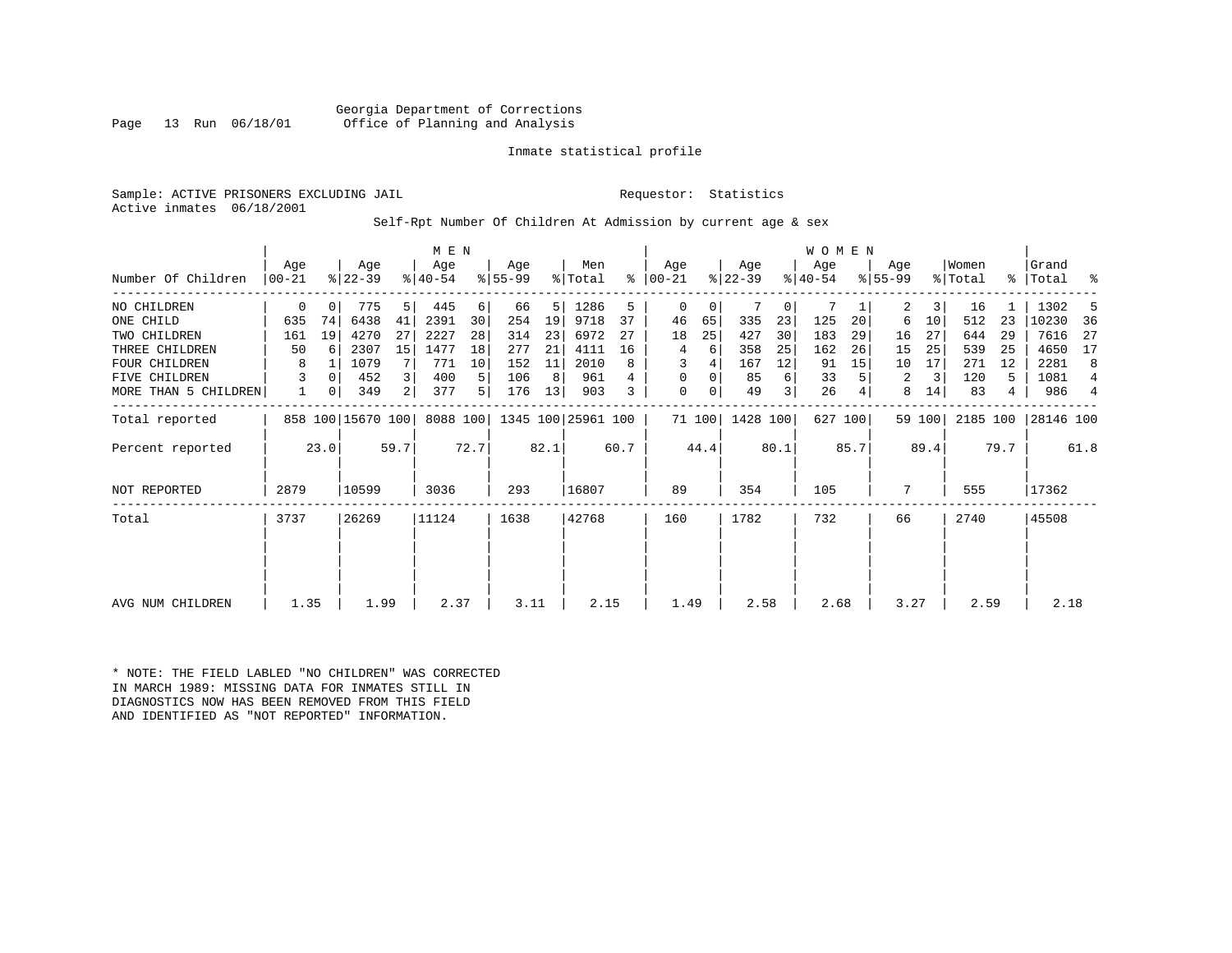### Georgia Department of Corrections<br>Page 14 Run 06/18/01 Office of Planning and Analysis Page 14 Run 06/18/01 Office of Planning and Analysis

#### Inmate statistical profile

Sample: ACTIVE PRISONERS EXCLUDING JAIL **Requestor:** Statistics Active inmates 06/18/2001

# Self-Rpt Religious Affiliation by current age & sex

|                  |                  |                |                              |             | M E N           |          |                  |          |                    |              |                 |          |                 |      | <b>WOMEN</b>    |          |                  |             |                  |          |                |                |
|------------------|------------------|----------------|------------------------------|-------------|-----------------|----------|------------------|----------|--------------------|--------------|-----------------|----------|-----------------|------|-----------------|----------|------------------|-------------|------------------|----------|----------------|----------------|
| Religion         | Age<br>$00 - 21$ |                | Age<br>$ 22-39 $             |             | Age<br>$ 40-54$ |          | Age<br>$8 55-99$ |          | Men<br>% Total     | ွေ           | Age<br>$ 00-21$ |          | Age<br>$ 22-39$ |      | Aqe<br>$ 40-54$ |          | Age<br>$8 55-99$ |             | Women<br>% Total | ፠        | Grand<br>Total | ዱ              |
|                  |                  |                |                              |             |                 |          |                  |          |                    |              |                 |          |                 |      |                 |          |                  |             |                  |          |                |                |
| ISLAM            | 74               | 2              | 936                          | 4           | 340             | 3        | 28               |          | 2 1378             | 3            |                 |          | 18              |      | 2               | 0        | 0                | 0           | 22               |          | 1400           | 3              |
| CATHOLIC         | 119              | 3              | 947                          | 4           | 366             | 3        | 59               | 4        | 1491               | 4            | 5               | 3        | 81              | 5    | 30              | 4        | 2                | 3           | 118              | 4        | 1609           | $\overline{4}$ |
| <b>BAPTIST</b>   | 1521             | 42             | 12666                        | 50          | 6259            | 59       | 901              | 58       | 21347              | 52           | 89              | 57       | 1083            | 62   | 457             | 64       | 41               | 67          | 1670             | 63       | 23017          | 52             |
| METHODIST        | 53               | 1              | 491                          | 2           | 403             | 4        | 98               | 6        | 1045               | 3            | 6               | 4        | 61              | 4    | 42              | 6        | 5                | 8           | 114              | 4        | 1159           | 3              |
| EPISCOPLN        |                  | 0              | 38                           | $\mathbf 0$ | 19              | 0        | 6                | 0        | 68                 | $\Omega$     | U               | O        | 4               | 0    |                 | 1        | 0                | $\Omega$    | 8                | $\Omega$ | 76             | 0              |
| PRESBYTRN        | 3                | $\Omega$       | 49                           | $\Omega$    | 33              | $\Omega$ | 14               | 1        | 99                 | U            | 0               | U        | 0               | 0    | 3               | $\Omega$ | 2                | 3           | 5                | $\Omega$ | 104            | $\Omega$       |
| CHC OF GOD       | 39               | 1              | 308                          | 1           | 146             |          | 27               | 2        | 520                |              |                 |          | 21              | 1    | 15              | 2        | 2                | 3           | 39               |          | 559            | 1              |
| HOLINESS         | 68               | $\overline{c}$ | 962                          | 4           | 517             | 5        | 88               | 6        | 1635               | 4            | 8               | 5        | 191             | 11   | 80              | 11       | 4                | 7           | 283              | 11       | 1918           | 4              |
| <b>JEWISH</b>    |                  | $\Omega$       | 21                           | $\Omega$    | 11              | O        |                  | U        | 36                 | O            |                 |          | $\Omega$        | 0    | $\Omega$        | $\Omega$ | 0                | 0           |                  | $\Omega$ | 37             | 0              |
| ANGLICAN         |                  | 0              | 4                            | $\Omega$    | 4               |          |                  | 0        | 8                  |              | $\Omega$        | O        |                 | 0    | 0               | $\Omega$ | 0                | $\Omega$    |                  | $\Omega$ | 9              | $\Omega$       |
| GRK ORTHDX       |                  | $\Omega$       |                              | 0           |                 | O        |                  | 0        |                    | U            | U               | U        | $\Omega$        | 0    | $\Omega$        | 0        | 0                | $\Omega$    | $\Omega$         | $\Omega$ |                | $\Omega$       |
| HINDU            |                  | $\Omega$       | $\overline{2}$               | $\Omega$    | $\Omega$        | $\Omega$ |                  | 0        | 2                  | <sup>0</sup> | U               |          | 0               | U    | $\Omega$        | $\Omega$ | 0                | $\Omega$    | O                | $\Omega$ |                | $\Omega$       |
| <b>BUDDHIST</b>  |                  | $\Omega$       | 25                           | $\Omega$    | 3               | $\Omega$ |                  | $\Omega$ | 35                 | U            | $\Omega$        |          | $\Omega$        | O    | $\Omega$        | $\Omega$ | Ω                | $\Omega$    | $\Omega$         | $\Omega$ | 35             | $\Omega$       |
| TAOIST           |                  | $\Omega$       | $\overline{a}$               | $\Omega$    | $\overline{2}$  |          |                  | $\Omega$ | 4                  | U            | U               | O        | $\Omega$        | 0    | $\Omega$        | $\Omega$ | 0                | $\Omega$    | $\Omega$         | $\Omega$ | 4              | $\Omega$       |
| SHINTOIST        | $\overline{2}$   | $\Omega$       | 14                           | $\Omega$    |                 |          |                  | $\Omega$ | 17                 | O            | U               | $\cap$   | $\mathbf 0$     | O    | O               | $\Omega$ | 0                | $\Omega$    | $\Omega$         | $\Omega$ | 17             | $\Omega$       |
| SEVEN D AD       | 14               | $\Omega$       | 56                           | $\Omega$    | 32              | $\Omega$ | 9                | 1        | 111                | U            | U               | $\cap$   | 5               | U    | 3               | $\Omega$ | 0                | $\Omega$    | 8                | $\Omega$ | 119            | O              |
| JEHOVAH WT       | 26               | 1              | 210                          | 1           | 78              |          | 6                | 0        | 320                |              | $\Omega$        | $\Omega$ | 16              |      | 4               |          |                  | 2           | 21               |          | 341            | 1              |
| LATR DAY S       |                  | $\Omega$       | 20                           | $\Omega$    | 13              |          |                  | 0        | 42                 | n            | 0               |          | $\overline{2}$  | 0    | 2               | 0        | 0                | 0           | 4                | $\Omega$ | 46             | 0              |
| <b>OUAKER</b>    |                  | 0              | O                            | 0           | $\Omega$        |          | O                | 0        | $\Omega$           |              | $\Omega$        | $\Omega$ | 0               | 0    | $\Omega$        | 0        | 0                | 0           | $\Omega$         | $\Omega$ | $\Omega$       | 0              |
| OTHER PROD       | 442              | 12             | 2180                         | 9           | 577             | 5        | 98               | 6        | 3297               | 8            | 26              | 17       | 131             | 8    | 39              | 5        | 2                | 3           | 198              | 7        | 3495           | 8              |
| <b>NONE</b>      | 882              | 25             | 4592                         | 18          | 1227            | 12       | 117              | 8        | 6818               | 17           | 6               | 4        | 53              | 3    | 4               | 1        | 0                | $\mathbf 0$ | 63               | 2        | 6881           | 16             |
| <b>OTHER</b>     | 338              | 9              | 1882                         | 7           | 632             | 6        | 95               | 6        | 2947               | 7            | 12              | 8        | 73              | 4    | 25              | 4        | 2                | 3           | 112              |          | 3059           | 7              |
| Total reported   |                  |                | 3600 100 25406 100 10665 100 |             |                 |          |                  |          | 1554 100 41225 100 |              | 156 100         |          | 1740 100        |      | 710             | 100      |                  | 61 100      | 2667 100         |          | 43892 100      |                |
| Percent reported |                  | 96.3           |                              | 96.7        |                 | 95.9     |                  | 94.9     |                    | 96.4         |                 | 97.5     |                 | 97.6 |                 | 97.0     |                  | 92.4        |                  | 97.3     |                | 96.4           |
| NOT RPTD         | 137              |                | 863                          |             | 459             |          | 84               |          | 1543               |              | 4               |          | 42              |      | 22              |          | 5                |             | 73               |          | 1616           |                |
| Total            | 3737             |                | 26269                        |             | 11124           |          | 1638             |          | 42768              |              | 160             |          | 1782            |      | 732             |          | 66               |             | 2740             |          | 45508          |                |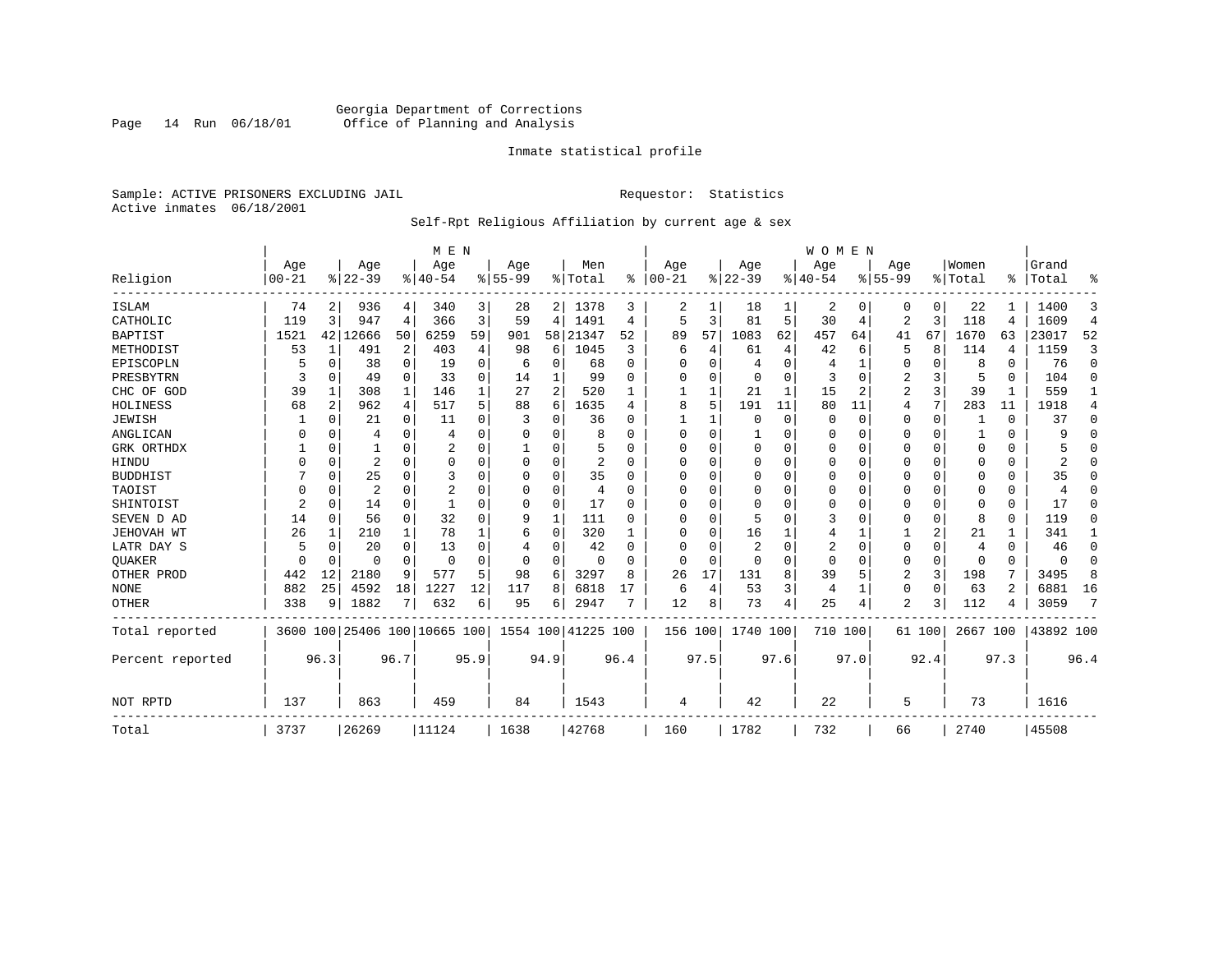Sample: ACTIVE PRISONERS EXCLUDING JAIL **Requestor:** Statistics Active inmates 06/18/2001

Self-Rpt Family Behavior Patterns \* by current age & sex

|                  |       |      |                              |      | M E N     |                |           |      |                    |          |           |               |           |      | W O M E N |      |             |                |          |      |           |      |
|------------------|-------|------|------------------------------|------|-----------|----------------|-----------|------|--------------------|----------|-----------|---------------|-----------|------|-----------|------|-------------|----------------|----------|------|-----------|------|
|                  | Age   |      | Age                          |      | Age       |                | Age       |      | Men                |          | Age       |               | Age       |      | Age       |      | Age         |                | Women    |      | Grand     |      |
| Family Behavior  | 00-21 |      | $ 22-39 $                    |      | $8 40-54$ |                | $8 55-99$ |      | % Total            | ႜ        | $00 - 21$ | $\frac{1}{6}$ | $22 - 39$ |      | $ 40-54 $ |      | $8155 - 99$ |                | % Total  | န္   | Total     | ႜ    |
| CRIMINLTY        | 1157  | 23   | 7685                         | 24   | 3160      | 26             | 344       |      | 24   12346         | 24       | 62        | 18            | 660       | 17   | 264       | 20   | 11          | 13             | 997      | 18   | 13343     | 24   |
| ALCOHOLISM       | 446   | 9    | 3774                         | 12   | 2027      | 16             | 244       | 17   | 6491               | 13       | 28        | 8             | 468       | 12   | 182       | 14   | 14          | 17             | 692      | 12   | 7183      | 13   |
| DRUG ABUSE       | 403   | 8    | 2256                         |      | 791       | 6              | 57        | 4    | 3507               |          | 33        | 10            | 356       | 9    | 112       |      | $\Omega$    | $\Omega$       | 501      | 9    | 4008      |      |
| DOMINERING       | 12    |      | 89                           |      | 50        | 0              | 4         | 0    | 155                | $\Omega$ | 31        | 9             | 452       | 12   | 191       | 14   | 14          | 17             | 688      | 12   | 843       |      |
| MIGRANT          | 32    |      | 247                          |      | 134       |                | 12        |      | 425                |          |           |               | 12        | 0    | 4         |      | $\Omega$    | 0              | 17       | 0    | 442       |      |
| INFL BTGS        | 78    |      | 910                          | 3    | 489       |                | 96        |      | 1573               |          | 15        | 4             | 272       | 7    | 108       |      | 10          | 12             | 405      | 7    | 1978      |      |
| PERMISSIVE       | 11    |      | 52                           |      | 40        |                |           | U    | 110                | $\Omega$ | 28        | 8             | 232       | 6    | 61        |      | 2           | $\overline{2}$ | 323      | 6    | 433       |      |
| FATH ABSNT       | 2246  | 45   | 13410                        | 42   | 4231      | 34             | 452       | 32   | 20339              | 40       | 89        | 26            | 816       | 22   | 239       | 18   | 19          | 23             | 1163     | 21   | 21502     | 38   |
| MOTH ABSNT       | 591   | 12   | 3313                         | 10   | 1195      | 10             | 166       | 12   | 5265               | 10       | 33        | 10            | 219       | 6    | 82        | 6    | 9           | 11             | 343      | 6    | 5608      | 10   |
| NONE             | 47    |      | 418                          |      | 206       | $\overline{2}$ | 27        | 2    | 698                |          | 21        | 6             | 306       | 8    | 86        | 6    | 5           | 6              | 418      | 8    | 1116      | 2    |
| Total reported   |       |      | 5023 100 32154 100 12323 100 |      |           |                |           |      | 1409 100 50909 100 |          | 341 100   |               | 3793 100  |      | 1329 100  |      |             | 84 100         | 5547 100 |      | 56456 100 |      |
| Percent reported |       | 77.0 |                              | 71.5 |           | 65.4           |           | 54.1 |                    | 69.7     |           | 87.5          |           | 83.3 |           | 78.7 |             | 62.1           |          | 81.8 |           | 70.5 |
| <b>OTHER</b>     | 858   |      | 7490                         |      | 3845      |                | 752       |      | 12945              |          | 20        |               | 298       |      | 156       |      | 25          |                | 499      |      | 13444     |      |
| Total            | 3737  |      | 26269                        |      | 11124     |                | 1638      |      | 42768              |          | 160       |               | 1782      |      | 732       |      | 66          |                | 2740     |      | 45508     |      |

\* NOTE: SINCE THERE CAN BE UP TO FIVE BEHAVIOR CODES PER INMATE, THE NUMBER OF CASES REPORTED IN THE DETAIL LINES AND THE TOTAL REPORTED LINE MAY EXCEED THE TOTAL NUMBER OF CASES. IN SHORT, THIS TABLE COUNTS THE NUMBER OF BEHAVIOR PROBLEMS, NOT INMATES.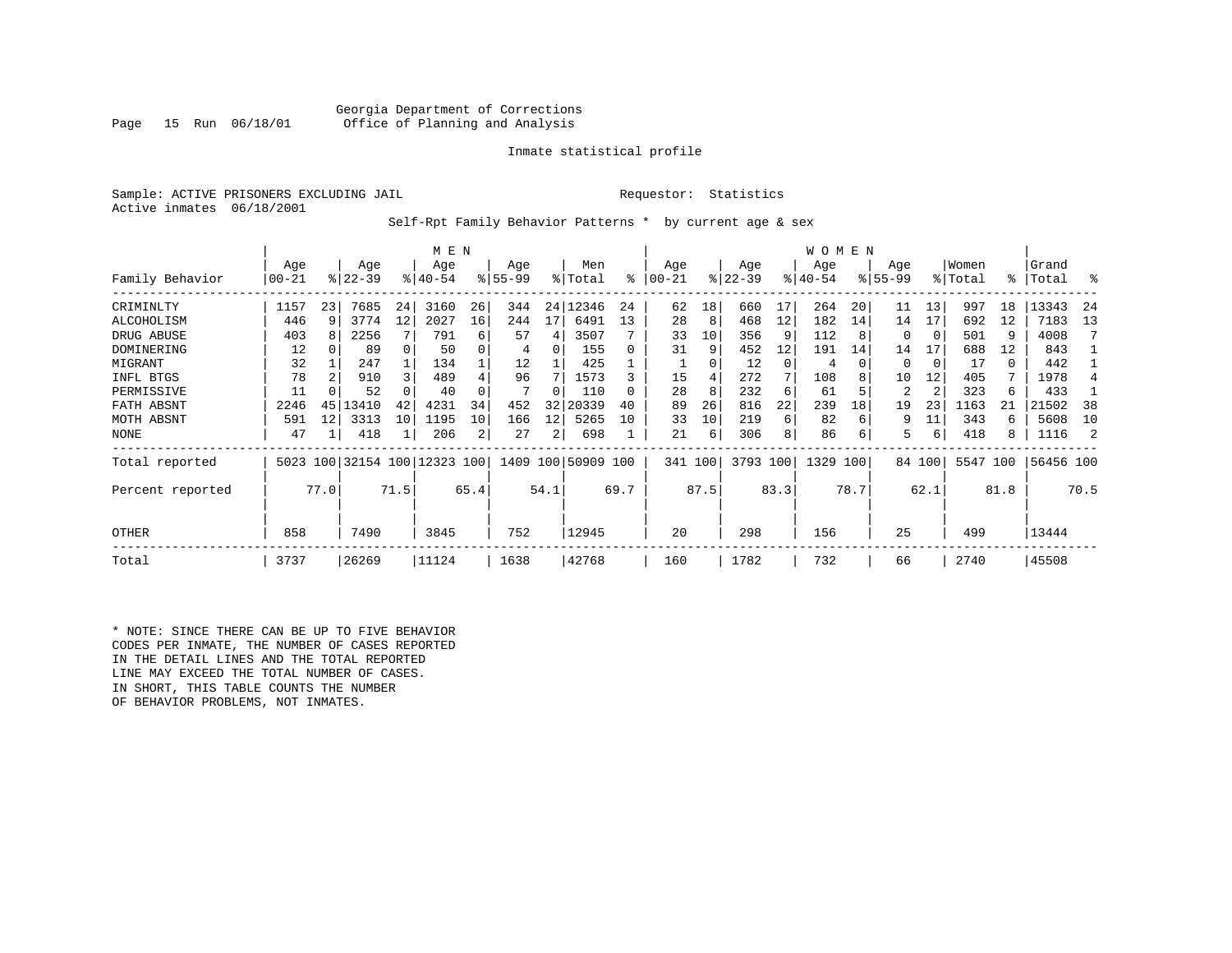#### Georgia Department of Corrections<br>Page 16 Run 06/18/01 office of Planning and Analysis Office of Planning and Analysis

#### Inmate statistical profile

Sample: ACTIVE PRISONERS EXCLUDING JAIL **Requestor:** Statistics Active inmates 06/18/2001

### Inmate Diagnostic Behavior Problem \* by current age & sex

|                    |           |                |           |              | M E N                   |      |             |      |                    |                |           |       |          |       | WOMEN    |                |                |                 |          |       |           |              |
|--------------------|-----------|----------------|-----------|--------------|-------------------------|------|-------------|------|--------------------|----------------|-----------|-------|----------|-------|----------|----------------|----------------|-----------------|----------|-------|-----------|--------------|
|                    | Age       |                | Age       |              | Age                     |      | Age         |      | Men                |                | Age       |       | Age      |       | Age      |                | Age            |                 | Women    |       | Grand     |              |
| Diagnostic Problem | $00 - 21$ |                | $ 22-39 $ |              | $8 40-54$               |      | $8155 - 99$ |      | % Total            | ి              | $00 - 21$ |       | $ 22-39$ |       | $ 40-54$ |                | $8155 - 99$    |                 | % Total  | ⊱     | Total     | ႜ            |
| ALCOHOLIC          | 46        | 1              | 1072      | 2            | 953                     | 5    | 164         | 7    | 2235               | 3              | 3         | 1     | 171      | 51    | 93       | 7              | 9              | 9               | 276      | 6     | 2511      | 3            |
| <b>ALCOH ABSE</b>  | 670       | 10             | 6376      | 13           | 3155                    | 15   | 422         |      | 17   10623         | 14             | 15        | 6     | 278      | 9     | 126      | 10             | 14             | 14              | 433      | 9     | 11056     | 13           |
| DRUG EXP           | 1349      | 20             | 8912      | 18           | 3268                    | 16   | 223         |      | 9 13752            | 18             | 25        | 10    | 235      |       | 95       | 7              |                | 5               | 360      | 8     | 14112     | 17           |
| DRUG ABSE          | 1188      | 18             | 8996      | 19           | 3930                    | 19   | 198         |      | 8 14312            | 18             | 44        | 18    | 884      | 28    | 336      | 27             | 10             | 10 <sup>1</sup> | 1274     | 27    | 15586     | 19           |
| NARC ADDCT         | 33        | 0              | 613       | 1            | 427                     |      | 24          |      | 1097               |                |           | 0     | 53       | 2     | 41       | 3              |                |                 | 96       |       | 1193      |              |
| EPILEPTIC          | 31        | 0              | 263       | $\mathbf{1}$ | 201                     |      | 32          |      | 527                |                | 2         |       | 74       |       | 32       | 3              |                | 4               | 112      |       | 639       | $\mathbf{1}$ |
| MANIPULTVE         | 932       | 14             | 4968      | 10           | 1553                    |      | 168         |      | 7621               | 10             |           |       | 51       |       | 30       | $\overline{a}$ | $\overline{2}$ | 2               | 86       |       | 7707      | 9            |
| ASSAULTIVE         | 1496      | 23             | 10207     | 21           | 4182                    | 20   | 617         | 24 l | 16502              | 21             | 61        | 25    | 564      | 18    | 212      | 17             | 14             | 14              | 851      | 18    | 17353     | 21           |
| ESCPE TEND         | 82        |                | 1096      | 2            | 705                     |      | 103         | 4    | 1986               | 3              | 3         | 1     | 91       | 3     | 34       | 3              |                | $\Omega$        | 128      | 3     | 2114      | 3            |
| SUICIDAL           | 129       | $\overline{c}$ | 1042      | 2            | 461                     |      | 58          | 2    | 1690               | $\mathfrak{D}$ | 13        | 5     | 174      | б     | 57       |                |                | 5               | 249      | 5     | 1939      | 2            |
| WITHDRAWN          | 14        | <sup>0</sup>   | 157       | $\Omega$     | 90                      |      | 17          |      | 278                | 0              | 13        |       | 84       |       | 23       |                | 2              | $\overline{2}$  | 122      |       | 400       | $\Omega$     |
| PR RLTY CT         | 36        |                | 377       | $\mathbf{1}$ | 242                     |      | 30          |      | 685                |                | 14        | 6     | 95       |       | 31       |                |                | 5               | 145      | ς     | 830       |              |
| HOMOSEXUAL         | 15        | $\Omega$       | 145       | $\Omega$     | 77                      | 0    | 16          |      | 253                | <sup>0</sup>   | 14        | б.    | 115      |       | 20       | 2              |                | $\Omega$        | 149      | ς     | 402       | $\Omega$     |
| <b>NONE</b>        | 68        |                | 1100      | 2            | 626                     |      | 178         | 7    | 1972               | 3              |           |       | 27       |       | 27       | 2              | 12             | 12              | 67       |       | 2039      | 2            |
| OTHER              | 52        |                | 484       | $\mathbf{1}$ | 329                     | 2    | 79          | 3    | 944                |                | 2         |       | 16       |       | 11       |                | 5              | 5               | 34       |       | 978       |              |
| NOT RPTD           | 414       | 6              | 2211      | 5            | 704                     | 3    | 185         |      | 3514               | 4              | 34        | 14    | 248      | 8     | 98       | 8              | 9              | 9               | 389      |       | 3903      | 5            |
| Total reported     | 6609      |                |           |              | 100 48251 100 20935 100 |      |             |      | 2523 100 78318 100 |                | 248 100   |       | 3160 100 |       | 1267 100 |                |                | 97 100          | 4772 100 |       | 83090 100 |              |
| Percent reported   |           | 98.6           |           | 99.1         |                         | 99.7 |             | 99.5 |                    | 99.2           |           | 100.0 |          | 100.0 |          | 99.9           |                | 100.0           |          | 100.0 |           | 99.3         |
| UNKNOWN            | 54        |                | 232       |              | 32                      |      | 9           |      | 327                |                | 0         |       | $\Omega$ |       |          |                | $\Omega$       |                 |          |       | 328       |              |
| Total              | 3737      |                | 26269     |              | 11124                   |      | 1638        |      | 42768              |                | 160       |       | 1782     |       | 732      |                | 66             |                 | 2740     |       | 45508     |              |

\* NOTE: SINCE THERE CAN BE UP TO FIVE BEHAVIOR CODES PER INMATE, THE NUMBER OF CASES REPORTED IN THE DETAIL LINES AND THE TOTAL REPORTED LINE MAY EXCEED THE TOTAL NUMBER OF CASES.IN SHORT, THIS TABLE COUNTS THE NUMBER OF BEHAVIOR PROBLEMS, NOT INMATES.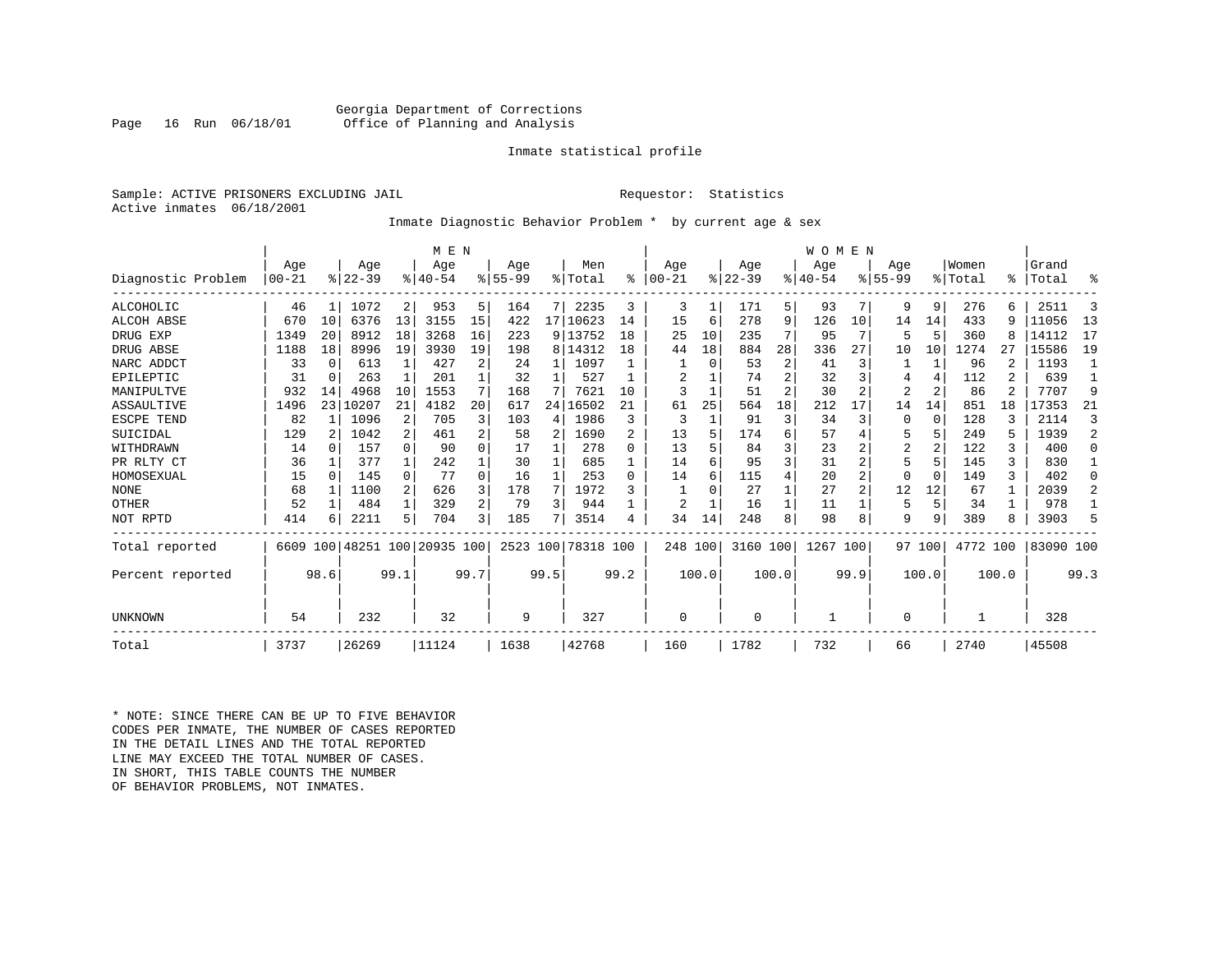Sample: ACTIVE PRISONERS EXCLUDING JAIL **Requestor:** Statistics Active inmates 06/18/2001

Physical Profile (General Condition) by current age & sex

|                      |       |                |            |                 | M E N                        |      |             |                 |                    |      |           |      |           |      | W O M E N |         |             |                 |          |              |           |      |
|----------------------|-------|----------------|------------|-----------------|------------------------------|------|-------------|-----------------|--------------------|------|-----------|------|-----------|------|-----------|---------|-------------|-----------------|----------|--------------|-----------|------|
|                      | Age   |                | Age        |                 | Age                          |      | Age         |                 | Men                |      | Aqe       |      | Age       |      | Aqe       |         | Age         |                 | Women    |              | Grand     |      |
| Physical Profile     | 00-21 |                | $8 22-39$  |                 | $8 40-54$                    |      | $8155 - 99$ |                 | % Total            | ⊱    | $00 - 21$ |      | $ 22-39 $ |      | $8 40-54$ |         | $8155 - 99$ |                 | % Total  | ွေ           | Total     | ိ    |
| NO LIMITATION        | 3336  |                | 91   19517 | 76              | 5402                         | 50   | 312         |                 | 20 28567           | 68   | 140       | 92   | 1341      | 78   | 432       | 61      | 11          | 18 <sup>1</sup> | 1924     | 73           | 30491 68  |      |
| DEFECT NO MAJOR LIMT | 128   | 4              | 2641       | 10 <sup>1</sup> | 1966                         | 18   | 294         | 18 <sup>1</sup> | 5029               | 12   |           |      | 61        | 4    | 61        | 9       | 11          | 18              | 134      | 5            | 5163      | 12   |
| DEFECT MAJOR LIMIT   | 188   |                | 3585       | 14              | 3432                         | 31   | 901         | 56              | 8106               | 19   |           |      | 312       | 18   | 206       | 29      | 37          | 60              | 566      | 21           | 8672 19   |      |
| VERY MAJOR DEFECT    |       | 0 <sup>1</sup> | 50         | 0 <sup>1</sup>  | 110                          |      | 88          | 6               | 249                |      | 0         | 0    | 2         | 0    | 7         |         | 3           | 51              | 12       | $\mathbf{0}$ | 261       |      |
| Total reported       |       |                |            |                 | 3653 100 25793 100 10910 100 |      |             |                 | 1595 100 41951 100 |      | 152 100   |      | 1716 100  |      |           | 706 100 |             | 62 100          | 2636 100 |              | 44587 100 |      |
| Percent reported     |       | 97.8           |            | 98.2            |                              | 98.1 |             | 97.4            |                    | 98.1 |           | 95.0 |           | 96.3 |           | 96.4    |             | 93.9            |          | 96.2         |           | 98.0 |
| NOT REPORTED         | 84    |                | 476        |                 | 214                          |      | 43          |                 | 817                |      | 8         |      | 66        |      | 26        |         | 4           |                 | 104      |              | 921       |      |
| Total                | 3737  |                | 26269      |                 | 11124                        |      | 1638        |                 | 42768              |      | 160       |      | 1782      |      | 732       |         | 66          |                 | 2740     |              | 45508     |      |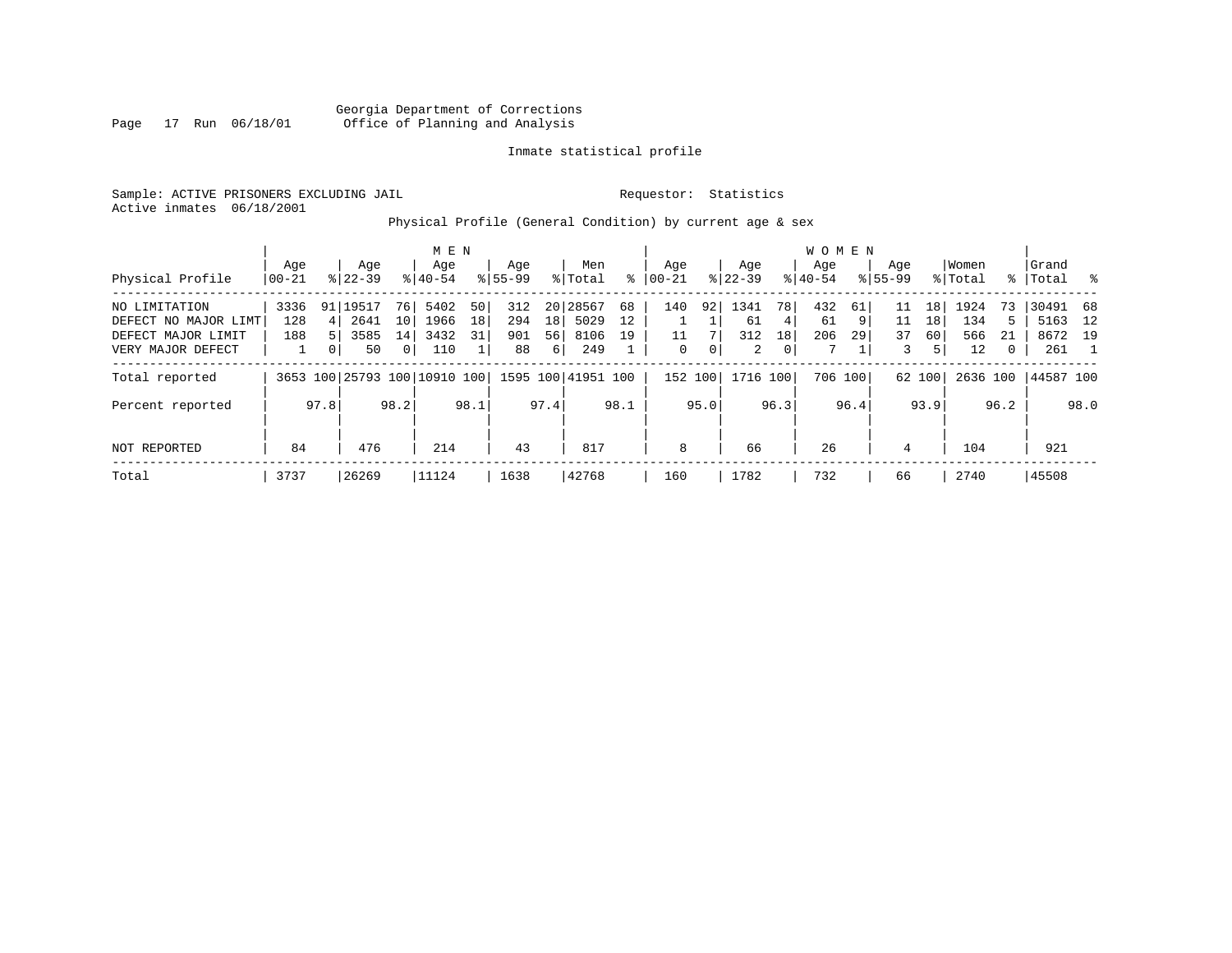#### Georgia Department of Corrections Office of Planning and Analysis

#### Inmate statistical profile

Sample: ACTIVE PRISONERS EXCLUDING JAIL **Requestor:** Statistics Active inmates 06/18/2001

Security Status by current age & sex

|                  |          |       |           |             | M E N     |       |          |       |                                                 |       |           |          |           |       | W O M E N   |         |             |        |             |       |           |       |
|------------------|----------|-------|-----------|-------------|-----------|-------|----------|-------|-------------------------------------------------|-------|-----------|----------|-----------|-------|-------------|---------|-------------|--------|-------------|-------|-----------|-------|
|                  | Age      |       | Age       |             | Age       |       | Age      |       | Men                                             |       | Age       |          | Age       |       | Age         |         | Age         |        | Women       |       | Grand     |       |
| Security         | $ 00-21$ |       | $ 22-39 $ |             | $8 40-54$ |       | $ 55-99$ |       | % Total                                         | ႜ     | $00 - 21$ |          | $ 22-39 $ |       | $ 40-54$    |         | $8155 - 99$ |        | % Total     |       | %   Total | း     |
| DIAG INCOM       | 0        | 0     | 16        | $\Omega$    | 2         |       |          | 0     | 18                                              |       | 0         |          | 0         | 0     |             |         |             | 0      | $\Omega$    | 0     | 18        |       |
| WRK RELEAS       |          |       | 0         | $\mathbf 0$ |           |       | 0        | 0     |                                                 |       | $\Omega$  |          | 0         | 0     |             |         | 0           |        |             | 0     |           |       |
| TRUSTY           | 42       |       | 1451      | 6           | 788       |       | 65       | 4     | 2346                                            |       | 5         |          | 96        | 5     | 47          | 6       | 4           | 6      | 152         | б.    | 2498      |       |
| MINIMUM          | 1085     | 29    | 8915      | 34          | 3993      | 36    | 536      | 33    | 14529                                           | 34    | 68        | 43       | 1007      | 57    | 431         | 59      | 42          | 64     | 1548        | 56    | 16077     | 35    |
| MEDIUM           | 1568     | 42    | 10121     | 39          | 4442      | 40    | 813      |       | 50 16944                                        | 40    | 58        | 36       | 493       | 28    | 193         | 26      | 17          | 26     | 761         | 28    | 17705     | 39    |
| CLOSE            | 745      | 20    | 4092      | 16          | 1265      | 11    | 146      | 9     | 6248                                            | 15    | 24        | 15       | 128       |       | 37          |         | 2           |        | 191         |       | 6439      | 14    |
| MAXIMUM          | 16       |       | 556       |             | 203       | 2     | 22       |       | 797                                             | 2     | $\Omega$  | $\Omega$ | 5         | 0     |             |         |             |        | 6           |       | 803       | 2     |
| DIAGNOSTIC       | 281      | 8     | 1117      | 4           | 431       |       | 56       | 3     | 1885                                            | 4     | 5         |          | 53        | 3     | 22          | 3       |             | 2      | 81          |       | 1966      | 4     |
| Total reported   |          |       |           |             |           |       |          |       | 3737 100 26268 100 11124 100 1638 100 42767 100 |       | 160       | 100      | 1782 100  |       |             | 732 100 |             | 66 100 | 2740 100    |       | 45507 100 |       |
| Percent reported |          | 100.0 |           | 100.0       |           | 100.0 |          | 100.0 |                                                 | 100.0 |           | 100.0    |           | 100.0 |             | 100.0   |             | 100.0  |             | 100.0 |           | 100.0 |
| NOT RPTD         | 0        |       |           |             | $\Omega$  |       | 0        |       |                                                 |       | $\Omega$  |          | $\Omega$  |       | $\mathbf 0$ |         |             |        | $\mathbf 0$ |       |           |       |
| Total            | 3737     |       | 26269     |             | 11124     |       | 1638     |       | 42768                                           |       | 160       |          | 1782      |       | 732         |         | 66          |        | 2740        |       | 45508     |       |

\* NOTE: BEGINNING IN JULY 1987, THE FACILITIES DIVISION NO LONGER CODED INMATES AS BEING WORK RELEASE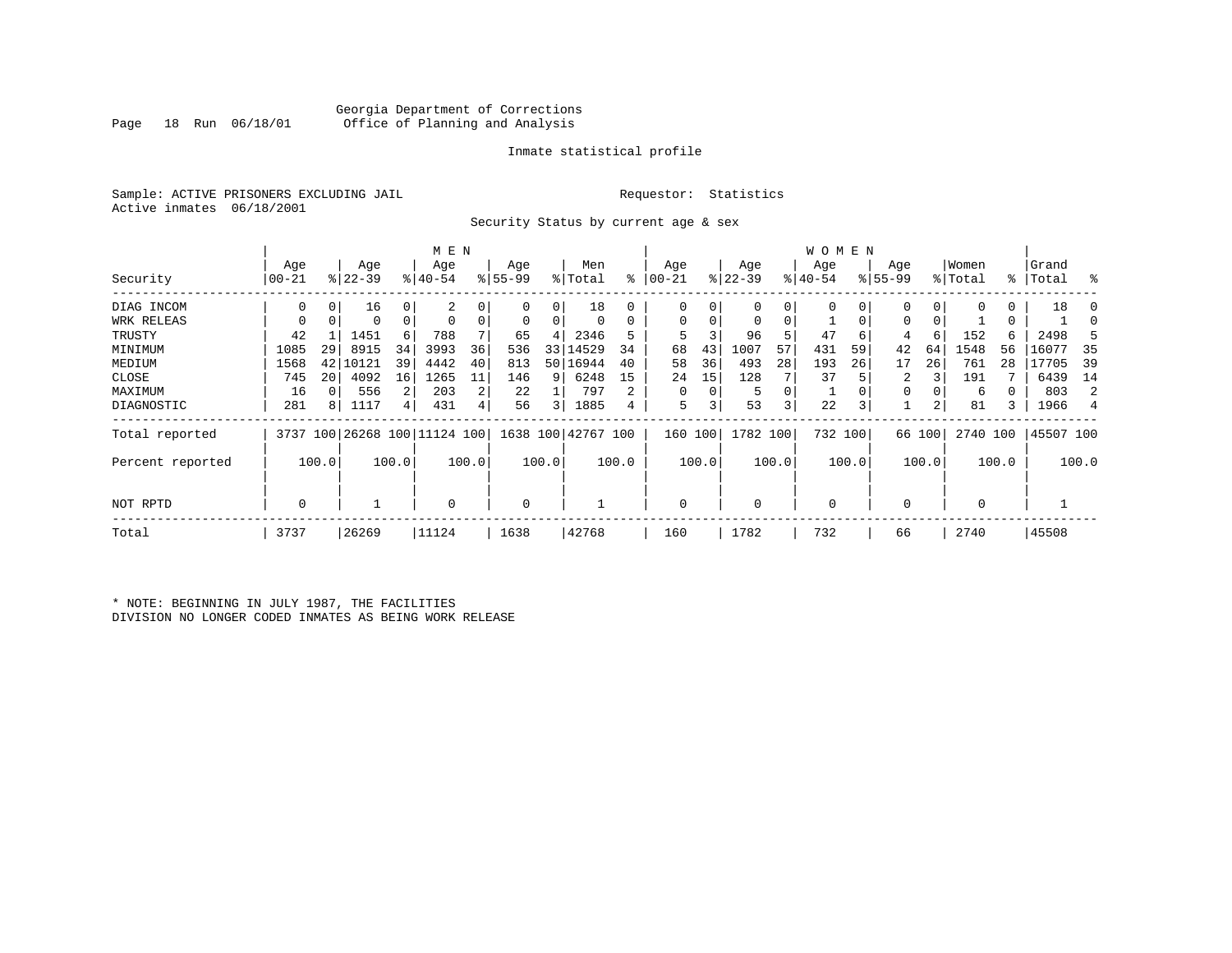#### Georgia Department of Corrections Page 19 Run 06/18/01 Office of Planning and Analysis

#### Inmate statistical profile

Sample: ACTIVE PRISONERS EXCLUDING JAIL **Requestor:** Statistics Active inmates 06/18/2001

Number Of Sentences by current age & sex

|                     |                  |      |                  |      | M E N                        |      |                  |      |                    |      |                      |      |                  |      | W O M E N        |         |                    |        |                  |      |                    |      |
|---------------------|------------------|------|------------------|------|------------------------------|------|------------------|------|--------------------|------|----------------------|------|------------------|------|------------------|---------|--------------------|--------|------------------|------|--------------------|------|
| Number Of Sentences | Age<br>$ 00-21 $ |      | Age<br>$ 22-39 $ |      | Age<br>$8 40-54$             |      | Age<br>$8 55-99$ |      | Men<br>% Total     |      | Age<br>$8   00 - 21$ |      | Age<br>$ 22-39 $ |      | Age<br>$ 40-54 $ |         | Age<br>$8155 - 99$ |        | Women<br>% Total |      | Grand<br>%   Total | ႜ    |
|                     |                  |      |                  |      |                              |      |                  |      |                    |      |                      |      |                  |      |                  |         |                    |        |                  |      |                    |      |
| ONE                 | 1528             | 41   | 7957             | 30   | 3590                         | 32   | 651              |      | 40 13726           | 32   | 83                   | 52   | 639              | 36   | 276              | 38      | 36                 | 55     | 1034             | 38   | 14760              | -32  |
| TWO                 | 983              | 26   | 6163             | 23   | 2621                         | 24   | 401              |      | 25 10168           | 24   | 39                   | 25   | 446              | 25   | 198              | 27      | 13                 | 20     | 696              | 25   | 10864              | -24  |
| THREE               | 541              | 15   | 4231             | 16   | 1727                         | 16   | 214              | 13   | 6713               | 16   | 13                   | 8    | 277              | 16   | 100              | 14      | 10                 | 15     | 400              | 15   | 7113               | 16   |
| <b>FOUR</b>         | 292              | 8    | 2686             | 10   | 1050                         |      | 133              | 8    | 4161               | 10   | 11                   |      | 176              | 10   | 52               |         | 4                  | 6      | 243              |      | 4404               | 10   |
| FIVE                | 173              |      | 1805             |      | 714                          |      | 76               | 5    | 2768               | 6    |                      | 4    | 102              | 6    | 26               |         |                    |        | 136              | 5.   | 2904               | -6   |
| MORE THAN FIVE      | 208              |      | 3390             | 13   | 1405                         | 13   | 157              | 10   | 5160               | 12   | 6                    | 4    | 136              | 8    | 78               | 11      | 2                  | 3      | 222              | 8    | 5382 12            |      |
| Total reported      |                  |      |                  |      | 3725 100 26232 100 11107 100 |      |                  |      | 1632 100 42696 100 |      | 159 100              |      | 1776 100         |      |                  | 730 100 |                    | 66 100 | 2731 100         |      | 45427 100          |      |
| Percent reported    |                  | 99.7 |                  | 99.9 |                              | 99.8 |                  | 99.6 |                    | 99.8 |                      | 99.4 |                  | 99.7 |                  | 99.7    |                    | 100.0  |                  | 99.7 |                    | 99.8 |
| NOT REPORTED        | 12               |      | 37               |      | 17                           |      | 6                |      | 72                 |      |                      |      | 6                |      | 2                |         | $\Omega$           |        | 9                |      | 81                 |      |
| Total               | 3737             |      | 26269            |      | 11124                        |      | 1638             |      | 42768              |      | 160                  |      | 1782             |      | 732              |         | 66                 |        | 2740             |      | 45508              |      |
|                     |                  |      |                  |      |                              |      |                  |      |                    |      |                      |      |                  |      |                  |         |                    |        |                  |      |                    |      |
|                     |                  |      |                  |      |                              |      |                  |      |                    |      |                      |      |                  |      |                  |         |                    |        |                  |      |                    |      |
| AVG NUM SENTENCES   | 2.34             |      | 3.06             |      | 3.01                         |      | 2.65             |      | 2.97               |      | 2.04                 |      | 2.62             |      | 2.68             |         | 2.11               |        | 2.59             |      | 2.95               |      |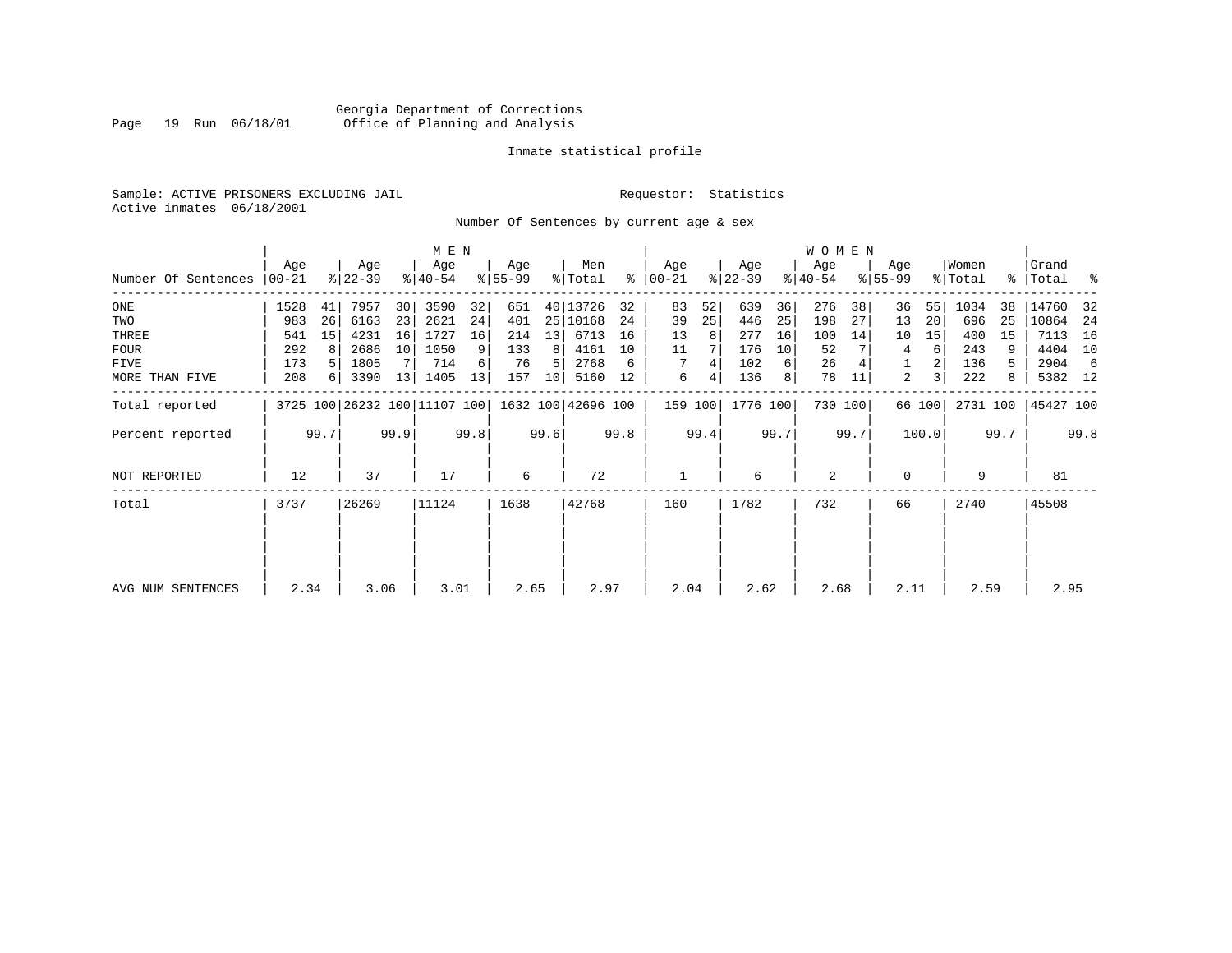#### Georgia Department of Corrections Page 20 Run 06/18/01 Office of Planning and Analysis

#### Inmate statistical profile

Sample: ACTIVE PRISONERS EXCLUDING JAIL **Requestor:** Statistics Active inmates 06/18/2001

Number Of Disciplinaries by current age & sex

|                  |                |       |                  |       | M E N            |                 |                 |       |                                                 |       |                 |       |                  |                | WOMEN            |         |                  |        |                  |       |                      |       |
|------------------|----------------|-------|------------------|-------|------------------|-----------------|-----------------|-------|-------------------------------------------------|-------|-----------------|-------|------------------|----------------|------------------|---------|------------------|--------|------------------|-------|----------------------|-------|
| Disciplinaries   | Age<br>  00-21 |       | Age<br>$ 22-39 $ |       | Age<br>$8 40-54$ |                 | Age<br>$ 55-99$ |       | Men<br>% Total                                  | ∻     | Age<br>$ 00-21$ |       | Age<br>$ 22-39 $ |                | Age<br>$ 40-54 $ |         | Age<br>$8 55-99$ |        | Women<br>% Total |       | Grand<br>%   Total % |       |
| ZERO             | 1297           | 35    | 8567             | 33    | 4773             | 43              | 820             | 50    | 15457                                           | 36    | 65              | 41    | 835              | 47             | 409              | 56      | 42               | 64     | 1351             | 49    | 16808                | -37   |
| ONE              | 524            | 14    | 3790             | 14    | 1696             | 15              | 297             | 18    | 6307                                            | 15    | 30              | 19    | 265              | 15             | 112              | 15      | 11               | 17     | 418              | 15    | 6725                 | 15    |
| TWO              | 312            | 8     | 2404             | 9     | 986              |                 | 137             | 8     | 3839                                            | 9     | 11              |       | 161              | 9              | 57               | 8       | 4                | 6      | 233              | 9     | 4072                 | 9     |
| THREE            | 235            | 6     | 1673             | 6     | 653              |                 | 82              | 5.    | 2643                                            | 6     | 14              |       | 124              |                | 33               |         | 3                |        | 174              | 6     | 2817                 | 6     |
| <b>FOUR</b>      | 189            |       | 1251             | 5     | 416              |                 | 53              | 3     | 1909                                            |       |                 |       | 68               |                | 25               |         |                  |        | 98               |       | 2007                 | 4     |
| <b>FIVE</b>      | 155            | 4     | 995              | 4     | 335              |                 | 41              | 3     | 1526                                            | 4     | 4               |       | 37               | $\overline{a}$ | 10               |         | 0                |        | 51               |       | 1577                 | 3     |
| MORE THAN FIVE   | 1025           | 27    | 7586             | 29    | 2265             | 20 <sup>1</sup> | 208             | 13    | 11084                                           | 26    | 32              | 20    | 292              | 16             | 86               | 12      | 5                | 8      | 415              | 15    | 11499                | -25   |
| Total reported   |                |       |                  |       |                  |                 |                 |       | 3737 100 26266 100 11124 100 1638 100 42765 100 |       | 160 100         |       | 1782 100         |                |                  | 732 100 |                  | 66 100 | 2740 100         |       | 45505 100            |       |
| Percent reported |                | 100.0 |                  | 100.0 |                  | 100.0           |                 | 100.0 |                                                 | 100.0 |                 | 100.0 |                  | 100.0          |                  | 100.0   |                  | 100.0  |                  | 100.0 |                      | 100.0 |
| NOT REPORTED     | 0              |       | 3                |       | $\Omega$         |                 | 0               |       | 3                                               |       | 0               |       | $\mathbf 0$      |                | 0                |         | 0                |        | 0                |       | 3                    |       |
| Total            | 3737           |       | 26269            |       | 11124            |                 | 1638            |       | 42768                                           |       | 160             |       | 1782             |                | 732              |         | 66               |        | 2740             |       | 45508                |       |
|                  |                |       |                  |       |                  |                 |                 |       |                                                 |       |                 |       |                  |                |                  |         |                  |        |                  |       |                      |       |
|                  |                |       |                  |       |                  |                 |                 |       |                                                 |       |                 |       |                  |                |                  |         |                  |        |                  |       |                      |       |
| AVG NUM DISCIP   | 5.41           |       | 6.22             |       | 4.47             |                 | 2.81            |       | 5.56                                            |       | 3.35            |       | 3.27             |                | 2.33             |         | 1.55             |        | 2.98             |       | 5.40                 |       |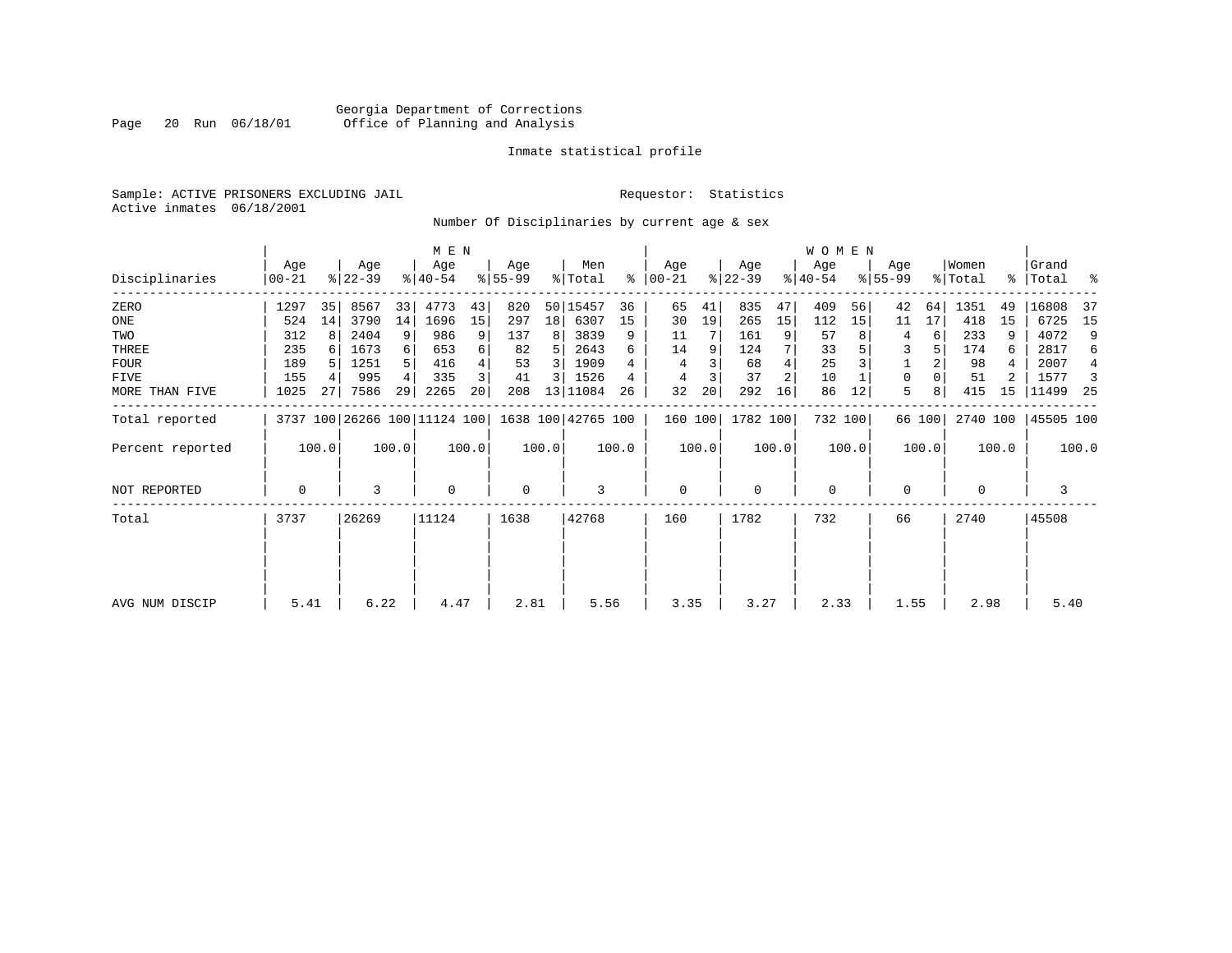### Georgia Department of Corrections<br>Page 21 Run 06/18/01 Office of Planning and Analysis Page 21 Run 06/18/01 Office of Planning and Analysis

#### Inmate statistical profile

Sample: ACTIVE PRISONERS EXCLUDING JAIL **Requestor:** Statistics Active inmates 06/18/2001

Number Of Escapes by current age & sex

|                  |                   |                  | M E N                        |                 |                           |                  |                  | WOMEN            |                  |                  |                         |
|------------------|-------------------|------------------|------------------------------|-----------------|---------------------------|------------------|------------------|------------------|------------------|------------------|-------------------------|
| Escapes          | Age<br>$ 00 - 21$ | Age<br>$ 22-39 $ | Age<br>$8 40-54$             | Age<br>$ 55-99$ | Men<br>% Total<br>ွေ      | Age<br>$ 00-21 $ | Age<br>$ 22-39 $ | Age<br>$ 40-54 $ | Age<br>$8 55-99$ | Women<br>% Total | Grand<br>%   Total<br>ႜ |
| ZERO             | 3724 100 26077    |                  | 99 10983<br>99               | 1612            | 98 42396<br>99            | 160 100          | 1771<br>99       | 729<br>100       | 66 100           | 2726<br>99       | 45122<br>-99            |
| ONE              | 13                | 189<br>0         | 120<br>1                     | 20              | 342<br>$\mathbf{1}$       | 0<br>$\Omega$    | 11               | 3<br>0           | 0<br>$\Omega$    | 14<br>1          | 356<br>1                |
| TWO              | 0                 |                  | 16<br>$\Omega$               | 0<br>4          | 23<br>0<br>$\Omega$       |                  | 0<br>0           | 0                | $\Omega$         | 0<br>0           | 23<br>$\Omega$          |
| THREE            | 0                 |                  | 0<br>4                       | 2               | 6<br>0                    | $\Omega$         | $\mathbf 0$<br>0 | 0                | 0                | 0<br>0           | 0                       |
| <b>FOUR</b>      | 0                 |                  | $\Omega$                     | $\Omega$        |                           |                  | 0<br>$\Omega$    | 0                | $\Omega$         | 0                | n                       |
| FIVE             | 0                 | 0                | 0<br>$\Omega$                | $\Omega$        | $\Omega$<br>0<br>$\Omega$ | $\Omega$         | 0<br>$\mathbf 0$ | 0<br>$\Omega$    | 0                | 0                | 0<br>O                  |
| MORE THAN FIVE   | 0                 | 0<br>0           | 0<br>$\Omega$                | 0               | 0<br>0                    | 0<br>0           | 0<br>$\Omega$    | 0<br>0           | $\mathbf 0$<br>0 | $\Omega$<br>0    | 0                       |
| Total reported   |                   |                  | 3737 100 26269 100 11124 100 |                 | 1638 100 42768 100        | 160 100          | 1782 100         | 732 100          | 66 100           | 2740 100         | 45508 100               |
| Percent reported | 100.0             | 100.0            | 100.0                        | 100.0           | 100.0                     | 100.0            | 100.0            | 100.0            | 100.0            | 100.0            | 100.0                   |
| NOT REPORTED     | 0                 | $\Omega$         | 0                            | 0               | $\Omega$                  | $\Omega$         | 0                | $\mathbf 0$      | 0                | $\Omega$         | 0                       |
| Total            | 3737              | 26269            | 11124                        | 1638            | 42768                     | 160              | 1782             | 732              | 66               | 2740             | 45508                   |
|                  |                   |                  |                              |                 |                           |                  |                  |                  |                  |                  |                         |
|                  |                   |                  |                              |                 |                           |                  |                  |                  |                  |                  |                         |
| AVG NUM ESCAPES  | .00               | .01              | .02                          | .02             | .01                       | .00              | .01              | .00              | .00              | .01              | .01                     |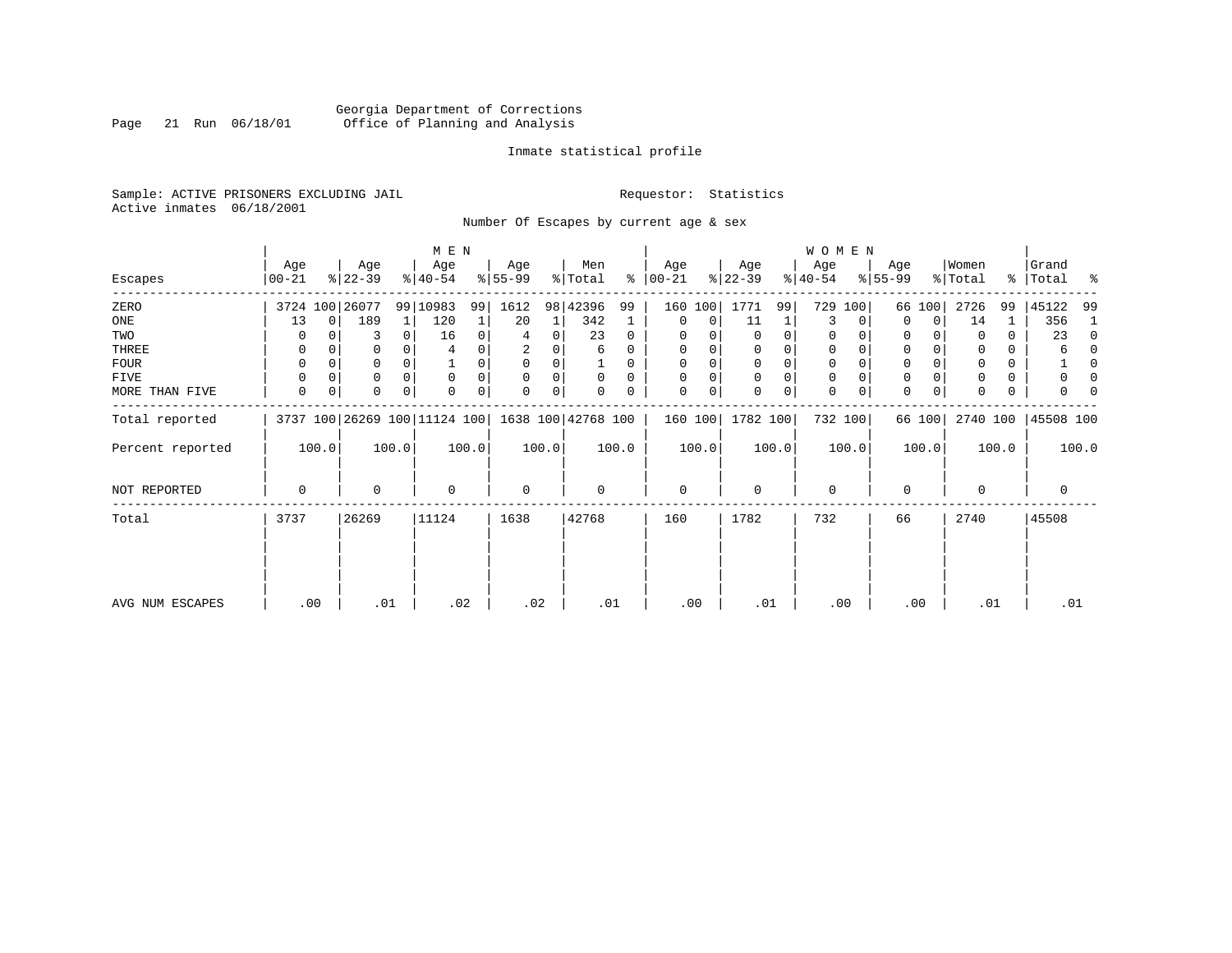Sample: ACTIVE PRISONERS EXCLUDING JAIL **Requestor:** Statistics Active inmates 06/18/2001

#### Number Of Prior Georgia Incarcerations \* by current age & sex

|                            |      |             |                  |       | M E N                        |       |                    |       |                    |       |                    |       |                  |                | W O M E N        |       |                    |        |                  |                |                 |       |
|----------------------------|------|-------------|------------------|-------|------------------------------|-------|--------------------|-------|--------------------|-------|--------------------|-------|------------------|----------------|------------------|-------|--------------------|--------|------------------|----------------|-----------------|-------|
| Prior Incarcerations 00-21 | Age  |             | Age<br>$ 22-39 $ |       | Age<br>$8 40-54$             |       | Age<br>$8155 - 99$ |       | Men<br>% Total     | ႜ     | Age<br>$ 00 - 21 $ |       | Age<br>$ 22-39 $ |                | Age<br>$ 40-54 $ |       | Age<br>$8155 - 99$ |        | Women<br>% Total | နု $\vert$     | Grand<br>'Total | း     |
|                            |      |             |                  |       |                              |       |                    |       |                    |       |                    |       |                  |                |                  |       |                    |        |                  |                |                 |       |
| ZERO                       | 3361 |             | 90 13828         | 53    | 4178                         | 38    | 925                | 56    | 22292              | 52    | 148                | 93    | 1086             | 61             | 408              | 56    | 50                 | 76     | 1692             | 62             | 23984           | 53    |
| ONE                        | 343  | 9           | 5417             | 21    | 2110                         | 19    | 308                | 19    | 8178               | 19    | 12                 | 8     | 353              | 20             | 112              | 15    | 10                 | 15     | 487              | 18             | 8665            | 19    |
| TWO                        | 31   |             | 3252             | 12    | 1567                         | 14    | 152                | 9     | 5002               | 12    | 0                  | 0     | 165              | 9              | 74               | 10    | 2                  |        | 241              |                | 5243            | 12    |
| THREE                      | 2    |             | 1891             | 7     | 1098                         | 10    | 112                |       | 3103               |       | 0                  | 0     | 98               | 5              | 53               |       | $\overline{2}$     |        | 153              |                | 3256            | 7     |
| <b>FOUR</b>                | 0    | $\Omega$    | 1001             |       | 826                          |       | 62                 | 4     | 1889               |       | $\mathbf 0$        |       | 41               | $\overline{c}$ | 29               |       | 2                  |        | 72               |                | 1961            | 4     |
| <b>FIVE</b>                | 0    | $\Omega$    | 515              |       | 570                          | 5     | 32                 |       | 1117               |       | $\mathbf 0$        | 0     | 22               |                | 19               |       | $\mathbf 0$        |        | 41               |                | 1158            | 3     |
| MORE THAN FIVE             | 0    | $\mathbf 0$ | 365              |       | 775                          | 7     | 47                 | 3     | 1187               | 3     | $\mathbf 0$        | 0     | 17               |                | 37               | 5     | $\mathbf 0$        |        | 54               | $\overline{2}$ | 1241            | 3     |
| Total reported             |      |             |                  |       | 3737 100 26269 100 11124 100 |       |                    |       | 1638 100 42768 100 |       | 160 100            |       | 1782 100         |                | 732 100          |       |                    | 66 100 | 2740 100         |                | 45508 100       |       |
| Percent reported           |      | 100.0       |                  | 100.0 |                              | 100.0 |                    | 100.0 |                    | 100.0 |                    | 100.0 |                  | 100.0          |                  | 100.0 |                    | 100.0  |                  | 100.0          |                 | 100.0 |
| <b>NOT REPORTED</b>        | 0    |             | 0                |       | $\mathbf{0}$                 |       | $\mathbf 0$        |       | 0                  |       | 0                  |       | $\mathbf 0$      |                | $\mathbf 0$      |       | 0                  |        | 0                |                | 0               |       |
| Total                      | 3737 |             | 26269            |       | 11124                        |       | 1638               |       | 42768              |       | 160                |       | 1782             |                | 732              |       | 66                 |        | 2740             |                | 45508           |       |
|                            |      |             |                  |       |                              |       |                    |       |                    |       |                    |       |                  |                |                  |       |                    |        |                  |                |                 |       |
|                            |      |             |                  |       |                              |       |                    |       |                    |       |                    |       |                  |                |                  |       |                    |        |                  |                |                 |       |
| AVG # INCARCERATIONS       | .11  |             | 1.01             |       | 1.81                         |       | 1.03               |       | 1.14               |       | .08                |       | .76              |                | 1.24             |       | .42                |        | .84              |                | 1.12            |       |

\* This data counts a parole revocation on an existing sentenCE AS A prior incarceration. Also, this data counts, for any cohort of inmates, the total number of Georgia incarcerations the inmate has had during his entire criminal career. For example, if an inmate was admitted to prison first in FY72, and then re-admitted in FY79 and FY85, he had two prior incarcerations before the FY85 admission. This inmate's records show two prior incarcerations in all three of his records since he has had two prior incarcerations in his criminal career. If the cohort of FY72 admissions is selected for analysis, two prior incarcerations will be listed for this inmate even though in FY72, he had no prior incarcerations.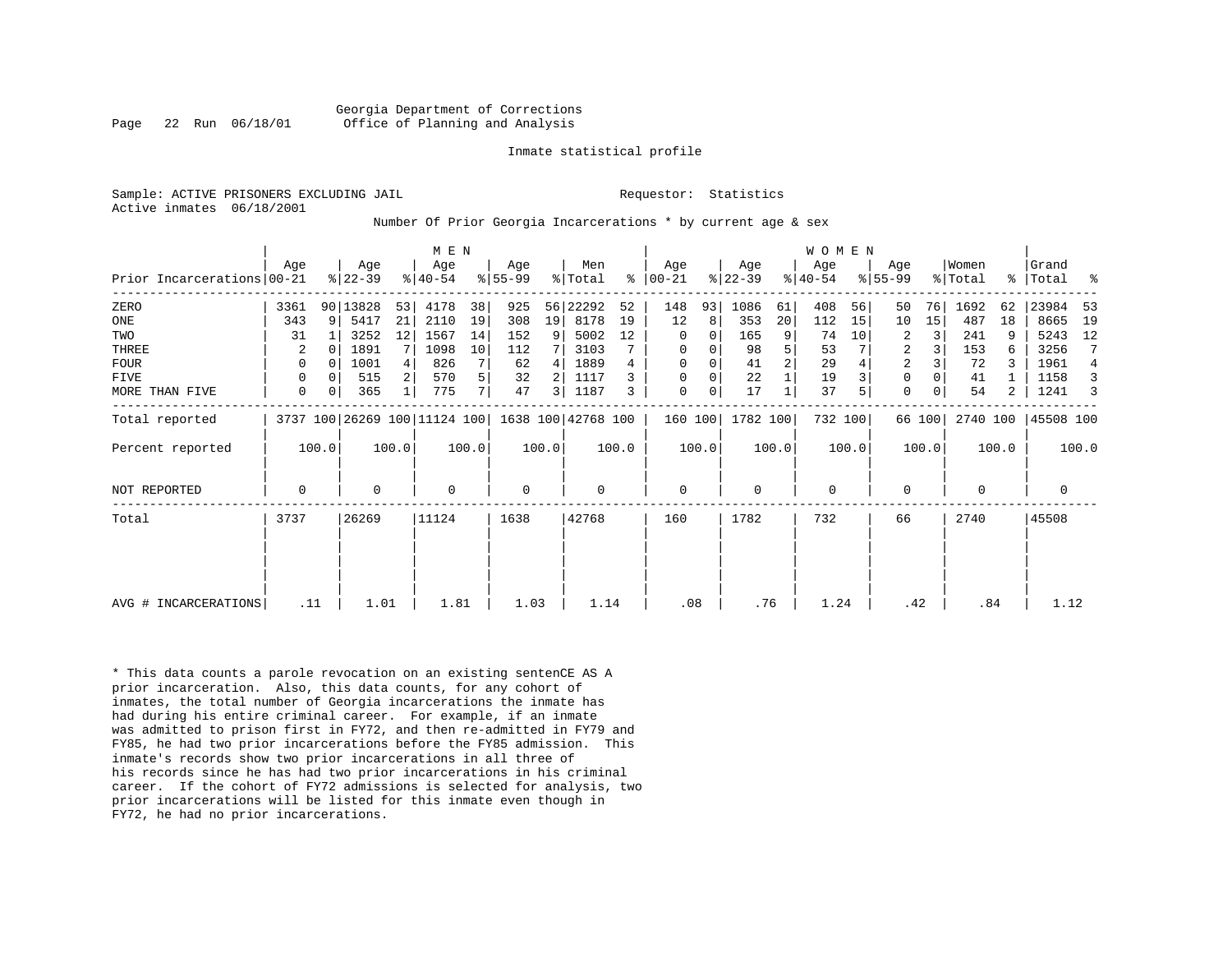### Georgia Department of Corrections<br>Page 23 Run 06/18/01 Office of Planning and Analysis Page 23 Run 06/18/01 Office of Planning and Analysis

#### Inmate statistical profile

Sample: ACTIVE PRISONERS EXCLUDING JAIL **Requestor:** Statistics Active inmates 06/18/2001

Number Of Transfers by current age & sex

|                   |                |       |                  |       | M E N            |       |                                                 |       |                |       |                  |       |                  |       | WOMEN            |       |                  |        |                  |       |                      |                |
|-------------------|----------------|-------|------------------|-------|------------------|-------|-------------------------------------------------|-------|----------------|-------|------------------|-------|------------------|-------|------------------|-------|------------------|--------|------------------|-------|----------------------|----------------|
| Transfers         | Age<br>  00-21 |       | Age<br>$ 22-39 $ |       | Age<br>$ 40-54 $ |       | Age<br>$ 55-99 $                                |       | Men<br>% Total | ∻     | Age<br>$ 00-21 $ |       | Age<br>$ 22-39 $ |       | Age<br>$ 40-54 $ |       | Age<br>$ 55-99 $ |        | Women<br>% Total |       | Grand<br>%   Total % |                |
| ZERO              | 928            | 25    | 2416             | 9     | 1003             | 9     | 112                                             |       | 4459           | 10    | 31               | 19    | 325              | 18    | 123              | 17    |                  | 11     | 486              | 18    | 4945                 | - 11           |
| ONE               | 1828           |       | 49 10638         | 40    | 4296             | 39    | 667                                             | 41    | 17429          | 41    | 108              | 68    | 965              | 54    | 388              | 53    | 26               | 39     | 1487             | 54    | 18916                | -42            |
| TWO               | 633            | 17    | 5795             | 22    | 2052             | 18    | 299                                             | 18    | 8779           | 21    | 8                | 5     | 252              | 14    | 110              | 15    | 13               | 20     | 383              | 14    | 9162                 | -20            |
| THREE             | 222            | 6     | 3092             | 12    | 1266             | 11    | 187                                             | 11    | 4767           | 11    | 8                |       | 143              | 8     | 49               |       | 9                | 14     | 209              | 8     | 4976                 | 11             |
| FOUR              | 71             |       | 1685             | 6     | 775              |       | 120                                             |       | 2651           | 6     |                  |       | 60               | 3     | 30               |       | 3                |        | 98               |       | 2749                 | 6              |
| FIVE              | 30             |       | 1036             | 4     | 509              |       | 63                                              | 4     | 1638           |       | $\Omega$         |       | 22               |       | 12               |       | 4                |        | 38               |       | 1676                 | $\overline{4}$ |
| MORE THAN FIVE    | 25             |       | 1607             | 6     | 1223             | 11    | 190                                             | 12    | 3045           |       | 0                | 0     | 15               |       | 20               |       | 4                | 6      | 39               |       | 3084                 | 7              |
| Total reported    |                |       |                  |       |                  |       | 3737 100 26269 100 11124 100 1638 100 42768 100 |       |                |       | 160 100          |       | 1782 100         |       | 732 100          |       |                  | 66 100 | 2740 100         |       | 45508 100            |                |
| Percent reported  |                | 100.0 |                  | 100.0 |                  | 100.0 |                                                 | 100.0 |                | 100.0 |                  | 100.0 |                  | 100.0 |                  | 100.0 |                  | 100.0  |                  | 100.0 |                      | 100.0          |
| NOT REPORTED      | 0              |       | 0                |       | $\mathbf 0$      |       | $\mathbf 0$                                     |       | $\mathbf 0$    |       | $\mathbf 0$      |       | $\mathbf 0$      |       | $\mathbf 0$      |       | 0                |        | 0                |       | 0                    |                |
| Total             | 3737           |       | 26269            |       | 11124            |       | 1638                                            |       | 42768          |       | 160              |       | 1782             |       | 732              |       | 66               |        | 2740             |       | 45508                |                |
|                   |                |       |                  |       |                  |       |                                                 |       |                |       |                  |       |                  |       |                  |       |                  |        |                  |       |                      |                |
|                   |                |       |                  |       |                  |       |                                                 |       |                |       |                  |       |                  |       |                  |       |                  |        |                  |       |                      |                |
| AVG NUM TRANSFERS | 1.17           |       | 2.14             |       | 2.55             |       | 2.61                                            |       | 2.18           |       | 1.05             |       | 1.32             |       | 1.48             |       | 2.15             |        | 1.37             |       | 2.13                 |                |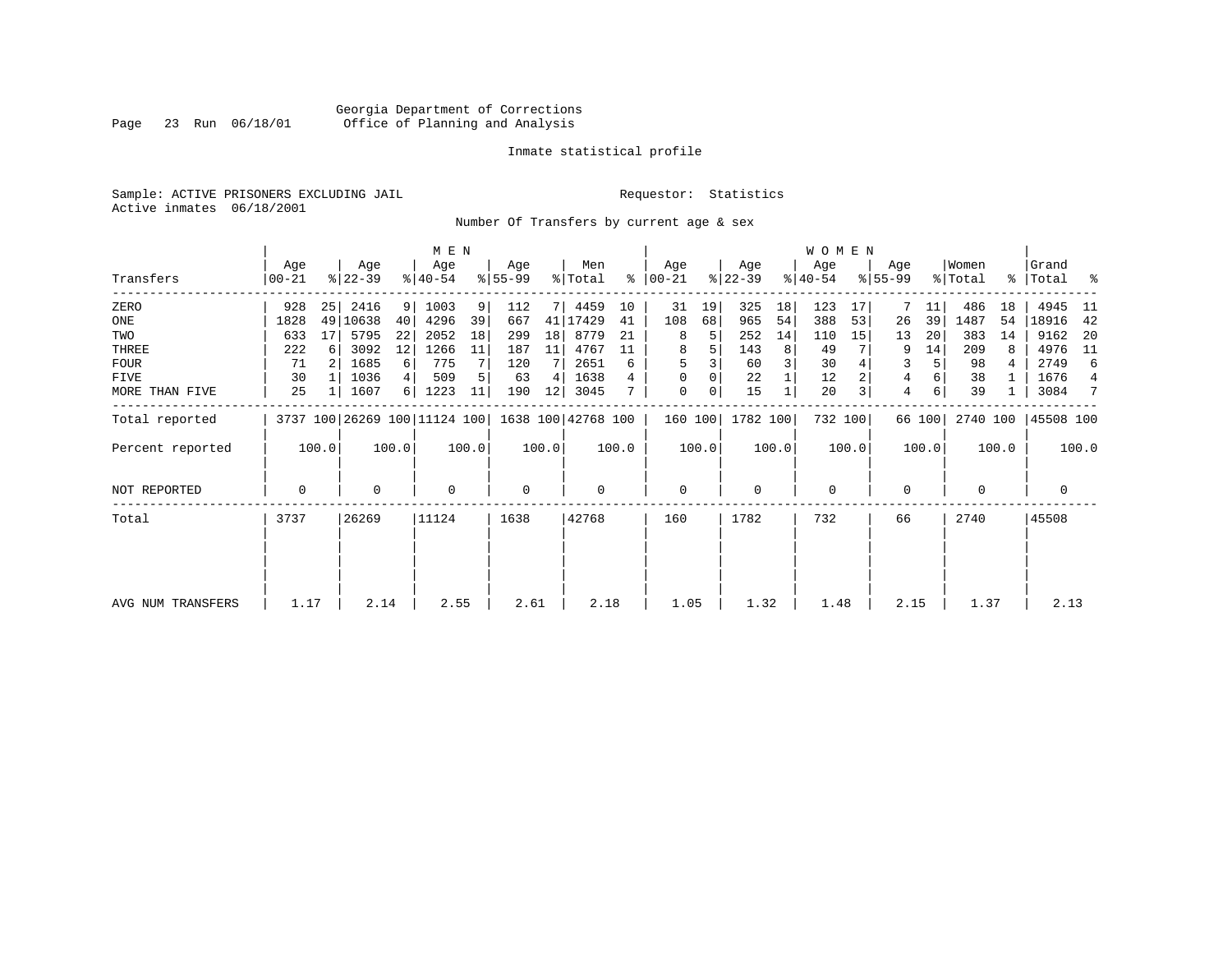#### Georgia Department of Corrections Page 24 Run 06/18/01 Office of Planning and Analysis

#### Inmate statistical profile

Sample: ACTIVE PRISONERS EXCLUDING JAIL **Requestor:** Statistics Active inmates 06/18/2001

County Of Conviction by current age & sex

|                            |     |                |           |                | M E N     |                |                |              |           |              |                |              |                |                | <b>WOMEN</b>   |                |                |                |                |              |       |                |
|----------------------------|-----|----------------|-----------|----------------|-----------|----------------|----------------|--------------|-----------|--------------|----------------|--------------|----------------|----------------|----------------|----------------|----------------|----------------|----------------|--------------|-------|----------------|
|                            | Age |                | Age       |                | Age       |                | Age            |              | Men       |              | Age            |              | Age            |                | Age            |                | Aqe            |                | Women          |              | Grand |                |
| County Of Conviction 00-21 |     |                | $8 22-39$ |                | $8 40-54$ |                | $8155 - 99$    |              | %   Total | ి            | $ 00-21$       |              | $8 22-39$      |                | $8140 - 54$    |                | $8155 - 99$    |                | % Total        | %            | Total | န္             |
| Appling                    | 3   | $\overline{0}$ | 51        | $\overline{0}$ | 29        | $\overline{0}$ | 5              | 0            | 88        | 0            | 1              | 1            | 2              | 0              | 1              | 0              | 0              | $\mathbf 0$    | 4              | 0            | 92    | $\Omega$       |
| Atkinson                   | 3   | 0              | 32        | $\mathsf{O}$   | 11        | 0              | 3              | 0            | 49        | 0            | $\Omega$       | 0            | $\overline{2}$ | 0              | $\overline{2}$ | $\mathbf 0$    | $\Omega$       | $\mathbf 0$    | $\overline{4}$ | 0            | 53    | $\Omega$       |
| Bacon                      | 2   | 0              | 37        | 0              | 15        | 0              | $\Omega$       | 0            | 54        | 0            | 0              | 0            | 3              | 0              | 0              | 0              | $\Omega$       | 0              | 3              | 0            | 57    | $\Omega$       |
| Baker                      | 0   | 0              | 15        | 0              | 5         | 0              | $\mathbf{1}$   | 0            | 21        | 0            | $\Omega$       | 0            | 3              | $\Omega$       | 0              | $\mathbf 0$    | $\Omega$       | $\Omega$       | 3              | $\mathbf 0$  | 24    | $\Omega$       |
| Baldwin                    | 43  | 1              | 240       | 1              | 88        | 1              | 7              | 0            | 378       | 1            | $\Omega$       | 0            | 19             | 1              | 8              | 1              | $\Omega$       | 0              | 27             | 1            | 405   | 1              |
| Banks                      | 11  | $\Omega$       | 25        | $\Omega$       | 21        | $\Omega$       | 5              | $\Omega$     | 62        | $\Omega$     | $\mathbf{1}$   | $\mathbf{1}$ | 3              | $\Omega$       | $\mathbf{1}$   | $\Omega$       | $\Omega$       | $\Omega$       | 5              | $\Omega$     | 67    | $\Omega$       |
| Barrow                     | 11  | $\Omega$       | 94        | $\Omega$       | 55        | 0              | 12             | $\mathbf 1$  | 172       | $\Omega$     | $\mathbf{0}$   | $\Omega$     | 12             | 1              | 5              | $\mathbf 1$    | $\Omega$       | $\Omega$       | 17             | 1            | 189   | $\Omega$       |
| Bartow                     | 34  | $\mathbf{1}$   | 236       | $\mathbf{1}$   | 102       | $\mathbf{1}$   | 24             | $\mathbf 1$  | 396       | 1            | 5              | 3            | 26             | 1              | 8              | $\mathbf{1}$   | $\Omega$       | $\mathbf 0$    | 39             | $\mathbf{1}$ | 435   | $\mathbf{1}$   |
| Ben Hill                   | 22  | $\mathbf{1}$   | 120       | $\mathbf 0$    | 50        | 0              | 10             | $\mathbf{1}$ | 202       | $\Omega$     | $\mathbf{1}$   | 1            | 12             | 1              | 3              | $\mathbf 0$    | $\Omega$       | 0              | 16             | $\mathbf{1}$ | 218   | $\Omega$       |
| Berrien                    | 5   | 0              | 51        | 0              | 14        | 0              | $\overline{4}$ | $\mathbf 0$  | 74        | $\Omega$     | $\Omega$       | 0            | $\overline{2}$ | $\mathbf 0$    | $\mathbf{0}$   | $\mathbf 0$    | $\Omega$       | 0              | $\overline{2}$ | 0            | 76    | $\Omega$       |
| Bibb                       | 84  | 2              | 651       | 2              | 319       | 3              | 39             | 2            | 1093      | 3            | 3              | 2            | 35             | 2              | 26             | $\overline{4}$ | $\overline{2}$ | 3              | 66             | 2            | 1159  | 3              |
| Bleckley                   | 12  | 0              | 71        | $\Omega$       | 27        | 0              | 3              | $\Omega$     | 113       | $\Omega$     | $\Omega$       | 0            | 7              | $\Omega$       | 3              | $\mathbf 0$    | $\Omega$       | $\Omega$       | 10             | $\Omega$     | 123   | $\Omega$       |
| Brantley                   | 1   | 0              | 26        | 0              | 15        | 0              | 3              | $\mathbf 0$  | 45        | 0            | 0              | 0            | 1              | 0              | 2              | $\mathbf 0$    | 0              | $\Omega$       | $\overline{3}$ | 0            | 48    | $\Omega$       |
| <b>Brooks</b>              | 5   | 0              | 67        | $\mathbf 0$    | 18        | 0              | 5              | $\mathbf 0$  | 95        | 0            | $\mathbf 0$    | 0            | $\overline{2}$ | 0              | $\overline{2}$ | 0              | 0              | 0              | $\overline{4}$ | 0            | 99    | $\Omega$       |
| Bryan                      | 5   | 0              | 52        | $\mathbf 0$    | 24        | 0              | 3              | $\Omega$     | 84        | $\Omega$     | $\Omega$       | 0            | $\mathbf{1}$   | $\Omega$       | 0              | $\Omega$       | $\mathbf{1}$   | $\overline{a}$ | $\overline{2}$ | $\Omega$     | 86    | $\Omega$       |
| Bulloch                    | 52  | 1              | 223       | 1              | 81        | 1              | 9              | $\mathbf{1}$ | 365       | 1            | $\overline{c}$ | 1            | 16             | 1              | 7              | $\mathbf{1}$   | $\overline{2}$ | 3              | 27             | 1            | 392   | 1              |
| Burke                      | 14  | 0              | 134       | 1              | 51        | 0              | 7              | $\Omega$     | 206       | $\Omega$     | $\mathbf{1}$   | 1            | 3              | $\Omega$       | 3              | $\Omega$       | $\Omega$       | $\Omega$       | 7              | $\Omega$     | 213   | $\Omega$       |
| <b>Butts</b>               | 17  | 0              | 82        | $\Omega$       | 32        | 0              | 7              | $\Omega$     | 138       | $\Omega$     | $\mathbf{1}$   | 1            | 6              | $\Omega$       | 3              | $\Omega$       | $\Omega$       | $\Omega$       | 10             | $\Omega$     | 148   | $\Omega$       |
| Calhoun                    | 5   | 0              | 22        | $\Omega$       | 16        | 0              | 3              | $\Omega$     | 46        | $\Omega$     | $\mathbf 0$    | 0            | 2              | 0              | 0              | $\mathbf 0$    | 0              | 0              | $\overline{2}$ | 0            | 48    | $\Omega$       |
| Camden                     | 4   | 0              | 65        | $\mathbf 0$    | 26        | 0              | 4              | 0            | 99        | $\Omega$     | $\mathbf{1}$   | 1            | 2              | 0              | 2              | 0              | 1              | 2              | 6              | 0            | 105   | $\Omega$       |
| Candler                    | 6   | 0              | 70        | 0              | 16        | 0              | $\Omega$       | 0            | 92        | 0            | $\Omega$       | 0            | 3              | 0              | 1              | $\mathbf 0$    | $\mathbf 0$    | 0              | $\overline{4}$ | 0            | 96    | $\Omega$       |
| Carroll                    | 36  | 1              | 257       | 1              | 110       | $\mathbf 1$    | 31             | 2            | 434       | $\mathbf{1}$ | 5              | 3            | 28             | 2              | 8              | 1              | $\Omega$       | $\Omega$       | 41             | 2            | 475   | 1              |
| Catoosa                    | 14  | 0              | 102       | $\Omega$       | 56        | $\mathbf{1}$   | 11             | $\mathbf{1}$ | 183       | $\Omega$     | $\Omega$       | $\Omega$     | 11             | $\mathbf{1}$   | 3              | $\mathbf 0$    | $\mathbf{1}$   | 2              | 15             | $\mathbf{1}$ | 198   | $\Omega$       |
| Charlton                   | 3   | $\Omega$       | 30        | $\mathbf 0$    | 16        | 0              | 2              | $\Omega$     | 51        | $\Omega$     | $\Omega$       | $\Omega$     | $\overline{3}$ | $\Omega$       | $\Omega$       | $\Omega$       | $\Omega$       | $\Omega$       | 3              | $\Omega$     | 54    | $\Omega$       |
| Chatham                    | 226 | 6              | 1431      | 5              | 472       | 4              | 55             | 3            | 2184      | 5            | 9              | б.           | 98             | 6              | 30             | $\overline{4}$ | 3              | 5              | 140            | 5            | 2324  | 5              |
| Chattahoochee              | 4   | 0              | 15        | 0              | 8         | 0              | $\mathbf 0$    | $\mathbf 0$  | 27        | $\Omega$     | $\mathbf{1}$   | 1            | $\mathbf{0}$   | $\Omega$       | $\Omega$       | $\Omega$       | $\Omega$       | 0              | 1              | 0            | 28    | $\Omega$       |
| Chatooga                   | 3   | 0              | 103       | $\mathbf 0$    | 53        | 0              | 8              | 0            | 167       | $\Omega$     | $\overline{c}$ | $\mathbf{1}$ | 7              | $\Omega$       | 2              | $\mathbf 0$    | 1              | 2              | 12             | 0            | 179   | $\Omega$       |
| Cherokee                   | 28  | 1              | 190       | 1              | 134       | 1              | 22             | 1            | 374       | 1            | 3              | 2            | 34             | $\overline{2}$ | 8              | 1              | 0              | 0              | 45             | 2            | 419   | 1              |
| Clarke                     | 42  | $\mathbf{1}$   | 322       | $\mathbf{1}$   | 111       | $\mathbf{1}$   | 19             | $\mathbf 1$  | 494       | 1            | $\Omega$       | 0            | 25             | 1              | 9              | $\mathbf{1}$   | $\overline{2}$ | 3              | 36             | $\mathbf 1$  | 530   | $\mathbf{1}$   |
| Clay                       | 3   | $\Omega$       | 15        | $\mathbf 0$    | 7         | $\Omega$       | $\mathbf{1}$   | $\Omega$     | 26        | $\Omega$     | $\Omega$       | $\Omega$     | $\Omega$       | $\Omega$       | $\Omega$       | $\Omega$       | $\Omega$       | $\Omega$       | $\Omega$       | $\Omega$     | 26    | $\Omega$       |
| Clayton                    | 202 | 5              | 990       | 4              | 371       | 3 <sup>1</sup> | 52             | 3            | 1615      | 4            | 11             | 7            | 109            | 6              | 31             | $\overline{4}$ | 5              | 8              | 156            | 6            | 1771  | $\overline{4}$ |
| Clinch                     | 6   | $\Omega$       | 25        | $\mathbf 0$    | 12        | 0              | $\Omega$       | $\Omega$     | 43        | $\Omega$     | $\mathbf 0$    | 0            | 3              | $\Omega$       | $\mathbf 0$    | $\Omega$       | $\mathbf 0$    | $\mathbf 0$    | 3              | $\Omega$     | 46    | $\Omega$       |
| Cobb                       | 175 | 5              | 1168      | $\overline{4}$ | 504       | 5              | 78             | 5            | 1925      | 5            | 5              | 3            | 84             | 5              | 31             | $\overline{4}$ | $\overline{2}$ | 3              | 122            | 4            | 2047  | 5              |
| Coffee                     | 19  | 1              | 133       | 1              | 51        | 0              | .5             | 0            | 208       | $\Omega$     | $\mathbf{1}$   | 1            | 5              | 0              | 3              | 0              | 0              | $\Omega$       | 9              | 0            | 217   | $\Omega$       |
| Colquit                    | 31  | 1              | 185       | 1              | 85        | $\mathbf 1$    | 20             | 1            | 321       | 1            | $\Omega$       | 0            | 10             | 1              | 2              | 0              | 1              | 2              | 13             | 0            | 334   | 1              |
| Columbia                   | 28  | 1              | 135       | 1              | 57        | 1              | 5              | 0            | 225       | 1            | 2              | 1            | 11             | $\mathbf{1}$   | 5              | 1              | $\mathbf 0$    | $\mathbf 0$    | 18             | $\mathbf{1}$ | 243   | $\mathbf{1}$   |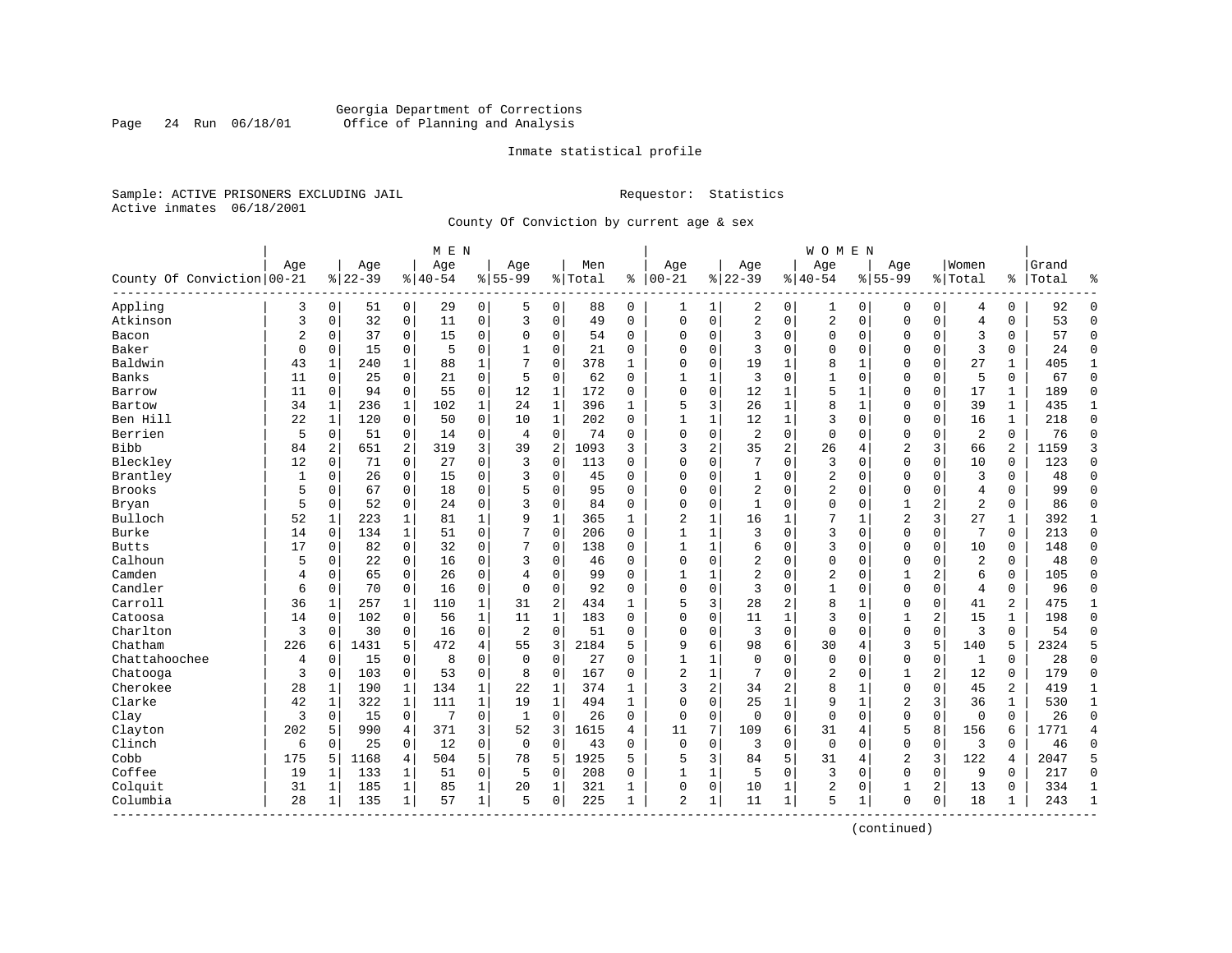#### Georgia Department of Corrections Page 25 Run 06/18/01 Office of Planning and Analysis

#### Inmate statistical profile

Sample: ACTIVE PRISONERS EXCLUDING JAIL **Requestor:** Statistics Active inmates 06/18/2001

### County Of Conviction by current age & sex (continued)

|                            |              |                |           |                | M E N          |              |                |                |                |                |                |              |                |                | WOMEN          |                |              |                |                |                |       |                |
|----------------------------|--------------|----------------|-----------|----------------|----------------|--------------|----------------|----------------|----------------|----------------|----------------|--------------|----------------|----------------|----------------|----------------|--------------|----------------|----------------|----------------|-------|----------------|
|                            | Age          |                | Age       |                | Age            |              | Age            |                | Men            |                | Age            |              | Age            |                | Age            |                | Aqe          |                | Women          |                | Grand |                |
| County Of Conviction 00-21 |              |                | $8 22-39$ |                | $8 40-54$      |              | $8155 - 99$    |                | % Total        | နွ             | $00 - 21$      |              | $ 22-39$       |                | $8 40-54$      |                | $8155 - 99$  |                | % Total        | ိ              | Total | ిక             |
| Cook                       | 6            | $\mathbf 0$    | 99        | $\mathbf 0$    | 44             | 0            | 2              | 0              | 151            | 0              | $\mathbf 0$    | 0            | 6              | 0              | 4              | 1              | $\Omega$     | $\mathbf 0$    | 10             | $\Omega$       | 161   | 0              |
| Coweta                     | 46           | 1              | 318       | 1              | 96             | $\mathbf{1}$ | 10             | 1              | 470            | $\mathbf{1}$   | $\mathbf{1}$   | 1            | 21             | 1              | 4              | $\mathbf{1}$   | 0            | $\mathbf 0$    | 26             | 1              | 496   | $\mathbf{1}$   |
| Crawford                   | 1            | $\mathbf 0$    | 18        | 0              | $\overline{2}$ | 0            | $\mathbf 0$    | $\mathbf 0$    | 21             | 0              | $\Omega$       | $\Omega$     | $\mathbf 0$    | 0              | $\Omega$       | $\Omega$       | 0            | $\mathbf 0$    | $\mathbf 0$    | $\Omega$       | 21    | $\mathbf 0$    |
| Crisp                      | 26           | 1              | 177       | $\mathbf{1}$   | 71             | $\mathbf{1}$ | 10             | $\mathbf{1}$   | 284            | 1              |                |              | 9              | $\mathbf{1}$   | 3              | $\mathbf 0$    |              | $\overline{a}$ | 14             | 1              | 298   | $\mathbf{1}$   |
| Dade                       | 6            | $\mathbf 0$    | 38        | 0              | 29             | 0            | 9              | $\mathbf 1$    | 82             | $\mathbf 0$    | $\Omega$       | $\Omega$     | $\mathbf{1}$   | 0              |                | $\mathbf 0$    | $\Omega$     | $\mathbf 0$    | $\mathbf{1}$   | $\mathbf 0$    | 83    | $\mathbf 0$    |
| Dawson                     | 4            | $\mathbf 0$    | 30        | 0              | 23             | 0            | 4              | 0              | 61             | 0              | $\Omega$       | $\Omega$     | $\overline{2}$ | $\Omega$       | $\Omega$       | $\Omega$       | 0            | 0              | $\overline{2}$ | $\Omega$       | 63    | $\mathbf 0$    |
| Decatur                    | 21           | 1              | 190       | 1              | 72             | $\mathbf 1$  | 9              | $\mathbf 1$    | 292            | 1              | $\overline{2}$ | $\mathbf{1}$ | 14             | $\mathbf{1}$   | 4              | 1              | $\Omega$     | $\mathbf 0$    | 20             | 1              | 312   | $\mathbf{1}$   |
| DeKalb                     | 274          | 7              | 1742      | 7              | 660            | б.           | 89             | 5              | 2765           | 6              | 11             | 7            | 63             | 4              | 27             | 4              | 5            | 8              | 106            | 4              | 2871  | 6              |
| Dodge                      | 19           | 1              | 130       | 0              | 61             | 1            | 6              | $\mathbf 0$    | 216            | 1              | $\mathbf{1}$   | $\mathbf{1}$ | 14             | 1              | 4              | 1              | 0            | 0              | 19             |                | 235   | $\mathbf{1}$   |
| Dooly                      | 7            | $\mathbf 0$    | 76        | 0              | 23             | 0            | $\overline{2}$ | $\mathbf 0$    | 108            | $\mathbf 0$    | $\Omega$       | $\Omega$     | 3              | 0              | $\mathbf{1}$   | $\Omega$       | 0            | $\Omega$       | $\overline{4}$ | $\Omega$       | 112   | $\mathbf 0$    |
| Dougherty                  | 77           | $\overline{c}$ | 633       | $\overline{a}$ | 242            | 2            | 27             | $\overline{2}$ | 979            | $\overline{a}$ | $\Omega$       | $\Omega$     | 35             | $\overline{2}$ | 19             | 3              | 2            | 3              | 56             | $\overline{a}$ | 1035  | $\overline{2}$ |
| Douglas                    | 72           | $\overline{2}$ | 424       | $\overline{a}$ | 182            | 2            | 27             | $\overline{2}$ | 705            | 2              | $\overline{2}$ |              | 33             | $\overline{a}$ | 19             | $\overline{3}$ | 0            | $\mathbf 0$    | 54             | $\overline{2}$ | 759   | $\overline{2}$ |
| Early                      | 6            | $\mathbf 0$    | 60        | 0              | 15             | 0            | 4              | $\mathbf 0$    | 85             | 0              | $\Omega$       | $\Omega$     | 3              | 0              | 2              | $\mathbf 0$    | 0            | $\mathbf 0$    | 5              | $\mathbf 0$    | 90    | 0              |
| Echols                     | $\mathbf{1}$ | 0              | 5         | 0              | $\overline{2}$ | 0            | 0              | 0              | 8              | $\Omega$       | $\Omega$       | $\Omega$     | $\mathbf 0$    | 0              | $\Omega$       | 0              | 0            | $\mathbf 0$    | $\Omega$       | $\Omega$       | 8     | $\Omega$       |
| Effingham                  | 25           | 1              | 80        | 0              | 40             | 0            | 3              | $\mathbf 0$    | 148            | $\Omega$       | $\Omega$       | $\Omega$     | 8              | $\Omega$       | 5              | 1              | 1            | 2              | 14             | 1              | 162   | $\mathbf 0$    |
| Elbert                     | 14           | $\mathbf 0$    | 96        | 0              | 51             | 0            | 5              | $\mathbf 0$    | 166            | 0              | $\mathbf{1}$   | $\mathbf{1}$ | 10             | 1              | 4              | 1              | $\Omega$     | $\mathbf 0$    | 15             | 1              | 181   | $\mathbf 0$    |
| Emanuel                    | 15           | 0              | 124       | 0              | 40             | 0            |                | $\mathbf 0$    | 186            | 0              | $\Omega$       | $\Omega$     | 3              | 0              |                | 0              | 0            | $\Omega$       | 4              | 0              | 190   | $\mathbf 0$    |
| Evans                      |              | 0              | 55        | 0              | 16             | 0            | 4              | $\mathbf 0$    | 82             | 0              | $\Omega$       | $\Omega$     | $\mathbf 0$    | 0              | 1              | $\Omega$       | $\Omega$     | 0              | 1              | $\Omega$       | 83    | $\mathbf 0$    |
| Fannin                     | 3            | $\mathbf 0$    | 60        | 0              | 40             | 0            | 7              | $\mathbf 0$    | 110            | 0              | $\Omega$       | $\Omega$     | 4              | $\Omega$       | $\overline{2}$ | $\Omega$       | $\mathbf{1}$ | 2              | 7              | $\Omega$       | 117   | $\mathbf 0$    |
| Fayette                    | 18           | 0              | 134       | 1              | 56             | $\mathbf{1}$ | 10             | $\mathbf{1}$   | 218            | 1              | $\Omega$       | $\Omega$     | 13             | $\mathbf{1}$   | 3              | $\mathbf 0$    | 0            | $\mathbf 0$    | 16             | 1              | 234   | 1              |
| Floyd                      | 62           | 2              | 474       | 2              | 201            | 2            | 30             | 2              | 767            | $\overline{a}$ | 3              | 2            | 50             | 3              | 24             | 3              | 2            | 3              | 79             | 3              | 846   | $\overline{2}$ |
| Forsyth                    | 5            | $\mathbf 0$    | 92        | 0              | 56             | 1            | 12             | $\mathbf 1$    | 165            | 0              | 0              | 0            | 13             | $\mathbf 1$    |                | $\mathbf{1}$   | 0            | $\mathbf 0$    | 20             |                | 185   | $\mathbf 0$    |
| Franklin                   | 16           | $\mathbf 0$    | 63        | 0              | 32             | $\mathbf 0$  | 7              | $\mathbf 0$    | 118            | 0              | $\Omega$       | $\Omega$     | 4              | 0              | 3              | $\mathbf 0$    | 1            | 2              | 8              | $\mathbf 0$    | 126   | $\mathbf 0$    |
| Fulton                     | 218          | 6              | 2073      | 8              | 1025           | 9            | 155            | 9              | 3471           | 8              | 7              | 4            | 67             | 4              | 39             | 5              | 8            | 12             | 121            | 4              | 3592  | 8              |
| Gilmer                     | 13           | $\mathbf 0$    | 68        | 0              | 38             | 0            | 18             | 1              | 137            | 0              | $\Omega$       | O            | $\overline{2}$ | 0              | 4              | 1              | 1            | $\overline{a}$ | 7              | $\Omega$       | 144   | $\mathbf 0$    |
| Glascock                   | 1            | $\mathbf 0$    | 1         | 0              | $\overline{2}$ | 0            | $\mathbf 0$    | $\mathbf 0$    | $\overline{4}$ | $\Omega$       | $\Omega$       | $\Omega$     | $\mathbf 0$    | 0              | $\Omega$       | $\Omega$       | 0            | $\mathbf 0$    | $\Omega$       | $\mathbf 0$    | 4     | $\mathbf 0$    |
| Glynn                      | 34           | $\mathbf{1}$   | 309       | $\mathbf 1$    | 140            | 1            | 22             | 1              | 505            | 1              | $\overline{2}$ | $\mathbf{1}$ | 18             | 1              | 5              | 1              | 1            | $\overline{a}$ | 26             | 1              | 531   | $\mathbf{1}$   |
| Gordon                     | 18           | $\Omega$       | 157       | 1              | 71             | 1            | 13             | 1              | 259            | 1              | $\overline{4}$ | 3            | 18             | $\mathbf{1}$   | 7              | 1              | 0            | $\Omega$       | 29             | 1              | 288   | 1              |
| Grady                      | 38           | 1              | 138       | 1              | 53             | 0            | 9              | $\mathbf{1}$   | 238            | 1              | $\Omega$       | $\Omega$     | 19             | $\mathbf{1}$   | 3              | $\Omega$       | 0            | $\mathbf 0$    | 22             | 1              | 260   | $\mathbf{1}$   |
| Greene                     | 18           | $\mathbf 0$    | 58        | $\mathbf 0$    | 16             | 0            | 2              | $\mathbf 0$    | 94             | 0              | $\Omega$       | $\Omega$     | $\mathbf{1}$   | 0              | 1              | 0              | 0            | $\mathbf 0$    | $\overline{2}$ | $\Omega$       | 96    | $\mathbf 0$    |
| Gwinnett                   | 96           | 3              | 698       | 3              | 312            | 3            | 45             | 3              | 1151           | 3              | 6              | 4            | 62             | 3              | 35             | 5              |              | $\overline{a}$ | 104            | 4              | 1255  | 3              |
| Habersham                  | 5            | $\mathbf 0$    | 50        | 0              | 22             | 0            | $\overline{2}$ | $\mathbf 0$    | 79             | 0              | $\mathbf{1}$   | 1            | 5              | 0              | $\Omega$       | $\mathbf 0$    | 0            | 0              | 6              | $\Omega$       | 85    | $\mathbf 0$    |
| Hall                       | 47           | 1              | 342       | $\mathbf{1}$   | 200            | 2            | 35             | 2              | 624            | 1              | $\overline{2}$ | 1            | 30             | 2              | 8              | 1              | 1            | 2              | 41             | 2              | 665   | 1              |
| Hancock                    | 3            | $\Omega$       | 21        | $\Omega$       | 7              | 0            | 1              | 0              | 32             | 0              | $\Omega$       | 0            | 0              | 0              | 1              | 0              | 0            | 0              | 1              | $\Omega$       | 33    | $\mathbf 0$    |
| Haralson                   | 11           | 0              | 64        | $\Omega$       | 33             | 0            | 5              | 0              | 113            | $\Omega$       | $\Omega$       | 0            | 4              | 0              | 3              | 0              | $\Omega$     | 0              | 7              | $\Omega$       | 120   | $\Omega$       |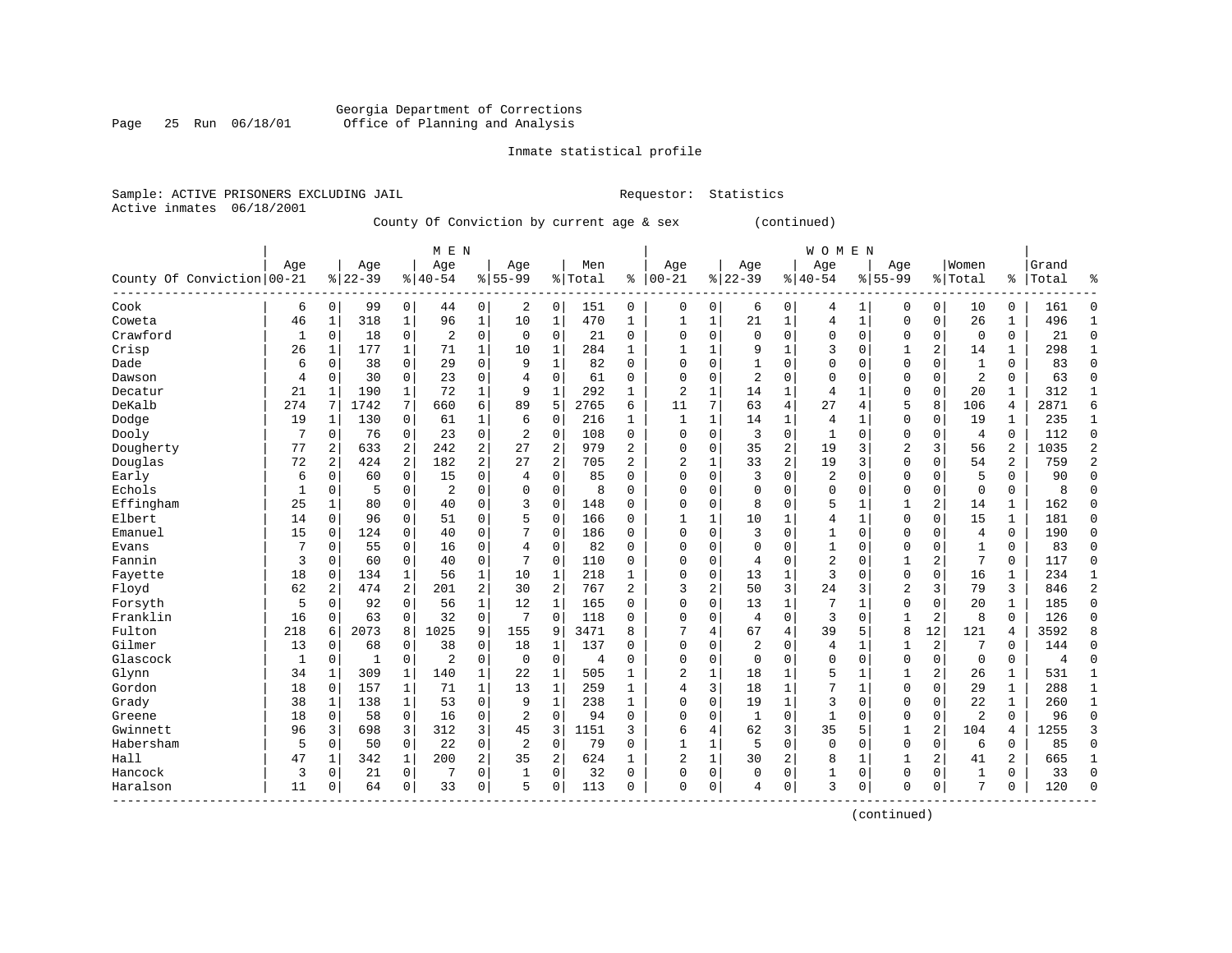#### Georgia Department of Corrections Page 26 Run 06/18/01 Office of Planning and Analysis

#### Inmate statistical profile

Sample: ACTIVE PRISONERS EXCLUDING JAIL **Requestor:** Statistics Active inmates 06/18/2001

County Of Conviction by current age & sex (continued)

|                            |              |              |           |              | M E N     |              |                |              |         | WOMEN        |              |              |                |              |                |             |                |                |                |               |       |              |
|----------------------------|--------------|--------------|-----------|--------------|-----------|--------------|----------------|--------------|---------|--------------|--------------|--------------|----------------|--------------|----------------|-------------|----------------|----------------|----------------|---------------|-------|--------------|
|                            | Age          |              | Age       |              | Age       |              | Age            |              | Men     |              | Age          |              | Age            |              | Age            |             | Age            |                | Women          |               | Grand |              |
| County Of Conviction 00-21 |              |              | $8 22-39$ |              | $8 40-54$ |              | $8155 - 99$    |              | % Total | ႜ            | $ 00-21$     |              | $ 22-39$       |              | $8 40-54$      |             | $8155 - 99$    |                | % Total        | $\frac{1}{6}$ | Total | န္           |
| Harris                     | 11           | 0            | 64        | 0            | 31        | 0            | 2              | 0            | 108     | 0            | 1            | 1            | 3              | 0            | 0              | 0           | $\Omega$       | $\mathbf 0$    | 4              | 0             | 112   | U            |
| Hart                       | 8            | $\Omega$     | 74        | $\mathbf 0$  | 17        | 0            | 2              | $\mathbf 0$  | 101     | $\Omega$     | $\Omega$     | 0            | 5              | 0            | 3              | $\mathbf 0$ | $\Omega$       | $\mathbf 0$    | 8              | 0             | 109   | $\Omega$     |
| Heard                      | 4            | 0            | 30        | $\mathbf 0$  | 13        | 0            | 12             | 1            | 59      | 0            | 1            | 1            | 1              | $\Omega$     | 1              | $\mathbf 0$ | $\Omega$       | $\mathbf 0$    | 3              | 0             | 62    | $\Omega$     |
| Henry                      | 29           | 1            | 187       | 1            | 86        | $\mathbf{1}$ | 12             | $\mathbf 1$  | 314     | $\mathbf{1}$ | 3            | 2            | 11             | 1            | 8              | 1           | 1              | 2              | 23             | 1             | 337   | 1            |
| Houston                    | 46           | $\mathbf{1}$ | 290       | $\mathbf{1}$ | 120       | $\mathbf 1$  | 12             | $\mathbf 1$  | 468     | 1            | $\mathbf{1}$ | $\mathbf{1}$ | 20             | $\mathbf{1}$ | 9              | $\mathbf 1$ | $\overline{2}$ | 3              | 32             | $\mathbf 1$   | 500   | $\mathbf{1}$ |
| Irwin                      | 6            | 0            | 49        | $\mathbf 0$  | 21        | 0            | 5              | $\Omega$     | 81      | $\Omega$     | $\mathbf{1}$ | 1            | $\mathbf{1}$   | $\Omega$     | $\Omega$       | $\Omega$    | $\Omega$       | 0              | $\overline{2}$ | $\Omega$      | 83    | $\Omega$     |
| Jackson                    | 11           | 0            | 103       | $\mathbf 0$  | 63        | $\mathbf 1$  | 10             | 1            | 187     | $\Omega$     | $\Omega$     | 0            | 12             | 1            | 4              | 1           | $\Omega$       | 0              | 16             | 1             | 203   | $\Omega$     |
| Jasper                     | 3            | 0            | 44        | 0            | 14        | 0            | 1              | 0            | 62      | 0            | $\Omega$     | 0            | 1              | $\Omega$     | 1              | 0           | 0              | 0              | $\overline{c}$ | 0             | 64    | $\Omega$     |
| Jeff Davis                 | 6            | 0            | 28        | 0            | 25        | 0            | 3              | 0            | 62      | 0            | $\Omega$     | 0            | $\overline{2}$ | $\Omega$     | 1              | 0           | 0              | 0              | 3              | 0             | 65    | $\Omega$     |
| Jefferson                  | 12           | $\Omega$     | 79        | 0            | 27        | 0            | 6              | $\Omega$     | 124     | $\Omega$     | $\Omega$     | O            | 5              | $\Omega$     | $\overline{2}$ | $\Omega$    | $\Omega$       | $\cap$         | 7              | 0             | 131   | $\Omega$     |
| Jenkins                    | 12           | 0            | 59        | $\Omega$     | 12        | 0            | 1              | $\Omega$     | 84      | $\Omega$     | $\Omega$     | O            | 4              | $\Omega$     | $\mathbf{1}$   | $\Omega$    | $\Omega$       | $\Omega$       | 5              | $\Omega$      | 89    |              |
| Johnson                    | 5            | 0            | 37        | $\Omega$     | 11        | 0            | $\overline{2}$ | $\Omega$     | 55      | $\Omega$     | $\Omega$     | $\Omega$     | 3              | $\Omega$     | 0              | $\Omega$    | $\Omega$       | $\Omega$       | 3              | 0             | 58    | ∩            |
| Jones                      | 11           | 0            | 46        | $\mathbf 0$  | 24        | 0            | 3              | $\mathbf 0$  | 84      | $\Omega$     | $\mathbf{1}$ | 1            | $\mathbf{1}$   | $\Omega$     | 1              | $\Omega$    | $\Omega$       | 0              | 3              | $\Omega$      | 87    | $\Omega$     |
| Lamar                      | 6            | 0            | 68        | $\Omega$     | 30        | 0            | 6              | $\mathbf 0$  | 110     | $\Omega$     | $\Omega$     | $\Omega$     | $\Omega$       | $\Omega$     | 3              | 0           | $\Omega$       | $\Omega$       | 3              | $\Omega$      | 113   | $\Omega$     |
| Lanier                     | $\mathbf{1}$ | 0            | 30        | $\mathbf 0$  | 6         | 0            | 5              | $\mathbf 0$  | 42      | $\Omega$     | $\Omega$     | 0            | 4              | $\Omega$     | 2              | $\Omega$    | $\Omega$       | 0              | 6              | 0             | 48    | $\Omega$     |
| Laurens                    | 23           | 1            | 162       | 1            | 63        | $\mathbf 1$  | 4              | 0            | 252     | 1            | -1           | 1            | 5              | $\Omega$     | б              | 1           | 1              | $\overline{a}$ | 13             | 0             | 265   | $\mathbf{1}$ |
| Lee                        | 7            | 0            | 37        | $\mathbf 0$  | 11        | 0            | 2              | $\mathbf 0$  | 57      | $\Omega$     |              | 1            | 2              | $\Omega$     | $\overline{2}$ | $\mathbf 0$ | 0              | 0              | 5              | 0             | 62    | $\Omega$     |
| Liberty                    | 26           | 1            | 160       | 1            | 44        | 0            |                | $\mathbf 0$  | 237     | 1            | $\mathbf{1}$ | 1            |                | $\Omega$     | $\overline{2}$ | $\Omega$    | $\Omega$       | 0              | 10             | 0             | 247   | 1            |
| Lincoln                    | 2            | $\Omega$     | 22        | $\Omega$     | 13        | 0            | $\mathbf{1}$   | $\Omega$     | 38      | $\Omega$     | $\Omega$     | O            | $\mathbf 0$    | $\Omega$     | $\Omega$       | $\Omega$    | $\Omega$       | $\Omega$       | $\Omega$       | O             | 38    | ∩            |
| Long                       | 6            | 0            | 34        | $\mathbf 0$  | 17        | 0            | 3              | $\Omega$     | 60      | 0            | $\Omega$     | 0            | $\overline{2}$ | 0            | $\mathbf{1}$   | $\Omega$    | $\Omega$       | $\Omega$       | 3              | 0             | 63    | $\Omega$     |
| Lowndes                    | 41           | 1            | 366       | $\mathbf 1$  | 138       | 1            | 12             | $\mathbf 1$  | 557     | $\mathbf{1}$ | 1            | 1            | 22             | $\mathbf{1}$ | 14             | 2           | 2              | 3              | 39             | 1             | 596   |              |
| Lumpkins                   | 3            | 0            | 41        | $\mathbf 0$  | 23        | 0            | 8              | $\mathbf 0$  | 75      | 0            | 0            | 0            | 4              | 0            | 2              | 0           | 0              | 0              | 6              | 0             | 81    | $\Omega$     |
| Macon                      | 12           | 0            | 46        | $\mathbf 0$  | 19        | 0            | $\overline{2}$ | $\mathbf 0$  | 79      | $\Omega$     | $\Omega$     | 0            | $\Omega$       | $\Omega$     | $\mathbf{1}$   | $\Omega$    | $\Omega$       | $\Omega$       | $\mathbf{1}$   | 0             | 80    | $\Omega$     |
| Madison                    | 5            | 0            | 66        | $\mathbf 0$  | 29        | 0            | 8              | 0            | 108     | $\Omega$     | $\Omega$     | 0            | 7              | $\Omega$     | $\mathbf{1}$   | $\Omega$    | $\Omega$       | $\Omega$       | 8              | 0             | 116   | $\Omega$     |
| Marion                     | 3            | 0            | 19        | 0            | 15        | 0            | $\overline{2}$ | 0            | 39      | $\Omega$     | $\Omega$     | 0            | $\mathbf 0$    | $\Omega$     | $\overline{2}$ | $\Omega$    | $\Omega$       | $\Omega$       | 2              | 0             | 41    | $\Omega$     |
| McDuffie                   | 7            | 0            | 128       | 0            | 42        | 0            | 14             | $\mathbf{1}$ | 191     | U            | 2            |              | $\overline{2}$ | $\Omega$     | 1              | $\Omega$    | 0              | $\Omega$       | 5              | 0             | 196   | $\Omega$     |
| McIntosh                   | 6            | 0            | 49        | 0            | 25        | 0            | $\overline{2}$ | $\Omega$     | 82      | O            | $\Omega$     | 0            | $\mathbf{1}$   | $\Omega$     | 0              | $\Omega$    | $\Omega$       | $\Omega$       | $\mathbf{1}$   | 0             | 83    | ∩            |
| Meriwether                 | 16           | 0            | 110       | $\Omega$     | 50        | $\Omega$     | 9              | $\mathbf{1}$ | 185     | 0            | 1            | 1            | 8              | $\Omega$     | 3              | $\Omega$    | $\overline{2}$ | 3              | 14             | 1             | 199   | ∩            |
| Miller                     | 3            | 0            | 18        | $\mathbf 0$  | 11        | 0            | 1              | $\mathbf 0$  | 33      | $\Omega$     | $\Omega$     | 0            | $\overline{2}$ | $\Omega$     | $\mathbf{1}$   | $\Omega$    | $\Omega$       | $\mathbf 0$    | 3              | 0             | 36    | ∩            |
| Mitchell                   | 14           | 0            | 138       | $\mathbf{1}$ | 64        | $\mathbf 1$  | 3              | $\mathbf 0$  | 219     | 1            | 3            | 2            | 13             | 1            | 2              | $\mathbf 0$ | 0              | $\mathbf 0$    | 18             | 1             | 237   | 1            |
| Monroe                     | 15           | 0            | 69        | $\mathbf 0$  | 45        | 0            | 6              | $\mathbf 0$  | 135     | 0            | $\Omega$     | 0            | $\overline{2}$ | 0            | 0              | 0           | $\Omega$       | 0              | $\overline{2}$ | 0             | 137   | $\Omega$     |
| Montgomery                 | 0            | 0            | 21        | $\mathbf 0$  | 11        | 0            | $\Omega$       | 0            | 32      | $\Omega$     | $\Omega$     | 0            | $\mathbf{1}$   | $\Omega$     | 2              | 0           | $\Omega$       | $\Omega$       | 3              | 0             | 35    | $\Omega$     |
| Morgan                     | 8            | 0            | 78        | $\Omega$     | 26        | 0            |                | $\Omega$     | 117     | 0            | $\Omega$     | 0            | 7              | 0            | $\Omega$       | $\Omega$    | $\Omega$       | 0              | 7              | 0             | 124   | $\Omega$     |
| Murray                     | 13           | 0            | 86        | 0            | 44        | 0            | q              | $\mathbf{1}$ | 152     | 0            | 0            | 0            | 5              | $\Omega$     | 1              | $\Omega$    | $\Omega$       | 0              | 6              | 0             | 158   | ∩            |
| Muscogee                   | 167          | 4            | 909       | 3            | 393       | 4            | 49             | 3            | 1518    | 4            | 7            | 4            | 72             | 4            | 30             | 4           | $\overline{c}$ | 3              | 111            | 4             | 1629  |              |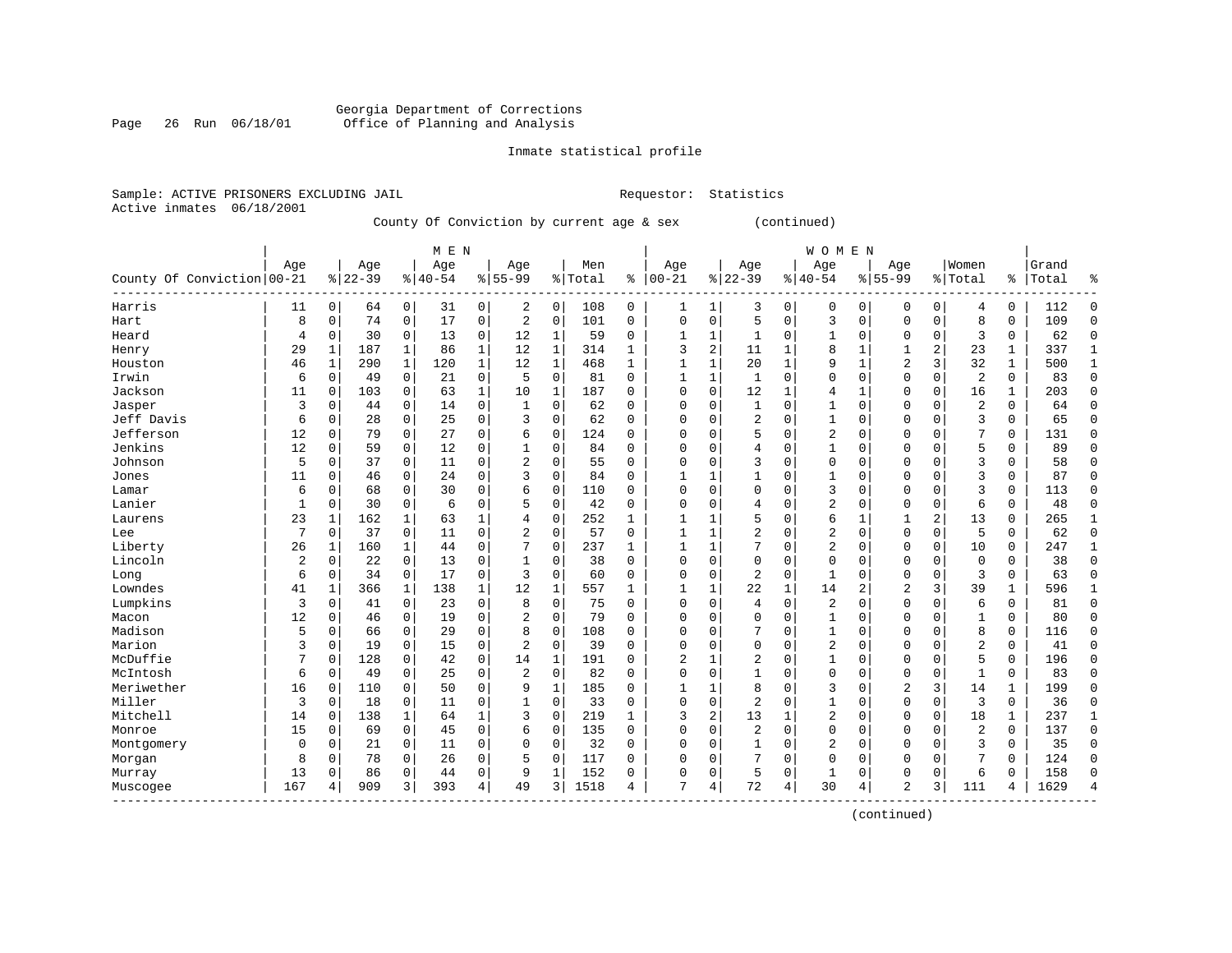#### Georgia Department of Corrections<br>Page 27 Run 06/18/01 office of Planning and Analysis Page 27 Run 06/18/01 Office of Planning and Analysis

#### Inmate statistical profile

Sample: ACTIVE PRISONERS EXCLUDING JAIL **Requestor:** Statistics Active inmates 06/18/2001

### County Of Conviction by current age & sex (continued)

|                            | M E N          |              |           |                |                |              |                |              |           |              |                |              |                |              | <b>WOMEN</b>   |                |             |                |                |              |       |                |
|----------------------------|----------------|--------------|-----------|----------------|----------------|--------------|----------------|--------------|-----------|--------------|----------------|--------------|----------------|--------------|----------------|----------------|-------------|----------------|----------------|--------------|-------|----------------|
|                            | Age            |              | Age       |                | Age            |              | Age            |              | Men       |              | Age            |              | Age            |              | Age            |                | Age         |                | Women          |              | Grand |                |
| County Of Conviction 00-21 |                |              | $8 22-39$ |                | $8 40-54$      |              | $8155 - 99$    |              | %   Total | ៖            | $00 - 21$      |              | $8 22-39$      |              | $8140 - 54$    |                | $8155 - 99$ |                | % Total        | ွေ           | Total | ႜ              |
| Newton                     | 24             | 1            | 233       | $\mathbf{1}$   | 90             | 1            | 13             | 1            | 360       | 1            | 2              |              | 13             | 1            | 5              |                | 2           | 3              | 22             |              | 382   | $\mathbf{1}$   |
| Oconee                     | $\overline{4}$ | $\mathbf 0$  | 32        | 0              | 12             | 0            | $\mathbf{1}$   | $\mathbf 0$  | 49        | $\mathbf 0$  | $\mathbf{1}$   | $\mathbf{1}$ | $\mathbf{1}$   | 0            | $\Omega$       | $\mathbf 0$    | $\Omega$    | $\mathbf 0$    | $\overline{2}$ | $\Omega$     | 51    | $\mathbf 0$    |
| Oglethrope                 | 3              | $\mathbf 0$  | 34        | $\mathbf 0$    | 14             | $\mathbf 0$  | 1              | $\mathbf 0$  | 52        | $\mathbf 0$  | $\Omega$       | $\Omega$     | $\mathbf{1}$   | 0            | $\Omega$       | $\Omega$       | $\Omega$    | $\Omega$       | 1              | $\Omega$     | 53    | $\mathbf 0$    |
| Paulding                   | 14             | $\mathbf 0$  | 60        | $\mathbf 0$    | 61             | $\mathbf{1}$ | 7              | $\mathbf 0$  | 142       | $\mathbf 0$  | $\Omega$       | $\Omega$     | 9              | $\mathbf{1}$ |                | $\mathbf 0$    | $\Omega$    | $\Omega$       | 10             | $\Omega$     | 152   | $\mathbf 0$    |
| Peach                      | 4              | $\mathbf 0$  | 52        | $\mathbf 0$    | 37             | $\mathbf 0$  | 0              | 0            | 93        | $\mathbf 0$  |                |              | $\mathbf{1}$   | 0            | 2              | $\mathsf 0$    | $\Omega$    | $\mathbf 0$    | $\overline{4}$ | $\mathbf 0$  | 97    | $\mathbf 0$    |
| Pickens                    | 3              | $\mathbf 0$  | 41        | 0              | 29             | 0            | 7              | 0            | 80        | $\mathbf 0$  | $\Omega$       | $\Omega$     | 2              | $\Omega$     | 4              | $\mathbf{1}$   | 0           | 0              | 6              | 0            | 86    | $\mathbf 0$    |
| Pierce                     | 7              | $\mathbf 0$  | 28        | $\mathbf 0$    | 21             | 0            | $\overline{2}$ | $\mathsf 0$  | 58        | $\mathbf 0$  | 1              |              | $\Omega$       | $\Omega$     | $\Omega$       | $\mathbf 0$    | $\Omega$    | $\mathbf 0$    | $\mathbf{1}$   | $\Omega$     | 59    | $\mathbf 0$    |
| Pike                       | $\overline{2}$ | 0            | 16        | $\mathbf 0$    | 12             | $\mathbf 0$  | 3              | $\mathbf 0$  | 33        | $\mathbf 0$  | $\Omega$       | $\Omega$     | $\Omega$       | $\Omega$     | 1              | 0              | $\Omega$    | $\mathbf 0$    | 1              | $\Omega$     | 34    | $\mathbf 0$    |
| Polk                       | 8              | 0            | 113       | 0              | 44             | 0            | 7              | $\mathbf 0$  | 172       | $\mathbf 0$  | $\Omega$       | $\Omega$     | 9              |              |                | $\Omega$       | 0           | 0              | 10             | $\Omega$     | 182   | 0              |
| Pulaski                    | 14             | $\mathbf 0$  | 59        | 0              | 24             | $\mathsf 0$  | 4              | $\mathsf 0$  | 101       | 0            | $\Omega$       |              | 9              | 1            | $\Omega$       | $\Omega$       | $\Omega$    | $\Omega$       | 9              | $\Omega$     | 110   | 0              |
| Putnam                     | 10             | $\mathbf 0$  | 94        | $\mathbf 0$    | 49             | $\mathbf 0$  | 5              | $\mathbf 0$  | 158       | $\Omega$     | $\Omega$       | ∩            | 4              | $\Omega$     | $\overline{2}$ | $\Omega$       |             | $\overline{a}$ | 7              | $\Omega$     | 165   | $\mathbf 0$    |
| Ouitman                    | $\overline{2}$ | 0            | 13        | $\mathbf 0$    | $\overline{0}$ | $\mathbf 0$  | 0              | $\mathbf 0$  | 15        | $\mathbf 0$  | $\Omega$       | $\Omega$     | $\Omega$       | $\Omega$     | $\Omega$       | $\Omega$       | 1           | $\overline{a}$ | 1              | $\Omega$     | 16    | $\Omega$       |
| Rabun                      | 4              | 0            | 28        | $\mathbf 0$    | 13             | 0            | 3              | $\mathbf 0$  | 48        | $\mathbf 0$  | $\Omega$       | $\Omega$     | $\mathbf{1}$   | $\Omega$     |                | $\Omega$       | 0           | $\Omega$       | $\overline{2}$ | $\Omega$     | 50    | $\mathbf 0$    |
| Randolph                   | 8              | $\mathbf 0$  | 57        | $\mathbf 0$    | 14             | 0            | 3              | $\mathbf 0$  | 82        | 0            | $\Omega$       | $\Omega$     | $\mathbf 0$    | 0            | $\mathbf{1}$   | 0              | $\Omega$    | $\mathbf 0$    | 1              | $\Omega$     | 83    | $\Omega$       |
| Richmond                   | 156            | 4            | 1099      | 4              | 457            | 4            | 53             | 3            | 1765      | 4            | $\overline{2}$ | 1            | 87             | 5            | 45             | 6              | 1           | $\overline{2}$ | 135            | 5            | 1900  | 4              |
| Rockdale                   | 29             | $\mathbf 1$  | 174       | $\mathbf{1}$   | 93             | $\mathbf 1$  | 14             | 1            | 310       | 1            | $\mathbf{1}$   | 1            | 8              | 0            | 10             | 1              | $\Omega$    | $\mathbf 0$    | 19             | 1            | 329   | $\mathbf{1}$   |
| Schely                     | 2              | 0            | 17        | 0              | 4              | 0            | 0              | 0            | 23        | $\mathbf 0$  | $\Omega$       | $\Omega$     | $\Omega$       | 0            | $\mathbf 0$    | 0              | 0           | $\mathbf 0$    | $\mathbf 0$    | $\Omega$     | 23    | 0              |
| Screven                    | 9              | 0            | 76        | 0              | 25             | 0            | 5              | 0            | 115       | 0            | 3              | 2            | 4              | 0            | $\Omega$       | $\Omega$       | $\Omega$    | 0              |                | $\Omega$     | 122   | 0              |
| Seminole                   | 6              | $\mathbf 0$  | 49        | $\Omega$       | 24             | $\Omega$     | 4              | 0            | 83        | $\Omega$     | $\Omega$       | $\Omega$     | 2              | $\Omega$     | 2              | $\Omega$       | $\Omega$    | $\Omega$       | $\overline{4}$ | $\Omega$     | 87    | $\Omega$       |
| Spalding                   | 50             | 1            | 381       | 1              | 154            | 1            | 18             | $\mathbf{1}$ | 603       | $\mathbf{1}$ | 4              | 3            | 25             | 1            | 13             | $\overline{2}$ | 1           | 2              | 43             | 2            | 646   | $\mathbf{1}$   |
| Stephens                   |                | $\mathbf 0$  | 81        | 0              | 32             | $\mathbf 0$  | 5              | $\mathbf 0$  | 125       | $\mathbf 0$  | $\Omega$       | $\Omega$     | 5              | $\Omega$     | 1              | $\Omega$       | $\Omega$    | $\Omega$       | 6              | $\Omega$     | 131   | $\mathbf 0$    |
| Stewart                    | 5              | 0            | 20        | $\mathbf 0$    | 5              | 0            | 1              | 0            | 31        | $\mathbf 0$  | $\Omega$       | $\Omega$     | 0              | $\Omega$     | 2              | 0              | 0           | $\mathbf 0$    | 2              | $\Omega$     | 33    | 0              |
| Sumter                     | 24             | 1            | 137       | $\mathbf{1}$   | 53             | 0            | 5              | $\mathsf 0$  | 219       | 1            | $\Omega$       | $\Omega$     | 12             |              | 4              | 1              | $\Omega$    | $\mathbf 0$    | 16             | 1            | 235   | $\mathbf{1}$   |
| Talbot                     | 7              | $\mathbf 0$  | 22        | $\mathbf 0$    | 7              | $\Omega$     | $\Omega$       | $\mathbf 0$  | 36        | $\Omega$     | $\Omega$       | $\Omega$     | $\mathbf 0$    | $\Omega$     | 3              | $\Omega$       | $\Omega$    | $\Omega$       | 3              | $\Omega$     | 39    | $\mathbf 0$    |
| Taliaferro                 | 1              | 0            | 4         | $\Omega$       | 5              | 0            | $\Omega$       | $\mathbf 0$  | 10        | $\Omega$     | $\Omega$       | $\Omega$     | $\mathbf 0$    | 0            |                | $\Omega$       | 0           | $\Omega$       | 1              | $\Omega$     | 11    | $\mathbf 0$    |
| Tattnall                   |                | $\mathbf 0$  | 87        | $\Omega$       | 35             | $\mathbf 0$  | 7              | $\mathbf 0$  | 136       | $\Omega$     | $\Omega$       |              | 3              | $\Omega$     | 5              | 1              | $\Omega$    | $\Omega$       | 8              | $\Omega$     | 144   | $\mathbf 0$    |
| Taylor                     | 12             | $\mathbf 0$  | 41        | $\Omega$       | 18             | 0            | $\overline{2}$ | $\mathbf 0$  | 73        | $\Omega$     | 1              |              | $\overline{2}$ | $\Omega$     | $\Omega$       | $\Omega$       | $\Omega$    | $\Omega$       | 3              | $\Omega$     | 76    | $\Omega$       |
| Telfair                    |                | $\Omega$     | 86        | 0              | 35             | 0            | $\overline{2}$ | 0            | 130       | $\Omega$     | $\overline{2}$ |              | 6              | $\Omega$     | 4              | $\mathbf{1}$   | $\Omega$    | $\Omega$       | 12             | $\Omega$     | 142   | $\Omega$       |
| Terrell                    | $\overline{4}$ | 0            | 65        | $\Omega$       | 22             | 0            | 3              | $\mathbf 0$  | 94        | $\Omega$     | $\Omega$       | $\Omega$     | 3              | $\Omega$     | $\Omega$       | $\Omega$       | $\Omega$    | $\Omega$       | 3              | $\Omega$     | 97    | $\Omega$       |
| Thomas                     | 29             | 1            | 191       | 1              | 77             | 1            | 12             | $\mathbf{1}$ | 309       | $\mathbf{1}$ |                | 1            | 15             | 1            | 4              | 1              | $\Omega$    | $\Omega$       | 20             | 1            | 329   | $\mathbf{1}$   |
| Tift                       | 32             | $\mathbf{1}$ | 201       | $\mathbf{1}$   | 93             | $\mathbf{1}$ | 11             | $\mathbf 1$  | 337       | $\mathbf{1}$ | 2              | $\mathbf{1}$ | 11             | 1            | 4              | $\mathbf{1}$   | 1           | 2              | 18             | 1            | 355   | $\mathbf{1}$   |
| Toombs                     | 32             | 1            | 177       | $\mathbf{1}$   | 64             | $\mathbf 1$  | 8              | $\mathbf 0$  | 281       | 1            | $\overline{2}$ | $\mathbf{1}$ | 17             | $\mathbf{1}$ | $\Omega$       | $\Omega$       | $\Omega$    | $\Omega$       | 19             | $\mathbf{1}$ | 300   | $\mathbf{1}$   |
| Towns                      | 1              | $\mathbf 0$  | 16        | 0              | 8              | 0            | 1              | $\mathbf 0$  | 26        | $\Omega$     | 1              | 1            | $\overline{c}$ | 0            | $\Omega$       | $\Omega$       | 0           | $\Omega$       | 3              | $\Omega$     | 29    | $\mathbf 0$    |
| Treutlen                   | 3              | 0            | 24        | $\Omega$       | 13             | 0            | -1             | 0            | 41        | $\mathbf 0$  | $\Omega$       | 0            | 2              | 0            |                | 0              | 0           | 0              | 3              | $\Omega$     | 44    | $\mathbf 0$    |
| Troup                      | 64             | 2            | 465       | $\overline{a}$ | 149            | 1            | 24             | 1            | 702       | 2            | 5              | 3            | 29             | 2            | 9              | 1              | 0           | 0              | 43             | 2            | 745   | $\overline{2}$ |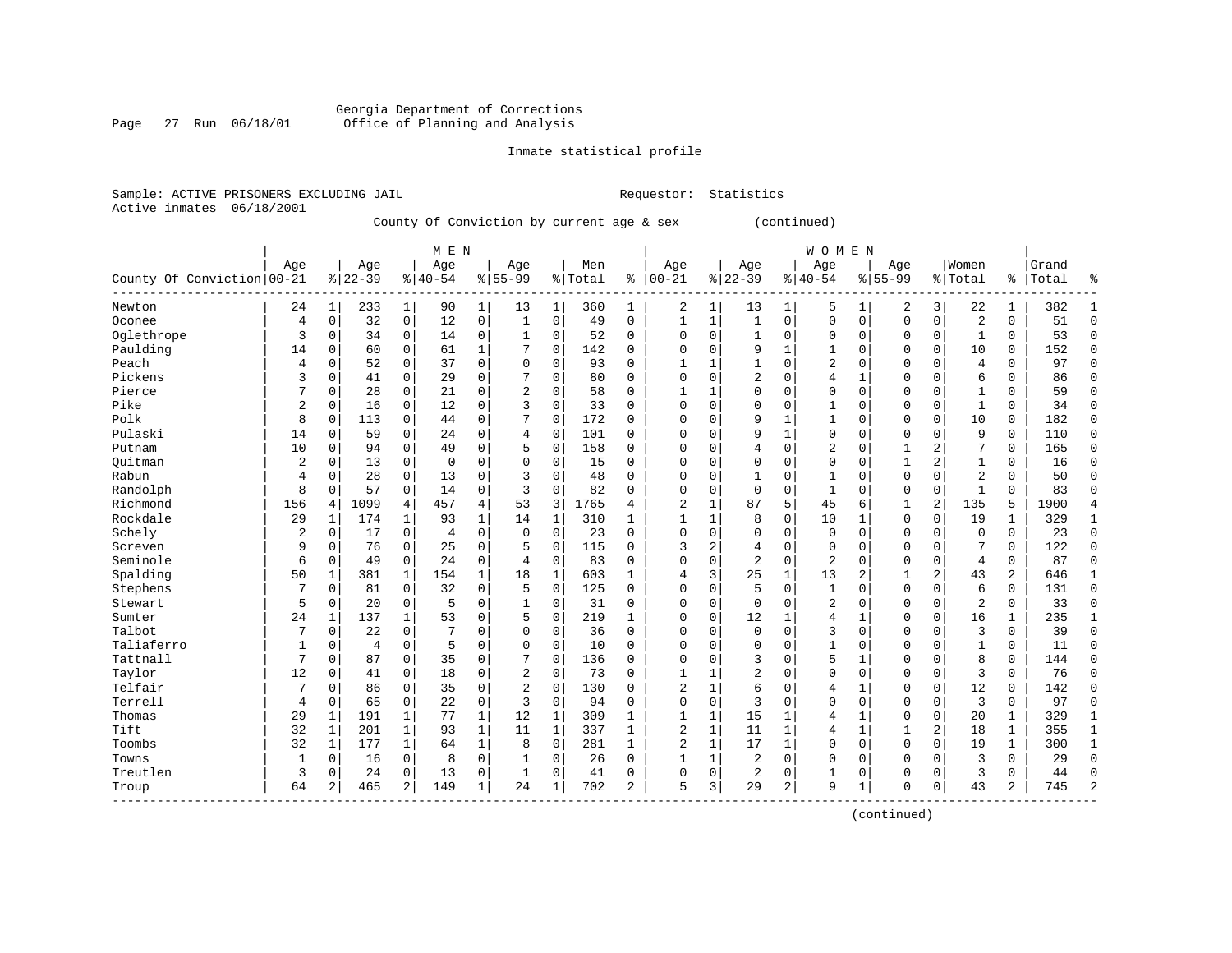### Georgia Department of Corrections Page 28 Run 06/18/01 Office of Planning and Analysis

#### Inmate statistical profile

Active inmates 06/18/2001

Sample: ACTIVE PRISONERS EXCLUDING JAIL **Requestor:** Statistics

County Of Conviction by current age & sex (continued)

|                            |      |          |                              |          | M E N     |      |                |                |                    |          | <b>WOMEN</b>   |             |                |      |                |              |             |                |                |          |           |          |
|----------------------------|------|----------|------------------------------|----------|-----------|------|----------------|----------------|--------------------|----------|----------------|-------------|----------------|------|----------------|--------------|-------------|----------------|----------------|----------|-----------|----------|
|                            | Age  |          | Age                          |          | Age       |      | Age            |                | Men                |          | Age            |             | Age            |      | Aqe            |              | Age         |                | Women          |          | Grand     |          |
| County Of Conviction 00-21 |      |          | $8 22-39$                    |          | $8 40-54$ |      | $8155 - 99$    |                | % Total            | ి        | $00 - 21$      |             | $ 22-39$       |      | $8 40-54$      |              | $8155 - 99$ |                | % Total        | ွေ       | Total     | ៖        |
| Turner                     | 4    | $\Omega$ | 53                           | 0        | 26        | 0    | 3              | 0              | 86                 | 0        | $\mathbf 0$    | 0           | 2              | 0    | $\mathbf 0$    | $\mathbf{0}$ | 0           | 0              | 2              | $\Omega$ | 88        | $\Omega$ |
| Twiggs                     | 3    | $\Omega$ | 20                           | 0        | 11        | 0    | 2              | 0              | 36                 | 0        | $\Omega$       | 0           | $\Omega$       | 0    | $\Omega$       | $\Omega$     | 0           | 0              | $\Omega$       | 0        | 36        | $\Omega$ |
| Union                      | 4    | $\Omega$ | 28                           | $\Omega$ |           | 0    | $\overline{4}$ | $\Omega$       | 43                 | $\Omega$ | ∩              |             | $\overline{2}$ | O    | $\Omega$       | $\Omega$     | U           | 0              | $\overline{c}$ | 0        | 45        | $\Omega$ |
| Upson                      | 19   |          | 115                          | $\Omega$ | 43        | 0    | 11             |                | 188                | U        |                |             | 4              | O    | $\overline{2}$ | $\Omega$     |             | 0              |                | 0        | 195       | $\Omega$ |
| Walker                     | 14   | $\Omega$ | 188                          |          | 77        |      | 15             |                | 294                |          |                |             | 11             |      | 6              |              | U           | $\mathbf 0$    | 18             |          | 312       |          |
| Walton                     | 22   |          | 196                          |          | 83        |      | 15             | 1              | 316                |          |                |             | 11             |      |                |              |             | 0              | 16             | 1        | 332       | 1        |
| Ware                       | 30   |          | 252                          |          | 112       |      | 14             |                | 408                |          | <sup>0</sup>   | $\Omega$    | 24             | 1    | 9              |              | U           | $\Omega$       | 33             |          | 441       |          |
| Warren                     | 3    | $\Omega$ | 26                           | $\Omega$ | 17        | 0    | 2              | $\Omega$       | 48                 | $\Omega$ | <sup>0</sup>   |             | $\Omega$       | O    |                | $\Omega$     | U           | 0              |                | $\Omega$ | 49        | $\Omega$ |
| Washington                 | 9    | $\Omega$ | 79                           | $\Omega$ | 27        | 0    | 3              | $\Omega$       | 118                | 0        |                | 0           |                | O    | 3              | $\Omega$     |             | $\Omega$       | 10             | $\Omega$ | 128       | $\Omega$ |
| Wayne                      |      | $\Omega$ | 77                           | $\Omega$ | 23        | 0    | 3              | $\Omega$       | 110                | $\Omega$ | <sup>0</sup>   | $\Omega$    | 3              | O    |                | $\Omega$     |             | 2              | 5              | $\Omega$ | 115       | $\Omega$ |
| Webster                    |      | $\Omega$ | 11                           | $\Omega$ | 3         | 0    |                | $\Omega$       | 14                 | 0        |                |             | $\Omega$       | 0    | $\Omega$       | $\Omega$     |             | 0              | 0              | $\Omega$ | 14        | $\Omega$ |
| Wheeler                    | 2    | $\Omega$ | 30                           | $\Omega$ | 13        | 0    |                | 0              | 48                 | 0        |                |             | $\Omega$       | O    | $\Omega$       | ∩            |             | 2              | $\overline{2}$ | U        | 50        | $\Omega$ |
| White                      | 6    | $\Omega$ | 42                           | $\Omega$ | 14        | 0    | $\overline{2}$ | $\Omega$       | 64                 | U        | $\Omega$       | $\mathbf 0$ | 4              | 0    | $\overline{2}$ | ∩            | U           | $\mathbf 0$    | 6              | 0        | 70        | $\Omega$ |
| Whitfield                  | 46   |          | 339                          |          | 158       | 1    | 27             | $\overline{2}$ | 570                |          | $\overline{2}$ | 1           | 47             | 3    | 16             | 2            |             | $\overline{a}$ | 66             | 2        | 636       |          |
| Wilcox                     |      | $\Omega$ | 31                           | $\Omega$ | 17        | 0    | 4              | $\Omega$       | 53                 | $\Omega$ | $\Omega$       | $\Omega$    | 4              | 0    | $\Omega$       | $\Omega$     | O           | $\Omega$       | 4              | $\Omega$ | 57        | $\Omega$ |
| Wilkes                     | 10   | $\Omega$ | 45                           | 0        | 20        | 0    | $\overline{2}$ | 0              | 77                 | 0        | $\Omega$       | 0           |                | 0    | $\mathbf 0$    | $\Omega$     | 0           | 0              |                | 0        | 84        | $\Omega$ |
| Wilkinson                  | 4    | $\Omega$ | 32                           | $\Omega$ | 10        | 0    |                | $\Omega$       | 47                 | U        | <sup>0</sup>   | 0           | 2              | 0    | $\Omega$       | $\Omega$     | 0           | $\Omega$       | $\overline{2}$ | 0        | 49        | $\Omega$ |
| Worth                      | 7    | U        | 86                           | $\Omega$ | 36        | 0    | 6              | $\Omega$       | 135                | U        | $\Omega$       | 0           | 5              | 0    | $\mathbf{1}$   | 0            | 0           | 0              | 6              |          | 141       | ∩        |
| Total reported             |      |          | 3725 100 26232 100 11108 100 |          |           |      |                |                | 1632 100 42697 100 |          | 159            | 100         | 1776 100       |      | 730 100        |              |             | 66 100         | 2731 100       |          | 45428 100 |          |
| Percent reported           |      | 99.7     |                              | 99.9     |           | 99.9 |                | 99.6           |                    | 99.8     |                | 99.4        |                | 99.7 |                | 99.7         |             | 100.0          |                | 99.7     |           | 99.8     |
| Not reported               | 12   |          | 37                           |          | 16        |      | 6              |                | 71                 |          |                |             | 6              |      | 2              |              | 0           |                | 9              |          | 80        |          |
| Total                      | 3737 |          | 26269                        |          | 11124     |      | 1638           |                | 42768              |          | 160            |             | 1782           |      | 732            |              | 66          |                | 2740           |          | 45508     |          |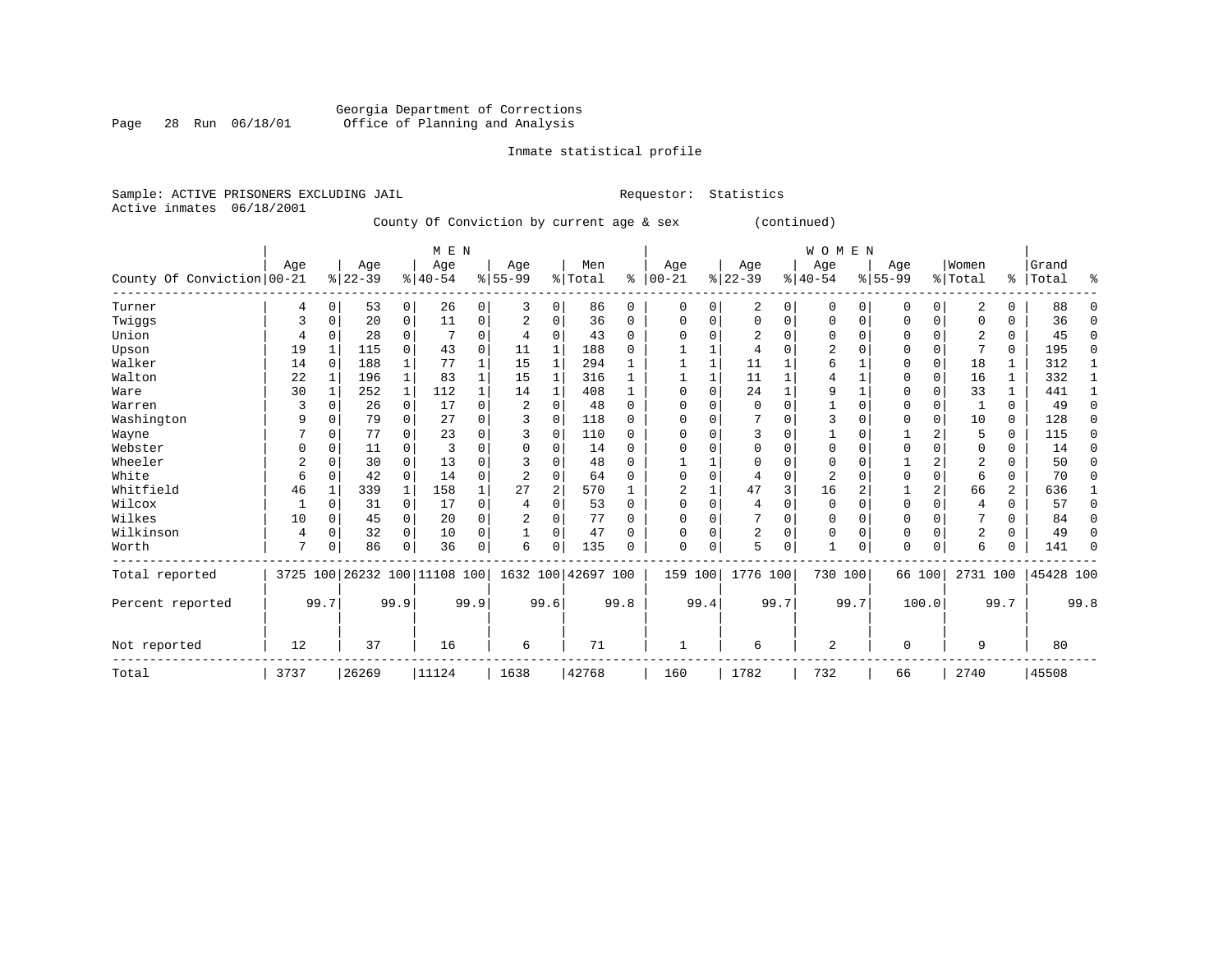#### Georgia Department of Corrections Page 29 Run 06/18/01 Office of Planning and Analysis

#### Inmate statistical profile

Sample: ACTIVE PRISONERS EXCLUDING JAIL **Requestor:** Statistics Active inmates 06/18/2001

Circ Of Conviction by current age & sex

|                    | M E N      |              |           |                         |           |                |             |                |         |                |                |                |          |                | W O M E N      |                |                |                |         |                |           |                |
|--------------------|------------|--------------|-----------|-------------------------|-----------|----------------|-------------|----------------|---------|----------------|----------------|----------------|----------|----------------|----------------|----------------|----------------|----------------|---------|----------------|-----------|----------------|
|                    | Age        |              | Age       |                         | Age       |                | Age         |                | Men     |                | Age            |                | Age      |                | Age            |                | Age            |                | Women   |                | Grand     |                |
| Circ Of Conviction | $ 00 - 21$ |              | $8 22-39$ |                         | $8 40-54$ |                | $8155 - 99$ |                | % Total | ి              | $ 00 - 21$     |                | $ 22-39$ |                | $ 40-54$       |                | $8155 - 99$    |                | % Total |                | %   Total |                |
| Alapaha            | 21         | $\mathbf{1}$ | 237       | 1                       | 87        | $\mathbf{1}$   | 14          | 1              | 359     | 1              | 0              | 0              | 17       | 1              | 8              | 1              | 0              | 0              | 25      | 1              | 384       | -1             |
| Alcovy             | 46         | $\mathbf{1}$ | 429       | $\overline{\mathbf{c}}$ | 173       | 2              | 28          | $\overline{c}$ | 676     | 2              | 3              | $\overline{a}$ | 24       | $\mathbf{1}$   | 9              | $\mathbf{1}$   | $\overline{2}$ | 3              | 38      | $\mathbf{1}$   | 714       | $\overline{c}$ |
| Atlanta            | 218        | 6            | 2073      | 8                       | 1025      | 9              | 155         | 9              | 3471    | 8              | 7              | 4              | 67       | $\overline{4}$ | 39             | 5              | 8              | 12             | 121     | 4              | 3592      | $\mathsf{R}$   |
| Atlantic           | 57         | 2            | 437       | 2                       | 161       | 1              | 26          | 2              | 681     | 2              | $\mathbf{1}$   | 1              | 14       | $\mathbf 1$    | 9              | 1              | 1              | $\overline{c}$ | 25      | 1              | 706       | $\overline{c}$ |
| Augusta            | 198        | 5            | 1368      | 5                       | 565       | 5              | 65          | 4              | 2196    | 5              | 5              | 3              | 101      | 6              | 53             |                | $\mathbf{1}$   | $\overline{2}$ | 160     | 6              | 2356      | 5              |
| Blue Ridge         | 28         | 1            | 190       | 1                       | 134       | 1              | 22          | 1              | 374     | $\mathbf{1}$   | 3              | 2              | 34       | $\overline{a}$ | 8              | 1              | $\mathbf 0$    | $\Omega$       | 45      | 2              | 419       | $\mathbf{1}$   |
| Brunswick          | 54         | 1            | 530       | 2                       | 243       | 2              | 37          | $\overline{c}$ | 864     | 2              | 4              | 3              | 27       | $\overline{c}$ | 10             | 1              | 3              | 5              | 44      | 2              | 908       | $\overline{c}$ |
| Chattahoochee      | 204        | 5            | 1070      | 4                       | 472       | $\overline{4}$ | 55          | 3              | 1801    | 4              | 10             | 6              | 77       | $\overline{4}$ | 35             | 5              | $\overline{2}$ | 3              | 124     | 5              | 1925      | $\overline{4}$ |
| Cherokee           | 52         | 1            | 393       | $\mathbf{1}$            | 173       | $\overline{2}$ | 37          | $\overline{2}$ | 655     | $\overline{2}$ | 9              | 6              | 44       | $\overline{a}$ | 15             | 2              | $\Omega$       | $\Omega$       | 68      | $\overline{a}$ | 723       | $\overline{2}$ |
| Clayton            | 202        | 5            | 990       | 4                       | 371       | 3              | 52          | 3              | 1615    | 4              | 11             | 7              | 109      | 6              | 31             | $\overline{4}$ | 5              | 8              | 156     | 6              | 1771      | $\overline{4}$ |
| Cobb               | 175        | 5            | 1168      | 4                       | 504       | 5              | 78          | 5              | 1925    | 5              | 5              | 3              | 84       | 5              | 31             | 4              | $\overline{2}$ | 3              | 122     | 4              | 2047      | 5              |
| Conasauga          | 59         | 2            | 425       | 2                       | 202       | 2              | 36          | 2              | 722     | $\overline{a}$ | $\overline{2}$ | $\mathbf{1}$   | 52       | 3              | 17             | 2              | $\mathbf 1$    | $\overline{a}$ | 72      | 3              | 794       | $\overline{2}$ |
| Cordele            | 56         | 2            | 404       | 2                       | 161       | 1              | 26          | $\overline{c}$ | 647     | 2              | $\overline{2}$ | $\mathbf 1$    | 28       | $\overline{c}$ | 7              | $\mathbf{1}$   | 1              | 2              | 38      | $\mathbf{1}$   | 685       | $\overline{2}$ |
| Coweta             | 166        | 4            | 1180      | 4                       | 418       | 4              | 86          | 5              | 1850    | 4              | 13             | 8              | 87       | 5              | 25             | 3              | $\overline{a}$ | 3              | 127     | 5              | 1977      | $\overline{4}$ |
| Dougherty          | 77         | 2            | 633       | 2                       | 242       | 2              | 27          | $\overline{2}$ | 979     | 2              | $\mathbf 0$    | 0              | 35       | $\overline{a}$ | 19             | 3              | $\overline{2}$ | 3              | 56      | 2              | 1035      | $\overline{2}$ |
| Dublin             | 34         | $\mathbf{1}$ | 243       | $\mathbf{1}$            | 98        | 1              | 9           | $\mathbf{1}$   | 384     | 1              | 1              | 1              | 10       | $\mathbf{1}$   | 7              | $\mathbf{1}$   | $\mathbf{1}$   | 2              | 19      | 1              | 403       | $\mathbf{1}$   |
| Eastern            | 226        | $\sqrt{2}$   | 1431      | 5                       | 472       | 4              | 55          | 3              | 2184    | 5              | 9              | 6              | 98       | 6              | 30             | $\overline{4}$ | 3              | 5              | 140     | 5              | 2324      | 5              |
| Flint              | 29         | 1            | 187       | 1                       | 86        | 1              | 12          | $\mathbf{1}$   | 314     | $\mathbf{1}$   | 3              | 2              | 11       | $\mathbf{1}$   | 8              | 1              | $\mathbf 1$    | $\overline{a}$ | 23      | $\mathbf{1}$   | 337       | $\mathbf{1}$   |
| Griffin            | 89         | $\mathbf{2}$ | 646       | 2                       | 265       | 2              | 42          | 3              | 1042    | $\overline{2}$ | 5              | 3              | 42       | $\sqrt{2}$     | 19             | 3              | 1              | $\overline{c}$ | 67      | 2              | 1109      | $\overline{c}$ |
| Gwinnett           | 96         | 3            | 698       | 3                       | 312       | 3              | 45          | 3              | 1151    | 3              | 6              | 4              | 62       | 3              | 35             | 5              | $\mathbf{1}$   | $\overline{c}$ | 104     | 4              | 1255      | 3              |
| Houston            | 46         | 1            | 290       | 1                       | 120       | $\mathbf{1}$   | 12          | 1              | 468     | 1              | $\mathbf{1}$   | 1              | 20       | $\mathbf{1}$   | 9              | 1              | $\overline{2}$ | 3              | 32      | 1              | 500       | $\mathbf{1}$   |
| Lookout Mountain   | 37         | 1            | 431       | 2                       | 215       | 2              | 43          | 3              | 726     | 2              | 3              | 2              | 30       | $\overline{2}$ | 11             | $\overline{2}$ | $\overline{2}$ | 3              | 46      | 2              | 772       | $\overline{c}$ |
| Macon              | 89         | 2            | 721       | 3                       | 358       | 3              | 39          | $\overline{2}$ | 1207    | 3              | $\overline{4}$ | 3              | 36       | $\overline{2}$ | 28             | $\overline{4}$ | $\overline{a}$ | 3              | 70      | 3              | 1277      | 3              |
| Middle             | 74         | 2            | 529       | 2                       | 174       | 2              | 24          | $\mathbf{1}$   | 801     | 2              | $\overline{2}$ | $\mathbf{1}$   | 35       | $\overline{2}$ | 7              | 1              | $\mathbf 0$    | $\Omega$       | 44      | 2              | 845       | $\overline{2}$ |
| Mountain           | 16         | $\mathbf 0$  | 159       | $\mathbf{1}$            | 67        | $\mathbf 1$    | 10          | $\mathbf 1$    | 252     | $\mathbf{1}$   | $\mathbf{1}$   | $\mathbf{1}$   | 11       | $\mathbf{1}$   | $\overline{a}$ | $\mathbf 0$    | $\mathbf 0$    | $\mathbf 0$    | 14      | $\mathbf{1}$   | 266       | $\mathbf{1}$   |
| Northeastern       | 51         | 1            | 372       | $\mathbf{1}$            | 223       | 2              | 39          | $\overline{c}$ | 685     | $\overline{2}$ | $\overline{2}$ | $\mathbf{1}$   | 32       | $\overline{2}$ | 8              | 1              | $\mathbf{1}$   | $\overline{c}$ | 43      | 2              | 728       | $\overline{c}$ |
| Northern           | 46         | 1            | 333       | $\mathbf{1}$            | 143       | 1              | 23          | 1              | 545     | 1              | $\mathbf{1}$   | $\mathbf{1}$   | 27       | $\overline{c}$ | 11             | $\overline{2}$ | 1              | 2              | 40      | 1              | 585       | $\mathbf{1}$   |
| Ocmulgee           | 100        | 3            | 613       | 2                       | 234       | 2              | 25          | 2              | 972     | 2              | 1              | 1              | 35       | $\overline{c}$ | 14             | $\overline{2}$ | $\mathbf{1}$   | 2              | 51      | 2              | 1023      | $\overline{c}$ |
| Oconee             | 54         | 1            | 397       | 2                       | 171       | 2              | 18          | $\mathbf{1}$   | 640     | $\mathbf{1}$   | $\overline{4}$ | 3              | 37       | $\overline{c}$ | 13             | $\overline{2}$ | $\mathbf 1$    | $\overline{a}$ | 55      | 2              | 695       | $\overline{c}$ |
| Ogeechee           | 98         | 3            | 438       | $\overline{a}$          | 158       | $\mathbf 1$    | 18          | $\mathbf{1}$   | 712     | 2              | 5              | 3              | 32       | $\overline{a}$ | 13             | $\overline{2}$ | 3              | 5              | 53      | 2              | 765       | $\overline{2}$ |
| Pataula            | 32         | 1            | 277       | $\mathbf 1$             | 93        | $\mathbf{1}$   | 16          | 1              | 418     | $\mathbf{1}$   | $\mathbf 0$    | $\mathbf 0$    | 10       | $\mathbf 1$    | 6              | $\mathbf{1}$   | $\mathbf{1}$   | 2              | 17      | $\mathbf{1}$   | 435       | $\mathbf{1}$   |
| Piedmont           | 33         | $\mathbf{1}$ | 222       | $\mathbf{1}$            | 139       | $\mathbf{1}$   | 27          | $\overline{c}$ | 421     | $\mathbf{1}$   | $\mathbf{1}$   | $\mathbf{1}$   | 27       | $\overline{a}$ | 10             | $\mathbf{1}$   | $\Omega$       | $\Omega$       | 38      | $\mathbf{1}$   | 459       | $\mathbf{1}$   |
| Rome               | 62         | 2            | 474       | $\overline{a}$          | 201       | 2              | 30          | $\overline{2}$ | 767     | 2              | ζ              | 2              | 50       | 3              | 24             | 3              | $\overline{2}$ | 3              | 79      | 3              | 846       | $\overline{2}$ |
| South Georgia      | 78         | 2            | 503       | 2                       | 210       | 2              | 25          | $\overline{c}$ | 816     | 2              | 5              | 3              | 51       | 3              | 9              | 1              | $\mathbf 0$    | $\Omega$       | 65      | 2              | 881       | $\overline{2}$ |
| Southern           | 107        | 3            | 814       | 3                       | 320       | 3              | 49          | 3              | 1290    | 3              | $\overline{2}$ | 1              | 49       | 3              | 22             | 3              | 3              | 5              | 76      | 3              | 1366      | 3              |
| Southwestern       | 50         | 1            | 268       | 1                       | 95        | $\mathbf 1$    | 10          | 1              | 423     | 1              | $\mathbf{1}$   | $\mathbf 1$    | 14       | $\mathbf{1}$   | 9              | 1              | $\Omega$       | 0              | 24      | 1              | 447       | $\mathbf{1}$   |
|                    |            |              |           |                         |           |                |             |                |         |                |                |                |          |                |                |                |                |                |         |                |           |                |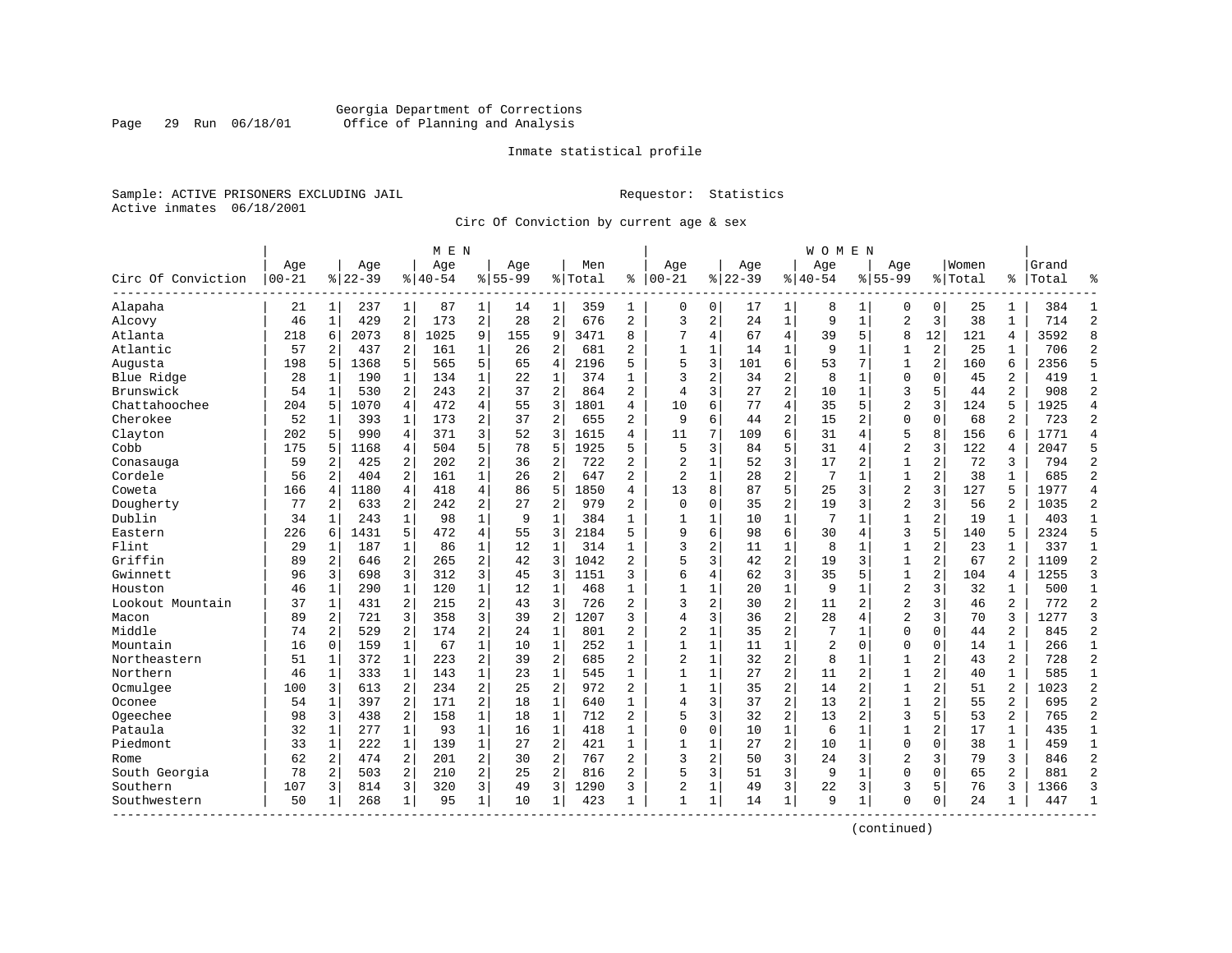### Georgia Department of Corrections Page 30 Run 06/18/01 Office of Planning and Analysis

#### Inmate statistical profile

Sample: ACTIVE PRISONERS EXCLUDING JAIL **Requestor:** Statistics Active inmates 06/18/2001

Circ Of Conviction by current age & sex (continued)

|                    |                   |      |                  |              | M E N                   |      |                  |      |                    |      |                  |      |                  |                | W O M E N        |      |                    |          |                  |                |                    |              |
|--------------------|-------------------|------|------------------|--------------|-------------------------|------|------------------|------|--------------------|------|------------------|------|------------------|----------------|------------------|------|--------------------|----------|------------------|----------------|--------------------|--------------|
| Circ Of Conviction | Age<br>$ 00 - 21$ |      | Age<br>$8 22-39$ |              | Age<br>$8 40-54$        |      | Age<br>$8 55-99$ |      | Men<br>% Total     | ి    | Age<br>$00 - 21$ |      | Age<br>$ 22-39 $ |                | Age<br>$8 40-54$ |      | Age<br>$8155 - 99$ |          | Women<br>% Total |                | Grand<br>%   Total | ႜ            |
| Stone Mountain     | 274               |      | 1742             |              | 660                     | 6    | 89               | 5    | 2765               | 6    | 11               |      | 63               | 4              | 27               |      | 5                  | 8        | 106              | 4              | 2871               |              |
| Tallapoosa         | 33                |      | 237              | $\mathbf{1}$ | 138                     |      | 19               |      | 427                |      | $\mathbf 0$      | 0    | 22               |                | 5                |      | $\Omega$           | $\Omega$ | 27               |                | 454                |              |
| Tifton             | 49                |      | 389              |              | 176                     | 2    | 25               |      | 639                |      |                  |      | 19               |                | 5                |      |                    |          | 28               |                | 667                |              |
| Toombs             | 24                |      | 226              |              | 99                      |      | 19               |      | 368                |      | $\overline{a}$   |      | 9                |                | 3                |      | $\Omega$           |          | 14               |                | 382                |              |
| Waycross           | 62                |      | 506              |              | 230                     | 2    | 26               |      | 824                |      |                  |      | 36               | $\overline{2}$ | 14               |      | $\Omega$           |          | 52               | $\overline{a}$ | 876                |              |
| Western            | 46                |      | 354              |              | 123                     |      | 20               |      | 543                |      |                  |      | 26               |                | 9                |      | $\overline{c}$     |          | 38               |                | 581                |              |
| Rockdale           | 29                |      | 174              |              | 93                      |      | 14               |      | 310                |      |                  |      | 8                | $\Omega$       | 10               |      | $\Omega$           |          | 19               |                | 329                |              |
| Douglas            | 72                |      | 424              |              | 182                     |      | 27               |      | 705                |      |                  |      | 33               |                | 19               |      | $\Omega$           |          | 54               | $\overline{a}$ | 759                |              |
| Appalachian        | 19                |      | 169              |              | 107                     |      | 32               |      | 327                |      |                  |      | 8                | $\Omega$       | 10               |      | $\overline{c}$     |          | 20               |                | 347                |              |
| Enotah             | 14                |      | 127              |              | 52                      |      | 15               |      | 208                | U    |                  |      | 12               |                | $\overline{4}$   |      | $\Omega$           |          | 17               |                | 225                | $\Omega$     |
| Forsyth-Bell       | 5                 |      | 92               |              | 56                      |      | 12               |      | 165                | 0    | $\Omega$         |      | 13               |                |                  |      | $\Omega$           |          | 20               |                | 185                | <sup>0</sup> |
| Towaliga           | 38                |      | 219              |              | 107                     |      | 19               |      | 383                |      |                  |      | 8                | 0              | 6                |      | $\Omega$           | $\Omega$ | 15               |                | 398                |              |
| Total reported     | 3725              |      |                  |              | 100 26232 100 11108 100 |      |                  |      | 1632 100 42697 100 |      | 159              | 100  | 1776 100         |                | 730 100          |      |                    | 66 100   | 2731 100         |                | 45428 100          |              |
| Percent reported   |                   | 99.7 |                  | 99.9         |                         | 99.9 |                  | 99.6 |                    | 99.8 |                  | 99.4 |                  | 99.7           |                  | 99.7 |                    | 100.0    |                  | 99.7           |                    | 99.8         |
| Not reported       | 12                |      | 37               |              | 16                      |      | 6                |      | 71                 |      |                  |      | 6                |                | 2                |      | $\Omega$           |          | 9                |                | 80                 |              |
| Total              | 3737              |      | 26269            |              | 11124                   |      | 1638             |      | 42768              |      | 160              |      | 1782             |                | 732              |      | 66                 |          | 2740             |                | 45508              |              |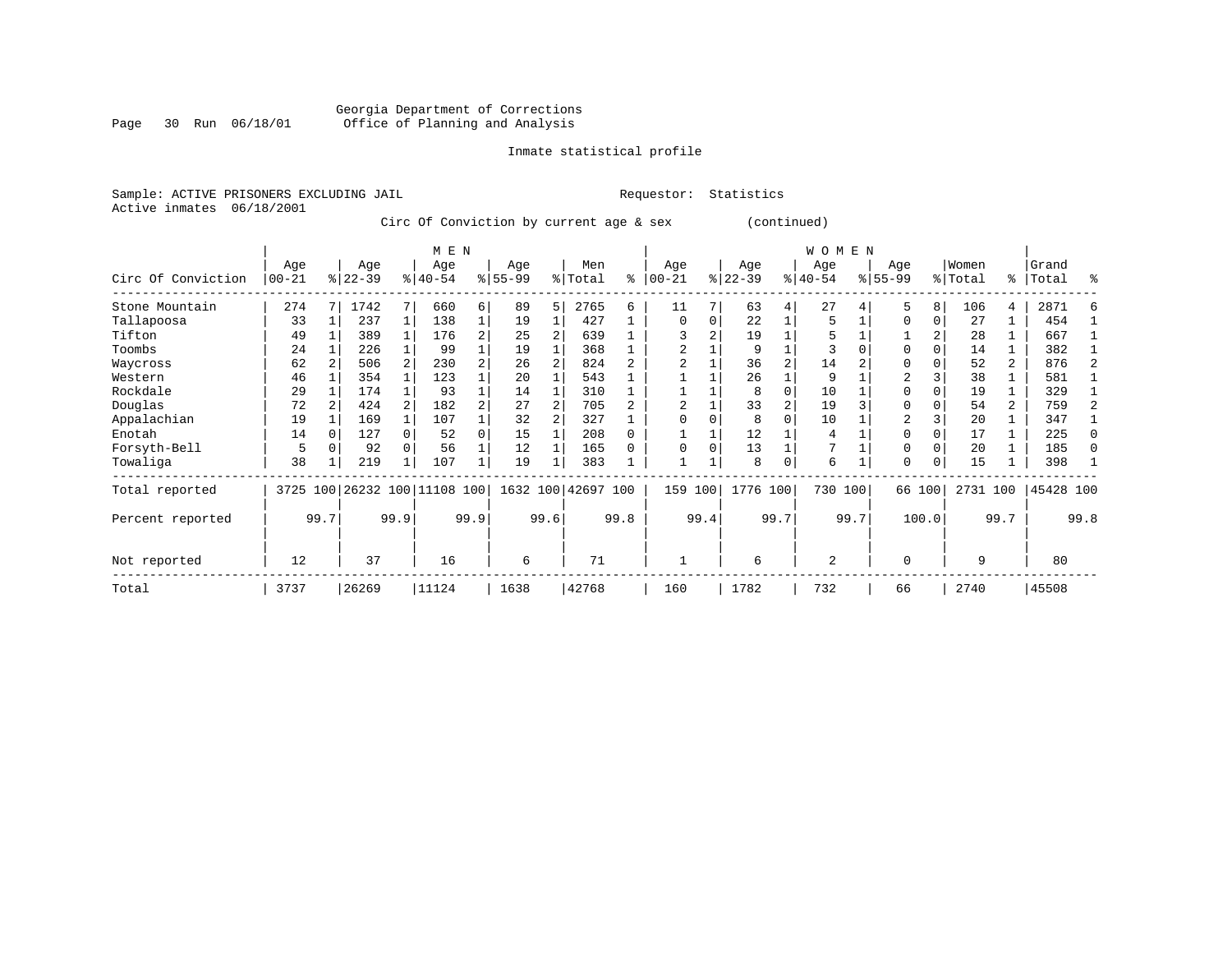#### Georgia Department of Corrections Page 31 Run 06/18/01 Office of Planning and Analysis

#### Inmate statistical profile

Sample: ACTIVE PRISONERS EXCLUDING JAIL **Requestor:** Statistics Active inmates 06/18/2001

Home County by current age & sex

|               |                |              | M E N     |                |           |                |                |                |           |              | <b>WOMEN</b>   |              |                |                |                |                |                |                |                |                |       |                |
|---------------|----------------|--------------|-----------|----------------|-----------|----------------|----------------|----------------|-----------|--------------|----------------|--------------|----------------|----------------|----------------|----------------|----------------|----------------|----------------|----------------|-------|----------------|
|               | Age            |              | Age       |                | Age       |                | Age            |                | Men       |              | Age            |              | Age            |                | Age            |                | Age            |                | Women          |                | Grand |                |
| Home County   | $00 - 21$      |              | $8 22-39$ |                | $8 40-54$ |                | $8155 - 99$    |                | %   Total | ి            | $ 00-21$       |              | $8 22-39$      |                | $8140 - 54$    |                | $8155 - 99$    |                | % Total        | %              | Total | န္             |
| Appling       | 4              | 0            | 57        | $\overline{0}$ | 32        | $\overline{0}$ | 5              | 0              | 98        | 0            | 1              | 1            | 0              | 0              | 1              | 0              | 0              | $\mathbf 0$    | 2              | 0              | 100   | $\Omega$       |
| Atkinson      | 2              | 0            | 31        | 0              | 12        | 0              | 5              | 0              | 50        | 0            | $\mathbf 0$    | 0            | $\mathbf{1}$   | 0              | $\mathbf{1}$   | $\mathbf 0$    | $\Omega$       | $\mathbf 0$    | $\overline{a}$ | 0              | 52    | $\Omega$       |
| Bacon         | 0              | 0            | 32        | 0              | 16        | 0              | 1              | 0              | 49        | $\Omega$     | 0              | 0            | 2              | 0              | 0              | 0              | 0              | 0              | $\overline{2}$ | 0              | 51    | $\Omega$       |
| Baker         | $\mathbf{1}$   | 0            | 17        | 0              | 6         | 0              | 1              | 0              | 25        | 0            | $\Omega$       | 0            | $\overline{2}$ | 0              | 0              | $\mathbf 0$    | $\mathbf 0$    | 0              | $\overline{2}$ | 0              | 27    | $\Omega$       |
| Baldwin       | 40             | 1            | 207       | 1              | 75        | 1              | 7              | 0              | 329       | 1            | $\Omega$       | 0            | 18             | 1              |                | 1              | 1              | $\overline{a}$ | 26             | 1              | 355   | 1              |
| Banks         | 2              | $\Omega$     | 23        | $\Omega$       | 13        | $\Omega$       | 6              | $\Omega$       | 44        | $\Omega$     | $\Omega$       | 0            | 3              | $\Omega$       | $\overline{2}$ | $\Omega$       | $\Omega$       | $\Omega$       | 5              | $\Omega$       | 49    | $\Omega$       |
| Barrow        | 11             | $\Omega$     | 104       | $\Omega$       | 56        | 1              | 10             | $\mathbf 1$    | 181       | $\Omega$     | $\mathbf 0$    | 0            | 10             | 1              | 5              | $\mathbf 1$    | $\Omega$       | $\Omega$       | 15             | 1              | 196   | $\Omega$       |
| Bartow        | 31             | $\mathbf{1}$ | 220       | 1              | 98        | 1              | 23             | $\overline{c}$ | 372       | $\mathbf{1}$ | 5              | 3            | 27             | $\overline{c}$ | б              | $\mathbf{1}$   | $\Omega$       | $\mathbf 0$    | 38             | $\mathbf{1}$   | 410   | 1              |
| Ben Hill      | 21             | $\mathbf{1}$ | 98        | $\overline{0}$ | 37        | 0              | 9              | $\mathbf{1}$   | 165       | $\Omega$     | $\overline{2}$ | $\mathbf{1}$ | 9              | 1              | 4              | $\mathbf{1}$   | $\Omega$       | 0              | 15             | $\mathbf{1}$   | 180   | $\Omega$       |
| Berrien       | 4              | 0            | 42        | 0              | 12        | 0              | 6              | $\mathbf 0$    | 64        | $\Omega$     | $\Omega$       | 0            | 3              | 0              | $\mathbf{1}$   | $\mathbf 0$    | $\Omega$       | $\mathbf 0$    | $\overline{4}$ | 0              | 68    | $\Omega$       |
| <b>Bibb</b>   | 91             | 3            | 658       | 3              | 335       | 3              | 39             | 3              | 1123      | 3            | 3              | 2            | 38             | 2              | 27             | $\overline{4}$ | 1              | 2              | 69             | 3              | 1192  | 3              |
| Bleckley      | 8              | 0            | 70        | 0              | 25        | 0              | 1              | $\Omega$       | 104       | $\Omega$     | $\Omega$       | 0            | 5              | 0              | 3              | $\mathbf 0$    | $\Omega$       | $\Omega$       | 8              | $\mathbf 0$    | 112   | $\Omega$       |
| Brantley      | 2              | 0            | 26        | 0              | 11        | 0              | $\overline{2}$ | 0              | 41        | 0            | 0              | 0            | $\overline{2}$ | 0              | 2              | $\mathbf 0$    | 0              | $\Omega$       | $\overline{4}$ | 0              | 45    | $\Omega$       |
| <b>Brooks</b> | 4              | 0            | 58        | $\mathbf 0$    | 12        | 0              | 4              | $\mathbf 0$    | 78        | 0            | $\mathbf 0$    | 0            | $\overline{2}$ | 0              | $\mathbf{1}$   | $\mathbf 0$    | 0              | 0              | 3              | 0              | 81    | $\Omega$       |
| Bryan         | 7              | $\Omega$     | 49        | $\mathbf 0$    | 24        | 0              | 3              | $\Omega$       | 83        | $\Omega$     | $\Omega$       | 0            | $\overline{2}$ | $\Omega$       | 2              | $\Omega$       | $\mathbf 0$    | $\Omega$       | $\overline{4}$ | $\Omega$       | 87    | $\Omega$       |
| Bulloch       | 35             | 1            | 186       | 1              | 81        | 1              | 8              | 1              | 310       | 1            | $\mathbf{1}$   | 1            | 16             | 1              | 7              | 1              | 1              | 2              | 25             | 1              | 335   | 1              |
| Burke         | 14             | 0            | 119       | $\mathbf 0$    | 45        | 0              | 8              | $\mathbf{1}$   | 186       | $\Omega$     | $\Omega$       | $\Omega$     | $\overline{c}$ | $\Omega$       | $\overline{2}$ | $\mathbf 0$    | $\Omega$       | $\Omega$       | $\overline{4}$ | $\Omega$       | 190   | $\Omega$       |
| <b>Butts</b>  | 15             | 0            | 79        | 0              | 25        | 0              | 5              | $\Omega$       | 124       | $\Omega$     | 1              | 1            | 6              | $\Omega$       | 2              | $\mathbf 0$    | $\Omega$       | $\Omega$       | 9              | $\Omega$       | 133   | $\Omega$       |
| Calhoun       | 5              | 0            | 27        | $\Omega$       | 13        | 0              | 1              | $\mathbf 0$    | 46        | $\Omega$     | 0              | 0            | 1              | 0              | 0              | $\mathbf 0$    | 0              | $\Omega$       | $\mathbf{1}$   | 0              | 47    | $\Omega$       |
| Camden        | 4              | 0            | 59        | 0              | 20        | 0              | 4              | 0              | 87        | $\Omega$     | $\mathbf{1}$   | 1            | 2              | 0              | 1              | 0              | $\Omega$       | 0              | $\overline{4}$ | 0              | 91    | $\Omega$       |
| Candler       | 9              | 0            | 56        | 0              | 17        | 0              | $\Omega$       | 0              | 82        | 0            | $\Omega$       | 0            | $\overline{2}$ | 0              | 1              | $\mathbf 0$    | $\Omega$       | 0              | 3              | 0              | 85    | $\Omega$       |
| Carroll       | 24             | 1            | 228       | 1              | 113       | $\mathbf 1$    | 34             | 2              | 399       | 1            | 5              | 3            | 25             | 2              | 9              | $\mathbf{1}$   | $\Omega$       | $\Omega$       | 39             | 2              | 438   | 1              |
| Catoosa       | 8              | $\Omega$     | 64        | $\mathbf 0$    | 34        | 0              | 7              | $\Omega$       | 113       | $\Omega$     | $\Omega$       | O            | 3              | $\Omega$       | $\overline{2}$ | $\mathbf 0$    | $\Omega$       | $\Omega$       | 5              | $\Omega$       | 118   | $\Omega$       |
| Charlton      | $\mathbf{1}$   | $\Omega$     | 28        | $\mathbf 0$    | 11        | $\Omega$       | 1              | $\Omega$       | 41        | $\Omega$     | $\Omega$       | $\Omega$     | $\mathbf{1}$   | $\Omega$       | $\mathbf{1}$   | $\Omega$       | $\Omega$       | $\Omega$       | $\overline{2}$ | $\Omega$       | 43    | $\Omega$       |
| Chatham       | 218            | 6            | 1364      | 6              | 449       | 4              | 54             | $\overline{4}$ | 2085      | 5            | 8              | 5            | 89             | 5              | 21             | 3              | 5              | 8              | 123            | 5              | 2208  | 5              |
| Chattahoochee | $\mathbf 1$    | 0            | 8         | $\mathbf 0$    | 5         | 0              | $\mathbf 0$    | $\mathbf 0$    | 14        | $\Omega$     | $\mathbf 0$    | 0            | $\mathbf{1}$   | 0              | 0              | $\Omega$       | 0              | 0              | $\mathbf{1}$   | $\mathbf 0$    | 15    | $\Omega$       |
| Chatooga      | 6              | 0            | 99        | $\mathbf 0$    | 46        | 0              | 9              | $\mathbf 1$    | 160       | $\Omega$     | $\overline{c}$ | 1            | 9              | $\mathbf{1}$   | 1              | $\Omega$       | 1              | 2              | 13             | 1              | 173   | $\mathbf{0}$   |
| Cherokee      | 20             | 1            | 151       | 1              | 95        | 1              | 14             | 1              | 280       | 1            | $\overline{2}$ | 1            | 22             | 1              | 9              | 1              | 0              | $\Omega$       | 33             | 1              | 313   | 1              |
| Clarke        | 54             | 2            | 326       | $\mathbf{1}$   | 121       | $\mathbf{1}$   | 17             | $\mathbf 1$    | 518       | 1            | $\mathbf{1}$   | $\mathbf{1}$ | 25             | $\overline{2}$ | 11             | $\overline{2}$ | 3              | 5              | 40             | $\overline{a}$ | 558   | $\mathbf{1}$   |
| Clay          | $\overline{2}$ | $\Omega$     | 13        | $\mathbf 0$    | 8         | 0              | $\mathbf{1}$   | $\Omega$       | 24        | $\Omega$     | $\Omega$       | $\Omega$     | $\overline{2}$ | $\Omega$       | $\Omega$       | $\Omega$       | $\Omega$       | $\Omega$       | 2              | $\Omega$       | 26    | $\Omega$       |
| Clayton       | 146            | 4            | 697       | 3              | 252       | $\overline{a}$ | 35             | $\overline{2}$ | 1130      | 3            | 5              | 3            | 58             | 4              | 22             | 3              | $\overline{4}$ | 7              | 89             | 4              | 1219  | 3              |
| Clinch        | 5              | $\Omega$     | 26        | $\mathbf 0$    | 12        | 0              | $\Omega$       | $\Omega$       | 43        | $\Omega$     | $\Omega$       | 0            | 3              | $\Omega$       | $\mathbf 0$    | $\mathbf 0$    | $\mathbf 0$    | $\mathbf 0$    | 3              | $\Omega$       | 46    | $\Omega$       |
| Cobb          | 135            | 4            | 861       | $\overline{4}$ | 404       | 4              | 58             | 4              | 1458      | 4            | 6              | 4            | 78             | 5              | 20             | 3              | $\mathbf{1}$   | $\overline{2}$ | 105            | 4              | 1563  | $\overline{4}$ |
| Coffee        | 15             | 0            | 132       | 1              | 47        | 0              | 6              | 0              | 200       | 1            | $\mathbf{1}$   | 1            | 9              | $\mathbf{1}$   | 5              | 1              | 1              | 2              | 16             | 1              | 216   | 1              |
| Colquit       | 33             | 1            | 168       | 1              | 74        | $\mathbf 1$    | 15             | 1              | 290       | 1            | 0              | 0            | 13             | 1              |                | 0              | $\mathbf 0$    | 0              | 14             | 1              | 304   | 1              |
| Columbia      | 18             | 1            | 104       | 0              | 41        | 0              | 4              | 0              | 167       | 0            | 2              | 1            | 8              | $\mathbf 0$    | 7              | 1              | $\mathbf 0$    | $\mathbf 0$    | 17             | $\mathbf 1$    | 184   | $\Omega$       |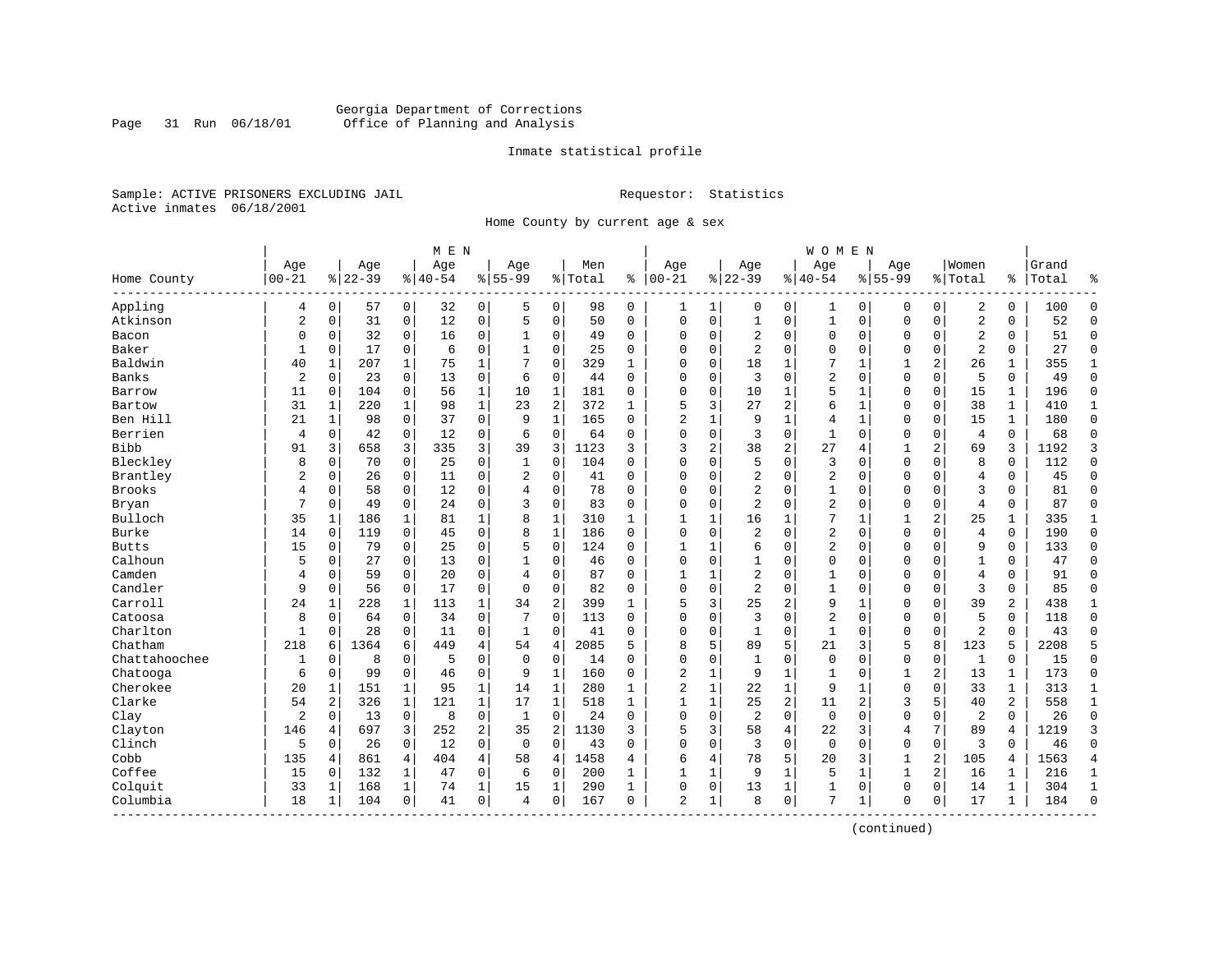#### Georgia Department of Corrections Page 32 Run 06/18/01 Office of Planning and Analysis

# Inmate statistical profile

|                | Sample: ACTIVE PRISONERS EXCLUDING JAII |  |
|----------------|-----------------------------------------|--|
| Active inmates | 06/18/2001                              |  |

L Requestor: Statistics

Home County by current age & sex (continued)

|                         | M E N     |              |                |                |                |                |                |                |         |                |                |              |                |              | <b>WOMEN</b>   |              |              |                |              |                |       |              |
|-------------------------|-----------|--------------|----------------|----------------|----------------|----------------|----------------|----------------|---------|----------------|----------------|--------------|----------------|--------------|----------------|--------------|--------------|----------------|--------------|----------------|-------|--------------|
|                         | Age       |              | Age            |                | Age            |                | Age            |                | Men     |                | Age            |              | Age            |              | Age            |              | Age          |                | Women        |                | Grand |              |
| Home County<br>-------- | $00 - 21$ |              | $8 22-39$      |                | $ 40-54$       |                | $8155 - 99$    |                | % Total | ి              | $00 - 21$      |              | $8 22-39$      |              | $8140 - 54$    |              | $8155 - 99$  |                | % Total      | ⊱              | Total | 응            |
| Cook                    | 6         | 0            | 92             | 0              | 39             | 0              | 2              | $\mathbf 0$    | 139     | 0              | 0              | 0            | 6              | 0            | 4              | 1            | 0            | $\mathbf 0$    | 10           | 0              | 149   | U            |
| Coweta                  | 41        | $\mathbf{1}$ | 267            | $\mathbf{1}$   | 79             | $\mathbf{1}$   | 6              | $\mathbf 0$    | 393     | 1              | 1              | 1            | 20             | $\mathbf{1}$ | 4              | $\mathbf{1}$ | $\Omega$     | $\Omega$       | 25           | $\mathbf 1$    | 418   |              |
| Crawford                | 1         | $\Omega$     | 16             | 0              | 3              | $\mathbf 0$    | 0              | $\mathbf 0$    | 20      | 0              | $\Omega$       | $\Omega$     | $\Omega$       | $\Omega$     | $\Omega$       | $\Omega$     | $\mathbf 0$  | 0              | $\mathbf 0$  | $\mathbf 0$    | 20    | $\cap$       |
| Crisp                   | 20        | $\mathbf{1}$ | 152            | $\mathbf{1}$   | 57             | $\mathbf 1$    | 8              | 1              | 237     | $\mathbf{1}$   |                | 1            | 9              | $\mathbf{1}$ | 2              | $\Omega$     | $\mathbf 0$  | $\mathbf 0$    | 12           | 0              | 249   |              |
| Dade                    | 2         | 0            | 23             | $\mathbf 0$    | 16             | 0              | 8              | $\mathbf{1}$   | 49      | $\Omega$       |                | 1            |                | $\Omega$     | $\Omega$       | 0            | $\mathbf 0$  | $\mathbf 0$    | $\mathbf{1}$ | 0              | 50    | U            |
| Dawson                  | 3         | 0            | 41             | 0              | 24             | 0              | 1              | $\mathbf 0$    | 69      | $\Omega$       | $\Omega$       | 0            | 6              | $\Omega$     | $\Omega$       | 0            | 0            | $\mathbf 0$    | 6            | $\mathbf 0$    | 75    | U            |
| Decatur                 | 24        | 1            | 164            | $\mathbf{1}$   | 52             | $\mathbf 1$    | 6              | $\mathbf 0$    | 246     | 1              | $\mathbf{1}$   | 1            | 13             | $\mathbf{1}$ | 3              | $\Omega$     | $\mathbf 0$  | $\mathbf 0$    | 17           | $\mathbf{1}$   | 263   |              |
| DeKalb                  | 226       | 6            | 1519           | 6              | 528            | 5              | 81             | 6              | 2354    | 6              | 10             | 7            | 68             | 4            | 23             | 3            | 5            | 8              | 106          | 4              | 2460  | б            |
| Dodge                   | 11        | 0            | 116            | $\Omega$       | 55             | $\mathbf 1$    | 6              | $\mathbf 0$    | 188     | 0              | $\mathbf{1}$   | 1            | 12             | $\mathbf{1}$ | 4              | 1            | $\mathbf 0$  | 0              | 17           | 1              | 205   | U            |
| Dooly                   | 11        | 0            | 67             | 0              | 12             | $\mathbf 0$    | 1              | $\mathbf 0$    | 91      | $\Omega$       | 0              | $\Omega$     | 3              | $\Omega$     | $\mathbf{1}$   | $\Omega$     | $\mathbf 0$  | 0              | 4            | $\Omega$       | 95    |              |
| Dougherty               | 77        |              | 642            | 3              | 246            | 2              | 24             | $\overline{c}$ | 989     | 3              | 0              | O            | 35             | 2            | 19             | 3            | 3            | 5              | 57           | $\overline{a}$ | 1046  |              |
| Douglas                 | 55        | 2            | 231            | $\mathbf{1}$   | 109            | $\mathbf{1}$   | 18             | 1              | 413     | $\mathbf{1}$   | 0              | O            | 22             | $\mathbf{1}$ | 10             | -1           | $\mathbf 0$  | $\Omega$       | 32           | $\mathbf 1$    | 445   |              |
| Early                   | 7         | $\Omega$     | 54             | $\mathbf 0$    | 17             | $\mathbf 0$    | $\overline{4}$ | 0              | 82      | $\Omega$       | U              | 0            | 2              | $\Omega$     | 2              | $\Omega$     | $\mathbf 0$  | $\Omega$       | 4            | 0              | 86    | U            |
| Echols                  | 1         | $\Omega$     | $\overline{c}$ | $\mathbf 0$    | $\overline{c}$ | 0              | $\Omega$       | $\mathbf 0$    | 5       | $\Omega$       | O              | 0            | $\Omega$       | $\Omega$     | 0              | 0            | $\mathbf 0$  | 0              | 0            | 0              | 5     |              |
| Effingham               | 23        | 1            | 71             | 0              | 31             | 0              | $\overline{2}$ | 0              | 127     | $\Omega$       | O              | $\Omega$     | 5              | $\Omega$     | 3              | 0            | $\mathbf{1}$ | 2              | 9            | $\Omega$       | 136   |              |
| Elbert                  | 16        | $\Omega$     | 90             | 0              | 48             | 0              | $\overline{4}$ | $\mathbf 0$    | 158     | $\Omega$       | $\Omega$       | 0            | 10             | 1            | 4              | 1            | $\mathbf 0$  | $\mathbf 0$    | 14           | $\mathbf 1$    | 172   | ∩            |
| Emanuel                 | 14        | 0            | 118            | 0              | 32             | $\mathbf 0$    | 6              | $\mathbf 0$    | 170     | 0              | $\overline{2}$ | 1            | 4              | $\Omega$     | $\overline{2}$ | 0            | $\mathbf 0$  | 0              | 8            | $\mathbf 0$    | 178   | $\cap$       |
| Evans                   | 5         | 0            | 52             | 0              | 11             | $\mathbf 0$    | $\overline{2}$ | $\mathbf 0$    | 70      | $\Omega$       | $\Omega$       | 0            | $\Omega$       | $\Omega$     | 1              | 0            | $\mathbf 0$  | 0              |              | 0              | 71    | ∩            |
| Fannin                  | 3         | 0            | 55             | 0              | 26             | $\mathbf 0$    | 11             | 1              | 95      | $\Omega$       | $\Omega$       | 0            | 3              | $\Omega$     | $\overline{2}$ | 0            | $\mathbf{1}$ | 2              | 6            | $\mathbf 0$    | 101   |              |
| Fayette                 | 6         | 0            | 57             | 0              | 18             | $\mathbf 0$    | 6              | $\mathbf 0$    | 87      | $\Omega$       | U              | 0            | 5              | $\Omega$     | 3              | $\Omega$     | $\mathbf 0$  | 0              | 8            | $\mathbf 0$    | 95    |              |
| Floyd                   | 60        | 2            | 433            | 2              | 173            | $\overline{2}$ | 23             | 2              | 689     | 2              | 4              | 3            | 45             | 3            | 25             | 4            | $\mathbf{1}$ | 2              | 75           | 3              | 764   |              |
| Forsyth                 | 3         | $\Omega$     | 80             | 0              | 36             | $\mathbf 0$    | 7              | $\mathbf 0$    | 126     | $\Omega$       | O              | $\Omega$     | 6              | $\Omega$     | 8              | -1           | 1            | 2              | 15           | 1              | 141   |              |
| Franklin                | 11        | $\Omega$     | 52             | $\mathbf 0$    | 26             | $\mathbf 0$    | 7              | $\mathbf 0$    | 96      | $\Omega$       | $\Omega$       | 0            | $\overline{4}$ | $\Omega$     | $\mathbf{1}$   | $\Omega$     | 1            | $\overline{c}$ | 6            | $\mathbf 0$    | 102   | $\Omega$     |
| Fulton                  | 354       | 10           | 2977           | 12             | 1419           | 14             | 174            | 12             | 4924    | 12             | 15             | 10           | 132            | 8            | 74             | 11           | 9            | 15             | 230          | 9              | 5154  | 12           |
| Gilmer                  | 11        | 0            | 53             | $\mathbf 0$    | 34             | $\mathsf 0$    | 16             | $\mathbf{1}$   | 114     | $\mathbf 0$    | $\mathbf{1}$   | $\mathbf{1}$ | 3              | $\Omega$     | 3              | 0            | $\mathbf 0$  | $\mathbf 0$    | 7            | $\Omega$       | 121   | $\Omega$     |
| Glascock                | 0         | 0            | 2              | 0              | $\overline{2}$ | 0              | $\mathbf 0$    | $\mathbf 0$    | 4       | 0              | $\Omega$       | 0            | $\mathbf 0$    | $\Omega$     | $\mathbf 0$    | 0            | $\mathbf 0$  | $\mathbf 0$    | $\mathbf 0$  | $\mathbf 0$    | 4     | $\Omega$     |
| Glynn                   | 22        | 1            | 275            | $\mathbf{1}$   | 111            | $\mathbf 1$    | 19             | 1              | 427     | 1              | $\overline{2}$ | 1            | 15             | 1            | 5              | $\mathbf{1}$ | $\mathbf{1}$ | 2              | 23           | 1              | 450   | -1           |
| Gordon                  | 17        | 0            | 140            | 1              | 61             | $\mathbf{1}$   | 12             | 1              | 230     | 1              | 2              | 1            | 16             | $\mathbf{1}$ | 4              | $\mathbf{1}$ | $\mathbf 0$  | $\mathbf 0$    | 22           | $\mathbf 1$    | 252   | -1           |
| Grady                   | 31        | 1            | 121            | $\mathbf 0$    | 45             | $\mathbf 0$    | 6              | $\mathbf 0$    | 203     | $\mathbf{1}$   | $\mathbf{1}$   | $\mathbf{1}$ | 14             | $\mathbf{1}$ | 4              | -1           | $\Omega$     | $\Omega$       | 19           | $\mathbf{1}$   | 222   | $\mathbf{1}$ |
| Greene                  | 18        | 1            | 53             | $\Omega$       | 12             | $\mathbf 0$    | $\overline{2}$ | $\Omega$       | 85      | $\Omega$       | $\Omega$       | $\Omega$     | 1              | $\Omega$     | $\overline{2}$ | $\Omega$     | $\Omega$     | $\Omega$       | 3            | $\Omega$       | 88    | $\cap$       |
| Gwinnett                | 88        | 3            | 560            | $\overline{a}$ | 243            | $\overline{2}$ | 45             | 3              | 936     | $\overline{a}$ | 3              | 2            | 48             | 3            | 20             | 3            | $\mathbf 0$  | $\mathbf 0$    | 71           | 3              | 1007  |              |
| Habersham               | 5         | $\Omega$     | 47             | $\mathbf 0$    | 28             | $\mathbf 0$    | $\overline{2}$ | $\mathbf 0$    | 82      | $\Omega$       | -1             | 1            | $\overline{2}$ | $\Omega$     | $\mathbf 0$    | $\Omega$     | $\mathbf 0$  | $\mathbf 0$    | 3            | $\Omega$       | 85    |              |
| Hall                    | 42        | 1            | 314            | $\mathbf{1}$   | 191            | 2              | 35             | 2              | 582     | $\mathbf{1}$   |                | 1            | 32             | 2            | 8              | $\mathbf{1}$ | $\mathbf{1}$ | 2              | 42           | 2              | 624   |              |
| Hancock                 | 5         | 0            | 29             | 0              | 12             | 0              | 1              | $\mathbf 0$    | 47      | $\Omega$       | $\Omega$       | 0            | $\mathbf{0}$   | $\mathbf 0$  | $\mathbf{1}$   | 0            | $\mathbf 0$  | 0              | $\mathbf{1}$ | $\mathbf 0$    | 48    | $\cap$       |
| Haralson                | 5         | 0            | 64             | 0              | 33             | 0              | 5              | $\mathbf 0$    | 107     | 0              | $\Omega$       | 0            | 11             | 1            | $\mathbf{1}$   | 0            | $\Omega$     | 0              | 12           | $\Omega$       | 119   | $\cap$       |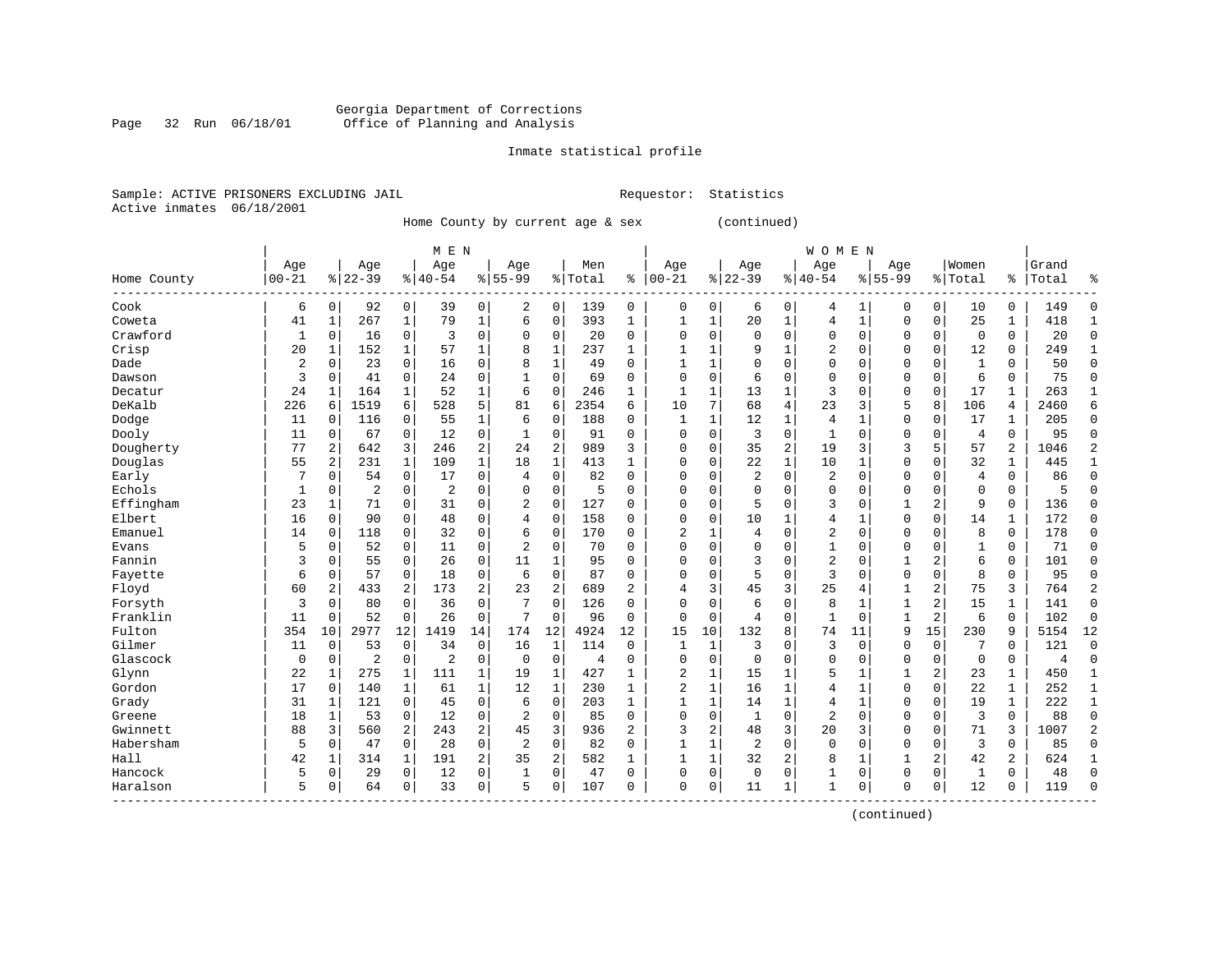#### Georgia Department of Corrections Page 33 Run 06/18/01 Office of Planning and Analysis

# Inmate statistical profile

|                | Sample: ACTIVE PRISONERS EXCLUDING JAII |  |
|----------------|-----------------------------------------|--|
| Active inmates | 06/18/2001                              |  |

L Requestor: Statistics

Home County by current age & sex (continued)

|             | M E N     |              |           |              |           |              |                |              |         |              |              |                |                |              | <b>WOMEN</b>   |              |                |             |                |              |       |              |
|-------------|-----------|--------------|-----------|--------------|-----------|--------------|----------------|--------------|---------|--------------|--------------|----------------|----------------|--------------|----------------|--------------|----------------|-------------|----------------|--------------|-------|--------------|
|             | Age       |              | Age       |              | Age       |              | Age            |              | Men     |              | Age          |                | Age            |              | Age            |              | Age            |             | Women          |              | Grand |              |
| Home County | $00 - 21$ |              | $8 22-39$ |              | $8 40-54$ | %            | $55 - 99$      |              | % Total | ి            | $00 - 21$    |                | $ 22-39$       |              | $ 40-54$       | %            | $55 - 99$      |             | % Total        | ႜ            | Total | å            |
| Harris      | 11        | 0            | 47        | 0            | 26        | 0            | 2              | 0            | 86      | 0            | 1            | 1              | 2              | 0            | 0              | 0            | 0              | 0           | 3              | 0            | 89    | ∩            |
| Hart        | 9         | $\mathbf 0$  | 55        | 0            | 18        | 0            | $\overline{2}$ | $\Omega$     | 84      | $\Omega$     | $\Omega$     | 0              | 3              | $\Omega$     | 3              | $\Omega$     | $\Omega$       | $\mathbf 0$ | 6              | $\Omega$     | 90    | <sup>0</sup> |
| Heard       | 1         | 0            | 24        | $\mathbf 0$  | 10        | 0            | 10             | 1            | 45      | 0            | $\Omega$     | 0              | $\overline{2}$ | $\Omega$     | $\Omega$       | $\Omega$     | $\Omega$       | $\Omega$    | 2              | 0            | 47    | $\Omega$     |
| Henry       | 38        | 1            | 163       | $\mathbf 1$  | 74        | 1            | 11             | $\mathbf{1}$ | 286     | $\mathbf{1}$ | 3            | 2              | 4              | $\Omega$     |                |              | $\Omega$       | $\mathbf 0$ | 14             | 1            | 300   |              |
| Houston     | 47        | $\mathbf{1}$ | 269       | $\mathbf 1$  | 117       | $\mathbf{1}$ | 14             | $\mathbf{1}$ | 447     | $\mathbf{1}$ | $\mathbf{1}$ | $\mathbf{1}$   | 22             |              | 8              | $\mathbf{1}$ |                | 2           | 32             | $\mathbf{1}$ | 479   | $\mathbf{1}$ |
| Irwin       | 9         | $\mathbf 0$  | 45        | $\mathbf 0$  | 21        | 0            | $\overline{2}$ | $\mathbf 0$  | 77      | $\Omega$     | $\Omega$     | 0              | 3              | $\Omega$     | $\Omega$       | $\mathsf{C}$ | $\Omega$       | $\mathbf 0$ | 3              | 0            | 80    | $\Omega$     |
| Jackson     | 14        | $\mathbf 0$  | 88        | $\mathbf 0$  | 64        | $\mathbf{1}$ | 14             | $\mathbf{1}$ | 180     | 0            | 2            | 1              | 13             | $\mathbf{1}$ | $\overline{2}$ | $\mathsf{C}$ | $\Omega$       | $\mathbf 0$ | 17             | 1            | 197   | $\Omega$     |
| Jasper      | 2         | $\mathbf 0$  | 45        | 0            | 14        | 0            | 2              | 0            | 63      | 0            | $\Omega$     | 0              |                | $\Omega$     | 1              | C            | 0              | $\Omega$    | $\overline{2}$ | 0            | 65    | $\Omega$     |
| Jeff Davis  | 5         | 0            | 30        | 0            | 25        | 0            | 2              | 0            | 62      | 0            | $\Omega$     | 0              | 2              | $\Omega$     | 2              | C            | 0              | 0           | 4              | 0            | 66    | $\Omega$     |
| Jefferson   | 12        | $\mathbf 0$  | 71        | $\Omega$     | 27        | 0            | 3              | $\Omega$     | 113     | O            | O            | U              | 4              | $\Omega$     | 3              | C            | $\Omega$       | O           | 7              | 0            | 120   | <sup>0</sup> |
| Jenkins     | 13        | $\Omega$     | 60        | $\Omega$     | 14        | 0            |                | $\Omega$     | 88      | $\Omega$     | $\Omega$     | O              | 4              | $\Omega$     | $\overline{2}$ | $\sqrt{ }$   | $\Omega$       | $\Omega$    | 6              | 0            | 94    | $\Omega$     |
| Johnson     | 1         | $\mathbf 0$  | 25        | $\mathbf 0$  | 10        | 0            | 3              | 0            | 39      | $\Omega$     | $\Omega$     | O              | 3              | $\Omega$     | $\Omega$       | C            | $\Omega$       | $\Omega$    | 3              | 0            | 42    | $\cap$       |
| Jones       | 9         | $\mathbf 0$  | 20        | $\mathbf 0$  | 15        | 0            | 3              | $\mathbf 0$  | 47      | $\Omega$     | 1            | 1              |                | 0            | 1              | $\Omega$     | $\Omega$       | $\Omega$    | 3              | 0            | 50    | $\cap$       |
| Lamar       | 0         | $\mathbf 0$  | 60        | 0            | 27        | 0            |                | $\mathbf 0$  | 94      | 0            | $\Omega$     | 0              | $\Omega$       | $\Omega$     | 3              | $\Omega$     | $\Omega$       | $\mathbf 0$ | 3              | 0            | 97    | $\sqrt{ }$   |
| Lanier      | 1         | $\mathbf 0$  | 30        | 0            | 5         | 0            | 4              | $\mathbf 0$  | 40      | $\Omega$     | $\Omega$     | 0              | 4              | $\Omega$     | $\overline{2}$ | $\mathsf{C}$ | $\Omega$       | $\mathbf 0$ | 6              | 0            | 46    | $\Omega$     |
| Laurens     | 21        | 1            | 166       | 1            | 55        | 1            | 6              | $\mathbf 0$  | 248     | 1            | $\mathbf{1}$ | 1              | 7              | $\Omega$     | 5              | 1            | 1              | 2           | 14             | 1            | 262   | 1            |
| Lee         | 11        | 0            | 25        | $\mathbf 0$  | 12        | 0            | 2              | 0            | 50      | $\Omega$     | $\Omega$     | 0              | 3              | $\Omega$     |                | $\Omega$     | $\Omega$       | $\Omega$    | 4              | 0            | 54    | $\Omega$     |
| Liberty     | 28        | 1            | 149       | 1            | 32        | 0            |                | 0            | 214     | 1            |              |                | 5              | $\Omega$     |                | $\mathsf{C}$ | $\Omega$       | $\Omega$    | 7              | 0            | 221   | $\mathbf{1}$ |
| Lincoln     | 2         | 0            | 22        | 0            | 11        | 0            |                | $\Omega$     | 36      | $\Omega$     | $\Omega$     | 0              | $\Omega$       | $\Omega$     | $\Omega$       | $\sqrt{ }$   | $\Omega$       | $\Omega$    | $\Omega$       | 0            | 36    | $\Omega$     |
| Long        | 3         | $\mathbf 0$  | 18        | 0            | 12        | 0            | $\mathbf{1}$   | $\Omega$     | 34      | $\Omega$     | $\Omega$     | O              | $\overline{2}$ | $\Omega$     | $\mathbf{1}$   | $\sqrt{ }$   | $\Omega$       | $\Omega$    | 3              | 0            | 37    | $\Omega$     |
| Lowndes     | 34        | 1            | 314       | $\mathbf{1}$ | 115       | 1            | 14             | $\mathbf{1}$ | 477     | -1           | 1            | 1              | 18             | $\mathbf{1}$ | 11             | 2            |                | 2           | 31             | 1            | 508   |              |
| Lumpkins    | 3         | $\mathbf 0$  | 37        | $\mathbf 0$  | 25        | 0            | 6              | $\mathbf 0$  | 71      | 0            | 0            | 0              | 3              | $\mathbf 0$  | $\mathbf{1}$   | $\Omega$     | $\Omega$       | $\Omega$    | 4              | 0            | 75    | $\Omega$     |
| Macon       | 9         | $\mathbf 0$  | 44        | $\mathbf 0$  | 17        | 0            | 3              | $\mathbf 0$  | 73      | $\Omega$     | $\Omega$     | 0              | $\Omega$       | $\Omega$     | 2              | $\Omega$     | $\Omega$       | $\Omega$    | $\overline{2}$ | 0            | 75    | $\Omega$     |
| Madison     | 4         | $\mathbf 0$  | 68        | 0            | 27        | 0            | 6              | $\mathbf 0$  | 105     | $\Omega$     | $\Omega$     | 0              | 6              | $\Omega$     | $\overline{2}$ | C            | $\Omega$       | $\Omega$    | 8              | 0            | 113   | $\sqrt{ }$   |
| Marion      | 5         | $\mathbf 0$  | 18        | 0            | 13        | 0            |                | 0            | 37      | $\Omega$     | $\Omega$     | 0              | 1              | $\Omega$     | $\Omega$       | C            | $\Omega$       | 0           | $\mathbf{1}$   | 0            | 38    | $\Omega$     |
| McDuffie    | 5         | 0            | 101       | 0            | 35        | 0            | 8              | 1            | 149     | $\Omega$     |              |                | 4              | $\Omega$     | $\Omega$       | $\sqrt{ }$   | $\Omega$       | $\Omega$    | 5              | 0            | 154   | $\Omega$     |
| McIntosh    | 6         | 0            | 46        | 0            | 20        | 0            | 2              | $\mathbf 0$  | 74      | $\Omega$     | $\Omega$     | 0              | $\Omega$       | $\Omega$     | 0              | $\Omega$     | $\Omega$       | $\Omega$    | $\Omega$       | 0            | 74    | $\Omega$     |
| Meriwether  | 20        | 1            | 107       | 0            | 52        | 1            | 9              | 1            | 188     | 0            | $\Omega$     | $\Omega$       | 9              |              | 1              | C            | $\overline{c}$ | 3           | 12             | 0            | 200   | $\Omega$     |
| Miller      | 1         | $\mathbf 0$  | 17        | 0            | 12        | 0            |                | $\mathbf 0$  | 31      | $\Omega$     | $\Omega$     | O              | $\overline{2}$ | $\Omega$     | $\mathbf{1}$   | C            | $\Omega$       | $\Omega$    | 3              | 0            | 34    | $\Omega$     |
| Mitchell    | 13        | $\mathbf 0$  | 127       | 1            | 55        | 1            | 5              | $\mathbf 0$  | 200     | 1            | 3            | $\overline{2}$ | 8              | $\Omega$     | 1              | C            | $\Omega$       | $\Omega$    | 12             | 0            | 212   |              |
| Monroe      | 9         | 0            | 60        | $\Omega$     | 30        | 0            | 4              | $\Omega$     | 103     | $\Omega$     | $\Omega$     | 0              | $\overline{2}$ | $\Omega$     | $\mathbf{1}$   | C            | $\Omega$       | $\Omega$    | 3              | 0            | 106   | $\Omega$     |
| Montgomery  | 3         | 0            | 27        | $\mathbf 0$  | 7         | 0            |                | $\mathbf 0$  | 38      | $\Omega$     | $\Omega$     | 0              | 4              | $\Omega$     | $\Omega$       | $\Omega$     | $\Omega$       | $\Omega$    | 4              | 0            | 42    | $\Omega$     |
| Morgan      | 6         | 0            | 51        | 0            | 21        | 0            | 5              | $\mathbf 0$  | 83      | $\Omega$     | C            | 0              |                | $\Omega$     | $\Omega$       | O            | $\Omega$       | $\Omega$    | 7              | 0            | 90    | U            |
| Murray      | 14        | $\mathbf 0$  | 81        | 0            | 45        | 0            | 11             | 1            | 151     | 0            |              | $\mathbf 1$    | 8              | 0            | 4              | $\mathbf{1}$ | $\Omega$       | $\mathbf 0$ | 13             | 1            | 164   | ſ            |
| Muscogee    | 153       | 4            | 816       | 3            | 341       | 3            | 40             | 3            | 1350    | 3            | 5            | 3              | 58             | 4            | 25             | 4            | $\overline{2}$ | 3           | 90             | 4            | 1440  | κ            |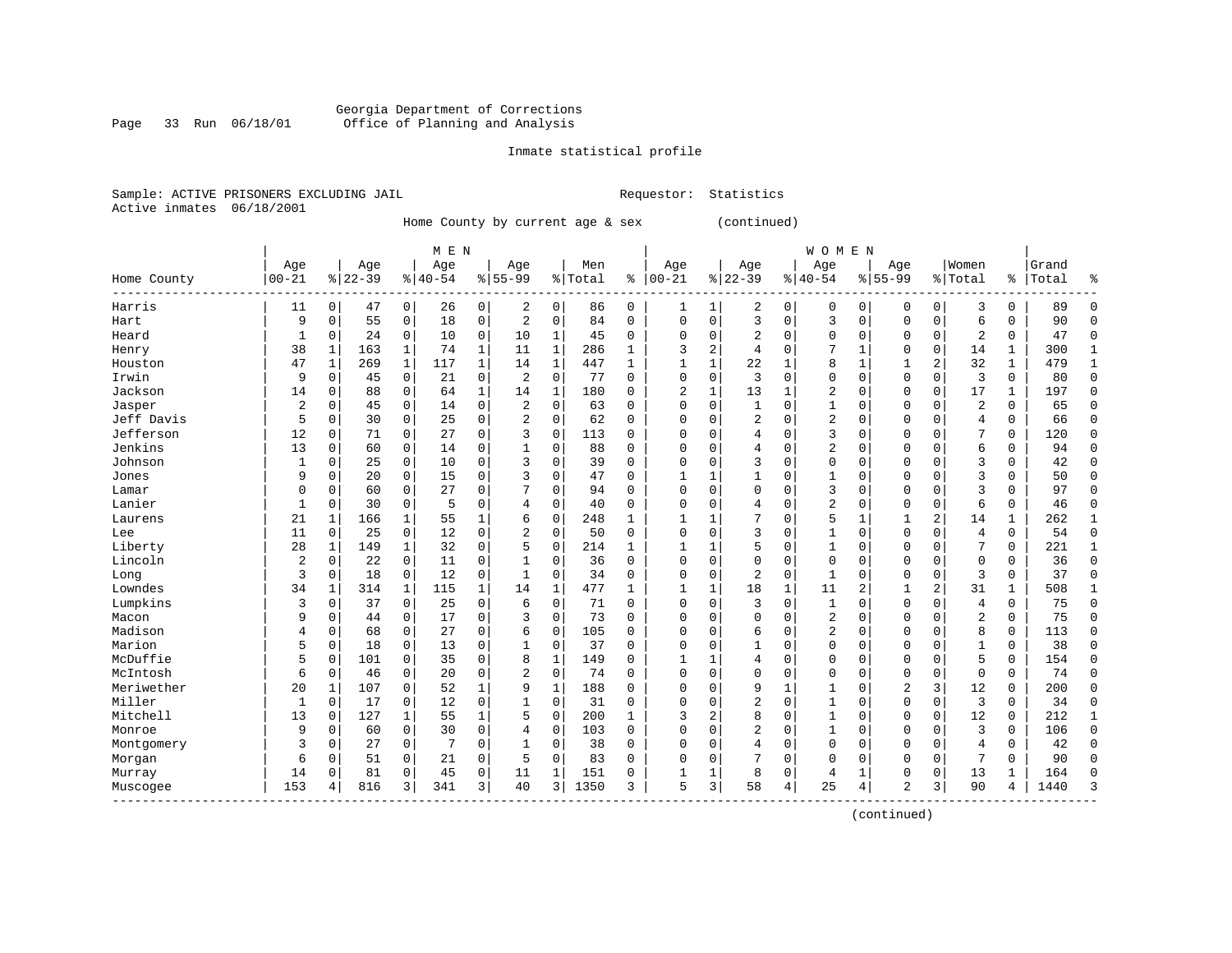#### Georgia Department of Corrections Page 34 Run 06/18/01 Office of Planning and Analysis

# Inmate statistical profile

|                | Sample: ACTIVE PRISONERS EXCLUDING JAII |  |
|----------------|-----------------------------------------|--|
| Active inmates | 06/18/2001                              |  |

IL Requestor: Statistics

Home County by current age & sex (continued)

|             |           |                |           |                | M E N          |              |                |              |         |                |              |              |                |                | <b>WOMEN</b>   |              |              |                |                |                |       |               |
|-------------|-----------|----------------|-----------|----------------|----------------|--------------|----------------|--------------|---------|----------------|--------------|--------------|----------------|----------------|----------------|--------------|--------------|----------------|----------------|----------------|-------|---------------|
|             | Age       |                | Age       |                | Age            |              | Age            |              | Men     |                | Age          |              | Age            |                | Age            |              | Age          |                | Women          |                | Grand |               |
| Home County | $00 - 21$ |                | $8 22-39$ |                | $ 40-54$       |              | $8155 - 99$    |              | % Total | နွ             | $ 00-21$     |              | $8 22-39$      |                | $ 40-54$       |              | $8155 - 99$  |                | % Total        | ႜ              | Total |               |
| Newton      | 21        | 1              | 215       | 1              | 77             | 1            | 13             | 1            | 326     | 1              | 1            | 1            | 11             | 1              | 4              | 1            | 3            | 5              | 19             | 1              | 345   |               |
| Oconee      | 1         | $\mathbf 0$    | 20        | $\mathbf 0$    | 17             | 0            | 2              | $\mathbf 0$  | 40      | 0              | 1            | $\mathbf{1}$ | $\mathbf 0$    | $\mathbf 0$    | $\mathbf{1}$   | $\mathbf 0$  | $\mathbf{0}$ | $\mathbf 0$    | $\overline{2}$ | 0              | 42    | $\Omega$      |
| Oglethrope  | 4         | 0              | 36        | $\mathbf 0$    | 7              | 0            | 1              | $\Omega$     | 48      | $\Omega$       | $\mathbf{1}$ | 1            | 2              | $\Omega$       | 0              | 0            | $\Omega$     | $\Omega$       | 3              | 0              | 51    | $\Omega$      |
| Paulding    | 14        | 0              | 76        | $\mathbf 0$    | 56             | 1            | 8              | $\mathbf 1$  | 154     | $\Omega$       | $\Omega$     | 0            | 14             | 1              | 4              | 1            |              | 2              | 19             | 1              | 173   | $\Omega$      |
| Peach       | 5         | $\mathbf 0$    | 53        | $\mathbf 0$    | 31             | $\mathbf 0$  | $\cap$         | $\Omega$     | 89      | $\Omega$       | $\mathbf{1}$ | $\mathbf{1}$ | 3              | $\Omega$       | $\mathbf{1}$   | $\Omega$     | $\Omega$     | $\Omega$       | 5              | 0              | 94    | $\cap$        |
| Pickens     | 5         | $\mathbf 0$    | 51        | $\mathbf 0$    | 33             | 0            | 4              | $\Omega$     | 93      | $\Omega$       | $\Omega$     | 0            | 4              | $\Omega$       | 3              | $\Omega$     | $\Omega$     | $\Omega$       | 7              | 0              | 100   | $\Omega$      |
| Pierce      | 8         | $\mathbf 0$    | 21        | $\mathbf 0$    | 16             | 0            |                | 0            | 46      | $\Omega$       | $\Omega$     | 0            | $\overline{2}$ | $\mathbf 0$    | 0              | 0            | $\Omega$     | $\Omega$       | $\overline{2}$ | 0              | 48    | $\Omega$      |
| Pike        | 4         | $\mathbf 0$    | 20        | $\Omega$       | 17             | 0            | 3              | $\Omega$     | 44      | 0              | $\Omega$     | 0            | $\Omega$       | $\Omega$       | 0              | 0            | $\Omega$     | $\Omega$       | 0              | 0              | 44    | $\Omega$      |
| Polk        | 11        | $\mathbf 0$    | 117       | $\Omega$       | 49             | 0            | 9              | $\mathbf{1}$ | 186     | $\Omega$       | $\Omega$     | 0            | 8              | $\Omega$       | 2              | $\Omega$     | $\Omega$     | $\Omega$       | 10             | 0              | 196   | $\Omega$      |
| Pulaski     | 15        | $\Omega$       | 46        | $\Omega$       | 18             | 0            | 2              | $\Omega$     | 81      | $\Omega$       | $\Omega$     | 0            | 7              | $\Omega$       | $\Omega$       | $\Omega$     | $\Omega$     | $\Omega$       | 7              | 0              | 88    | $\Omega$      |
| Putnam      | 14        | $\Omega$       | 74        | $\Omega$       | 44             | 0            | 4              | $\Omega$     | 136     | $\Omega$       | $\Omega$     | 0            | २              | $\Omega$       | 3              | $\Omega$     | $\mathbf{1}$ | 2              | 7              | 0              | 143   | ∩             |
| Ouitman     | 0         | $\Omega$       | 6         | $\mathbf 0$    | $\overline{0}$ | 0            | $\Omega$       | $\Omega$     | 6       | $\Omega$       | $\Omega$     | 0            | $\Omega$       | $\mathbf 0$    | 0              | O            | $\mathbf{1}$ | 2              | 1              | 0              | 7     |               |
| Rabun       | 3         | $\mathbf 0$    | 29        | $\mathbf 0$    | 10             | 0            |                | $\mathbf 0$  | 43      | O              | 0            | 0            |                | $\mathbf 0$    | $\Omega$       | $\Omega$     | $\Omega$     | $\Omega$       | $\mathbf{1}$   | 0              | 44    | ſ             |
| Randolph    | 8         | $\mathbf 0$    | 53        | $\mathbf 0$    | 10             | $\mathbf 0$  | $\overline{2}$ | $\mathbf 0$  | 73      | $\Omega$       | $\Omega$     | 0            | $\mathbf 0$    | $\mathbf 0$    | $\overline{2}$ | 0            | $\Omega$     | $\mathbf 0$    | $\overline{2}$ | 0              | 75    | ſ             |
| Richmond    | 156       | 4              | 1069      | $\overline{4}$ | 438            | 4            | 42             | 3            | 1705    | 4              | 3            | 2            | 83             | 5              | 41             | 6            | 1            | 2              | 128            | 5              | 1833  |               |
| Rockdale    | 24        | 1              | 122       | 1              | 68             | $\mathbf{1}$ | 12             | 1            | 226     | $\mathbf{1}$   | 3            | 2            | 5              | $\Omega$       | 3              | $\Omega$     | $\Omega$     | 0              | 11             | 0              | 237   | $\mathbf{1}$  |
| Schely      | 3         | $\mathbf 0$    | 12        | $\mathbf 0$    | 6              | 0            | $\Omega$       | $\mathbf 0$  | 21      | $\Omega$       | $\Omega$     | 0            | $\Omega$       | $\Omega$       | 0              | $\Omega$     | $\Omega$     | $\Omega$       | $\mathbf 0$    | 0              | 21    | $\Omega$      |
| Screven     | 3         | 0              | 65        | 0              | 20             | 0            | 4              | $\mathbf 0$  | 92      | $\Omega$       | 3            | 2            | 5              | $\Omega$       | 1              | $\Omega$     | $\Omega$     | $\Omega$       | 9              | 0              | 101   | $\Omega$      |
| Seminole    | 5         | $\mathbf 0$    | 45        | $\mathbf 0$    | 23             | 0            | 3              | $\Omega$     | 76      | $\Omega$       | $\Omega$     | O            | 3              | $\Omega$       | $\overline{2}$ | $\Omega$     | $\Omega$     | $\Omega$       | 5              | 0              | 81    | $\Omega$      |
| Spalding    | 54        | $\overline{2}$ | 355       | 1              | 140            | 1            | 17             | $\mathbf 1$  | 566     | $\mathbf{1}$   | 4            | 3            | 25             | $\overline{2}$ | 11             | 2            | $\mathbf{1}$ | 2              | 41             | $\overline{a}$ | 607   | -1            |
| Stephens    | 6         | $\Omega$       | 84        | $\Omega$       | 33             | $\Omega$     | 6              | $\Omega$     | 129     | $\Omega$       | $\Omega$     | 0            |                | $\Omega$       | 2              | O            | $\Omega$     | $\Omega$       | 9              | 0              | 138   | $\Omega$      |
| Stewart     | 3         | 0              | 21        | $\Omega$       | 8              | 0            | 1              | $\mathbf 0$  | 33      | $\Omega$       | $\mathbf{1}$ | 1            | $\Omega$       | $\Omega$       | $\Omega$       | $\Omega$     | $\Omega$     | $\Omega$       | 1              | 0              | 34    | $\Omega$      |
| Sumter      | 20        | $\mathbf{1}$   | 134       |                | 51             | $\mathbf{1}$ | 5              | $\mathbf 0$  | 210     | 1              | $\Omega$     | 0            | 13             |                | 5              | $\mathbf{1}$ | $\Omega$     | $\mathbf 0$    | 18             | 1              | 228   |               |
| Talbot      | 5         | $\mathbf 0$    | 31        | $\mathbf 0$    | 9              | 0            | $\Omega$       | $\mathbf 0$  | 45      | $\Omega$       | $\mathbf{1}$ | 1            | $\Omega$       | $\Omega$       | 3              | $\Omega$     | $\Omega$     | $\Omega$       | 4              | 0              | 49    | $\Omega$      |
| Taliaferro  | $\Omega$  | $\mathbf 0$    | 11        | $\mathbf 0$    | $\overline{2}$ | 0            | $\Omega$       | $\mathbf 0$  | 13      | $\Omega$       | $\Omega$     | 0            | $\Omega$       | $\Omega$       | 1              | O            | $\Omega$     | $\Omega$       | $\mathbf{1}$   | 0              | 14    | $\Omega$      |
| Tattnall    | 7         | $\mathbf 0$    | 87        | $\mathbf 0$    | 25             | 0            | 4              | 0            | 123     | 0              | $\Omega$     | 0            | 3              | 0              | 6              | -1           | $\Omega$     | $\Omega$       | 9              | 0              | 132   | $\mathbf 0$   |
| Taylor      | 10        | 0              | 41        | 0              | 18             | 0            | 3              | $\mathbf 0$  | 72      | U              | $\Omega$     | 0            | 3              | $\Omega$       | $\Omega$       | 0            | $\Omega$     | $\Omega$       | 3              | 0              | 75    | $\Omega$      |
| Telfair     | 8         | $\mathbf 0$    | 79        | 0              | 31             | 0            | $\overline{2}$ | $\Omega$     | 120     | O              | $\mathbf{1}$ | 1            | 5              | $\Omega$       | 3              | $\Omega$     | $\Omega$     | $\Omega$       | 9              | 0              | 129   | $\Omega$      |
| Terrell     | 5         | $\mathbf 0$    | 58        | $\mathbf 0$    | 15             | 0            | $\mathbf{1}$   | $\Omega$     | 79      | $\Omega$       | $\Omega$     | 0            | ζ              | $\Omega$       | $\Omega$       | U            | $\Omega$     | $\Omega$       | 3              | 0              | 82    | $\cap$        |
| Thomas      | 31        | $\mathbf{1}$   | 179       | 1              | 72             | $\mathbf{1}$ | 9              | $\mathbf{1}$ | 291     | $\mathbf{1}$   | $\Omega$     | 0            | 15             | 1              | 3              | $\Omega$     | $\Omega$     | $\Omega$       | 18             | $\mathbf 1$    | 309   |               |
| Tift        | 24        | $\mathbf{1}$   | 180       | 1              | 83             | $\mathbf{1}$ | 10             | $\mathbf 1$  | 297     | 1              | 1            | $\mathbf{1}$ | 7              | $\Omega$       | 2              | $\Omega$     | 1            | $\overline{a}$ | 11             | 0              | 308   |               |
| Toombs      | 28        | $\mathbf{1}$   | 143       | 1              | 60             | $\mathbf 1$  | 6              | $\Omega$     | 237     | $\mathbf{1}$   | $\mathbf{1}$ | $\mathbf 1$  | 14             |                | 1              | $\Omega$     | $\Omega$     | $\Omega$       | 16             | 1              | 253   |               |
| Towns       | $\Omega$  | 0              | 9         | $\mathbf 0$    | 4              | 0            |                | 0            | 14      | $\Omega$       | $\Omega$     | 0            |                | $\mathbf 0$    | 0              | $\Omega$     | $\Omega$     | $\Omega$       | $\mathbf{1}$   | 0              | 15    | $\Omega$      |
| Treutlen    | 4         | $\mathbf 0$    | 31        | 0              | 12             | 0            | $\mathbf{1}$   | 0            | 48      | 0              | $\mathbf{1}$ | 1            | $\mathbf{1}$   | 0              | 1              | $\Omega$     | $\Omega$     | $\Omega$       | 3              | 0              | 51    | $\sqrt{ }$    |
| Troup       | 57        | $\overline{2}$ | 393       | 2              | 124            | 1            | 20             | 1            | 594     | $\overline{2}$ | 5            | 3            | 25             | $\overline{2}$ | 10             | 1            | $\Omega$     | 0              | 40             | 2              | 634   | $\mathcal{D}$ |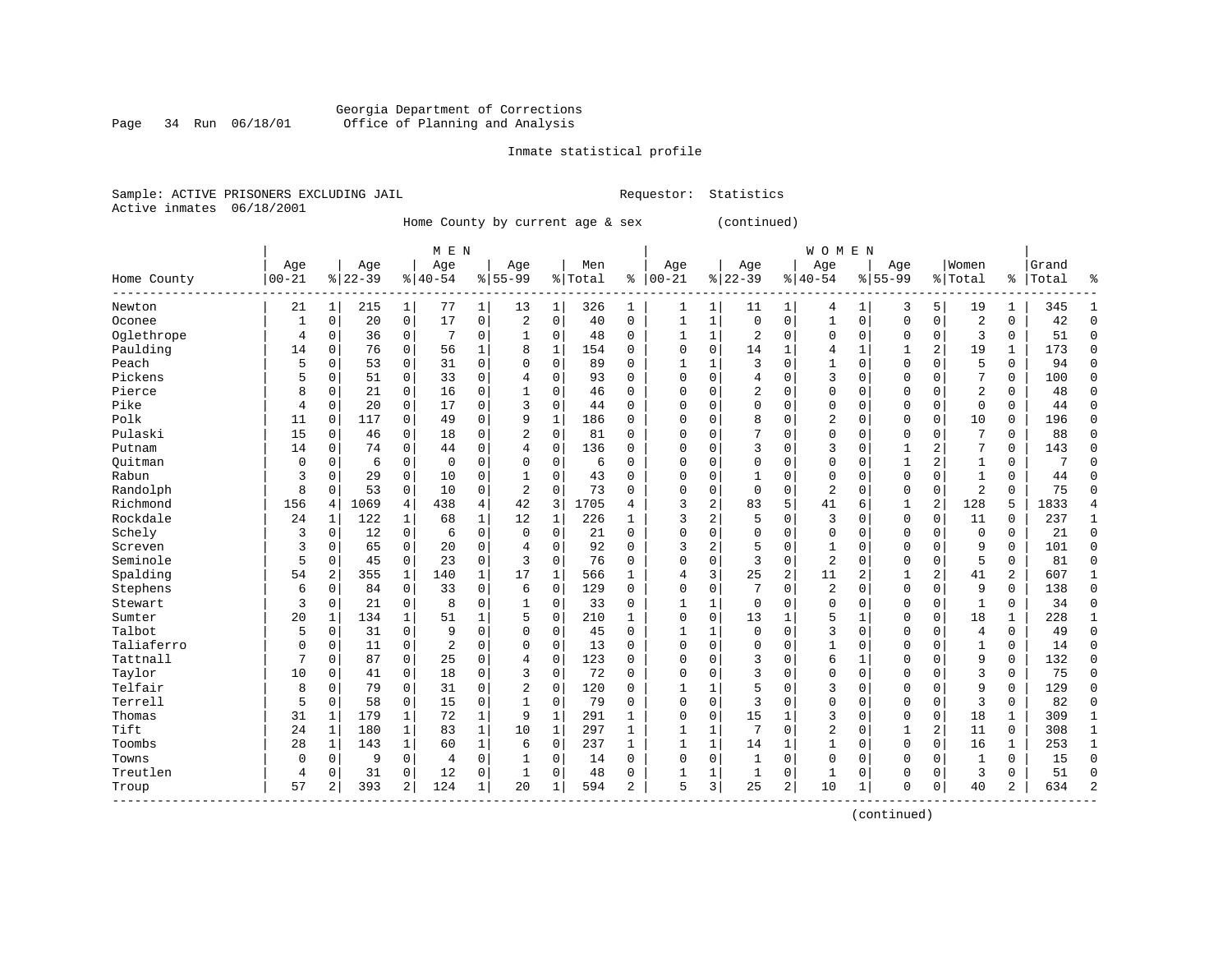#### Georgia Department of Corrections Page 35 Run 06/18/01 Office of Planning and Analysis

# Inmate statistical profile

|  | Sample: ACTIVE PRISONERS EXCLUDING JAIL |  |
|--|-----------------------------------------|--|
|  | Active inmates 06/18/2001               |  |

Requestor: Statistics

Home County by current age & sex (continued)

|                  |           |             |           |              | M E N                        |          |           |                |                    |             |            |          |                |          | <b>WOMEN</b> |                |             |             |                |              |           |          |
|------------------|-----------|-------------|-----------|--------------|------------------------------|----------|-----------|----------------|--------------------|-------------|------------|----------|----------------|----------|--------------|----------------|-------------|-------------|----------------|--------------|-----------|----------|
|                  | Age       |             | Age       |              | Age                          |          | Age       |                | Men                |             | Age        |          | Age            |          | Age          |                | Age         |             | Women          |              | Grand     |          |
| Home County      | $00 - 21$ |             | $8 22-39$ |              | $8 40-54$                    |          | $8 55-99$ |                | %   Total          | နွ          | $ 00 - 21$ |          | $ 22-39 $      |          | $8 40-54$    |                | $8155 - 99$ |             | % Total        | ွေ           | Total     | ႜ        |
| Turner           |           | $\mathbf 0$ | 48        | 0            | 21                           | 0        | 1         | 0              | 77                 | $\mathbf 0$ | 0          | 0        | 3              | 0        | 1            | 0              | 0           | $\mathbf 0$ | 4              | $\Omega$     | 81        | $\Omega$ |
| Twiggs           |           | 0           | 27        | $\Omega$     | 10                           | $\Omega$ | 0         | 0              | 41                 | $\Omega$    | O          |          | $\Omega$       | $\Omega$ | $\Omega$     | $\Omega$       | 0           | $\Omega$    | O              | <sup>0</sup> | 41        | $\Omega$ |
| Union            | 3         | $\mathbf 0$ | 23        | 0            | 9                            | 0        |           | 0              | 36                 | $\Omega$    |            |          | 4              | 0        |              | $\Omega$       | O           | 0           | 5              | $\Omega$     | 41        | 0        |
| Upson            | 20        |             | 107       | $\Omega$     | 48                           | 0        | 9         | $\mathbf{1}$   | 184                | $\Omega$    |            |          |                | O        | 3            | $\Omega$       | 0           | $\Omega$    | 11             | $\Omega$     | 195       | $\Omega$ |
| Walker           | 15        | $\Omega$    | 150       | 1            | 56                           |          | 9         |                | 230                |             |            |          | 15             |          |              |                |             | 2           | 22             |              | 252       |          |
| Walton           | 19        | 1           | 190       | $\mathbf{1}$ | 72                           |          | 14        | 1              | 295                |             |            | $\Omega$ | 10             |          |              |                | 0           | $\mathbf 0$ | 17             |              | 312       |          |
| Ware             | 26        | 1           | 230       | $\mathbf{1}$ | 106                          |          | 11        | 1              | 373                | 1           |            |          | 14             |          |              |                | 0           | $\Omega$    | 22             |              | 395       |          |
| Warren           | 4         | $\Omega$    | 18        | 0            | 18                           | 0        | 4         | 0              | 44                 | $\Omega$    | ∩          |          | 0              | $\Omega$ |              | $\Omega$       | 0           | $\Omega$    |                | $\Omega$     | 45        | $\Omega$ |
| Washington       | 12        | $\Omega$    | 79        | $\Omega$     | 30                           | 0        | 2         | $\Omega$       | 123                | $\Omega$    |            |          | 4              | O        | 2            | $\Omega$       | $\Omega$    | $\Omega$    |                | $\Omega$     | 130       | $\Omega$ |
| Wayne            | 8         | $\Omega$    | 79        | 0            | 28                           | 0        | 4         | $\Omega$       | 119                | $\Omega$    |            |          | 5              | O        | $\Omega$     | $\Omega$       |             | 2           | 6              | $\Omega$     | 125       | $\Omega$ |
| Webster          |           | $\Omega$    | 5         | 0            | $\overline{2}$               | 0        |           | 0              | 8                  | $\Omega$    |            |          | $\Omega$       | 0        |              |                | 0           | $\Omega$    | $\Omega$       | $\Omega$     | 8         | $\Omega$ |
| Wheeler          |           | $\mathbf 0$ | 20        | $\Omega$     | 10                           | O        | 4         | 0              | 35                 | $\Omega$    | ∩          |          |                | O        | $\Omega$     | $\Omega$       | $\Omega$    | $\Omega$    |                | $\Omega$     | 36        | $\Omega$ |
| White            | 4         | $\mathbf 0$ | 35        | $\Omega$     | 16                           | 0        |           | 0              | 58                 | $\Omega$    |            |          | 4              | $\Omega$ |              | $\Omega$       | O           | $\Omega$    | 6              | $\Omega$     | 64        | $\Omega$ |
| Whitfield        | 38        |             | 296       | 1            | 139                          |          | 22        | $\overline{2}$ | 495                |             |            |          | 32             | 2        | 12           | $\overline{2}$ | 0           | $\Omega$    | 45             | 2            | 540       |          |
| Wilcox           | 2         | 0           | 31        | $\Omega$     | 18                           | 0        |           | 0              | 56                 | $\Omega$    | ∩          |          | 6              | $\Omega$ | $\Omega$     | $\Omega$       | 0           | $\Omega$    | 6              | $\Omega$     | 62        | 0        |
| Wilkes           |           | 0           | 39        | 0            | 17                           | 0        |           | 0              | 67                 | $\Omega$    |            |          | 5              | 0        | $\Omega$     | $\Omega$       | 0           | $\Omega$    |                | $\Omega$     | 72        | $\Omega$ |
| Wilkinson        | 3         | 0           | 37        | $\Omega$     | 12                           | 0        |           | 0              | 53                 | $\Omega$    | $\Omega$   |          | $\overline{2}$ | 0        | 0            | $\Omega$       | $\Omega$    | 0           | $\overline{2}$ | $\Omega$     | 55        | 0        |
| Worth            | 3         | 0           | 83        | $\Omega$     | 32                           | 0        | 6         | 0              | 124                | $\Omega$    | $\Omega$   | 0        | 4              | 0        |              | $\Omega$       | $\Omega$    | $\Omega$    | 5              | U            | 129       | $\Omega$ |
| Total reported   |           |             |           |              | 3485 100 24305 100 10183 100 |          |           |                | 1461 100 39434 100 |             | 148 100    |          | 1655 100       |          | 674 100      |                |             | 60 100      | 2537 100       |              | 41971 100 |          |
| Percent reported |           | 93.3        |           | 92.5         |                              | 91.5     |           | 89.2           |                    | 92.2        |            | 92.5     |                | 92.9     |              | 92.1           |             | 90.9        |                | 92.6         |           | 92.2     |
| Not reported     | 252       |             | 1964      |              | 941                          |          | 177       |                | 3334               |             | 12         |          | 127            |          | 58           |                | 6           |             | 203            |              | 3537      |          |
| Total            | 3737      |             | 26269     |              | 11124                        |          | 1638      |                | 42768              |             | 160        |          | 1782           |          | 732          |                | 66          |             | 2740           |              | 45508     |          |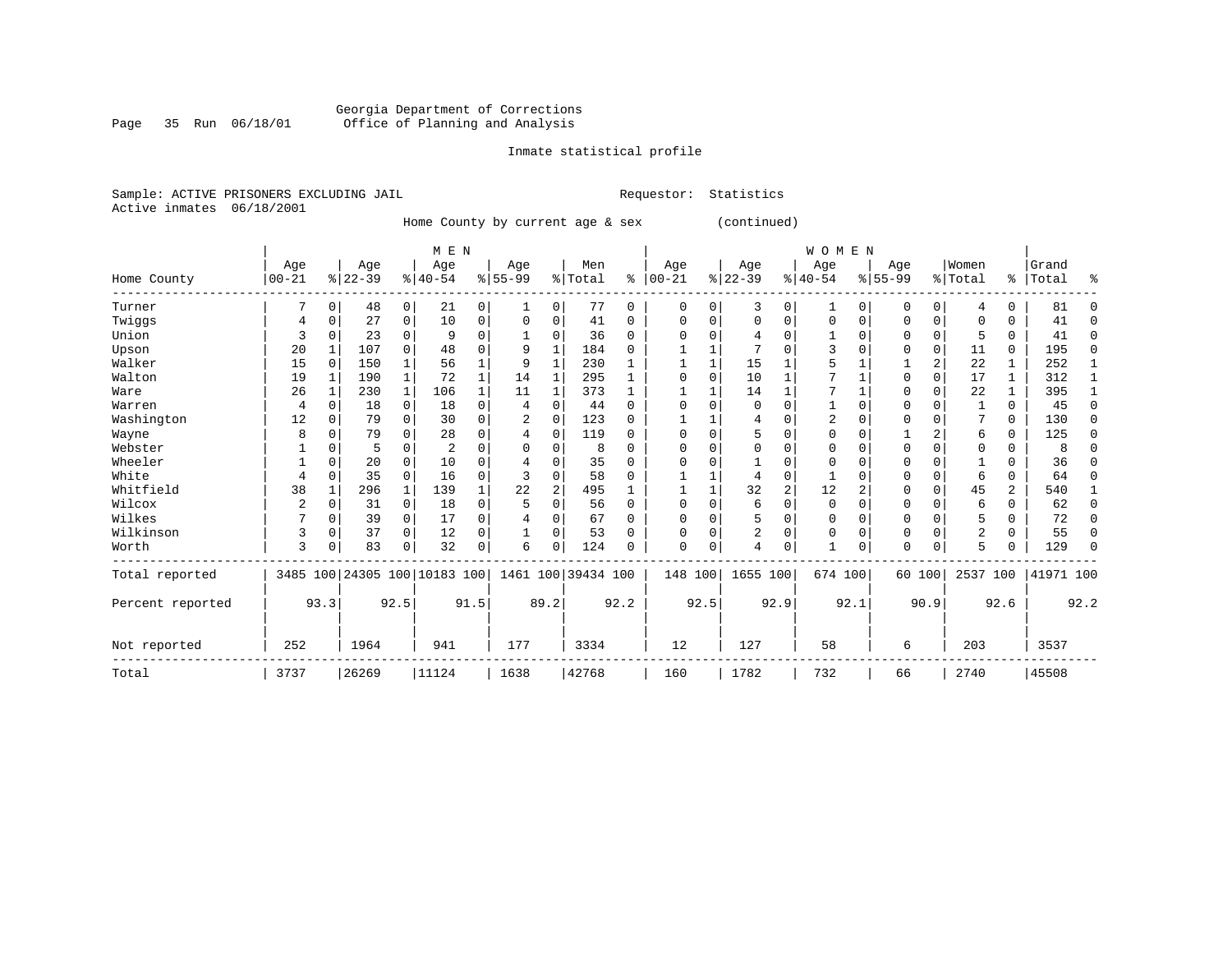Georgia Department of Corrections Office of Planning and Analysis

Inmate statistical profile<br>Requestor: Statistics

Active inmates 06/18/2001

Sample: ACTIVE PRISONERS EXCLUDING JAIL

Prison Sentence In Years by current age & sex

|                                    |                  |      |                  |              | M E N              |                |                                                 |                |                |      |                      |                |                    |                | <b>WOMEN</b>       |          |                    |             |                  |             |                    |              |
|------------------------------------|------------------|------|------------------|--------------|--------------------|----------------|-------------------------------------------------|----------------|----------------|------|----------------------|----------------|--------------------|----------------|--------------------|----------|--------------------|-------------|------------------|-------------|--------------------|--------------|
| Sentence In Years                  | Age<br>$00 - 21$ |      | Age<br>$8 22-39$ |              | Age<br>$8140 - 54$ |                | Age<br>$8155 - 99$                              |                | Men<br>% Total |      | Age<br>$8   00 - 21$ |                | Age<br>$8 22-39$   |                | Age<br>$8140 - 54$ |          | Age<br>$8155 - 99$ |             | Women<br>% Total |             | Grand<br>%   Total | ÷            |
| $0 - 1$                            | 104              |      | 311              | 1            | 109                | 1              | 5                                               | 0 <sup>1</sup> | 529            |      | 2                    | 1              | 33                 | 2              | 9                  |          | 2                  | 3           | 46               | 2           | 575                | 1            |
| $1.1 - 2$                          | 261              | 7    | 910              | 3            | 316                | 3              | 32                                              | 2              | 1519           | 4    | 15                   | 9              | 104                | 6              | 40                 | 5        | 1                  | 2           | 160              | 6           | 1679               | 4            |
| $2.1 - 3$                          | 237              | 6    | 1001             | 4            | 409                | 4              | 45                                              | 3              | 1692           | 4    | 20                   | 13             | 153                | 9              | 43                 | 6        | 2                  | 3           | 218              | 8           | 1910               | 4            |
| $3.1 - 4$                          | 245              | 7    | 824              | 3            | 320                | 3              | 31                                              | $\overline{2}$ | 1420           | 3    | 9                    | 6              | 106                | 6              | 35                 | 5        | $\mathbf{1}$       | 2           | 151              | 6           | 1571               | 3            |
| $4.1 - 5$                          | 228              | 6    | 988              | 4            | 329                | 3              | 33                                              | 2              | 1578           | 4    | 9                    | 6              | 114                | 6              | 36                 | 5        | 1                  | 2           | 160              | 6           | 1738               | 4            |
| $5.1 - 6$                          | 623              | 17   | 2958             | 11           | 1134               | 10             | 125                                             | 8              | 4840           | 11   | 36                   | 23             | 313                | 18             | 120                | 16       | 10                 | 15          | 479              | 18          | 5319               | 12           |
| $6.1 - 7$                          | 192              | 5    | 937              | 4            | 324                | 3              | 39                                              | 2              | 1492           | 3    | 10                   | 6              | 86                 | 5              | 45                 | 6        | $\mathbf{1}$       | 2           | 142              | 5           | 1634               | 4            |
| $7.1 - 8$                          | 135              | 4    | 1073             | 4            | 342                | 3              | 48                                              | 3              | 1598           | 4    | 5                    | 3              | 78                 | 4              | 32                 | 4        | 2                  | 3           | 117              | 4           | 1715               | 4            |
| $8.1 - 9$                          | 127              | 3    | 1067             | 4            | 328                | 3              | 39                                              | 2              | 1561           | 4    | 9                    | 6              | 70                 | $\overline{4}$ | 22                 | 3        | $\mathbf{1}$       | 2           | 102              | 4           | 1663               | 4            |
| $9.1 - 10$                         | 29               | 1    | 329              | 1            | 107                | $\mathbf{1}$   | 10                                              | 1              | 475            | 1    | 0                    | $\Omega$       | 31                 | 2              | 11                 | 2        | $\mathbf{1}$       | 2           | 43               | 2           | 518                | 1            |
| $10.1 - 12$                        | 799              | 21   | 4514             | 17           | 1361               | 12             | 203                                             | 12             | 6877           | 16   | 19                   | 12             | 265                | 15             | 98                 | 13       | 3                  | 5           | 385              | 14          | 7262               | 16           |
| $12.1 - 15$                        | 181              | 5    | 1759             | 7            | 591                | 5              | 72                                              | 4              | 2603           | 6    | 4                    | 3              | 87                 | 5              | 38                 | 5        | 3                  | 5           | 132              | 5           | 2735               | 6            |
| $15.1 - 20$                        | 211              | 6    | 2778             | 11           | 1164               | 10             | 174                                             | 11             | 4327           | 10   | 5                    | 3              | 100                | 6              | 56                 | 8        | 7                  | 11          | 168              | 6           | 4495               | 10           |
| 20.1-OVER                          | 169              | 5    | 3572             | 14           | 2002               | 18             | 311                                             | 19             | 6054           | 14   | 7                    | $\overline{4}$ | 110                | 6              | 57                 | 8        | 6                  | 9           | 180              | 7           | 6234               | 14           |
| LIFE                               | 180              | 5    | 3012             | 11           | 2130               | 19             | 440                                             | 27             | 5762           | 13   | 9                    | 6              | 123                | 7              | 88                 | 12       | 25                 | 38          | 245              | 9           | 6007               | 13           |
| DEATH                              | 1                | 0    | 58               | $\mathbf 0$  | 58                 | 1              | 10                                              | 1              | 127            | 0    | $\Omega$             | $\Omega$       | 1                  | $\Omega$       | $\mathbf 0$        | $\Omega$ | $\mathbf 0$        | $\Omega$    | 1                | $\Omega$    | 128                | $\mathbf 0$  |
| LIFE W/O PAROLE                    | 3                | 0    | 139              | $\mathbf{1}$ | 84                 | $\mathbf 1$    | 15                                              | 1              | 241            | 1    | 0                    | $\mathbf 0$    | 2                  | $\Omega$       | 0                  | 0        | 0                  | $\mathbf 0$ | 2                | $\mathbf 0$ | 243                | $\mathbf{1}$ |
| YOUTHFUL OFFENDERS                 | 0                | 0    | 2                | 0            | 0                  | $\overline{0}$ | 0                                               | 0              | 2              | 0    | $\Omega$             | 0              | 0                  | 0              | 0                  | 0        | 0                  | 0           | 0                | 0           | 2                  | $\mathbf{0}$ |
| Total reported                     |                  |      |                  |              |                    |                | 3725 100 26232 100 11108 100 1632 100 42697 100 |                |                |      |                      |                | 159 100   1776 100 |                | 730 100            |          |                    | 66 100      | 2731 100         |             | 45428 100          |              |
| Percent reported                   |                  | 99.7 |                  | 99.9         |                    | 99.9           |                                                 | 99.6           |                | 99.8 |                      | 99.4           |                    | 99.7           |                    | 99.7     |                    | 100.0       |                  | 99.7        |                    | 99.8         |
| NOT REPORTED                       | 12               |      | 37               |              | 16                 |                | 6                                               |                | 71             |      | $\mathbf{1}$         |                | 6                  |                | 2                  |          | $\mathbf 0$        |             | 9                |             | 80                 |              |
| Total                              | 3737             |      | 26269            |              | 11124              |                | 1638                                            |                | 42768          |      | 160                  |                | 1782               |                | 732                |          | 66                 |             | 2740             |             | 45508              |              |
|                                    |                  |      |                  |              |                    |                |                                                 |                |                |      |                      |                |                    |                |                    |          |                    |             |                  |             |                    |              |
| AVG EXCLUDING<br>LIFE, DEATH, YO   | 7.69             |      | 11.23            |              | 12.78              |                | 14.39                                           |                | 11.36          |      | 6.49                 |                | 7.86               |                | 8.77               |          | 9.91               |             | 8.05             |             | 11.15              |              |
| AVG INCLUDING<br>LIFE=21, YO=3 YRS | 8.33             |      | 12.31            |              | 14.29              |                | 16.08                                           |                | 12.62          |      | 7.31                 |                | 8.76               |                | 10.25              |          | 14.11              |             | 9.20             |             | 12.41              |              |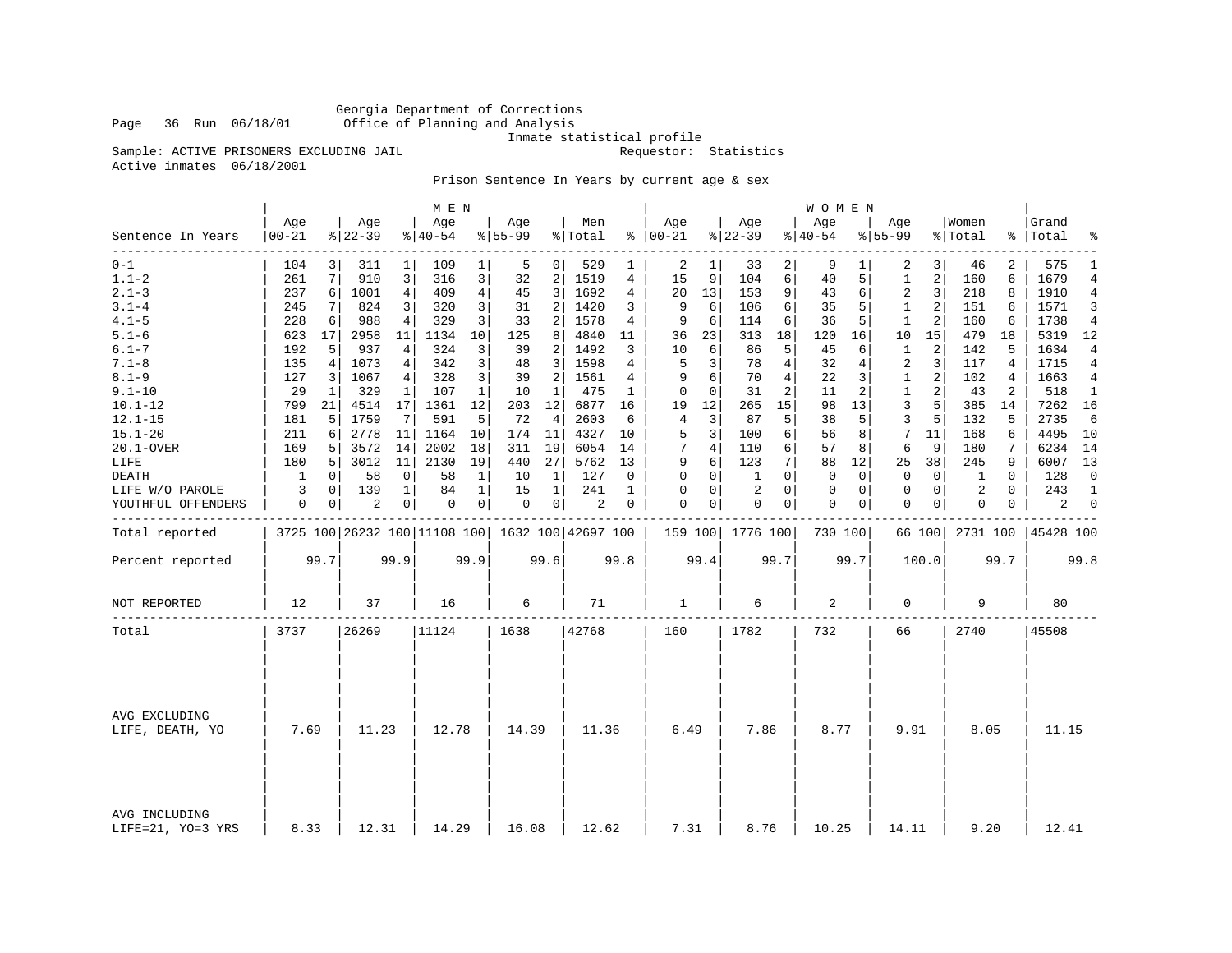#### Georgia Department of Corrections Page 37 Run 06/18/01 Office of Planning and Analysis

#### Inmate statistical profile

Sample: ACTIVE PRISONERS EXCLUDING JAIL **Requestor:** Statistics Active inmates 06/18/2001

Probation To Follow Prison by current age & sex

|                                     | Age          | Age                    | M E N<br>Age                                   | Age         | Men                           | Age                  | Age                     | <b>WOMEN</b><br>Aqe    | Age                  | Women             | Grand                     |
|-------------------------------------|--------------|------------------------|------------------------------------------------|-------------|-------------------------------|----------------------|-------------------------|------------------------|----------------------|-------------------|---------------------------|
| Prob After Prison                   | $00 - 21$    | $8122 - 39$            | $8140 - 54$                                    | $8155 - 99$ | ွေ<br>% Total                 | $ 00-21 $            | $8122 - 39$             | $8140 - 54$            | $8155 - 99$          | % Total           | %   Total %               |
| PROBATION TO FOLLOW<br>NO PROBATION | 1652<br>2085 | 44<br>8023<br>56 18246 | 27 <sup>1</sup><br>31<br>2994<br>69 8130<br>73 | 474<br>1164 | 29 13143<br>31<br>71 29625 69 | 46<br>74<br>54<br>86 | 35<br>615<br>1167<br>65 | 238<br>33<br>494<br>67 | 20<br>30<br>46<br>70 | 35<br>947<br>1793 | $14090$ 31<br>65 31418 69 |
| Total reported                      |              |                        | 3737 100 26269 100 11124 100                   |             | 1638 100 42768 100            | 160 100              | 1782 100                | 732 100                | 66 100               | 2740 100          | 45508 100                 |
| Percent reported                    | 100.0        | 100.0                  | 100.0                                          | 100.0       | 100.0                         | 100.0                | 100.0                   | 100.0                  | 100.0                | 100.0             | 100.0                     |
| NOT REPORTED                        | $\mathbf 0$  | $\Omega$               | 0                                              | $\mathbf 0$ | $\mathbf 0$                   | $\mathbf 0$          | $\Omega$                | $\mathbf 0$            | $\Omega$             | $\Omega$          | $\mathbf 0$               |
| Total                               | 3737         | 26269                  | 11124                                          | 1638        | 42768                         | 160                  | 1782                    | 732                    | 66                   | 2740              | 45508                     |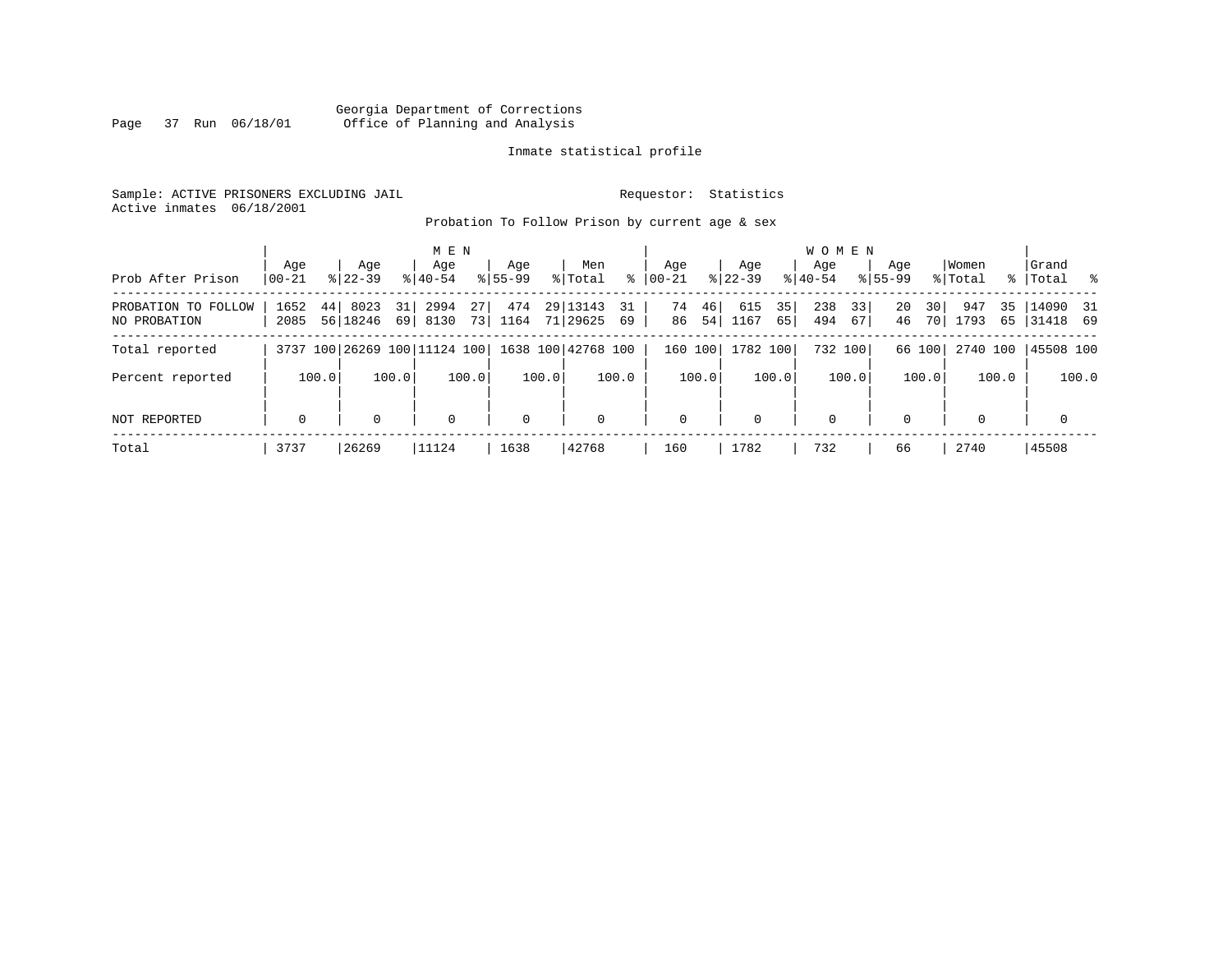### Georgia Department of Corrections Page 38 Run 06/18/01 Office of Planning and Analysis

#### Inmate statistical profile

Sample: ACTIVE PRISONERS EXCLUDING JAIL **Requestor:** Statistics Active inmates 06/18/2001

Admission Type by current age & sex

|                      |                  |          |                              |          | M E N            |          |                  |              |                    |      |                      |             |                  |          | <b>WOMEN</b>     |              |                    |          |                  |          |                    |          |
|----------------------|------------------|----------|------------------------------|----------|------------------|----------|------------------|--------------|--------------------|------|----------------------|-------------|------------------|----------|------------------|--------------|--------------------|----------|------------------|----------|--------------------|----------|
| Admission Type       | Age<br>$00 - 21$ |          | Age<br>$8 22-39$             |          | Age<br>$8 40-54$ |          | Age<br>$8 55-99$ |              | Men<br>% Total     |      | Age<br>$8   00 - 21$ |             | Age<br>$ 22-39 $ |          | Age<br>$8 40-54$ |              | Age<br>$8155 - 99$ |          | Women<br>% Total |          | Grand<br>%   Total |          |
|                      |                  |          |                              |          |                  |          |                  |              |                    |      |                      |             |                  |          |                  |              |                    |          |                  |          |                    |          |
| COMMITTED FROM COURT | 3053             |          | 82 16878                     | 64       | 7219             | 65       | 1227             |              | 75 28377           | 66   | 128                  | 81          | 1105             | 62       | 463              | 63           | 60                 | 91       | 1756             | 64       | 30133              | 66       |
| RETURN APPEAL/BOND   | 0                | $\Omega$ | 6                            | 0        | $\overline{4}$   | 0        | 0                | 0            | 10                 | 0    | $\mathbf 0$          | $\mathbf 0$ | $\Omega$         | 0        | 1                | 0            | $\Omega$           | $\Omega$ |                  | O        | 11                 | $\Omega$ |
| PAROLE REV/NEW SENT  | 130              | 3        | 4318                         | 16       | 1890             | 17       | 192              | 12           | 6530               | 15   |                      | 3           | 215              | 12       | 101              | 14           |                    | 6        | 325              | 12       | 6855               | 15       |
| PAR REV/NO NEW SENT  | 27               |          | 845                          | 3        | 409              | 4        | 39               | 2            | 1320               | 3    |                      | 2           | 95               | 5        | 26               | 4            | $\Omega$           | $\Omega$ | 124              | 5        | 1444               | 3        |
| PROB VIOL/TOTAL REV  | 0                | $\Omega$ | 0                            | 0        |                  | $\Omega$ | $\Omega$         | $\Omega$     |                    | 0    | <sup>0</sup>         | 0           | $\Omega$         | $\Omega$ | $\Omega$         | $\Omega$     | $\Omega$           | $\Omega$ | $\Omega$         | 0        |                    | $\Omega$ |
| PROB VIOL/PARTIAL    | 236              | 6        | 1211                         | 5.       | 439              | 4        | 38               | 2            | 1924               | 5    | q                    | 6           | 140              | 8        | 48               |              |                    | 2        | 198              | 7        | 2122               | 5        |
| ADMIT FM OTHER CUST  |                  | $\Omega$ | 16                           | 0        | 6                | 0        |                  | $\Omega$     | 28                 | 0    | $\Omega$             | $\Omega$    | $\Omega$         | O        | $\Omega$         | <sup>0</sup> | $\Omega$           | $\Omega$ | 0                | 0        | 28                 | ∩        |
| SHOCK INCARCERATION  | $\Omega$         | $\Omega$ | O                            | 0        | $\Omega$         | 0        | $\Omega$         | 0            | 0                  | 0    | $\Omega$             | 0           | 0                | O        | $\Omega$         | $\Omega$     | $\Omega$           | $\Omega$ | <sup>0</sup>     | 0        | U                  | ſ        |
| PROB REV/REMAINDER   | 257              | 7        | 2509                         | 10       | 867              | 8        | 91               | 6            | 3724               | 9    | 12                   | 8           | 217              | 12       | 84               | 12           |                    | 2        | 314              | 11       | 4038               |          |
| NEW SENT/PAR REV PND |                  | $\Omega$ | 34                           | 0        | 25               | 0        | 3                | 0            | 62                 | 0    | $\Omega$             | $\Omega$    | -1               | 0        | 1                | $\Omega$     | $\Omega$           | $\Omega$ | 2                | $\Omega$ | 64                 |          |
| LIFE W/O PAROLE      |                  | $\Omega$ | 84                           | 0        | 40               | 0        | 11               | 1            | 137                | U    | n                    | 0           | $\Omega$         | $\Omega$ | U                | O            | $\Omega$           | $\Omega$ | O                | 0        | 137                |          |
| PAROLE REV BOOT CAMP |                  | $\Omega$ | 7                            | $\Omega$ | 2                | $\Omega$ | $\Omega$         | 0            | q                  | U    |                      | 0           | $\Omega$         | $\Omega$ | Ω                | n            | ∩                  | $\Omega$ | O                | 0        | q                  |          |
| PAR REV/RSN UNKNOWN  |                  | $\Omega$ | 21                           | C.       | 57               | 1        | 21               | $\mathbf{1}$ | 99                 | U    | ∩                    | 0           | <sup>0</sup>     | $\Omega$ | U                | O            | ∩                  | $\Omega$ | n                | U        | 99                 |          |
| PROBATION/PAROLE REV |                  | $\Omega$ | $\Omega$                     | U        | $\Omega$         | 0        | $\Omega$         | $\Omega$     |                    | U    | ∩                    | U           | U                | $\Omega$ | U                | O            | ∩                  | U        |                  | U        |                    |          |
| PB PAROLE RESCINDED  |                  | $\Omega$ | 8                            | U        |                  | U        | U                | $\Omega$     | 9                  | U    | ∩                    | 0           | U                | $\Omega$ | U                | O            | ∩                  | $\Omega$ | n                | 0        | q                  |          |
| PROB REVOC/SPEC COND |                  | $\Omega$ | 39                           | 0        | 19               | 0        |                  | 0            | 64                 | U    |                      |             |                  | O        | 6                |              | $\Omega$           | $\Omega$ | 11               | U        | 75                 | n        |
| PAR REV/REVOC CENTER | h                | 0        | 222                          | 1        | 119              |          |                  | 0            | 351                |      | <sup>0</sup>         | 0           |                  | O        | Ω                | O            | $\Omega$           | U        | <sup>0</sup>     | 0        | 351                |          |
| INFORMATION ONLY     |                  | $\Omega$ | O                            | 0        | $\Omega$         | 0        | O                | 0            | O                  | 0    | <sup>0</sup>         | 0           | $\Omega$         | O        | U                | $\Omega$     | O                  | $\Omega$ | O                | 0        | U                  | ∩        |
| INCOMPLETE SENT PKG  |                  | $\Omega$ |                              | 0        | $\Omega$         | 0        | O                | $\Omega$     | O                  | U    | <sup>0</sup>         | $\Omega$    | O                | O        | O                | O            | O                  | $\Omega$ |                  | 0        |                    | n        |
| HANCOCK REVOC CENTER |                  | $\Omega$ | 3                            | 0        | $\Omega$         | 0        | U                | $\Omega$     | 3                  | U    | ∩                    | $\Omega$    | O                | O        | U                | $\Omega$     | $\Omega$           | $\Omega$ |                  | 0        | 3                  |          |
| WHITWORTH DETENTION  |                  | $\Omega$ | 28                           | 0        | 11               | 0        | 1                | 0            | 42                 | O    | <sup>0</sup>         | 0           | $\Omega$         | O        | 0                | $\Omega$     | $\Omega$           | $\Omega$ |                  | 0        | 42                 | ∩        |
| DCYS AT RISK         |                  | $\Omega$ | 3                            | $\Omega$ | $\Omega$         | 0        |                  | $\Omega$     | 10                 | 0    |                      | 0           | 0                | $\Omega$ | 0                | 0            | $\Omega$           | $\Omega$ |                  | 0        | 10                 | C        |
| OTHER                | $\Omega$         | 0        | O                            | U        | O                | 0        | O                | $\Omega$     | $\Omega$           | O    | $\Omega$             | O           | O                | $\Omega$ | O                | O            | $\Omega$           | $\Omega$ |                  | U        | U                  |          |
| Total reported       |                  |          | 3727 100 26232 100 11109 100 |          |                  |          |                  |              | 1633 100 42701 100 |      | 159 100              |             | 1776 100         |          | 730 100          |              |                    | 66 100   | 2731 100         |          | 45432 100          |          |
| Percent reported     |                  | 99.7     |                              | 99.9     |                  | 99.9     |                  | 99.7         |                    | 99.8 |                      | 99.4        |                  | 99.7     |                  | 99.7         |                    | 100.0    |                  | 99.7     |                    | 99.8     |
| UNKNOWN              | 10               |          | 37                           |          | 15               |          | 5                |              | 67                 |      | -1                   |             | 6                |          | 2                |              | 0                  |          | 9                |          | 76                 |          |
| Total                | 3737             |          | 26269                        |          | 11124            |          | 1638             |              | 42768              |      | 160                  |             | 1782             |          | 732              |              | 66                 |          | 2740             |          | 45508              |          |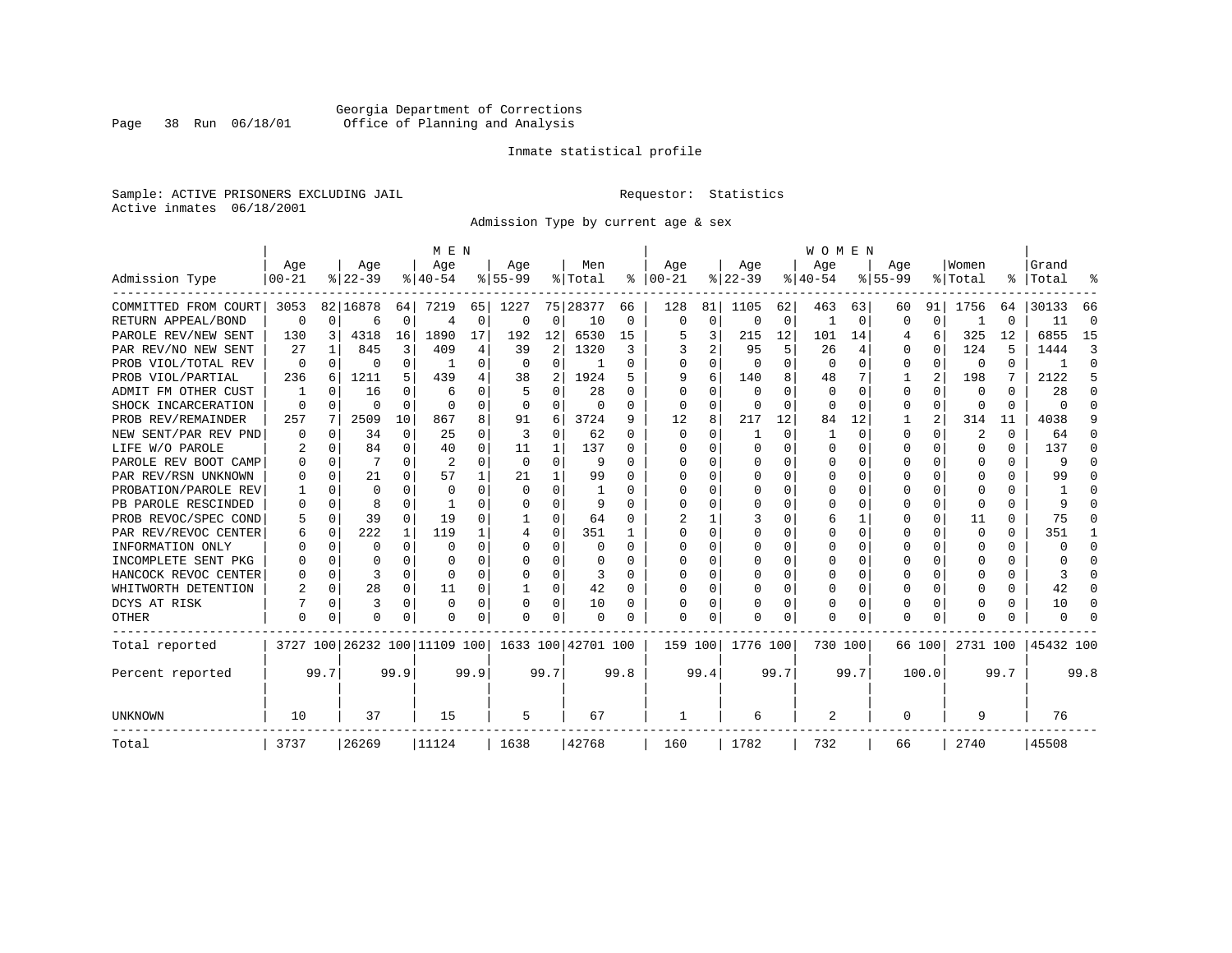#### Georgia Department of Corrections Page 39 Run 06/18/01 Office of Planning and Analysis

# Inmate statistical profile

| Sample: ACTIVE PRISONERS EXCLUDING JAIL |                                   | Requestor: Statistics |
|-----------------------------------------|-----------------------------------|-----------------------|
| Active inmates 06/18/2001               |                                   |                       |
|                                         | Release Type by current age & sex |                       |

| Release Type                         | Age<br>  00-21 | Aqe<br>$8122 - 39$ | M E N<br>Age<br>$8140 - 54$                                                        | Age<br>$8155 - 99$ | Men<br>% Total                                               | °≈                | Aqe<br>$00 - 21$ |                | Aqe<br>$8 22-39$      | W O M E N<br>Aqe<br>$8 40-54$ |                  | Aqe<br>$8155 - 99$ |                               | Women<br>% Total     | Grand<br>%   Total % |                                            |
|--------------------------------------|----------------|--------------------|------------------------------------------------------------------------------------|--------------------|--------------------------------------------------------------|-------------------|------------------|----------------|-----------------------|-------------------------------|------------------|--------------------|-------------------------------|----------------------|----------------------|--------------------------------------------|
| PAROLE<br>SENTENCE EXPIRED<br>Active | 10<br>$\Omega$ | $\Omega$           | 0 <sup>1</sup><br>15<br>$\Omega$<br>0 <sup>1</sup><br>3737 100 26269 100 11123 100 | 0 I<br>$\Omega$    | 67<br>0 <sub>1</sub><br>$\overline{0}$<br>1638 100 42767 100 | 0<br>$\mathbf{0}$ | $\mathbf{0}$     | 0 <sup>1</sup> | 0<br>160 100 1782 100 | 0 I<br>0 <sup>1</sup><br>0    | . O I<br>732 100 | $\mathbf{0}$       | 0<br>0 <sup>1</sup><br>66 100 | $\Omega$<br>2740 100 | 76<br>45507 100      | $\overline{\phantom{0}}$<br>$\overline{0}$ |
| Total                                | 3737           | 26269              | 11124                                                                              | 1638               | 42768                                                        |                   | 160              |                | 1782                  | 732                           |                  | 66                 |                               | 2740                 | 45508                |                                            |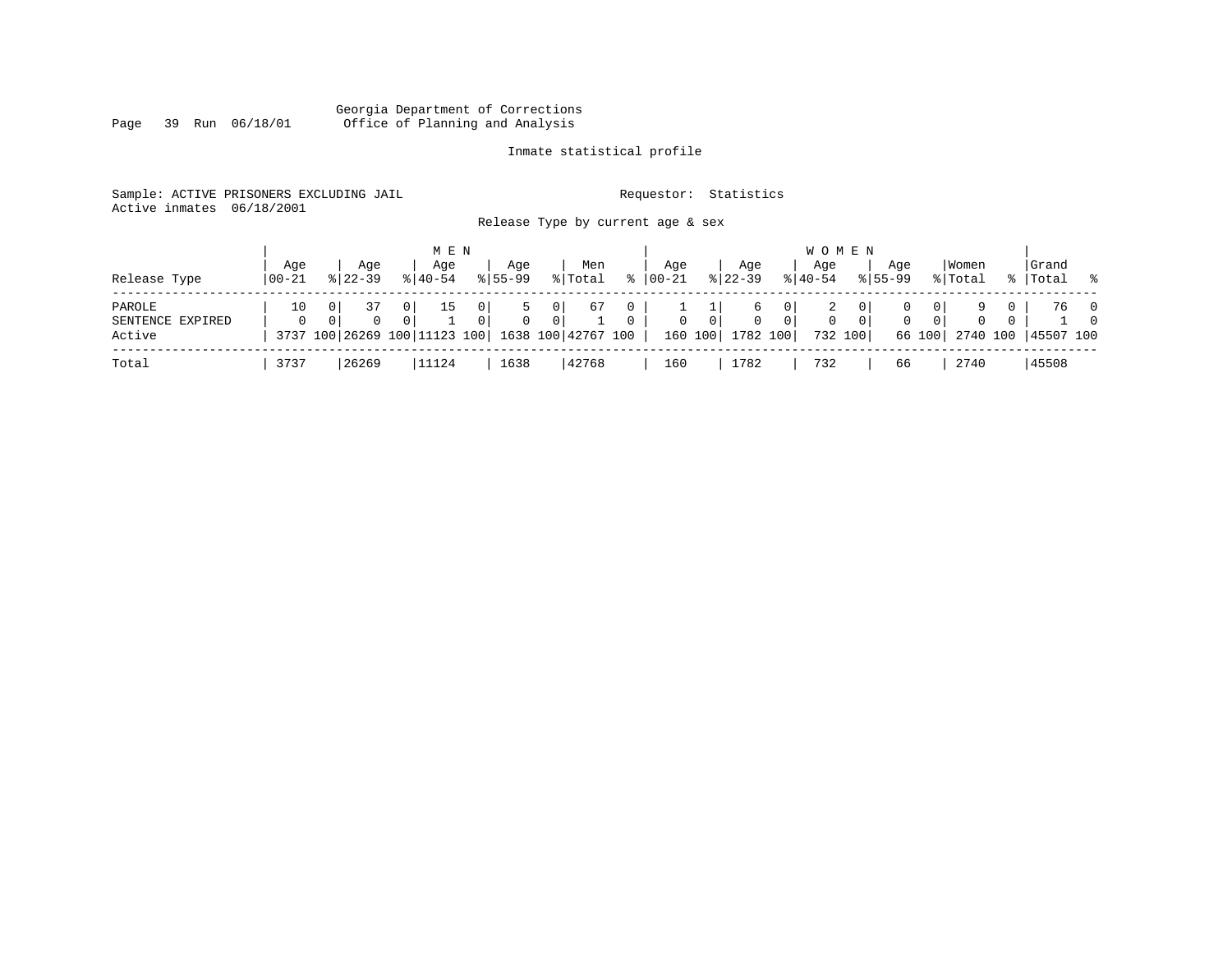### Georgia Department of Corrections<br>Page 40 Run 06/18/01 Office of Planning and Analysis Page 40 Run 06/18/01 Office of Planning and Analysis

#### Inmate statistical profile

Sample: ACTIVE PRISONERS EXCLUDING JAIL **Requestor:** Statistics Active inmates 06/18/2001

Inst By Group by current age & sex

|                      |           |      |           |                | M E N                        |                |             |          |                    |          |             |             |           |             | <b>WOMEN</b> |          |             |          |          |       |           |          |
|----------------------|-----------|------|-----------|----------------|------------------------------|----------------|-------------|----------|--------------------|----------|-------------|-------------|-----------|-------------|--------------|----------|-------------|----------|----------|-------|-----------|----------|
|                      | Age       |      | Age       |                | Age                          |                | Age         |          | Men                |          | Age         |             | Age       |             | Age          |          | Age         |          | Women    |       | Grand     |          |
| Inst By Group        | $00 - 21$ |      | $8 22-39$ |                | $8 40-54$                    |                | $8 55-99$   |          | % Total            | ႜ        | $ 00 - 21 $ |             | $ 22-39 $ |             | $ 40-54$     |          | $8155 - 99$ |          | % Total  |       | %   Total | ွေ       |
| County jails         | 0         |      | 0         | 0              |                              | 0              |             |          | 0                  |          | 0           | 0           |           | 0           | $\mathbf 0$  |          | 0           |          |          |       |           |          |
| Transitional centers | 16        |      | 477       | 2              | 209                          | $\overline{a}$ | 15          |          | 717                |          | 8           | 5           | 134       | 8           | 55           | 8        |             | 2        | 198      |       | 915       |          |
| County camps         | 332       | 9    | 2868      | 11             | 697                          | б.             | 23          |          | 3920               |          |             | U           |           | $\Omega$    | $\Omega$     |          | $\Omega$    |          | $\Omega$ | 0     | 3920      | 9        |
| Inmate boot camps    | 270       |      | 511       |                | $\Omega$                     |                | $\Omega$    | $\Omega$ | 781                |          | $\mathbf 0$ |             |           |             | 0            | $\Omega$ | $\Omega$    |          |          |       | 781       | 2        |
| State prisons        | 2737      | 73   | 19533     | 74             | 8998                         | 81             | 1471        | 90       | 32739              |          | 152         | 95          | 1648      | 92          | 677          | 92       | 65          | 98       | 2542     | 93    | 35281     | 78       |
| Private prisons      | 378       | 10   | 2858      | 11             | 1213                         | 11             | 129         | 8        | 4578               |          | $\Omega$    | $\Omega$    | $\Omega$  | $\mathbf 0$ | $\Omega$     |          | 0           |          | $\Omega$ |       | 4578      | - 10     |
| Other                |           | 0    | 13        | $\overline{0}$ | 2                            | 0              | $\Omega$    | 0        | 16                 | $\Omega$ | $\mathbf 0$ | $\mathbf 0$ | $\Omega$  | $\mathbf 0$ | $\mathbf 0$  | $\Omega$ | 0           | $\Omega$ | $\Omega$ | 0     | 16        | $\Omega$ |
| Total reported       |           |      |           |                | 3734 100 26260 100 11119 100 |                |             |          | 1638 100 42751 100 |          | 160         | 100         | 1782 100  |             | 732 100      |          |             | 66 100   | 2740 100 |       | 45491 100 |          |
| Percent reported     |           | 99.9 |           | 100.0          |                              | 100.0          |             | 100.0    |                    | 100.0    |             | 100.0       |           | 100.0       |              | 100.0    |             | 100.0    |          | 100.0 |           | 100.0    |
| Not reported         | 3         |      | 9         |                | 5                            |                | $\mathbf 0$ |          | 17                 |          | $\mathbf 0$ |             | $\Omega$  |             | $\mathbf 0$  |          | $\Omega$    |          | $\Omega$ |       | 17        |          |
| Total                | 3737      |      | 26269     |                | 11124                        |                | 1638        |          | 42768              |          | 160         |             | 1782      |             | 732          |          | 66          |          | 2740     |       | 45508     |          |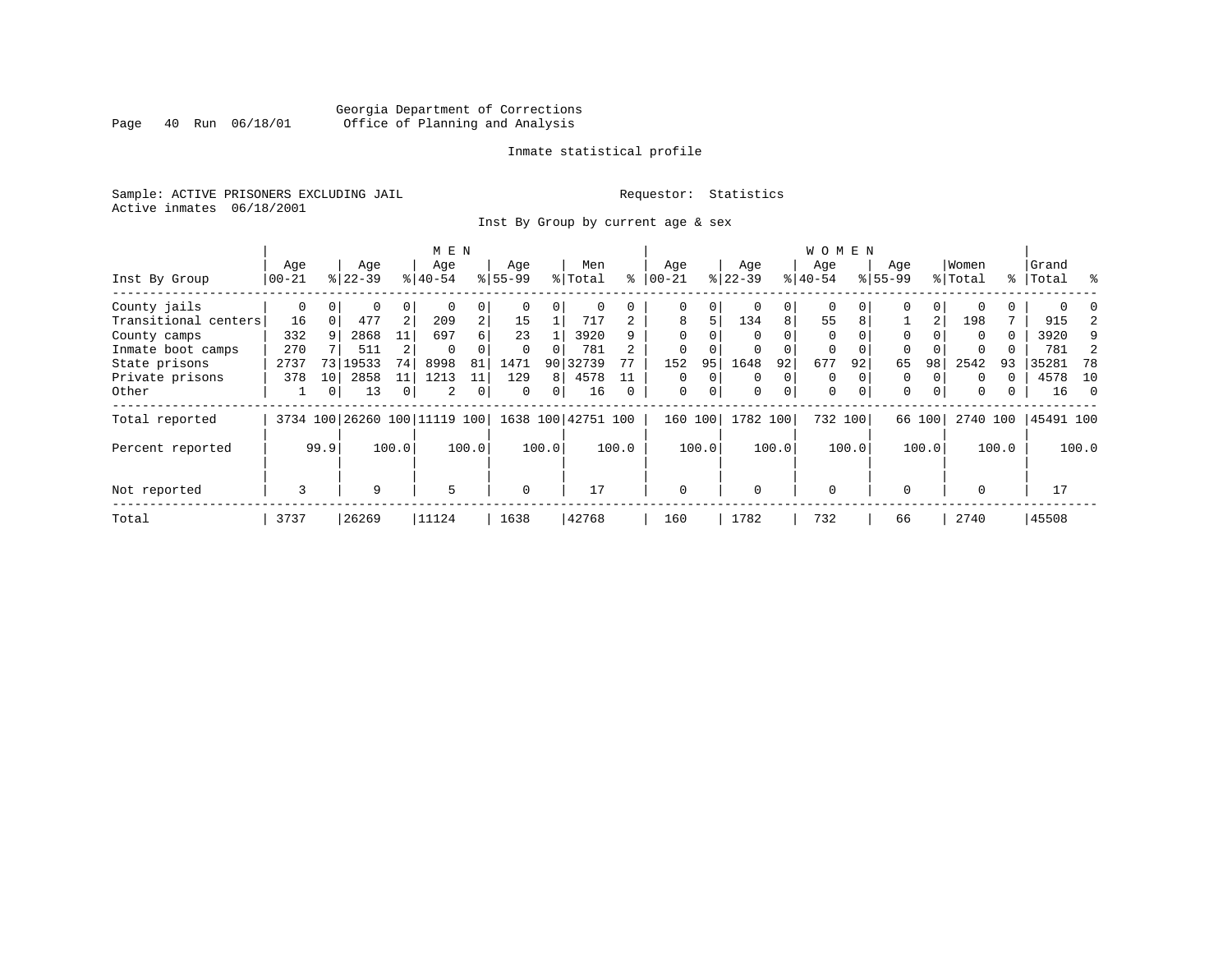#### Georgia Department of Corrections Page 41 Run 06/18/01 Office of Planning and Analysis

#### Inmate statistical profile

Sample: ACTIVE PRISONERS EXCLUDING JAIL **Requestor:** Statistics Active inmates 06/18/2001

Institution by current age & sex

|                      |           |              |           |                | M E N          |              |                |             |             |              |              |              |             |             | W O M E N   |             |             |             |             |          |           |               |
|----------------------|-----------|--------------|-----------|----------------|----------------|--------------|----------------|-------------|-------------|--------------|--------------|--------------|-------------|-------------|-------------|-------------|-------------|-------------|-------------|----------|-----------|---------------|
|                      | Age       |              | Age       |                | Age            |              | Age            |             | Men         |              | Age          |              | Age         |             | Aqe         |             | Aqe         |             | Women       |          | Grand     |               |
| Institution          | $00 - 21$ |              | $8 22-39$ |                | $8 40-54$      |              | $8 55-99$      |             | % Total     | နွ           | $ 00-21$     |              | $ 22-39$    |             | $ 40-54$    |             | $8155 - 99$ |             | % Total     |          | %   Total |               |
| Albany Trans Ctr     | 3         | 0            | 100       | 0              | 42             | 0            | 3              | 0           | 148         | 0            | 0            | $\Omega$     | 0           | 0           | 0           | 0           | 0           | 0           | 0           | $\Omega$ | 148       | n             |
| Atlanta Trans Ctr(M) | 4         | $\mathbf 0$  | 160       | $\mathbf{1}$   | 75             | $\mathbf 1$  | 8              | $\mathsf 0$ | 247         | $\mathbf{1}$ | $\Omega$     | $\Omega$     | $\mathbf 0$ | $\mathbf 0$ | $\Omega$    | $\mathbf 0$ | $\Omega$    | $\Omega$    | $\mathbf 0$ | $\Omega$ | 247       | $\mathbf{1}$  |
| Macon Trans Ctr      | 5         | 0            | 82        | $\Omega$       | 36             | 0            | 2              | $\mathbf 0$ | 125         | $\Omega$     | $\Omega$     | $\mathbf{0}$ | $\Omega$    | $\mathbf 0$ | $\Omega$    | $\mathbf 0$ | $\Omega$    | $\mathbf 0$ | $\Omega$    | $\Omega$ | 125       | $\Omega$      |
| Metro Trans Ctr (W)  | Λ         | 0            | $\Omega$  | $\Omega$       | $\mathbf 0$    | 0            | O              | 0           | $\Omega$    | $\Omega$     | 6            | 4            | 85          | 5           | 32          | 4           | 1           | 2           | 124         | 5        | 124       | $\Omega$      |
| New Horizons         |           | $\Omega$     | $\Omega$  | 0              | $\Omega$       | $\Omega$     | O              | $\Omega$    | $\Omega$    | U            | ∩            | $\Omega$     | $\Omega$    | $\Omega$    | 1           | $\Omega$    | $\Omega$    | $\Omega$    | 1           | $\Omega$ | -1        | $\cap$        |
| Savannah Trans Ctr   | 4         | $\mathbf 0$  | 135       | $\mathbf{1}$   | 56             | 1            | 2              | 0           | 197         | 0            | $\Omega$     | $\Omega$     | $\Omega$    | $\Omega$    | $\mathbf 0$ | $\mathbf 0$ | $\Omega$    | $\Omega$    | $\mathbf 0$ | 0        | 197       | $\Omega$      |
| Savannah Womens TC   | U         | $\mathbf 0$  | 0         | 0              | $\mathbf 0$    | 0            | $\Omega$       | $\mathbf 0$ | $\mathbf 0$ | 0            | 2            | 1            | 49          | 3           | 22          | 3           | $\Omega$    | 0           | 73          | 3        | 73        | $\Omega$      |
| Central State Hosp   |           | $\mathbf 0$  | 13        | $\Omega$       | $\overline{2}$ | $\Omega$     | $\Omega$       | $\mathbf 0$ | 16          | $\Omega$     | $\Omega$     | $\Omega$     | $\Omega$    | $\Omega$    | $\Omega$    | $\Omega$    | $\Omega$    | $\Omega$    | $\mathbf 0$ | $\Omega$ | 16        | $\Omega$      |
| Bulloch County       | 15        | $\Omega$     | 92        | $\Omega$       | 24             | $\Omega$     | $\mathbf{1}$   | $\Omega$    | 132         | $\Omega$     | $\Omega$     | 0            | $\Omega$    | $\Omega$    | $\Omega$    | 0           | $\Omega$    | $\Omega$    | $\Omega$    | $\Omega$ | 132       | $\Omega$      |
| Carroll County       | 19        | 1            | 149       | $\mathbf{1}$   | 36             | 0            | ζ              | $\Omega$    | 207         | 0            | $\cap$       | $\Omega$     | $\Omega$    | 0           | $\Omega$    | 0           | $\Omega$    | $\Omega$    | $\Omega$    | $\Omega$ | 207       | $\Omega$      |
| Clarke County        | 2         | $\mathbf 0$  | 75        | 0              | 18             | $\Omega$     | $\Omega$       | $\Omega$    | 95          | $\Omega$     | ∩            | $\cap$       | $\Omega$    | 0           | $\Omega$    | $\Omega$    | $\Omega$    | $\Omega$    | $\Omega$    | $\Omega$ | 95        | $\Omega$      |
| Colquitt County      | 22        | 1            | 128       | $\Omega$       | 26             | 0            | $\Omega$       | $\mathbf 0$ | 176         | $\Omega$     | ∩            | 0            | $\Omega$    | $\Omega$    | $\Omega$    | 0           | $\Omega$    | $\Omega$    | $\mathbf 0$ | $\Omega$ | 176       | $\Omega$      |
| Coweta County        | 12        | 0            | 130       | $\mathbf 0$    | 52             | $\mathbf 0$  | 3              | $\mathbf 0$ | 197         | 0            | <sup>0</sup> | $\Omega$     | 0           | $\mathbf 0$ | C           | $\mathbf 0$ | $\Omega$    | $\Omega$    | $\mathbf 0$ | $\Omega$ | 197       | $\Omega$      |
| Decatur County       | 5         | 0            | 64        | 0              | 27             | $\Omega$     | $\Omega$       | 0           | 96          | $\Omega$     | $\Omega$     | $\Omega$     | 0           | 0           | $\Omega$    | 0           | $\Omega$    | $\Omega$    | $\Omega$    | $\Omega$ | 96        | $\Omega$      |
| Effingham County     | 4         | 0            | 44        | 0              | 8              | 0            | $\Omega$       | 0           | 56          | $\Omega$     | $\Omega$     | $\Omega$     | $\Omega$    | 0           | $\Omega$    | 0           | $\Omega$    | $\Omega$    | $\mathbf 0$ | 0        | 56        | $\Omega$      |
| Floyd County         | 13        | 0            | 152       | $\mathbf{1}$   | 47             | $\Omega$     | $\mathbf{1}$   | $\Omega$    | 213         | 0            | ∩            | 0            | 0           | 0           | 0           | 0           | $\Omega$    | $\Omega$    | $\Omega$    | $\Omega$ | 213       | $\Omega$      |
| Gwinnett County      | 18        | $\Omega$     | 78        | $\Omega$       | 23             | $\Omega$     | $\mathbf{1}$   | $\Omega$    | 120         | $\Omega$     | ∩            | $\Omega$     | $\Omega$    | $\Omega$    | $\Omega$    | $\Omega$    | $\Omega$    | $\Omega$    | $\Omega$    | $\Omega$ | 120       | $\Omega$      |
| Hall County          | 16        | 0            | 187       | $\mathbf{1}$   | 27             | 0            | 1              | $\mathbf 0$ | 231         | 1            | <sup>0</sup> | $\Omega$     | $\Omega$    | 0           | $\Omega$    | $\Omega$    | $\Omega$    | $\Omega$    | $\Omega$    | $\Omega$ | 231       | -1            |
| Harris County        |           | $\mathbf 0$  | 36        | $\mathbf 0$    | 6              | 0            | 1              | $\mathbf 0$ | 48          | $\Omega$     | ∩            | $\Omega$     | 0           | 0           | U           | $\mathbf 0$ | $\Omega$    | $\Omega$    | $\mathbf 0$ | $\Omega$ | 48        | $\Omega$      |
| Jackson County       | 8         | $\mathbf 0$  | 100       | $\mathbf 0$    | 30             | $\Omega$     | $\mathbf 1$    | 0           | 139         | $\Omega$     | $\cap$       | 0            | 0           | 0           | U           | 0           | $\Omega$    | $\Omega$    | $\Omega$    | $\Omega$ | 139       | $\Omega$      |
| Jefferson County     | 20        | 1            | 140       | $\mathbf{1}$   | 23             | 0            | 1              | 0           | 184         | $\Omega$     | ∩            | 0            | $\Omega$    | 0           | $\Omega$    | 0           | $\Omega$    | $\Omega$    | $\Omega$    | $\Omega$ | 184       | ∩             |
| Mitchell County      | 3         | 0            | 47        | 0              | 18             | 0            | $\Omega$       | 0           | 68          | 0            | $\cap$       | 0            | $\Omega$    | 0           | $\Omega$    | 0           | $\Omega$    | $\Omega$    | $\Omega$    | $\Omega$ | 68        | $\Omega$      |
| Muscogee County      | 48        | $\mathbf{1}$ | 359       | $\mathbf{1}$   | 85             | $\mathbf{1}$ | $\overline{c}$ | $\Omega$    | 494         | $\mathbf{1}$ | $\cap$       | $\Omega$     | $\Omega$    | 0           | $\Omega$    | $\Omega$    | $\Omega$    | $\Omega$    | $\Omega$    | $\Omega$ | 494       | $\mathbf{1}$  |
| Richmond County      | 6         | $\Omega$     | 142       | $\mathbf{1}$   | 39             | $\Omega$     | 3              | $\Omega$    | 190         | $\Omega$     | $\Omega$     | $\Omega$     | $\Omega$    | $\Omega$    | $\Omega$    | $\Omega$    | $\Omega$    | $\Omega$    | $\Omega$    | $\Omega$ | 190       | $\Omega$      |
| Screven County       | 16        | $\mathbf 0$  | 110       | $\mathbf 0$    | 12             | $\Omega$     | $\Omega$       | $\mathbf 0$ | 138         | $\Omega$     | $\Omega$     | $\Omega$     | 0           | 0           | C           | $\mathbf 0$ | $\Omega$    | $\Omega$    | $\mathbf 0$ | $\Omega$ | 138       | $\Omega$      |
| Spalding County      | 5         | 0            | 114       | 0              | 30             | $\Omega$     | $\mathbf 1$    | $\mathbf 0$ | 150         | $\Omega$     | $\Omega$     | 0            | 0           | 0           | U           | 0           | $\Omega$    | $\Omega$    | $\Omega$    | $\Omega$ | 150       | $\Omega$      |
| Stewart County       | 6         | 0            | 32        | $\Omega$       | 6              | 0            | $\Omega$       | $\mathbf 0$ | 44          | $\Omega$     | $\cap$       | 0            | $\Omega$    | $\Omega$    | $\Omega$    | 0           | $\Omega$    | $\Omega$    | $\mathbf 0$ | $\Omega$ | 44        | $\Omega$      |
| Sumter County        | 42        | 1            | 246       | $\mathbf{1}$   | 40             | 0            | 1              | $\mathbf 0$ | 329         | 1            |              | 0            | $\Omega$    | $\Omega$    | $\Omega$    | 0           | $\Omega$    | $\Omega$    | $\Omega$    | $\Omega$ | 329       | 1             |
| Terrell County       | 8         | $\Omega$     | 91        | 0              | 32             | $\Omega$     | $\mathbf{1}$   | $\Omega$    | 132         | $\Omega$     | $\cap$       | $\cap$       | $\Omega$    | O           | $\Omega$    | $\Omega$    | $\Omega$    | $\Omega$    | $\Omega$    | $\Omega$ | 132       | $\Omega$      |
| Thomas County        |           | 0            | 105       | 0              | 20             | 0            | 1              | 0           | 133         | $\Omega$     | ∩            | 0            | $\Omega$    | 0           | $\Omega$    | 0           | $\Omega$    | $\Omega$    | $\mathbf 0$ | $\Omega$ | 133       | $\Omega$      |
| Troup County         | 9         | 0            | 86        | $\mathbf 0$    | 28             | 0            | 1              | $\mathbf 0$ | 124         | 0            |              | $\Omega$     | 0           | 0           | C           | $\mathbf 0$ | $\Omega$    | 0           | $\mathbf 0$ | $\Omega$ | 124       | $\Omega$      |
| Clayton County       | 23        | 1            | 161       | $\mathbf{1}$   | 40             | $\Omega$     | $\Omega$       | $\Omega$    | 224         | $\mathbf{1}$ | $\cap$       | $\Omega$     | 0           | $\Omega$    | $\Omega$    | 0           | $\Omega$    | $\Omega$    | $\Omega$    | $\Omega$ | 224       | $\Omega$      |
| Ware Prison          | 116       | 3            | 852       | 3              | 286            | 3            | 33             | 2           | 1287        | 3            | ∩            | $\Omega$     | $\Omega$    | 0           | $\Omega$    | 0           | $\Omega$    | $\Omega$    | $\mathbf 0$ | $\Omega$ | 1287      | 3             |
| Lowndes Prison       | 27        | 1            | 210       | $\mathbf{1}$   | 66             | $\mathbf 1$  | 4              | $\mathbf 0$ | 307         | 1            |              | $\Omega$     | $\Omega$    | $\mathbf 0$ | $\Omega$    | 0           | $\Omega$    | $\Omega$    | $\Omega$    | $\Omega$ | 307       | $\mathbf{1}$  |
| Dodge Prison         | 58        | 2            | 673       | 3              | 384            | 3            | 36             | 2           | 1151        | ς            | <sup>0</sup> | 0            | 0           | 0           | $\Omega$    | 0           | $\Omega$    | $\Omega$    | $\Omega$    | $\Omega$ | 1151      | 3             |
| Phillips Prison      | 82        | 2            | 563       | $\overline{a}$ | 297            | 3            | 53             | 3           | 995         | 2            | $\Omega$     | 0            | $\Omega$    | 0           | $\Omega$    | 0           | $\Omega$    | 0           | $\Omega$    | 0        | 995       | $\mathcal{D}$ |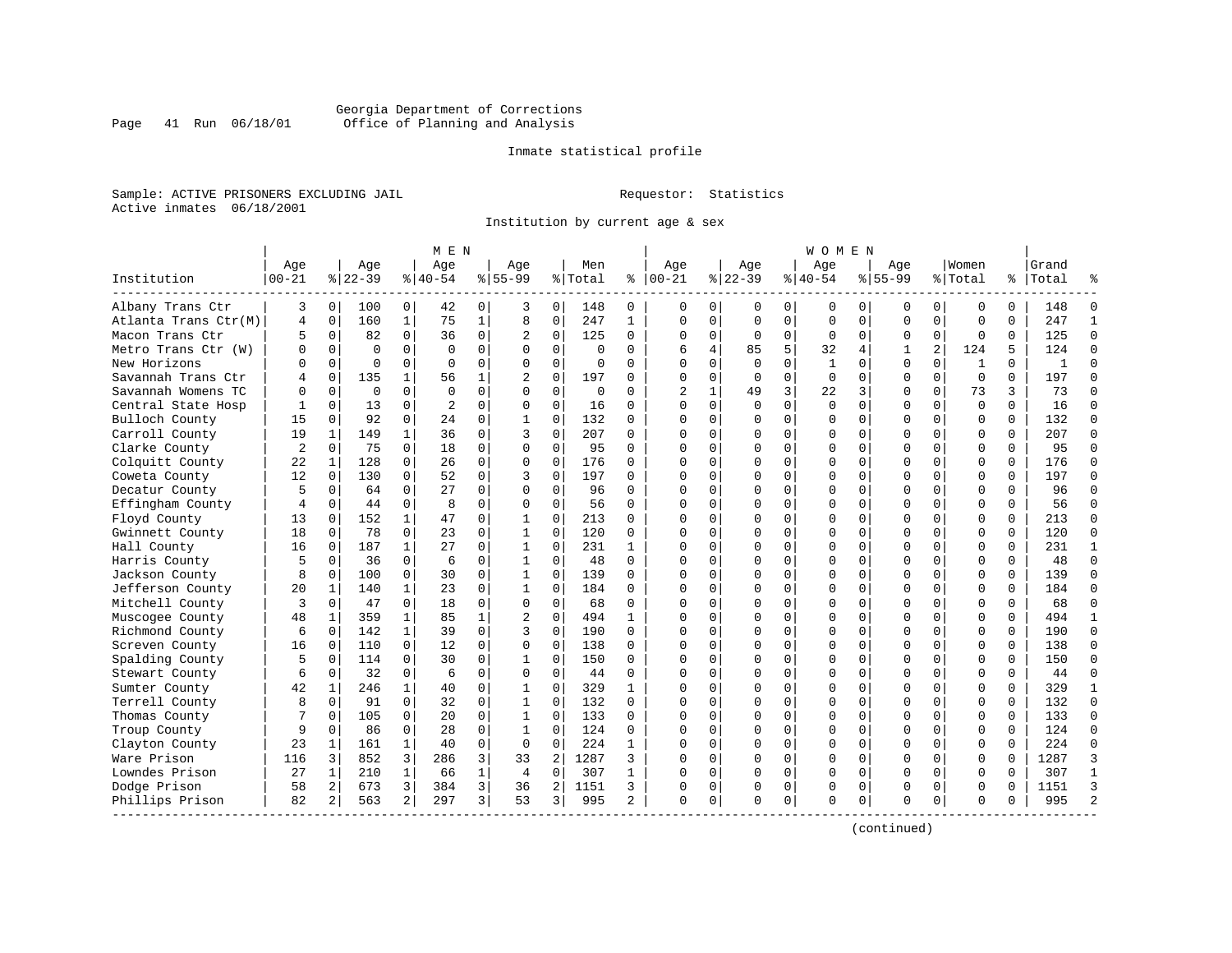#### Georgia Department of Corrections Page 42 Run 06/18/01 Office of Planning and Analysis

# Inmate statistical profile

|  | Sample: ACTIVE PRISONERS EXCLUDING JAII |  |
|--|-----------------------------------------|--|
|  | Active inmates 06/18/2001               |  |

L Bample: Active Prequestor: Statistics

Institution by current age & sex (CONTINUED)

|                      |                |                |          |                | M E N       |                |              |                |          |                |              |             |             |          | W O M E N |             |             |             |              |          |           |   |
|----------------------|----------------|----------------|----------|----------------|-------------|----------------|--------------|----------------|----------|----------------|--------------|-------------|-------------|----------|-----------|-------------|-------------|-------------|--------------|----------|-----------|---|
|                      | Age            |                | Age      |                | Age         |                | Aqe          |                | Men      |                | Age          |             | Age         |          | Aqe       |             | Aqe         |             | Women        |          | Grand     |   |
| Institution          | 00-21          |                | $ 22-39$ |                | $8 40-54$   |                | $8155 - 99$  |                | % Total  | ႜ              | $ 00-21$     |             | $ 22-39$    |          | $ 40-54$  |             | $8155 - 99$ |             | % Total      |          | %   Total |   |
| Walker Prison        | 75             | 2              | 361      | 1              | 161         |                | 25           | 2              | 622      |                | $\Omega$     | $\Omega$    | $\Omega$    | 0        | $\Omega$  | $\Omega$    | $\Omega$    | $\Omega$    | O            | 0        | 622       |   |
| Wayne Prison         | 4              | $\mathbf 0$    | 113      | 0              | 75          | 1              | 8            | 0              | 200      | 0              | 0            | 0           | 0           | 0        | 0         | $\Omega$    | $\Omega$    | $\Omega$    | 0            | $\Omega$ | 200       | ∩ |
| Arrendale Prison     | 505            | 14             | 558      | 2              | 156         | 1              | 8            | $\Omega$       | 1227     | 3              | $\Omega$     | $\Omega$    | $\Omega$    | $\Omega$ | O         | $\Omega$    | $\Omega$    | $\Omega$    | $\Omega$     | $\Omega$ | 1227      |   |
| Montgomery Prison    | 27             | 1              | 283      | $\mathbf{1}$   | 73          | $\mathbf{1}$   | 5            | $\Omega$       | 388      | $\mathbf{1}$   | <sup>0</sup> | $\Omega$    | $\Omega$    | $\Omega$ | O         | $\Omega$    | $\Omega$    | $\Omega$    | $\Omega$     | $\Omega$ | 388       |   |
| Lee Prison           | 59             | $\overline{2}$ | 474      | $\overline{a}$ | 182         | $\overline{a}$ | 13           | $\mathbf{1}$   | 728      | $\overline{a}$ | <sup>0</sup> | $\Omega$    | $\Omega$    | $\Omega$ | U         | $\Omega$    |             | $\Omega$    | $\Omega$     | $\Omega$ | 728       |   |
| Putnam Prison        | 14             | $\Omega$       | 89       | $\Omega$       | 35          | $\Omega$       | $\Omega$     | $\Omega$       | 138      | 0              | C            | $\Omega$    |             | $\Omega$ | ი         | $\Omega$    |             | $\Omega$    | $\Omega$     | $\Omega$ | 138       |   |
| Georgia State Prison | 34             | $\mathbf 1$    | 806      | 3              | 328         | 3              | 32           | 2              | 1200     | 3              | $\cap$       | $\Omega$    | $\Omega$    | $\Omega$ | O         | $\Omega$    | $\Omega$    | $\Omega$    | $\Omega$     | $\Omega$ | 1200      |   |
| Mens Prison          | ζ              | $\Omega$       | 142      | $\mathbf{1}$   | 245         | 2              | 264          | 16             | 654      | 2              | $\cap$       | $\Omega$    | O           | $\Omega$ | U         | $\Omega$    | ∩           | U           | O            | $\Omega$ | 654       |   |
| Jackson Prison-Diag  | 174            | .5             | 936      | 4              | 439         | 4              | 60           | 4              | 1609     | 4              | ∩            | $\Omega$    | U           | O        | U         | $\Omega$    | ∩           | U           | O            | 0        | 1609      |   |
| Jackson Prison-Perm  | $\overline{c}$ | $\Omega$       | 130      | $\Omega$       | 104         | 1              | 11           | 1              | 247      |                | ∩            | 0           | U           | $\Omega$ | 0         | $\Omega$    | $\Omega$    | U           | O            | 0        | 247       |   |
| Coastal Prison       | 187            | 5              | 880      | 3              | 379         | 3              | 29           | 2              | 1475     | 3              |              | U           |             | U        | Ω         | $\Omega$    |             |             | -1           | U        | 1476      |   |
| Scott Prison         | 64             | $\overline{2}$ | 722      | 3              | 324         | 3              | 29           | 2              | 1139     | 3              | n            | U           | $\cap$      | $\cap$   | U         | $\cap$      | ∩           | U           | $\cap$       | $\Omega$ | 1139      |   |
| Rivers Prison        | 55             | $\mathbf{1}$   | 689      | 3              | 316         | 3              | 36           | $\overline{2}$ | 1096     | 3              | n            | U           | ∩           | $\cap$   | U         | $\cap$      | ∩           | U           | $\cap$       | $\Omega$ | 1096      |   |
| Rutledge Prison      | 18             | $\Omega$       | 276      | $\mathbf{1}$   | 213         | 2              | 47           | 3              | 554      | $\mathbf{1}$   | <sup>0</sup> | $\Omega$    | $\Omega$    | $\Omega$ | Ω         | $\Omega$    | $\Omega$    | $\Omega$    | $\Omega$     | $\Omega$ | 554       |   |
| Central Prison       | 22             | $\mathbf 1$    | 414      | 2              | 306         | 3              | 45           | 3              | 787      | 2              |              | 0           | 0           | 0        | ი         | $\Omega$    |             | $\Omega$    | $\Omega$     | $\Omega$ | 787       |   |
| Augusta Med Prison   | 58             | 2 <sup>1</sup> | 554      | 2              | 360         | 3              | 97           | 6              | 1069     | 3              |              | 0           |             | $\Omega$ |           | 0           |             | $\cap$      | $\mathbf{1}$ | $\Omega$ | 1070      |   |
| Rogers Prison        | 181            | 5              | 827      | 3              | 244         | $\overline{a}$ | 12           | 1              | 1264     | 3              | ∩            | 0           | U           | O        | U         | $\Omega$    | ∩           | O           | U            | $\Omega$ | 1264      |   |
| Burruss Prison       | 31             | 1              | 187      | 1              | 65          | 1              | 15           | 1              | 298      | 1              | <sup>0</sup> | $\Omega$    | U           | O        | U         | $\Omega$    | ∩           | 0           | O            | 0        | 298       |   |
| Bostick Prison       | 6              | 0              | 194      | $\mathbf{1}$   | 264         | 2              | 142          | 9              | 606      | 1              | <sup>0</sup> | 0           |             | $\Omega$ | U         | $\Omega$    |             |             | O            | U        | 606       |   |
| Valdosta Prison      | 38             | 1              | 559      | 2              | 225         | 2              | 35           | 2              | 857      | 2              | n            | 0           | ∩           | $\Omega$ | Ω         | $\cap$      | ∩           | ∩           | U            | $\Omega$ | 857       |   |
| Hays Prison          | 108            | 3              | 698      | 3              | 333         | 3              | 49           | 3              | 1188     | 3              | ∩            | 0           | ∩           | $\Omega$ | U         | $\Omega$    | ∩           | 0           | U            | $\Omega$ | 1188      |   |
| Hancock Prison       | 100            | 3              | 856      | 3              | 373         | 3              | 45           | 3              | 1374     | 3              | <sup>0</sup> | 0           | U           | $\Omega$ | U         | $\Omega$    | $\Omega$    | $\Omega$    | O            | 0        | 1374      |   |
| Telfair Prison       | 70             | $\overline{2}$ | 730      | 3              | 244         | 2              | 22           | 1              | 1066     | 2              | <sup>0</sup> | $\Omega$    | U           | $\Omega$ | 0         | $\Omega$    | $\Omega$    | $\Omega$    | 0            | 0        | 1066      |   |
| Autry Prison         | 72             | $\overline{2}$ | 805      | 3              | 393         | 4              | 63           | $\overline{4}$ | 1333     | 3              | 0            | $\Omega$    |             | $\Omega$ | 0         | $\Omega$    |             | $\Omega$    | $\Omega$     | $\Omega$ | 1333      |   |
| Washington Mens Pris | 39             | $\mathbf{1}$   | 82       | 0              | 26          | $\Omega$       | $\mathbf{1}$ | $\Omega$       | 148      | O              | C            | 0           |             | O        | U         | 0           | $\Omega$    | 0           | 0            | $\Omega$ | 148       | ∩ |
| Wilcox Prison        | 70             | $\overline{2}$ | 777      | 3              | 416         | 4              | 55           | 3              | 1318     | 3              | ∩            | 0           | U           | O        | 0         | $\Omega$    | $\Omega$    | 0           | 0            | 0        | 1318      |   |
| Calhoun Prison       | 73             | 2              | 772      | 3              | 344         | 3              | 48           | 3              | 1237     | 3              | <sup>0</sup> | 0           | O           | O        | 0         | $\Omega$    | $\Omega$    | 0           | 0            | 0        | 1237      |   |
| Dooly Prison         | 64             | 2              | 664      | 3              | 354         | 3              | 32           | 2              | 1114     | 3              | <sup>0</sup> | $\Omega$    | O           | $\Omega$ | Ω         | $\Omega$    | $\Omega$    | $\Omega$    | O            | O        | 1114      |   |
| Macon Prison         | 68             | 2              | 897      | 3              | 334         | 3              | 59           | 4              | 1358     | 3              |              | O           | ∩           | $\Omega$ | Ω         | $\Omega$    |             |             | $\Omega$     | U        | 1358      |   |
| Smith Prison         | 70             | 2              | 777      | 3              | 247         | 2              | 25           | $\mathfrak{D}$ | 1119     | 3              | <sup>0</sup> | $\Omega$    | $\Omega$    | $\Omega$ | O         | $\Omega$    | $\Omega$    | $\Omega$    | $\Omega$     | U        | 1119      |   |
| Homerville Prison    | 6              | $\Omega$       | 127      | $\Omega$       | 65          | 1              | 2            | $\Omega$       | 200      | 0              | $\Omega$     | $\Omega$    | $\Omega$    | $\Omega$ | O         | $\Omega$    | $\Omega$    | $\Omega$    | O            | $\Omega$ | 200       | U |
| Washingtn Women Pris | $\Omega$       | 0              | $\Omega$ | $\Omega$       | $\Omega$    | $\Omega$       | $\Omega$     | 0              | $\Omega$ | 0              | 49           | 31          | 529         | 30       | 235       | 32          | 25          | 38          | 838          | 31       | 838       |   |
| Baldwin Prison       | 78             | 2              | 446      | $\overline{a}$ | 205         | 2              | 22           | 1              | 751      | 2              | 0            | $\mathbf 0$ | $\mathbf 0$ | 0        | $\Omega$  | $\mathbf 0$ | $\Omega$    | $\mathbf 0$ | $\Omega$     | $\Omega$ | 751       |   |
| Metro Womens Prison  | O              | 0              | 1        | 0              | $\mathbf 0$ | $\mathbf 0$    | $\Omega$     | $\mathbf 0$    | 1        | O              | 35           | 22          | 421         | 24       | 187       | 26          | 21          | 32          | 664          | 24       | 665       |   |
| Pulaski Womens Pris  | $\Omega$       | 0              | 1        | $\Omega$       | $\Omega$    | 0              | U            | 0              | 1        | 0              | 68           | 43          | 697         | 39       | 254       | 35          | 19          | 29          | 1038         | 38       | 1039      |   |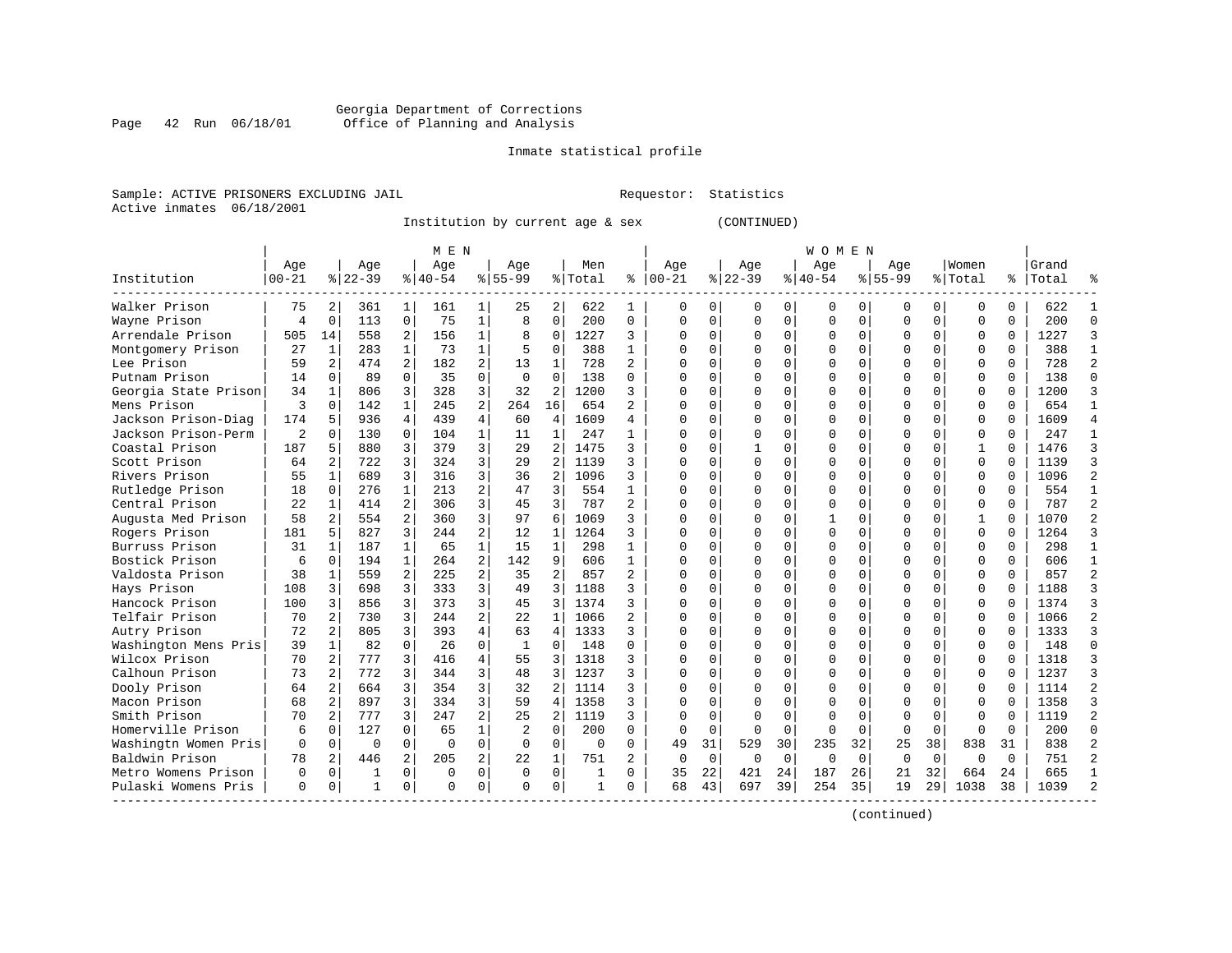### Georgia Department of Corrections<br>Page 43 Run 06/18/01 Office of Planning and Analysis Page 43 Run 06/18/01 Office of Planning and Analysis

#### Inmate statistical profile

Sample: ACTIVE PRISONERS EXCLUDING JAIL **Requestor:** Statistics Active inmates 06/18/2001

Institution by current age & sex (CONTINUED)

|                      |            |      |           |       | M E N                        |       |          |       |                    |       |           |          |              |       | W O M E N |          |             |        |          |       |           |       |
|----------------------|------------|------|-----------|-------|------------------------------|-------|----------|-------|--------------------|-------|-----------|----------|--------------|-------|-----------|----------|-------------|--------|----------|-------|-----------|-------|
|                      | Age        |      | Age       |       | Age                          |       | Age      |       | Men                |       | Age       |          | Age          |       | Age       |          | Age         |        | Women    |       | Grand     |       |
| Institution          | $ 00 - 21$ |      | $ 22-39 $ |       | $8 40-54$                    |       | $ 55-99$ |       | % Total            | ి     | $00 - 21$ |          | $ 22-39 $    |       | $ 40-54 $ |          | $8155 - 99$ |        | % Total  |       | %   Total | ႜ     |
| Pelham PreTrans Unit | 2          |      | 123       |       | 63                           |       |          | 0     | 192                |       |           |          |              |       | $\Omega$  |          |             |        |          |       | 192       |       |
| Milan Prison         | 58         |      | 154       |       | 47                           | 0     | $\Omega$ | 0     | 259                |       |           |          |              | 0     | $\Omega$  |          |             |        |          | 0     | 259       |       |
| West Central Prison  | 19         |      | 131       |       | 27                           |       |          |       | 182                | 0     |           |          |              |       | 0         |          |             |        |          | 0     | 182       |       |
| D Ray James Prison   | 126        |      | 1007      |       | 394                          |       | 33       |       | 1560               |       |           |          |              |       |           |          |             |        |          | 0     | 1560      |       |
| Coffee Corr Facility | 141        |      | 923       |       | 400                          |       | 45       | 3     | 1509               |       |           |          |              |       |           |          |             |        |          |       | 1509      |       |
| Wheeler Corr Facilty | 111        |      | 928       |       | 419                          |       | 51       |       | 1509               |       |           |          |              |       |           |          |             |        |          |       | 1509      |       |
| Transfer Inst Unkn   | 0          |      | $\Omega$  |       |                              |       |          |       |                    |       |           |          |              |       |           |          |             |        |          |       |           |       |
| Montgomery BC        | 33         |      | 54        |       |                              |       |          |       | 87                 |       |           |          |              |       |           |          |             |        |          |       | 87        |       |
| Scott BC             | 23         |      | 54        |       |                              |       |          |       | 77                 |       |           |          |              |       |           |          |             |        |          | 0     | 77        |       |
| Burruss BC           | 58         |      | 92        |       |                              |       |          |       | 150                |       |           |          |              |       |           |          |             |        |          | 0     | 150       |       |
| Hays BC              | 71         |      | 128       |       |                              |       |          | 0     | 199                |       |           |          |              |       | $\Omega$  |          | $\Omega$    |        |          | 0     | 199       |       |
| Baldwin BC           | 85         |      | 183       |       | $\Omega$                     |       | O        | 0     | 268                |       | $\Omega$  | $\Omega$ | <sup>0</sup> | 0     | $\Omega$  | $\Omega$ | $\Omega$    |        |          |       | 268       |       |
| Total reported       |            |      |           |       | 3734 100 26260 100 11120 100 |       |          |       | 1638 100 42752 100 |       | 160 100   |          | 1782 100     |       | 732 100   |          |             | 66 100 | 2740 100 |       | 45492 100 |       |
| Percent reported     |            | 99.9 |           | 100.0 |                              | 100.0 |          | 100.0 |                    | 100.0 |           | 100.0    |              | 100.0 |           | 100.0    |             | 100.0  |          | 100.0 |           | 100.0 |
| Not Reported         | 3          |      | 9         |       | 4                            |       | $\Omega$ |       | 16                 |       | $\Omega$  |          | $\Omega$     |       | $\Omega$  |          | $\Omega$    |        | $\Omega$ |       | 16        |       |
| Total                | 3737       |      | 26269     |       | 11124                        |       | 1638     |       | 42768              |       | 160       |          | 1782         |       | 732       |          | 66          |        | 2740     |       | 45508     |       |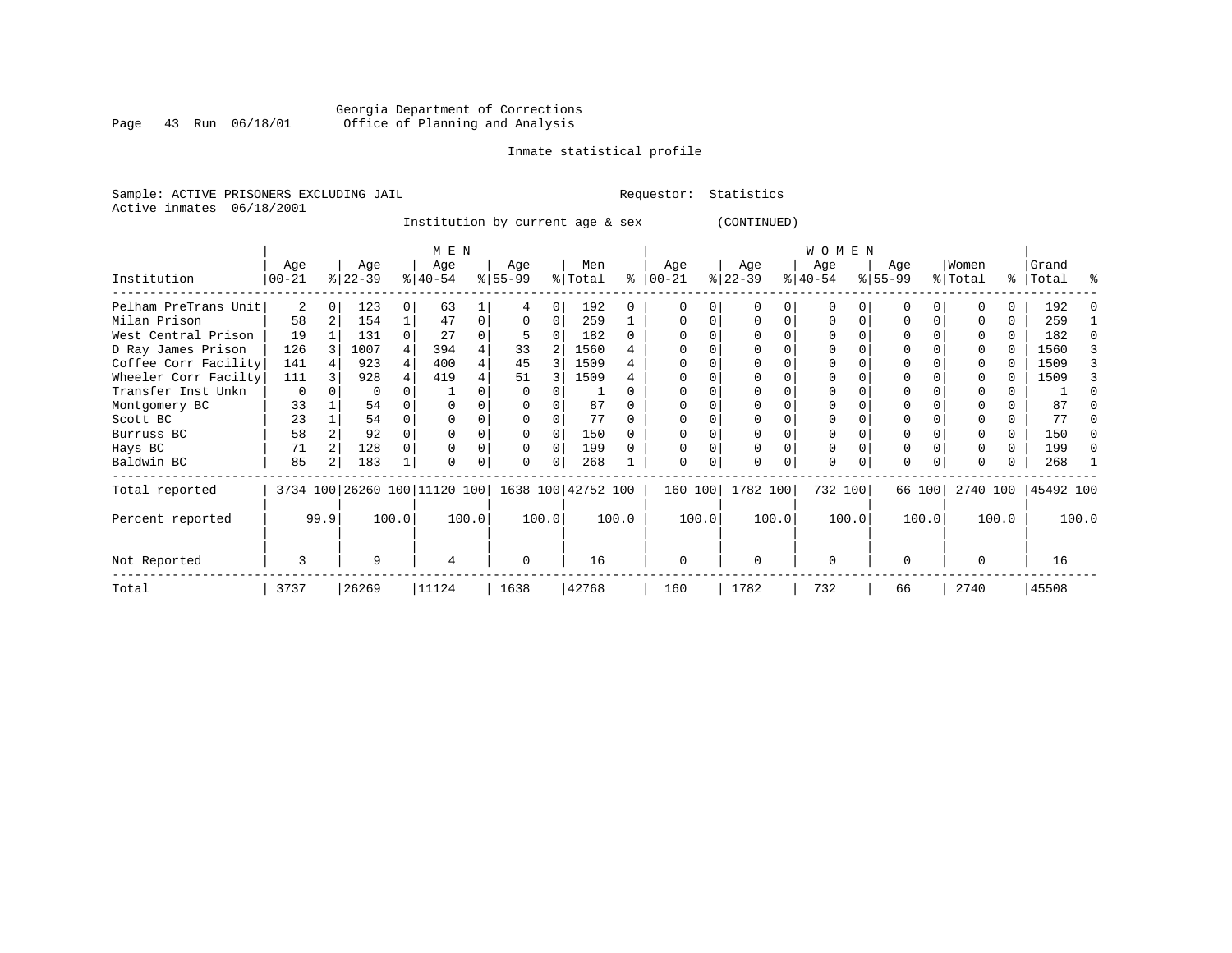#### Georgia Department of Corrections Page 44 Run 06/18/01 Office of Planning and Analysis

#### Inmate statistical profile

Sample: ACTIVE PRISONERS EXCLUDING JAIL **Requestor:** Statistics Active inmates 06/18/2001

Misdemeanors And Felonies by current age & sex

| Crime Type                   | Age<br>$00 - 21$ |          | Aqe<br>$8122 - 39$                 |                | M E N<br>Age<br>$8140 - 54$ |          | Age<br>$8155 - 99$ |                | Men<br>% Total           | ွေ             | Age<br>$ 00-21$ |                                     | Age<br>$ 22-39 $ |                | <b>WOMEN</b><br>Aqe<br>$8140 - 54$ |                           | Age<br>$8155 - 99$ |                    | Women<br>% Total |        | Grand<br>%   Total %     |                |
|------------------------------|------------------|----------|------------------------------------|----------------|-----------------------------|----------|--------------------|----------------|--------------------------|----------------|-----------------|-------------------------------------|------------------|----------------|------------------------------------|---------------------------|--------------------|--------------------|------------------|--------|--------------------------|----------------|
| <b>MISDEMEANOR</b><br>FELONY |                  | $\Omega$ | 39<br>3718 100 26193 100 11083 100 | 0 <sup>1</sup> | 24                          | $\Omega$ | $\overline{2}$     | 0 <sup>1</sup> | 72<br>1630 100 42624 100 | $\overline{0}$ |                 | $\mathbf{0}$<br>$\Omega$<br>159 100 | 3<br>1773 100    | 0 <sup>1</sup> | $\overline{2}$                     | $\overline{0}$<br>728 100 | $\Omega$           | $\Omega$<br>66 100 |                  | 5<br>0 | 77<br>2726 100 45350 100 | $\overline{0}$ |
| Total reported               |                  |          | 3725 100 26232 100 11107 100       |                |                             |          |                    |                | 1632 100 42696 100       |                | 159             | 100                                 |                  | 1776 100       |                                    | 730 100                   |                    | 66 100             | 2731 100         |        | 45427 100                |                |
| Percent reported             |                  | 99.7     |                                    | 99.9           |                             | 99.8     |                    | 99.6           |                          | 99.8           |                 | 99.4                                |                  | 99.7           |                                    | 99.7                      |                    | 100.0              |                  | 99.7   |                          | 99.8           |
| NOT REPORTED                 | 12               |          | 37                                 |                | 17                          |          | 6                  |                | 72                       |                |                 |                                     | 6                |                | 2                                  |                           | $\Omega$           |                    | 9                |        | 81                       |                |
| Total                        | 3737             |          | 26269                              |                | 11124                       |          | 1638               |                | 42768                    |                | 160             |                                     | 1782             |                | 732                                |                           | 66                 |                    | 2740             |        | 45508                    |                |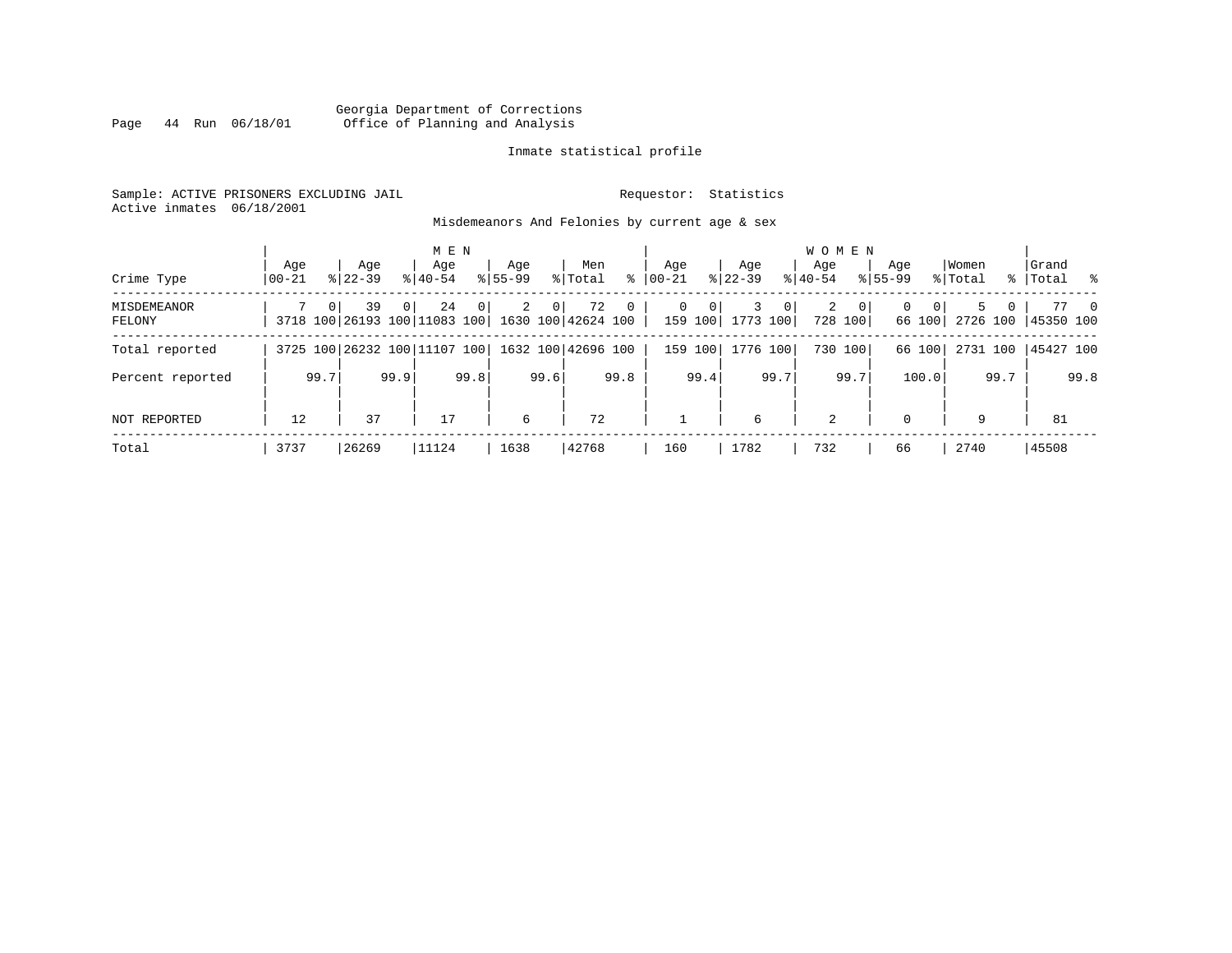### Georgia Department of Corrections<br>Page 45 Run 06/18/01 Office of Planning and Analysis Page 45 Run 06/18/01 Office of Planning and Analysis

#### Inmate statistical profile

Sample: ACTIVE PRISONERS EXCLUDING JAIL **Requestor:** Statistics Active inmates 06/18/2001

Crimes By Group by current age & sex

|                      |           |                |           |              | M E N                        |          |                |              |                    |          |          |          |                |             | W O M E N    |                |             |             |                |              |                |                |
|----------------------|-----------|----------------|-----------|--------------|------------------------------|----------|----------------|--------------|--------------------|----------|----------|----------|----------------|-------------|--------------|----------------|-------------|-------------|----------------|--------------|----------------|----------------|
|                      | Age       |                | Age       |              | Age                          |          | Aqe            |              | Men                |          | Age      |          | Age            |             | Aqe          |                | Aqe         |             | Women          |              | Grand          |                |
| Crimes By Group      | $00 - 21$ |                | $8 22-39$ |              | % 40-54                      |          | $8155 - 99$    |              | % Total            | နွ       | $ 00-21$ |          | $ 22-39$       |             | $ 40-54$     |                | $8155 - 99$ |             | % Total        |              | Total          |                |
| HOMICIDE             | 229       | 6              | 3022      | 12           | 1719                         | 15       | 459            | 28           | 5429               | 13       | 20       | 13       | 223            | 13          | 134          | 18             | 35          | 53          | 412            | 15           | 5841           | 13             |
| ABORTION             | $\Omega$  | $\Omega$       | $\Omega$  | 0            | $\Omega$                     | $\Omega$ | 0              | 0            | $\Omega$           | $\Omega$ | $\Omega$ | $\Omega$ | $\mathbf 0$    | $\mathbf 0$ | $\Omega$     | $\mathbf 0$    | $\Omega$    | $\mathbf 0$ | $\Omega$       | $\Omega$     | $\Omega$       | $\Omega$       |
| BODILY INJRY&REL OFF | 504       | 14             | 3902      | 15           | 1504                         | 14       | 199            | 12           | 6109               | 14       | 20       | 13       | 173            | 10          | 83           | 11             | 5           | 8           | 281            | 10           | 6390           | 14             |
| ARSON & REL OFF      | 20        | 1              | 188       | $\mathbf{1}$ | 58                           | 1        | 9              | $\mathbf{1}$ | 275                | -1       |          |          | 8              | O           | 11           | 2              | 2           | 3           | 23             | 1            | 298            | 1              |
| DAMAGE OF PROPERTY   | 18        | $\Omega$       | 61        | 0            | 27                           | $\Omega$ | 3              | $\Omega$     | 109                | $\Omega$ | ∩        | $\Omega$ | 4              | O           | ∩            | $\Omega$       | U           | 0           | $\overline{4}$ | <sup>0</sup> | 113            | $\Omega$       |
| BURGLARY & REL OFF   | 552       | 15             | 3087      | 12           | 1150                         | 10       | 46             | 3            | 4835               | 11       | 14       | 9        | 135            | 8           | 35           | 5              | 0           | $\Omega$    | 184            | 7            | 5019           | 11             |
| FORGERY & REL OFF    | 54        | 1              | 730       | 3            | 335                          | 3        | 17             | 1            | 1136               | 3        | 20       | 13       | 294            | 17          | 91           | 12             | 6           | 9           | 411            | 15           | 1547           | 3              |
| THEFT                | 290       | 8              | 1658      | 6            | 700                          | 6        | 55             | 3            | 2703               | 6        | 13       | 8        | 201            | 11          | 104          | 14             | 2           | 3           | 320            | 12           | 3023           | 7              |
| <b>ROBBERY</b>       | 1128      | 30             | 4580      | 17           | 1175                         | 11       | 78             | 5            | 6961               | 16       | 48       | 30       | 166            | 9           | 39           | 5              | 0           | $\Omega$    | 253            | 9            | 7214           | 16             |
| SEXUAL OFFENSES      | 265       | 7              | 2823      | 11           | 2025                         | 18       | 529            | 32           | 5642               | 13       | 3        | 2        | 44             | 2           | 27           | 4              | 0           | 0           | 74             | 3            | 5716           | 13             |
| OBSCENITY CRIMES     | O         | $\Omega$       | O         | 0            | 2                            | O        | -1             | $\Omega$     | 3                  | O        | $\Omega$ | $\Omega$ | $\Omega$       | $\Omega$    | <sup>0</sup> | $\Omega$       | U           | $\Omega$    | $\Omega$       | <sup>0</sup> | 3              | $\Omega$       |
| TREASON & REL OFF    | O         | 0              | -1        | 0            | -1                           | O        | O              | $\Omega$     | $\overline{2}$     | O        | O        | $\Omega$ | -1             | $\Omega$    | <sup>0</sup> | $\Omega$       | U           | 0           | -1             | 0            | २              | $\Omega$       |
| CRIMES INVOLVNG GOVT | 75        | $\overline{2}$ | 617       | 2            | 186                          | 2        |                | 0            | 885                |          |          |          | 36             | 2           | 19           | 3              | Ω           | O           | 56             |              | 941            | $\overline{2}$ |
| FALSIFICATIONS       | $\Omega$  | $\Omega$       | 20        | 0            | 7                            | 0        | $\overline{2}$ | 0            | 29                 | U        | 1        |          | 2              | O           | 1            | $\Omega$       | U           | 0           | $\overline{4}$ | 0            | 33             | $\Omega$       |
| OBSTRUCT LAW ENFORCE | 12        | 0              | 86        | 0            | 28                           | O        |                | 0            | 128                | U        | $\Omega$ | $\Omega$ | 6              | O           | 2            | $\Omega$       |             | 2           | q              | U            | 137            | $\Omega$       |
| DISORDERLY CONDUCT   | 9         | $\Omega$       | 32        | 0            | q                            | O        | U              | 0            | 50                 |          |          |          | $\Omega$       | N           |              | $\Omega$       | Ω           | U           | $\Omega$       |              | 50             | $\Omega$       |
| GAMBLING & REL OFF   | 1         | $\Omega$       | ζ         | 0            | -1                           | O        | $\mathbf{1}$   | $\Omega$     | 6                  | U        | $\Omega$ | $\Omega$ | $\mathbf{1}$   | $\Omega$    | <sup>0</sup> | $\Omega$       | U           | $\Omega$    | $\mathbf{1}$   | O            | 7              | $\Omega$       |
| CRUELTY TO CHILDREN  | 10        | $\Omega$       | 188       | 1            | 52                           | $\Omega$ | 10             | 1            | 260                | 1        | 5        | 3        | 67             | 4           | 11           | $\overline{c}$ | U           | $\Omega$    | 83             | 3            | 343            | 1              |
| CRIMES WITH GUNS     |           | $\Omega$       | 109       | $\Omega$     | 56                           | 1        | 6              | $\Omega$     | 179                | $\Omega$ | $\Omega$ | $\Omega$ | $\overline{2}$ | $\Omega$    | <sup>0</sup> | $\Omega$       | Ω           | $\Omega$    | $\overline{2}$ | $\Omega$     | 181            | $\Omega$       |
| INVASION PRIVACY     |           | 0              | 7         | 0            | q                            | $\Omega$ | -1             | $\Omega$     | 20                 | O        | $\Omega$ | $\Omega$ | $\Omega$       | O           | <sup>0</sup> | $\Omega$       | O           | 0           | $\Omega$       | <sup>0</sup> | 20             | $\Omega$       |
| RACKETEERING         |           | $\Omega$       | 10        | 0            | 17                           | O        | 0              | $\Omega$     | 27                 | O        | $\Omega$ | $\Omega$ | 3              | 0           | 2            | $\Omega$       | U           | 0           | 5              | O            | 32             | $\Omega$       |
| DRUG ABUSE OFFENSES  | 474       | 13             | 3943      | 15           | 1523                         | 14       | 131            | 8            | 6071               | 14       | 9        | 6        | 317            | 18          | 135          | 18             | 12          | 18          | 473            | 17           | 6544           | 14             |
| DRUG TRAFFICKING     | 33        | 1              | 749       | 3            | 224                          | 2        | 29             | 2            | 1035               |          | 1        |          | 50             | 3           | 19           | 3              | 3           | 5           | 73             | ζ            | 1108           | $\overline{2}$ |
| <b>AUTO CRIMES</b>   | 6         | 0              | 265       | 1            | 246                          | 2        | 39             | 2            | 556                | 1        | $\Omega$ | $\Omega$ | 14             | 1           | 10           | 1              | $\Omega$    | $\Omega$    | 24             | -1           | 580            | 1              |
| REVENUE & CONTRABAND |           | $\mathbf 0$    | $\Omega$  | 0            | $\Omega$                     | $\Omega$ | 0              | 0            | $\Omega$           | $\Omega$ | $\Omega$ | $\Omega$ | $\mathbf 0$    | 0           | 0            | $\Omega$       | 0           | 0           | $\Omega$       | $\Omega$     | $\Omega$       | $\Omega$       |
| CRIMES OF OTH STATES | $\Omega$  | $\Omega$       | 0         | $\Omega$     | 1                            | $\Omega$ | O              | $\Omega$     | 1                  | O        | $\Omega$ | $\Omega$ | -1             | 0           | <sup>0</sup> | $\Omega$       | 0           | 0           | -1             | $\Omega$     | $\mathfrak{D}$ | $\Omega$       |
| MISC. FELONIES       | 24        | 1              | 101       | 0            | 25                           | 0        | 5              | $\Omega$     | 155                | U        |          |          | 24             |             | 5            | 1              | 0           | 0           | 31             |              | 186            | $\Omega$       |
| MISDEMEANORS         | 7         | 0              | 39        | 0            | 24                           | 0        | 2              | 0            | 72                 | O        | $\Omega$ | 0        | 3              | 0           | 2            | 0              | 0           | 0           | 5              |              | 77             | ∩              |
| Total reported       |           |                |           |              | 3722 100 26221 100 11104 100 |          |                |              | 1631 100 42678 100 |          | 159 100  |          | 1775 100       |             | 730 100      |                |             | 66 100      | 2730 100       |              | 45408 100      |                |
| Percent reported     |           | 99.6           |           | 99.8         |                              | 99.8     |                | 99.6         |                    | 99.8     |          | 99.4     |                | 99.6        |              | 99.7           |             | 100.0       |                | 99.6         |                | 99.8           |
| NOT REPORTED         | 15        |                | 48        |              | 20                           |          | 7              |              | 90                 |          | 1        |          | 7              |             | 2            |                | 0           |             | 10             |              | 100            |                |
| Total                | 3737      |                | 26269     |              | 11124                        |          | 1638           |              | 42768              |          | 160      |          | 1782           |             | 732          |                | 66          |             | 2740           |              | 45508          |                |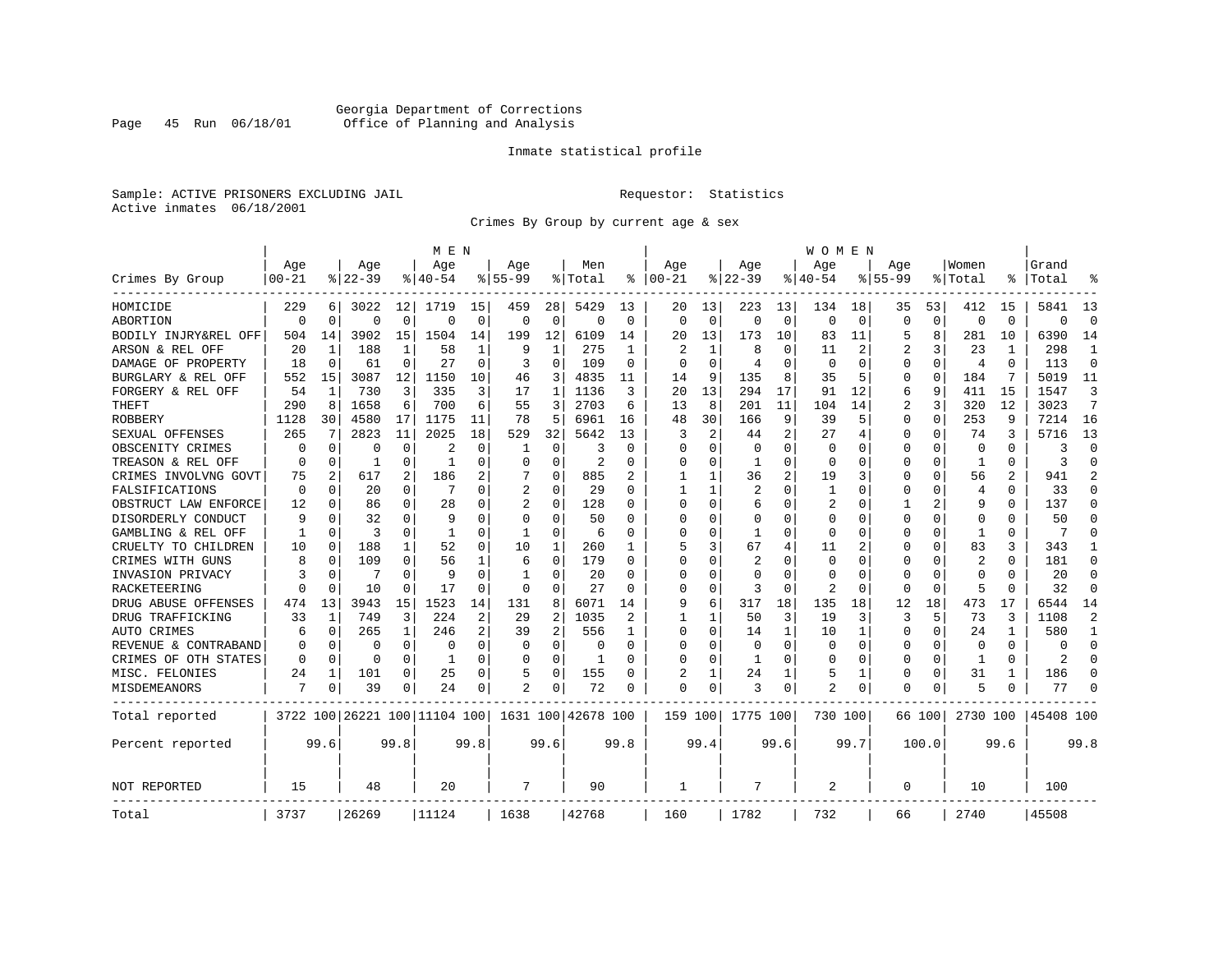### Georgia Department of Corrections<br>Page 46 Run 06/18/01 Office of Planning and Analysis Page 46 Run 06/18/01 Office of Planning and Analysis

#### Inmate statistical profile

Sample: ACTIVE PRISONERS EXCLUDING JAIL **Requestor:** Statistics Active inmates 06/18/2001

Most Serious Offense by current age & sex

|                            |          |             |                |             | M E N          |             |              |             |                |             |               |          |             |          | <b>WOMEN</b> |             |             |             |                |          |           |          |
|----------------------------|----------|-------------|----------------|-------------|----------------|-------------|--------------|-------------|----------------|-------------|---------------|----------|-------------|----------|--------------|-------------|-------------|-------------|----------------|----------|-----------|----------|
|                            | Age      |             | Age            |             | Age            |             | Age          |             | Men            |             | Age           |          | Age         |          | Age          |             | Age         |             | Women          |          | Grand     |          |
| Most Serious Offense 00-21 |          |             | $8 22-39$      |             | $ 40-54 $      |             | $ 55-99$     |             | % Total        |             | $8   00 - 21$ |          | $ 22-39 $   |          | $ 40-54 $    |             | $ 55-99$    |             | % Total        |          | %   Total | ዱ        |
| Misdemeanors               |          |             |                |             |                |             |              |             |                |             |               |          |             |          |              |             |             |             |                |          |           |          |
| abandonment                | 0        | $\mathbf 0$ | 1              | 0           | $\mathbf 0$    | 0           | 0            | 0           | 1              | $\mathbf 0$ | 0             | 0        | $\mathbf 0$ | 0        | $\mathsf 0$  | 0           | 0           | 0           | $\mathbf 0$    | 0        |           | $\Omega$ |
| stalking                   | $\Omega$ | 0           | $\overline{2}$ | 0           | $\mathbf 0$    | 0           | 0            | 0           | 2              | $\Omega$    | $\Omega$      | $\Omega$ | $\mathbf 0$ | 0        | $\Omega$     | $\mathbf 0$ | $\Omega$    | $\Omega$    | $\Omega$       | $\Omega$ |           | $\Omega$ |
| aggravated assault         | $\Omega$ | $\mathbf 0$ | $\mathbf{1}$   | $\mathbf 0$ | 0              | 0           | 0            | $\mathbf 0$ | $\mathbf{1}$   | 0           | $\Omega$      | 0        | 0           | 0        | $\Omega$     | $\mathbf 0$ | 0           | $\mathbf 0$ | $\mathbf 0$    | $\Omega$ |           | $\Omega$ |
| simple assault             | ∩        | $\mathbf 0$ | $\mathbf{1}$   | $\Omega$    | $\mathbf 0$    | 0           | 0            | $\mathbf 0$ | $\mathbf 1$    | $\Omega$    | $\Omega$      | $\Omega$ | 0           | 0        | $\Omega$     | 0           | 0           | $\Omega$    | $\Omega$       | $\Omega$ |           | $\Omega$ |
| simple battery             | U        | $\Omega$    | $\mathbf{1}$   | $\Omega$    | 5              | $\mathbf 0$ | $\mathbf{1}$ | $\mathbf 0$ | 7              | $\Omega$    | $\Omega$      | $\Omega$ | 1           | $\Omega$ | $\Omega$     | $\Omega$    | O           | $\Omega$    | 1              | $\Omega$ |           | $\Omega$ |
| reckless conduct           |          | 0           | $\mathbf{1}$   | $\Omega$    | $\Omega$       | $\mathbf 0$ | $\Omega$     | $\mathbf 0$ | 1              | $\Omega$    | $\Omega$      | $\Omega$ | $\Omega$    | $\Omega$ | $\Omega$     | $\Omega$    | O           | $\Omega$    | ∩              | $\Omega$ |           | $\Omega$ |
| disorderly conduct         |          | $\Omega$    | $\mathbf{1}$   | $\Omega$    | $\Omega$       | 0           | $\Omega$     | $\Omega$    | 1              | $\Omega$    | $\Omega$      | $\Omega$ | $\Omega$    | $\Omega$ | $\Omega$     | $\Omega$    | O           | $\Omega$    | ∩              | $\Omega$ |           | $\Omega$ |
| theft by taking            | U        | 0           | $\overline{2}$ | $\Omega$    | $\overline{c}$ | 0           | $\Omega$     | 0           | 4              | $\Omega$    | $\Omega$      | $\Omega$ | $\Omega$    | 0        | $\Omega$     | $\Omega$    | O           | $\Omega$    | ∩              | $\Omega$ |           | $\Omega$ |
| robbery                    |          | $\Omega$    | 1              | $\Omega$    | $\Omega$       | 0           | $\Omega$     | $\Omega$    | 1              | $\Omega$    | $\Omega$      | $\Omega$ | $\Omega$    | $\Omega$ | $\Omega$     | $\Omega$    | U           | $\Omega$    | ∩              | $\Omega$ |           | $\Omega$ |
| bad checks                 |          | 0           | 1              | $\Omega$    | 1              | 0           | $\Omega$     | 0           | 2              | $\Omega$    | $\Omega$      | 0        | 2           | $\Omega$ | O            | $\Omega$    | O           | $\Omega$    | $\overline{2}$ | $\Omega$ |           | $\Omega$ |
| poss of narcotics          | U        | $\Omega$    | 1              | $\Omega$    | $\Omega$       | 0           | $\Omega$     | $\Omega$    |                | $\Omega$    | $\Omega$      | 0        | $\Omega$    | $\Omega$ | $\Omega$     | $\Omega$    | O           | $\Omega$    | $\Omega$       | $\Omega$ |           | $\Omega$ |
| poss of marijuana          |          | 0           | $\overline{c}$ | $\Omega$    |                | $\mathbf 0$ | $\Omega$     | $\mathbf 0$ | $\overline{4}$ | $\Omega$    | $\Omega$      | $\Omega$ | $\Omega$    | $\Omega$ | O            | $\Omega$    | O           | $\Omega$    | $\Omega$       | $\Omega$ |           | $\Omega$ |
| viol motor yeh law         | ∩        | $\Omega$    | $\overline{c}$ | $\Omega$    | 3              | 0           | $\Omega$     | $\Omega$    | 5              | $\Omega$    | $\Omega$      |          | O           | $\Omega$ | $\Omega$     | $\Omega$    | U           | $\Omega$    | $\Omega$       | $\Omega$ |           | $\Omega$ |
| d.u.i                      | O        | $\Omega$    | 6              | $\Omega$    | 5              | $\mathbf 0$ | 1            | $\mathbf 0$ | 12             | $\Omega$    | $\Omega$      | O        | O           | $\Omega$ | O            | $\Omega$    | U           | $\Omega$    | $\Omega$       | $\Omega$ | 12        | $\Omega$ |
| obstr of law enf off       |          | 0           | 8              | $\Omega$    | $\overline{c}$ | $\mathbf 0$ | $\Omega$     | 0           | 11             | 0           | $\Omega$      |          | $\Omega$    | O        | $\Omega$     | 0           | U           | $\Omega$    | ∩              | $\Omega$ | 11        | $\Omega$ |
| impersonating anothe       | 1        | 0           |                | $\Omega$    | $\Omega$       | $\mathbf 0$ | $\Omega$     | $\mathbf 0$ | $\overline{2}$ | $\Omega$    | $\Omega$      |          | $\Omega$    | $\Omega$ | $\Omega$     | $\Omega$    | U           | $\Omega$    | $\Omega$       | $\Omega$ |           | $\Omega$ |
| criminal trespassing       | 0        | $\mathbf 0$ | $\overline{2}$ | $\Omega$    | $\overline{2}$ | $\mathbf 0$ | $\Omega$     | 0           | 4              | $\Omega$    | $\Omega$      |          | C           | 0        | $\Omega$     | $\Omega$    |             | $\Omega$    | ∩              | $\Omega$ |           | $\Omega$ |
| sexual battery             | $\Omega$ | $\Omega$    | 1              | $\Omega$    | $\Omega$       | $\Omega$    | $\Omega$     | $\Omega$    | 1              | $\Omega$    | $\Omega$      | U        | C           | $\Omega$ | $\Omega$     | $\Omega$    | U           | $\Omega$    | $\cap$         | $\Omega$ |           | $\Omega$ |
| escape                     |          | 0           | $\Omega$       | $\Omega$    | $\Omega$       | 0           | $\Omega$     | $\Omega$    |                | $\Omega$    | $\Omega$      |          | C           | 0        | $\Omega$     | 0           |             | $\Omega$    | ∩              | $\Omega$ |           | $\Omega$ |
| cpwl & concealed wea       |          | $\mathbf 0$ |                | $\Omega$    | $\Omega$       | 0           | $\Omega$     | $\Omega$    | 2              | $\Omega$    | $\Omega$      |          | C           | $\Omega$ | $\Omega$     | $\Omega$    |             | $\Omega$    | $\Omega$       | $\Omega$ |           | $\Omega$ |
| shoplifting                | $\Omega$ | $\mathbf 0$ |                | $\Omega$    | $\Omega$       | 0           | $\Omega$     | $\Omega$    |                | $\Omega$    | $\Omega$      |          | $\Omega$    | $\Omega$ | $\Omega$     | $\Omega$    | U           | $\Omega$    | ∩              | $\Omega$ |           | $\Omega$ |
| pointing gun at anot       | $\Omega$ | $\mathbf 0$ | $\mathbf{1}$   | $\Omega$    | $\Omega$       | $\mathbf 0$ | $\Omega$     | $\Omega$    | 1              | $\Omega$    | $\Omega$      | $\Omega$ | $\Omega$    | $\Omega$ | $\Omega$     | $\Omega$    | $\Omega$    | $\Omega$    | $\Omega$       | $\Omega$ |           | $\Omega$ |
| carry dly weapons pu       | $\Omega$ | $\mathbf 0$ | $\Omega$       | $\Omega$    | $\mathbf{1}$   | $\mathbf 0$ | $\Omega$     | $\Omega$    | 1              | $\Omega$    | $\Omega$      | $\Omega$ | $\Omega$    | $\Omega$ | $\Omega$     | $\Omega$    | O           | $\Omega$    | $\Omega$       | $\Omega$ |           | $\cap$   |
| inciting to riot           | $\Omega$ | $\mathbf 0$ | $\Omega$       | 0           | $\Omega$       | 0           | O            | $\mathbf 0$ | $\Omega$       | $\Omega$    | ∩             | O        | $\Omega$    | 0        |              | 0           | O           | $\Omega$    |                | $\Omega$ |           | $\cap$   |
| theft by deception <       | 0        | $\mathbf 0$ | 1              | 0           | $\Omega$       | 0           | $\Omega$     | 0           |                | $\Omega$    | $\Omega$      | 0        | ∩           | 0        | $\Omega$     | 0           | U           | 0           | $\Omega$       | $\Omega$ |           |          |
| FELONIES                   |          |             |                |             |                |             |              |             |                |             |               |          |             |          |              |             |             |             |                |          |           |          |
|                            |          |             |                |             |                |             |              |             |                |             |               |          |             |          |              |             |             |             |                |          |           |          |
|                            |          |             |                |             |                |             |              |             |                |             |               |          |             |          |              |             | (continued) |             |                |          |           |          |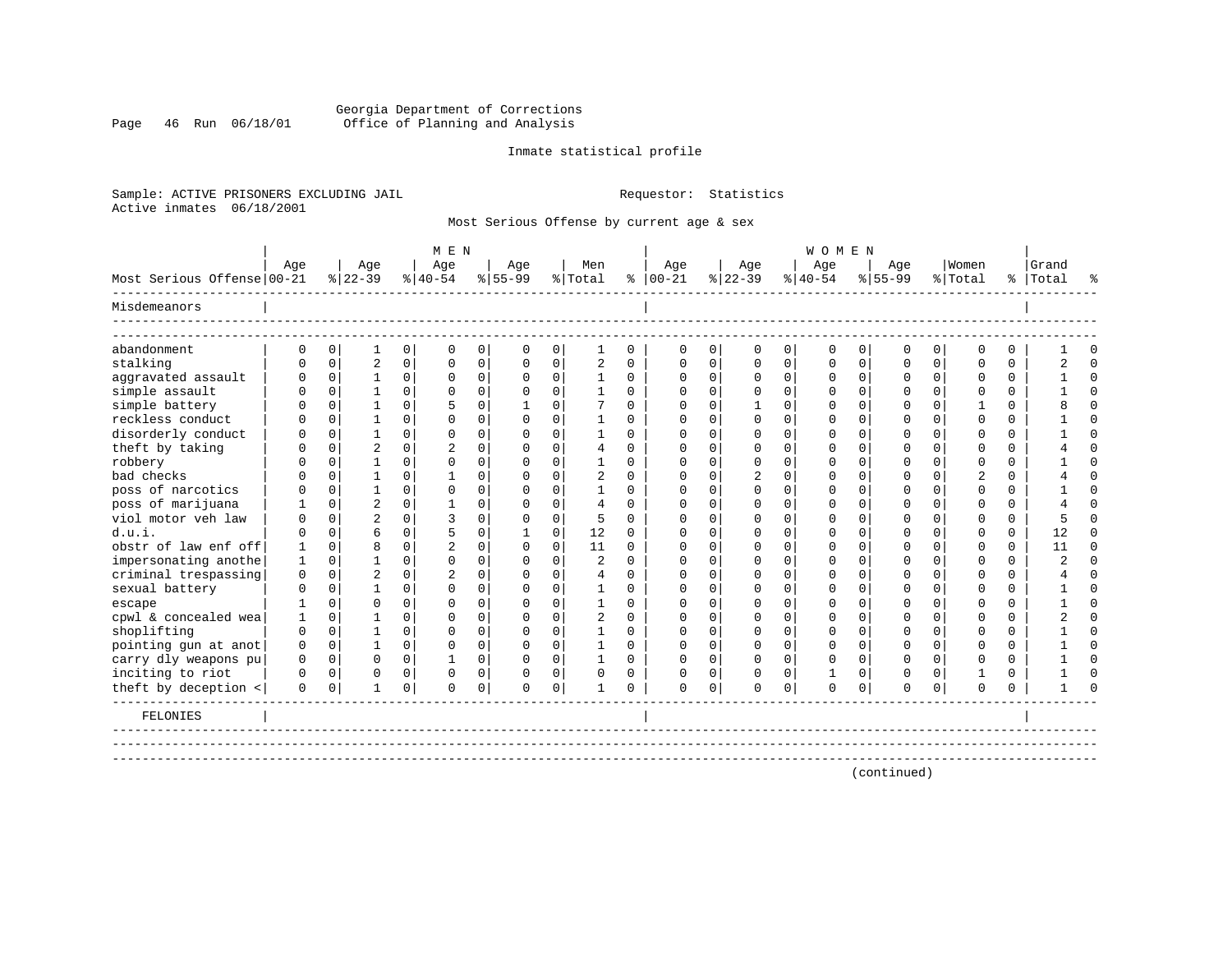Georgia Department of Corrections<br>Page 47 Run 06/18/01 office of Planning and Analysis Office of Planning and Analysis

Sample: ACTIVE PRISONERS EXCLUDING JAIL **Requestor:** Statistics

#### Inmate statistical profile

| Active inmates             | 06/18/2001  |              |                  |             |                 |              |                  |          | Most Serious Offense by current age & sex |              |                      |             |                  | (CONTINUED) |                 |             |                  |             |                  |              |                    |  |
|----------------------------|-------------|--------------|------------------|-------------|-----------------|--------------|------------------|----------|-------------------------------------------|--------------|----------------------|-------------|------------------|-------------|-----------------|-------------|------------------|-------------|------------------|--------------|--------------------|--|
|                            |             |              |                  |             | M E N           |              |                  |          |                                           |              |                      |             |                  |             | W O M E N       |             |                  |             |                  |              |                    |  |
| Most Serious Offense 00-21 | Aqe         |              | Aqe<br>$ 22-39 $ |             | Aqe<br>$ 40-54$ |              | Aqe<br>$ 55-99 $ |          | Men<br>% Total                            |              | Aqe<br>$8   00 - 21$ |             | Aqe<br>$ 22-39 $ |             | Age<br>$ 40-54$ |             | Aqe<br>$8 55-99$ |             | Women<br>% Total |              | Grand<br>%   Total |  |
| FELONIES                   |             |              |                  |             |                 |              |                  |          |                                           |              |                      |             |                  |             |                 |             |                  |             |                  |              |                    |  |
|                            |             |              |                  |             |                 |              |                  |          |                                           |              |                      |             |                  |             |                 |             |                  |             |                  |              |                    |  |
| misc misdemeanor           | 2           | 0            | 0                | $\mathbf 0$ | 2               | 0            | $\mathbf 0$      | 0        | 4                                         | 0            | 0                    | 0           | $\mathbf 0$      | $\mathbf 0$ | 1               | 0           | 0                | $\mathbf 0$ | 1                | 0            | 5                  |  |
| MISC. HOMICIDE OFFEN       | ζ           | $\Omega$     | 5                | $\mathbf 0$ | 3               | 0            | $\Omega$         | $\Omega$ | -11                                       | $\Omega$     | $\Omega$             | $\Omega$    | $\mathbf 0$      | 0           | $\Omega$        | $\Omega$    | $\mathbf 0$      | $\mathbf 0$ | $\Omega$         | $\Omega$     | 11                 |  |
| MURDER                     | 136         | 4            | 2058             | 8           | 1342            | 12           | 350              | 21       | 3886                                      | 9            | 9                    | 6           | 113              | 6           | 73              | 10          | 25               | 38          | 220              | 8            | 4106               |  |
| VOLUNTARY MANSLAUGHT       | 56          | 2            | 709              | 3           | 283             | 3            | 78               | 5        | 1126                                      | 3            | 9                    | 6           | 80               | 5           | 49              | 7           | 8                | 12          | 146              | 5            | 1272               |  |
| INVOLUNTARY MANSLAUG       | 18          | 0            | 78               | $\Omega$    | 19              | $\Omega$     | 10               | 1        | 125                                       | $\Omega$     | 1                    | 1           | 13               | 1           | 2               | 0           | $\Omega$         | $\mathbf 0$ | 16               | 1            | 141                |  |
| RECKLESS ABANDONMENT       | 0           | $\Omega$     | 0                | 0           | $\Omega$        | $\Omega$     | $\Omega$         | 0        | $\Omega$                                  | 0            | $\Omega$             | $\Omega$    | -1               | $\Omega$    | $\Omega$        | 0           | 0                | $\mathbf 0$ | 1                | 0            | -1                 |  |
| FETICIDE                   | 0           | $\mathbf 0$  | 2                | 0           | 2               | 0            | 0                | 0        | 4                                         | $\Omega$     | 0                    | 0           | 0                | 0           | 0               | 0           | 0                | 0           | $\mathbf 0$      | 0            | 4                  |  |
| VEHICULAR HOMICIDE         | 19          | 1            | 163              | 1           | 71              | $\mathbf{1}$ | 17               | 1        | 270                                       | 1            | 1                    | 1           | 15               | 1           | 6               | 1           | 2                | 3           | 24               | 1            | 294                |  |
| HOMICIDE BY PILOT, DU      | 0           | $\mathbf 0$  | 7                | $\Omega$    | 1               | $\Omega$     | 1                | $\Omega$ | 9                                         | $\Omega$     | $\Omega$             | $\Omega$    | $\Omega$         | $\mathbf 0$ | 3               | $\Omega$    | $\Omega$         | $\Omega$    | 3                | $\Omega$     | 12                 |  |
| CONCEAL DEATH OF ANO       | 0           | $\mathbf 0$  | $\overline{a}$   | $\mathbf 0$ | $\mathbf 0$     | $\Omega$     | $\mathbf{1}$     | 0        | 3                                         | $\Omega$     | $\Omega$             | $\Omega$    | $\mathbf 0$      | 0           | 0               | 0           | $\Omega$         | $\mathbf 0$ | $\Omega$         | $\Omega$     | 3                  |  |
| CRIMINAL ATTEMPT MUR       | 0           | 0            | 3                | $\mathbf 0$ | 1               | $\Omega$     | 2                | $\Omega$ | 6                                         | $\Omega$     | $\Omega$             | $\Omega$    | $\mathbf{1}$     | $\Omega$    | 1               | 0           | $\Omega$         | $\mathbf 0$ | 2                | $\Omega$     | 8                  |  |
| MISC. ASSAULT/BATTER       |             | $\Omega$     | 28               | 0           | 13              | $\Omega$     | $\mathbf{1}$     | $\Omega$ | 44                                        | 0            | $\Omega$             | $\Omega$    | $\Omega$         | $\Omega$    | $\Omega$        | $\Omega$    | $\Omega$         | $\Omega$    | $\Omega$         | $\Omega$     | 44                 |  |
| AGGRAVATED ASSAULT         | 313         | 8            | 2402             | 9           | 886             | 8            | 133              | 8        | 3734                                      | 9            | 17                   | 11          | 124              | 7           | 55              | 8           | 3                | 5           | 199              | 7            | 3933               |  |
| CRMNL ATTEMPT AGG AS       | $\mathbf 0$ | $\mathbf 0$  | 2                | 0           | 1               | 0            | 0                | 0        | 3                                         | 0            | 0                    | $\mathbf 0$ | 0                | $\mathbf 0$ | $\mathbf 0$     | $\mathbf 0$ | 0                | $\mathbf 0$ | 0                | 0            | 3                  |  |
| <b>AGGRAVATED BATTERY</b>  | 52          | 1            | 301              | 1           | 124             | 1            | 17               | 1        | 494                                       | 1            | 1                    | 1           | 19               | 1           | 12              | 2           | 1                | 2           | 33               | $\mathbf{1}$ | 527                |  |
| TERRORIST THREATS &        | 22          | $\mathbf{1}$ | 150              | 1           | 67              | 1            | 6                | $\Omega$ | 245                                       | $\mathbf{1}$ | $\Omega$             | $\Omega$    | $\overline{2}$   | $\Omega$    | 5               | 1           | $\Omega$         | $\Omega$    | 7                | $\Omega$     | 252                |  |
| FALSE IMPRISONMENT         |             | $\Omega$     | 76               | $\mathbf 0$ | 26              | 0            | $\overline{c}$   | $\Omega$ | 111                                       | $\Omega$     | $\Omega$             | $\Omega$    | 1                | 0           |                 | $\Omega$    | $\mathbf 0$      | $\mathbf 0$ | 3                | $\Omega$     | 114                |  |
| KIDNAPPING                 | 92          | 2            | 655              | 2           | 281             | 3            | 26               | 2        | 1054                                      | 2            | 2                    | 1           | 12               | 1           | 8               | 1           | 0                | $\mathbf 0$ | 22               | $\mathbf{1}$ | 1076               |  |
| INTERFERENCE WITH CU       | 1           | $\Omega$     | 2                | $\mathbf 0$ | 0               | $\Omega$     | $\Omega$         | $\Omega$ | 3                                         | $\Omega$     | $\Omega$             | $\Omega$    | $\mathbf 0$      | $\Omega$    | $\Omega$        | $\Omega$    | 0                | $\Omega$    | 0                | 0            | 3                  |  |
| AGG ASSLT ON POLICE        | 10          | $\mathbf 0$  | 193              | 1           | 59              | $\mathbf{1}$ | 9                | 1        | 271                                       | 1            | $\Omega$             | 0           | 8                | 0           | $\mathbf{1}$    | $\Omega$    | $\Omega$         | $\mathbf 0$ | 9                | $\Omega$     | 280                |  |
| AGG BATRY PEACE OFFI       | 0           | 0            | 6                | $\mathbf 0$ | 2               | $\Omega$     | $\mathbf 0$      | 0        | 8                                         | $\Omega$     | 0                    | 0           | $\mathbf 0$      | 0           | 0               | 0           | $\Omega$         | $\mathbf 0$ | $\Omega$         | $\Omega$     | 8                  |  |
| SIMPLE BATTERY MISD        | 0           | $\Omega$     |                  | 0           | 2               | 0            | $\Omega$         | $\Omega$ | 3                                         | O            | $\Omega$             | $\Omega$    | 0                | 0           | $\Omega$        | $\Omega$    | $\Omega$         | 0           | U                | 0            | 3                  |  |
| RECK COND-HIV INFCTD       | 0           | 0            | 6                | 0           | $\overline{c}$  | 0            | $\mathbf 0$      | 0        | 8                                         | 0            | $\Omega$             | 0           | 5                | 0           | 0               | 0           | 1                | 2           | 6                | 0            | 14                 |  |
| STALKING                   | 0           | $\mathbf 0$  | 0                | $\mathbf 0$ | 1               | $\Omega$     | $\Omega$         | 0        | 1                                         | $\Omega$     | $\Omega$             | 0           | $\mathbf 0$      | 0           | 0               | 0           | $\Omega$         | 0           | $\Omega$         | $\Omega$     | $\mathbf{1}$       |  |
| AGGRAVATED STALKING        | 4           | $\Omega$     | 73               | $\Omega$    | 38              | 0            | 5                | $\Omega$ | 120                                       | $\Omega$     | $\Omega$             | $\Omega$    |                  | $\Omega$    | 0               | $\Omega$    | O                | $\Omega$    |                  | $\Omega$     | 122                |  |
| CRIMINAL ATTEMPT KID       | 1           | $\Omega$     | 7                | $\Omega$    | 2               | $\Omega$     | $\mathbf 0$      | $\Omega$ | 10                                        | 0            | $\Omega$             | $\Omega$    | $\Omega$         | $\Omega$    | $\Omega$        | $\Omega$    | 0                | $\Omega$    | $\Omega$         | 0            | 10                 |  |
| MISC. ARSON                | $\Omega$    | 0            | 1                | 0           | 1               | 0            | $\mathbf{1}$     | $\Omega$ | 3                                         | $\Omega$     | 0                    | 0           | 0                | 0           | 0               | $\Omega$    | 0                | $\mathbf 0$ | $\Omega$         | 0            | 3                  |  |
| FIRST DEGREE ARSON         | 13          | $\Omega$     | 159              | 1           | 48              | 0            | 8                | 0        | 228                                       | 1            | 2                    | 1           | 8                | 0           | 9               | 1           | 1                | 2           | 20               | 1            | 248                |  |
| SECOND DEGREE ARSON        | 7           | $\Omega$     | 28               | $\Omega$    | 8               | $\Omega$     | $\Omega$         | $\Omega$ | 43                                        | $\Omega$     | $\Omega$             | $\Omega$    | $\Omega$         | 0           | 2               | $\Omega$    | 1                | 2           | 3                | $\Omega$     | 46                 |  |
| CRIMINAL POSS EXPLOS       | 0           | $\mathbf 0$  | $\Omega$         | $\mathbf 0$ | $\mathbf{1}$    | $\Omega$     | $\Omega$         | 0        | $\mathbf{1}$                              | $\Omega$     | $\Omega$             | 0           | $\mathbf 0$      | $\mathbf 0$ | 0               | $\mathbf 0$ | $\Omega$         | $\mathbf 0$ | $\Omega$         | $\Omega$     | $\mathbf{1}$       |  |
| CRIM. DAMAGE 1ST DEG       | 2           | 0            | 18               | 0           | 5               | 0            | $\Omega$         | 0        | 25                                        | 0            | $\Omega$             | 0           | $\mathbf{1}$     | 0           | $\Omega$        | 0           | $\Omega$         | $\mathbf 0$ | 1                | 0            | 26                 |  |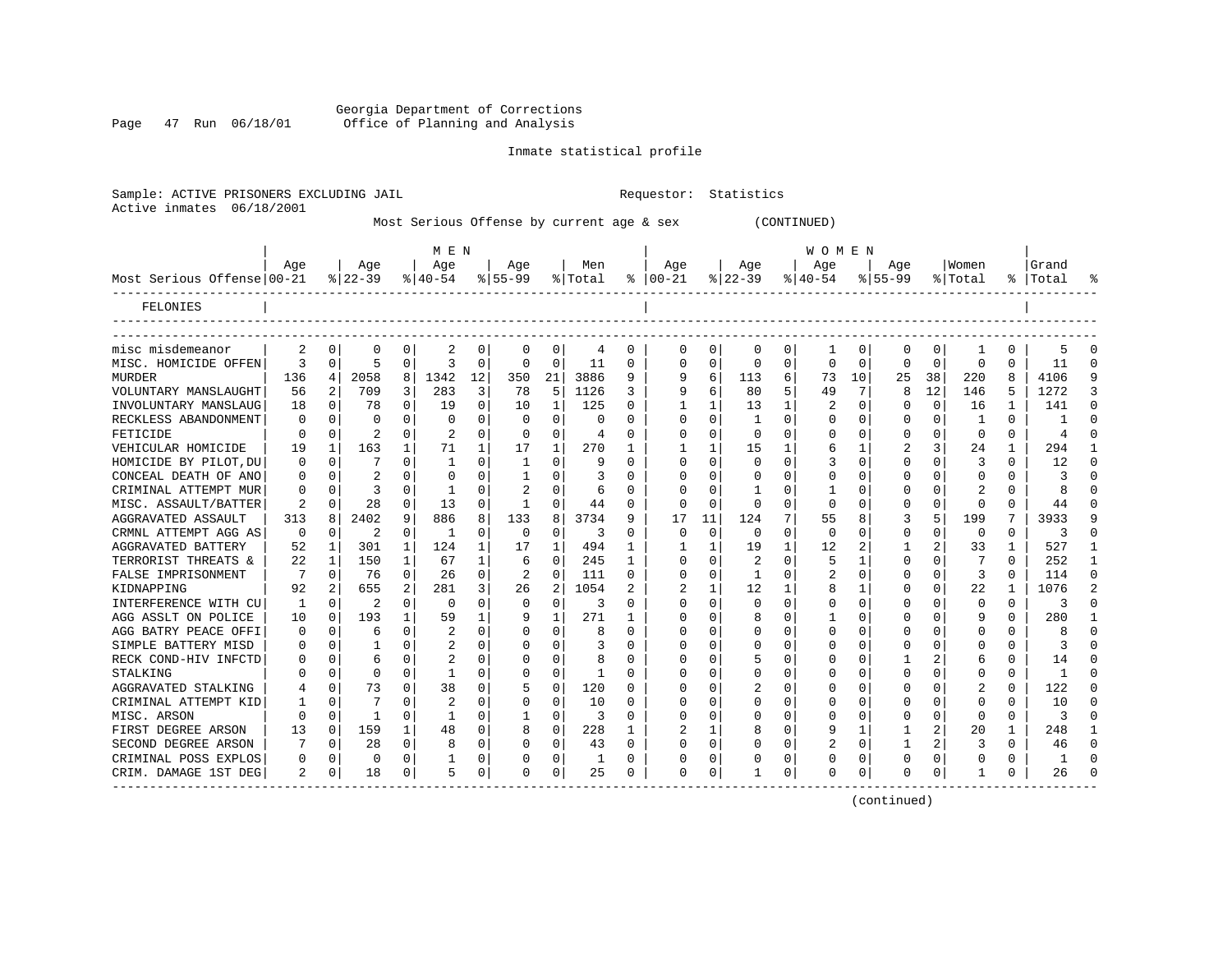#### Georgia Department of Corrections<br>Page 48 Run 06/18/01 office of Planning and Analysis Page 48 Run 06/18/01 Office of Planning and Analysis

#### Inmate statistical profile

Sample: ACTIVE PRISONERS EXCLUDING JAIL **Requestor:** Statistics Active inmates 06/18/2001

Most Serious Offense by current age & sex (CONTINUED)

|                            |     |             |          |          | M E N        |          |           |             |         |              |            |          |          |    | W O M E N    |          |             |          |          |          |           |          |
|----------------------------|-----|-------------|----------|----------|--------------|----------|-----------|-------------|---------|--------------|------------|----------|----------|----|--------------|----------|-------------|----------|----------|----------|-----------|----------|
|                            | Age |             | Age      |          | Age          |          | Age       |             | Men     |              | Age        |          | Age      |    | Age          |          | Aqe         |          | Women    |          | Grand     |          |
| Most Serious Offense 00-21 |     |             | $ 22-39$ |          | $8 40-54$    |          | $8 55-99$ |             | % Total | ៖            | $ 00 - 21$ |          | $ 22-39$ |    | $ 40-54$     |          | $8155 - 99$ |          | % Total  |          | %   Total |          |
| CRIM. DAMAGE 2ND DEG       | 13  | 0           | 40       | 0        | 19           | 0        | 3         | 0           | 75      | 0            |            | 0        | 2        | 0  | 0            | 0        | 0           | 0        | 2        | $\Omega$ | 77        |          |
| VANDALISM TO CHURCH        |     | $\Omega$    | U        | 0        | $\Omega$     | 0        | 0         | $\Omega$    | 1       | $\Omega$     | $\Omega$   | O        | -1       | 0  | Ω            | $\Omega$ | U           | U        | -1       | $\Omega$ |           |          |
| ALTER I.D.                 | 2   | $\Omega$    | ٦        | 0        | 3            | 0        | O         | 0           | 8       | $\Omega$     | $\Omega$   | O        | U        | U  | <sup>0</sup> | 0        | U           | $\Omega$ | $\Omega$ | $\Omega$ |           |          |
| <b>BURGLARY</b>            | 542 | 15          | 3064     | 12       | 1130         | 10       | 46        | 3           | 4782    | 11           | 13         | 8        | 133      | 7  | 35           | 5        | 0           | $\Omega$ | 181      | 7        | 4963      | 11       |
| POSS BURGLAR TOOLS         |     | 0           | 13       | 0        | 10           | 0        | U         | $\mathbf 0$ | 29      | 0            |            |          | 2        | U  |              | $\Omega$ |             | U        | 3        | $\Omega$ | 32        | $\Omega$ |
| CRMNL ATMPT COMMIT B       |     | $\Omega$    | 10       | U        | 10           | 0        |           | 0           | 24      | $\Omega$     |            | U        |          | U  |              | $\Omega$ | C           | U        | C        | $\Omega$ | 24        | $\Omega$ |
| MISC. FORGERY              |     | $\Omega$    | 7        | 0        | 2            | 0        | $\Omega$  | 0           | 10      | $\Omega$     | ∩          | $\Omega$ |          | U  | ∩            | $\Omega$ | U           | U        | 2        | $\Omega$ | 12        | $\Omega$ |
| FORGERY 1ST DEGREE         |     | 1           | 654      | 2        | 306          | 3        | 10        | 1           | 1013    | 2            | 19         | 12       | 267      | 15 | 82           | 11       | 5           | 8        | 373      | 14       | 1386      | 3        |
| FORGERY 2ND DEGREE         |     | $\Omega$    | 10       | 0        |              | 0        | -1        | 0           | 19      | $\Omega$     | -1         | 1        | 8        | 0  | 2            | $\Omega$ | 0           | 0        | 11       | $\Omega$ | 30        | ∩        |
| BAD CHECKS                 |     | $\Omega$    |          | 0        | 2            | 0        |           | 0           | 4       |              |            |          | C        | U  |              | 0        |             | 0        | $\Omega$ |          |           |          |
| THEFT CREDIT CARD          |     | $\Omega$    | 18       | U        | 6            | 0        |           | 0           | 26      | $\Omega$     |            |          | 3        |    |              |          | U           | U        |          | U        | 31        |          |
| FRAUDULENT CREDIT CA       |     | $\Omega$    | 26       | U        |              | 0        |           | 0           | 37      | $\Omega$     |            | O        | 10       |    |              | O        | U           | 0        | 13       | 0        | 50        |          |
| TELECOMMUNICATIONS F       |     | $\Omega$    |          | U        |              | 0        |           | O           | 2       | <sup>0</sup> |            |          | $\Omega$ | U  |              | O        |             | U        | -C       | O        |           |          |
| CRMNL ATMPT COMMIT F       |     | $\Omega$    | 1        | 0        | O            | 0        |           | 0           | 1       | O            |            |          |          | U  |              | $\Omega$ |             | U        | -C       | O        |           |          |
| MISC. FRAUD                |     | $\Omega$    | 11       | $\Omega$ |              | 0        | 5         | 0           | 24      | $\Omega$     |            |          |          | U  |              | $\Omega$ |             | 2        |          | $\Omega$ | 31        |          |
| THEFT BY TAKING            | 92  | 2           | 530      | 2        | 202          | 2        | 24        | 1           | 848     |              |            | 2        | 58       | 3  | 28           | 4        | U           | U        | 89       | 3        | 937       |          |
| THEFT BY DECEPTION         |     | $\Omega$    | 20       | 0        | 17           | 0        | 3         | 0           | 41      | 0            |            |          |          | U  | O            | 0        | O           | O        | 6        | 0        | 47        | ∩        |
| THEFT BY EXTORTION         |     | O           |          | U        |              | U        |           | 0           | 2       | O            |            | O        | O        | U  |              | $\Omega$ |             | U        | 0        | O        |           |          |
| THEFT OF LOST PROPER       |     | $\Omega$    |          | 0        | 2            | 0        |           | 0           | З       |              |            |          | 0        |    |              | 0        |             | 0        | -0       |          |           |          |
| THEFT BY REC STOLEN        | 130 | 3           | 609      |          | 172          | 2        | 5         | 0           | 916     |              |            |          | 21       |    |              | 1        |             |          | 29       | 1        | 945       |          |
| THEFT OF SERVICES          |     | $\Omega$    | 3        | U        |              | 0        |           | 0           |         | $\Omega$     | O          |          | $\Omega$ | U  |              | O        |             | U        | $\Omega$ | $\Omega$ |           |          |
| THEFT BY CONVERSION        |     | $\Omega$    | 23       | U        | 14           | 0        |           | O           | 39      | <sup>0</sup> |            |          |          | U  |              | $\Omega$ |             | U        | 7        | $\Omega$ | 46        |          |
| CONVSN PAYMNTS REAL        |     | $\Omega$    | U        | U        | -1           | $\Omega$ | U         | 0           | 1       | 0            |            | O        |          |    |              | $\Omega$ |             | 0        | $\Omega$ | 0        |           |          |
| THEFT OF MOTOR VEH,        | 25  | 1           | 121      | 0        | 32           | 0        |           | 0           | 178     | $\Omega$     |            |          |          |    |              | 0        |             | O        | 6        | $\Omega$ | 184       |          |
| THEFT BRING PROP IN        |     | $\Omega$    | 12       | U        | 3            | 0        |           | $\Omega$    | 17      | $\Omega$     |            |          |          |    |              | $\Omega$ |             |          |          | $\Omega$ | 18        |          |
| THEFT RECV PROP OUT        |     | $\Omega$    | 2        | U        | 0            | 0        |           | 0           | 3       | 0            |            |          | O        | U  |              | 0        | O           | U        | -0       | 0        |           | ∩        |
| LIVESTOCK THEFT            |     | $\Omega$    | U        | 0        | -1           | 0        | O         | 0           | 1       | 0            |            | O        | $\left($ | U  | O            | 0        | 0           | 0        | 0        | O        |           |          |
| THEFT BY SHOPLIFTING       |     | 0           | 252      | 1        | 227          | 2        | 15        | 1           | 503     | 1            |            | 3        | 106      | 6  | 67           | 9        | 2           | 3        | 180      | 7        | 683       |          |
| ENTERING VEHICLE           | 33  | 1           | 84       | 0        | 26           | 0        | 3         | $\Omega$    | 146     | $\Omega$     | $\Omega$   | $\Omega$ | -1       | U  | 1            |          | 0           | $\Omega$ | 2        | U        | 148       |          |
| <b>ROBBERY</b>             | 458 | 12          | 1831     | 7        | 451          | 4        | 22        | 1           | 2762    | 6            | 35         | 22       | 110      | 6  | 27           |          | 0           | $\Omega$ | 172      | 6        | 2934      |          |
| ARMED ROBBERY              | 598 | 16          | 2552     | 10       | 708          | 6        | 56        | 3           | 3914    | 9            | 12         | 8        | 47       | 3  | 10           | 1        | 0           | 0        | 69       | 3        | 3983      |          |
| HIJACKING MOTOR VEHI       | 12  | 0           | 30       | 0        | <sup>0</sup> | 0        | O         | 0           | 42      | $\Omega$     |            |          |          | 0  |              | $\Omega$ | U           | 0        | 2        | 0        | 44        |          |
| CRIMINAL ATTEMPT ROB       | 10  | $\mathbf 0$ | 31       | 0        |              | 0        |           | 0           | 49      | $\Omega$     |            | $\Omega$ | 2        | U  |              | 0        |             | U        | 2        | 0        | 51        |          |
| CRMNL ATMPT ARMED RO       | 50  | 1           | 136      | 1        | 8            | 0        |           | 0           | 194     | $\Omega$     |            | 0        | 6        | 0  |              | 0        | U           | 0        | 8        | 0        | 202       |          |
| MISC. SEXUAL<br>---------- | 1   | 0           | 14       | 0        | q            | 0        | -1        | 0           | 25      | 0            | $\Omega$   | 0        | U        | 0  |              | 0        | O           | 0        | -1       | 0        | 26        |          |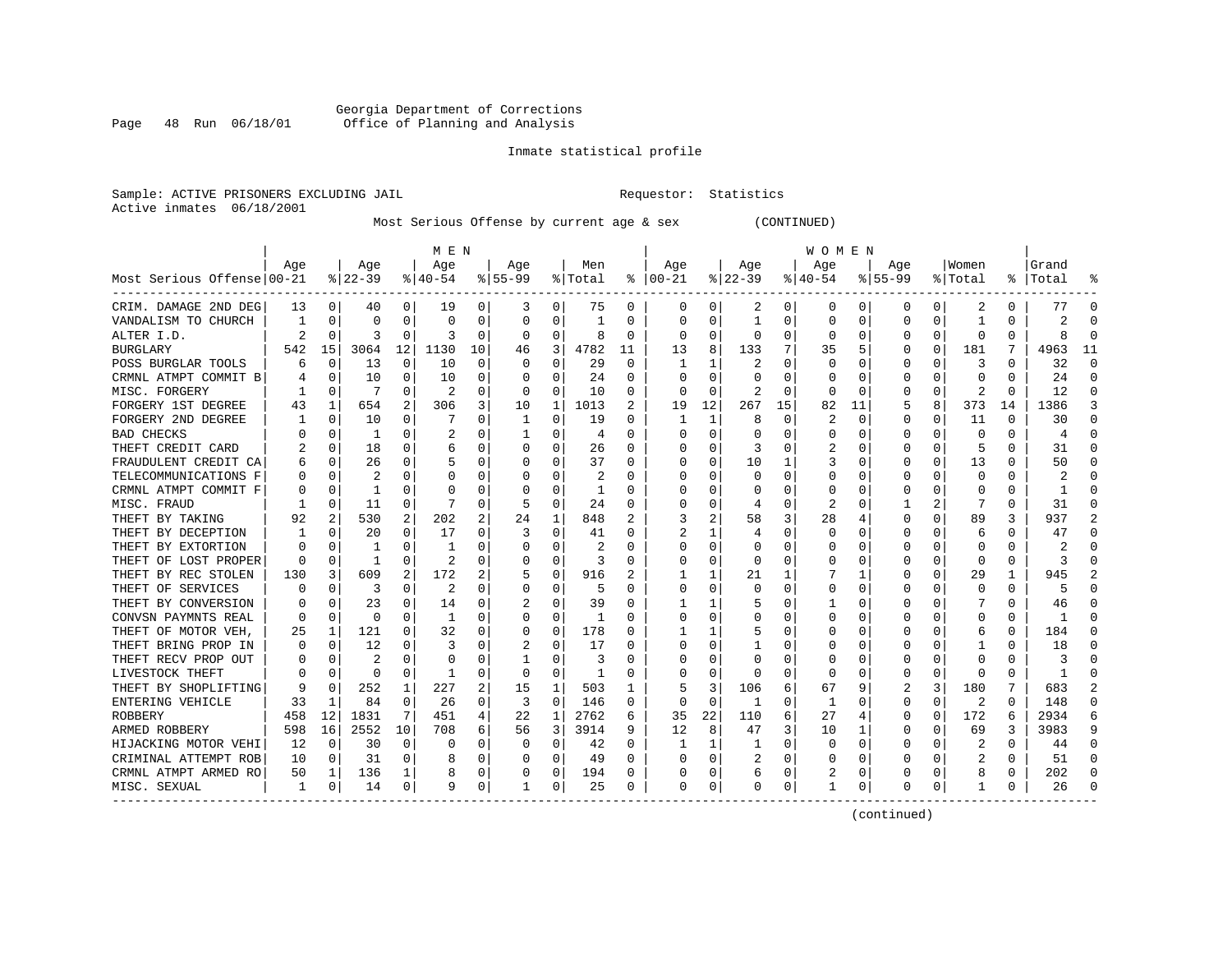#### Georgia Department of Corrections Page 49 Run 06/18/01 Office of Planning and Analysis

# Inmate statistical profile

| Sample: ACTIVE PRISONERS EXCLUDING JAIL | Requestor: Statistics |  |
|-----------------------------------------|-----------------------|--|
| Active inmates 06/18/2001               |                       |  |

# Most Serious Offense by current age & sex (CONTINUED)

|                            |          |          |                |   | M E N       |          |              |              |         |          |          |          |          |   | W O M E N    |             |             |          |             |          |           |                |
|----------------------------|----------|----------|----------------|---|-------------|----------|--------------|--------------|---------|----------|----------|----------|----------|---|--------------|-------------|-------------|----------|-------------|----------|-----------|----------------|
|                            | Age      |          | Age            |   | Age         |          | Age          |              | Men     |          | Age      |          | Age      |   | Age          |             | Age         |          | Women       |          | Grand     |                |
| Most Serious Offense 00-21 |          |          | $ 22-39$       |   | $8 40-54$   |          | $8 55-99$    |              | % Total | ႜ        | $ 00-21$ |          | $ 22-39$ |   | $ 40-54$     |             | $8155 - 99$ |          | % Total     |          | %   Total |                |
| RAPE                       | 58       | 2        | 835            | 3 | 674         | 6        | 83           | 5            | 1650    | 4        | 0        | 0        | 1        | 0 | 3            | 0           | 0           | 0        | 4           | 0        | 1654      |                |
| SODOMY                     |          | 0        | 17             | 0 | 16          | 0        | 5            | 0            | 40      | $\Omega$ | $\Omega$ | O        | $\Omega$ | 0 | U            | $\mathbf 0$ | $\Omega$    | 0        | 0           | 0        | 40        | $\cap$         |
| AGGRAVATED SODOMY          |          | $\Omega$ | 104            | 0 | 92          | 1        | 30           | 2            | 233     | 1        |          | O        |          | 0 |              | $\Omega$    | U           | 0        | 4           | $\Omega$ | 237       | -1             |
| INCEST                     |          | $\Omega$ | 24             | 0 | 36          | $\Omega$ |              | $\Omega$     | 68      | $\Omega$ |          | 0        | -1       | 0 |              | $\Omega$    | U           | $\Omega$ | -1          | $\Omega$ | 69        | ∩              |
| BIGAMY                     |          | $\Omega$ | 1              | 0 | $\mathbf 0$ | 0        | O            | 0            | 1       | 0        |          | 0        |          | U |              | 0           | 0           | 0        | $\mathbf 0$ | 0        |           | $\Omega$       |
| AGGRAVATED SEXUAL BA       |          | 0        | 38             | 0 | 30          | 0        | 9            | $\mathbf{1}$ | 79      | $\Omega$ |          | O        |          | U |              | $\mathbf 0$ | 0           | 0        | -1          | $\Omega$ | 80        | $\cap$         |
| STATUATORY RAPE            | 53       | 1        | 341            | 1 | 36          | 0        | 11           | 1            | 441     | 1        |          | 0        | 6        | 0 | <sup>0</sup> | 0           | 0           | 0        | 6           | $\Omega$ | 447       | -1             |
| CHILD MOLESTATION          | 110      | 3        | 916            | 3 | 726         | 7        | 248          | 15           | 2000    | 5        |          | 1        | 18       | 1 | 14           | 2           | 0           | 0        | 34          | 1        | 2034      | $\overline{4}$ |
| ENTICING CHILD-INDEC       | 1        | 0        | 22             | 0 | 12          | 0        | 4            | 0            | 39      | $\Omega$ |          |          | -1       | 0 | <sup>0</sup> | $\Omega$    | 0           | 0        | 2           | $\Omega$ | 41        | $\Omega$       |
| AGGRAV. CHILD MOLEST       | 26       | 1        | 465            | 2 | 382         | 3        | 128          | 8            | 1001    | 2        |          | 0        | 15       | 1 |              | 1           | C           | 0        | 21          |          | 1022      | $\overline{2}$ |
| SEXL/ASSLT/AGN/PERS/       |          | $\Omega$ | 6              | 0 | $\Omega$    | 0        | U            | 0            | 6       | ∩        |          |          | U        | U |              | $\Omega$    | U           | U        | $\Omega$    | $\Omega$ | Б         |                |
| CRIMINAL ATTPT RAPE        |          | $\Omega$ | 37             | 0 | 10          | 0        |              | 0            | 53      | $\Omega$ |          | U        | U        | U |              | $\Omega$    | U           | 0        | $\Omega$    | $\Omega$ | 53        | ∩              |
| CRIMINAL ATTPT SODOM       |          | $\Omega$ | 1              | 0 | 0           | 0        |              | 0            | 1       | 0        |          | 0        | O        | U |              | 0           | U           | $\Omega$ | 0           | 0        |           |                |
| CRIMINAL ATTPT AGG S       |          | 0        |                | 0 | 2           | 0        |              | 0            | 4       | $\Omega$ |          | $\Omega$ |          | 0 |              | $\mathbf 0$ |             | 0        | 0           | $\Omega$ |           |                |
| MISC. OBSCENITY            |          | $\Omega$ | 0              | U | 2           | 0        | 1            | 0            | 3       | $\Omega$ |          | O        |          | U |              | 0           | U           | 0        | $\Omega$    | 0        |           | $\Omega$       |
| MISC. PUBLIC ORDER         |          | $\Omega$ |                | 0 | 0           | 0        |              | $\Omega$     |         | $\Omega$ |          | O        |          | 0 |              | $\Omega$    | 0           | 0        | $\Omega$    | $\Omega$ |           | $\cap$         |
| FALSE SWEARNG WRITTN       |          | $\Omega$ | 0              | U |             | 0        | U            | 0            | 1       | $\Omega$ |          | O        |          | 0 |              | 0           | 0           | 0        |             | 0        |           | $\cap$         |
| BRIBERY GOVT OFFICER       |          | $\Omega$ | 2              | U |             | 0        | U            | 0            | 5       | $\Omega$ |          |          | 0        | 0 |              | 0           | 0           | 0        | 0           | 0        |           |                |
| DEFRAUDING STATE           |          | $\Omega$ | 0              |   |             | 0        |              | 0            | 2       | $\Omega$ |          |          | 0        | 0 |              | $\Omega$    | U           | U        |             | O        |           |                |
| FALSE CERTIFICATES         |          | ∩        |                | U | $\Omega$    | 0        | U            | 0            | 1       | $\Omega$ |          | U        | O        | U | Ω            | $\Omega$    | U           | U        | $\Omega$    | 0        |           |                |
| INFLUENCING WITNESS        |          | $\Omega$ | $\overline{2}$ | 0 | -1          | 0        | U            | $\mathbf 0$  | 4       | 0        |          | 0        | 0        | 0 | <sup>0</sup> | 0           | 0           | $\Omega$ | $\mathbf 0$ | 0        |           |                |
| OBSTR OF LAW ENF OFF       | 72       | 2        | 612            | 2 | 182         | 2        |              | 0            | 873     | 2        |          |          | 36       | 2 | 18           | 2           | 0           | 0        | 55          | 2        | 928       | 2              |
| PERJURY                    |          | $\Omega$ |                | 0 | $\Omega$    | 0        | 1            | 0            | 2       | $\Omega$ |          | $\Omega$ | 0        | 0 |              | $\mathbf 0$ | 0           | 0        | $\mathbf 0$ | 0        |           |                |
| IMPERSONATION              |          | $\Omega$ |                | U | 0           | 0        | 0            | 0            |         | $\Omega$ |          | O        | 0        | 0 |              | $\Omega$    | 0           | 0        | 0           | $\Omega$ |           | $\cap$         |
| IMPERSONATING OFFIC        |          | $\Omega$ | 1              | U | $\Omega$    | 0        | U            | $\Omega$     | 1       | $\Omega$ |          | O        | Ω        | U |              | $\Omega$    | 0           | 0        | $\Omega$    | $\Omega$ |           | ∩              |
| FALSE STATEMENTS GOV       |          | $\Omega$ | 16             | 0 | 7           | 0        | 1            | 0            | 24      | $\Omega$ |          |          |          | 0 |              | 0           | 0           | 0        | 4           | 0        | 28        | ∩              |
| IMPRSNTNG ANTHR RBAL       |          | 0        | 1              | 0 | $\Omega$    | 0        | 0            | 0            |         | $\Omega$ |          | U        | 0        | U |              | 0           | C           | U        | O           | 0        |           |                |
| <b>ESCAPE</b>              |          | $\Omega$ | 75             | O | 25          | $\Omega$ |              | 0            | 112     | $\Omega$ |          |          |          | U |              | $\mathbf 0$ | $\Omega$    | O        | 4           | $\Omega$ | 116       |                |
| AIDING ESCAPE              |          | ∩        | 1              | U | $\Omega$    | 0        | 0            | $\Omega$     |         | $\Omega$ |          | O        | 0        | 0 | Ω            | $\Omega$    | U           | U        | $\Omega$    | 0        |           |                |
| HINDERING APPREH OR        |          | $\Omega$ | 5              | 0 |             | 0        | 0            | $\Omega$     | 8       | $\Omega$ |          | 0        |          | 0 |              | $\Omega$    |             |          | 3           | 0        | 11        | ∩              |
| MUTINY IN PENAL INST       |          | $\Omega$ | 2              | 0 | $\Omega$    | 0        | 0            | $\Omega$     | 2       | $\Omega$ |          | 0        | 0        | 0 |              | $\Omega$    | 0           | 0        | 0           | 0        |           |                |
| <b>BAIL JUMPING</b>        |          | $\Omega$ | 3              | 0 | 2           | 0        |              | 0            | 5       | $\Omega$ |          | 0        |          | 0 |              | 0           | 0           | 0        | 2           | 0        |           | $\cap$         |
| FALSE PUBLIC ALARM         |          | $\Omega$ | 2              | 0 |             | 0        |              | 0            | 4       | $\Omega$ |          | $\Omega$ |          | O |              | $\mathbf 0$ | $\Omega$    | 0        | $\cap$      | $\Omega$ |           |                |
| CRIM INTER WITH GOVT       |          | 0        | 30             | 0 | 8           | 0        | U            | 0            | 46      | 0        |          | 0        |          | 0 | Ω            | 0           | U           | 0        | $\Omega$    | 0        | 46        |                |
| COMMERICAL GAMBLING        | $\Omega$ | 0        | 1              | 0 | $\Omega$    | 0        | $\mathbf{1}$ | 0            | 2       | 0        | $\Omega$ | 0        | U        | 0 | Ω            | 0           | $\Omega$    | 0        | $\Omega$    | 0        |           |                |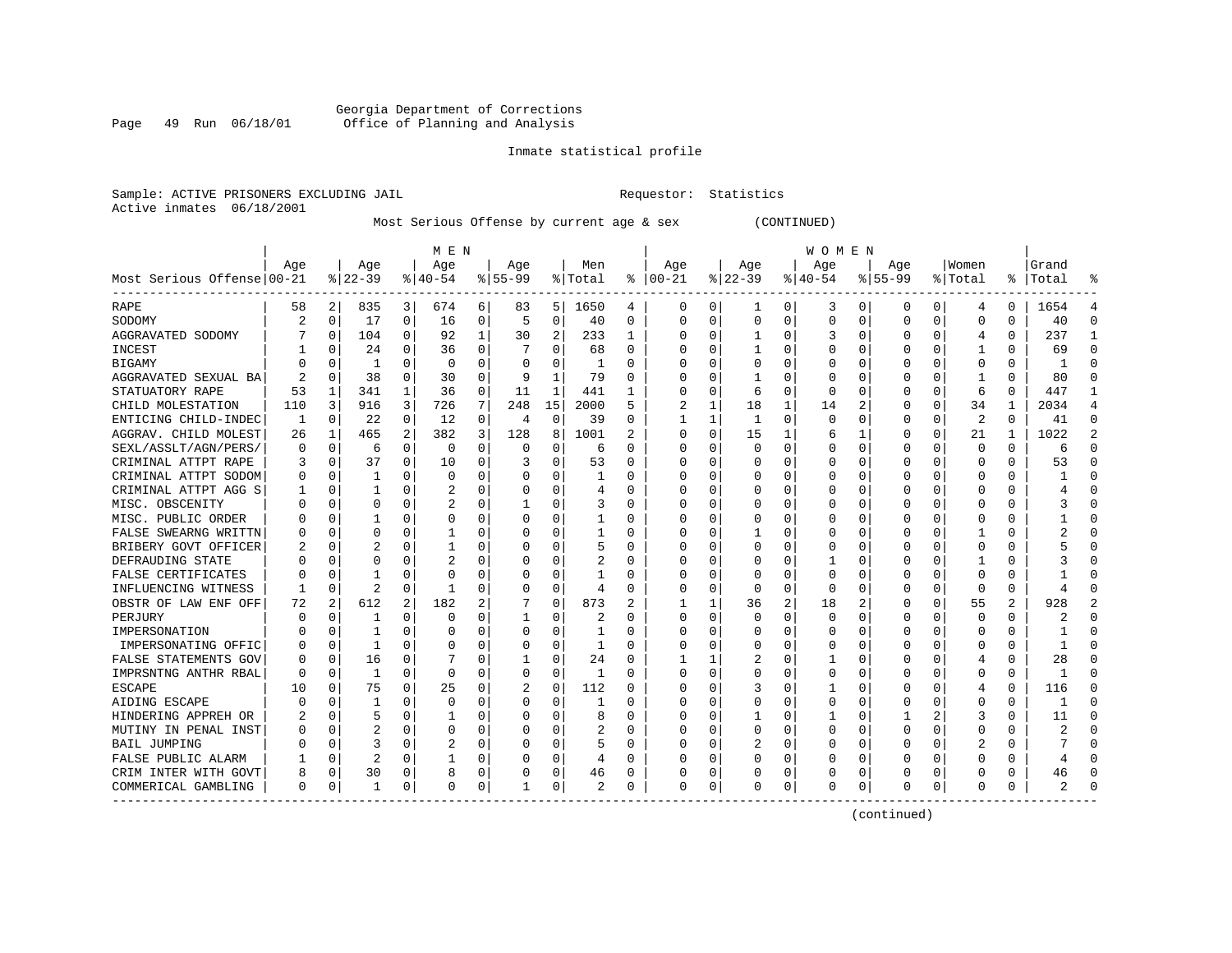### Georgia Department of Corrections<br>Page 50 Run 06/18/01 Office of Planning and Analysis Page 50 Run 06/18/01 Office of Planning and Analysis

#### Inmate statistical profile

|                           | Sample: ACTIVE PRISONERS EXCLUDING JAIL | Requestor: Statistics |  |
|---------------------------|-----------------------------------------|-----------------------|--|
| Active inmates 06/18/2001 |                                         |                       |  |

Most Serious Offense by current age & sex (CONTINUED)

|                            |              |             |           |              | M E N          |          |           |              |              |          |               |                |              |                | <b>WOMEN</b> |             |             |          |                         |          |                |          |
|----------------------------|--------------|-------------|-----------|--------------|----------------|----------|-----------|--------------|--------------|----------|---------------|----------------|--------------|----------------|--------------|-------------|-------------|----------|-------------------------|----------|----------------|----------|
|                            | Age          |             | Age       |              | Age            |          | Aqe       |              | Men          |          | Aqe           |                | Age          |                | Aqe          |             | Aqe         |          | Women                   |          | Grand          |          |
| Most Serious Offense 00-21 |              |             | $8 22-39$ |              | $ 40-54$       |          | $8 55-99$ |              | % Total      |          | $8   00 - 21$ |                | $ 22-39 $    |                | $ 40-54 $    |             | $8155 - 99$ |          | % Total                 |          | %   Total      | ႜ        |
| SOLICIT/ACCEPTING BR       | 0            | 0           | 1         | 0            | 0              | 0        | 0         | 0            | ı            | 0        | 0             | 0              | -1           | 0              | 0            | 0           | 0           | 0        | 1                       | 0        | 2              | n        |
| DOGFIGHTING                |              | $\Omega$    | $\Omega$  | $\Omega$     | $\Omega$       | 0        | $\Omega$  | 0            | 1            | U        | $\mathbf 0$   | 0              | $\Omega$     | $\mathbf 0$    | 0            | 0           | $\Omega$    | $\Omega$ | $\mathbf 0$             | $\Omega$ |                | $\Omega$ |
| BUS HIJACKING              | O            | $\Omega$    | -1        | 0            | -1             | $\Omega$ | $\Omega$  | $\Omega$     | 2            | 0        | $\Omega$      | 0              | $\Omega$     | $\Omega$       | 0            | 0           | O           | $\Omega$ | $\Omega$                | $\Omega$ | $\mathcal{P}$  |          |
| CRUELTY TO CHILDREN        | 10           | $\Omega$    | 183       | $\mathbf{1}$ | 43             | 0        |           | $\Omega$     | 243          | 1        | 5             | 3              | 66           | $\overline{4}$ | 11           | 2           | 0           | $\Omega$ | 82                      | 3        | 325            |          |
| SEX EXPLOITATION CHI       | <sup>0</sup> | $\mathbf 0$ | 3         | $\Omega$     |                | 0        | 3         | $\Omega$     | 13           | 0        | $\Omega$      | $\Omega$       | $\Omega$     | $\mathbf 0$    | $\Omega$     | 0           | $\Omega$    | $\Omega$ | $\Omega$                | $\Omega$ | 13             | $\Omega$ |
| ABANDONMENT OF CHILD       | O            | $\mathbf 0$ |           | $\Omega$     | 2              | 0        |           | 0            | 4            | O        | O             | 0              | $\Omega$     | 0              |              | $\mathbf 0$ | $\Omega$    | $\Omega$ | $\mathbf 0$             | $\Omega$ |                | $\Omega$ |
| CNTRBTNG DELINOENCY        | U            | $\Omega$    | 0         | 0            | $\Omega$       | 0        | $\Omega$  | 0            | 0            | 0        | $\cap$        | $\Omega$       | -1           | 0              | U            | $\Omega$    | 0           | 0        | -1                      | $\Omega$ |                | $\cap$   |
| MISC WEAPON/EXPLOSIV       | U            | $\Omega$    | 3         | 0            | -1             | U        | $\Omega$  | $\Omega$     | 4            | 0        | C             | $\Omega$       | $\Omega$     | $\Omega$       | $\Omega$     | $\Omega$    | O           | $\Omega$ | <sup>0</sup>            | $\Omega$ |                | ∩        |
| CARRY CONCEALED WEAP       |              | 0           | 3         | 0            |                | 0        | $\Omega$  | 0            | 6            | 0        | $\Omega$      | $\Omega$       | $\Omega$     | $\Omega$       | $\Omega$     | 0           | 0           | 0        | 0                       | 0        |                | ∩        |
| ALTER PISTL LICENSE        |              | 0           | 0         |              | 0              | 0        | $\Omega$  | 0            |              | 0        |               | 0              |              | 0              | $\Omega$     | 0           | 0           | O        | O                       | N        |                |          |
| POSS OF FIREARM DUR        | 3            | 0           |           | U            | 4              | 0        |           | $\Omega$     | 17           | 0        | C             | $\Omega$       | $\Omega$     | 0              | O            | 0           | O           | U        | $\Omega$                | 0        | 17             | $\cap$   |
| POSS OF CERTAIN WEAP       |              | 0           | 15        | 0            | 8              | 0        |           | 0            | 26           | 0        | $\Omega$      | 0              | O            | 0              | 0            | 0           | O           | 0        | $\Omega$                | 0        | 26             | ∩        |
| POSS FIREARM CONVCT        | 0            | $\mathbf 0$ | 75        | $\Omega$     | 41             | 0        | 3         | 0            | 119          | 0        | $\Omega$      | $\Omega$       | -1           | 0              | O            | 0           | O           | $\Omega$ | 1                       | $\Omega$ | 120            | ∩        |
| CARRYING WEAPON AT S       |              | 0           | 3         | $\Omega$     | $\Omega$       | 0        |           | 0            | 5            | U        | O             | $\mathbf 0$    | $\mathbf{1}$ | $\Omega$       |              | $\mathbf 0$ | 0           | 0        | $\mathbf{1}$            | 0        | 6              |          |
| DESTROY/INJUR POLICE       | U            | $\Omega$    | 1         | $\Omega$     | $\Omega$       | O        | $\Omega$  | $\Omega$     | $\mathbf{1}$ | U        | $\cap$        | $\Omega$       | $\Omega$     | $\Omega$       | $\Omega$     | $\mathbf 0$ | O           | $\Omega$ | $\Omega$                | $\Omega$ |                | $\cap$   |
| MISC INVASION OF PRI       | O            | 0           | O         | 0            | 2              | 0        | $\Omega$  | 0            | 2            | 0        | C             | 0              | $\Omega$     | 0              | $\Omega$     | 0           | O           | 0        | <sup>0</sup>            | $\Omega$ | 2              | $\cap$   |
| PEEPING TOM                |              | $\Omega$    |           | 0            |                | 0        |           | 0            | 18           | 0        | C             | 0              | 0            | $\Omega$       | 0            | 0           | O           | 0        | <sup>0</sup>            | 0        | 18             | ∩        |
| RACKETEERING               | O            | 0           | 10        | 0            | 17             | 0        | $\Omega$  | 0            | 27           | 0        | C             | 0              |              | 0              | 2            | 0           | O           | 0        | 5                       |          | 32             |          |
| S/D NARCOTICS, OPIAT       |              | $\Omega$    | 82        | 0            | 51             | 0        | 6         | $\Omega$     | 143          | 0        | C             | $\Omega$       | 5            | 0              | 5            | 1           |             |          | 11                      | 0        | 154            |          |
| S/D DEP, STIM, CNTRF D     |              | $\Omega$    | 54        | 0            | 21             | $\Omega$ | 2         | $\Omega$     | 80           | 0        | $\Omega$      | $\Omega$       | 6            | 0              |              | $\Omega$    | 0           | 0        | 8                       | 0        | 88             |          |
| SALE-DIST OF LSD           | 1            | $\Omega$    | 2         | $\Omega$     | 0              | 0        | $\Omega$  | 0            | 3            | 0        | $\Omega$      | $\mathbf 0$    | $\Omega$     | $\Omega$       | O            | 0           | 0           | $\Omega$ | $\Omega$                | $\Omega$ | 3              |          |
| SALE/DIST OF MARIJUA       | 29           | 1           | 198       | 1            | 78             | 1        | 9         | $\mathbf{1}$ | 314          | 1        |               | 1              | 11           | 1              |              | 1           | 2           | 3        | 18                      | 1        | 332            |          |
| POSS NARCOTICS, OPIA       |              | $\mathbf 0$ | 138       | 1            | 81             | 1        |           | 0            | 230          | 1        | O             | 0              | 19           | $\mathbf{1}$   | 9            | 1           | 0           | 0        | 28                      | 1        | 258            | -1       |
| POSS DEP, STIM, CNTRF      |              | 0           | 76        | $\Omega$     | 42             | 0        |           | 0            | 126          | 0        | $\Omega$      | 0              | 9            | $\mathbf{1}$   | 1            | 0           | 1           | 2        | 11                      | $\Omega$ | 137            | $\Omega$ |
| POSS OF L.S.D.             | O            | 0           | 5         | 0            | 0              | 0        | $\Omega$  | 0            | 5            | 0        | $\Omega$      | 0              | 1            | 0              | 1            | 0           | 0           | $\Omega$ | 2                       | 0        | 7              | $\Omega$ |
| POSS OF MARIJUANA          | 38           | 1           | 195       |              | 54             | 0        | 5         | 0            | 292          | 1        | C             | 0              | 15           | 1              |              | 0           | 1           | 2        | 17                      | 1        | 309            | -1       |
| ILLEGAL ATTM TO OBT        |              | $\Omega$    | 4         | 0            | $\overline{4}$ | O        |           | $\Omega$     | 12           | $\Omega$ | C             | $\Omega$       | 8            | $\Omega$       | 2            | $\Omega$    | $\Omega$    | $\Omega$ | 10                      | $\Omega$ | 22             | $\cap$   |
| VIOLATE GA CNTRL SBS       | 4            | $\Omega$    | 64        | 0            | 18             | 0        | $\Omega$  | O            | 86           | 0        | $\Omega$      | $\Omega$       |              | O              |              | $\Omega$    | O           | U        | 4                       | 0        | 90             | ∩        |
| VIOLATE DNGROUS DRGS       | O            | $\Omega$    | 2         | 0            | -1             | 0        | O         | $\Omega$     | 3            | 0        | $\Omega$      | $\Omega$       | -1           | 0              | $\Omega$     | $\Omega$    | O           | 0        | 1                       | 0        | $\overline{4}$ | ∩        |
| UNLWFL MFG/DEL/DIST        | 3            | $\Omega$    | 24        | $\Omega$     | 8              | O        | O         | $\Omega$     | 35           | 0        | C             | $\Omega$       | 2            | 0              | $\Omega$     | 0           | $\Omega$    | $\Omega$ | $\overline{\mathbf{c}}$ | $\Omega$ | 37             |          |
| POSS DRUG RELATED MA       | 0            | $\Omega$    | 3         | 0            | 2              | 0        |           | $\Omega$     | 5            | 0        | O             | 0              | $\Omega$     | 0              | $\Omega$     | 0           | 0           | 0        | 0                       | 0        |                |          |
| SALE/DIST CONT SUB P       | 13           | 0           | 41        | 0            | 11             | 0        | 1         | 0            | 66           | 0        | $\Omega$      | $\Omega$       | 2            | $\Omega$       | 1            | $\Omega$    | 0           | $\Omega$ | 3                       | $\Omega$ | 69             | ∩        |
| SALE/DIST CONT SUB S       | 7            | $\Omega$    | 21        | 0            | 6              | $\Omega$ | 1         | $\Omega$     | 35           | 0        | $\Omega$      | 0              | 2            | $\Omega$       | $\Omega$     | $\Omega$    | 0           | $\Omega$ | 2                       | $\Omega$ | 37             | ∩        |
| SALE/DISTRIBUTION CO       | 147          | 4           | 1472      | 6            | 544            | 5        | 37        | 2            | 2200         | 5.       | 5             | 3              | 108          | 6              | 44           | 6           | 3           | 5        | 160                     | 6        | 2360           |          |
| POSSESSION OF COCAIN       | 210          | 6 I         | 1539      | 6            | 595            | 5        | 57        | 3            | 2401         | 6        | 3             | $\overline{a}$ | 123          | 7              | 62           | 8           | 4           | 6        | 192                     | 7        | 2593           |          |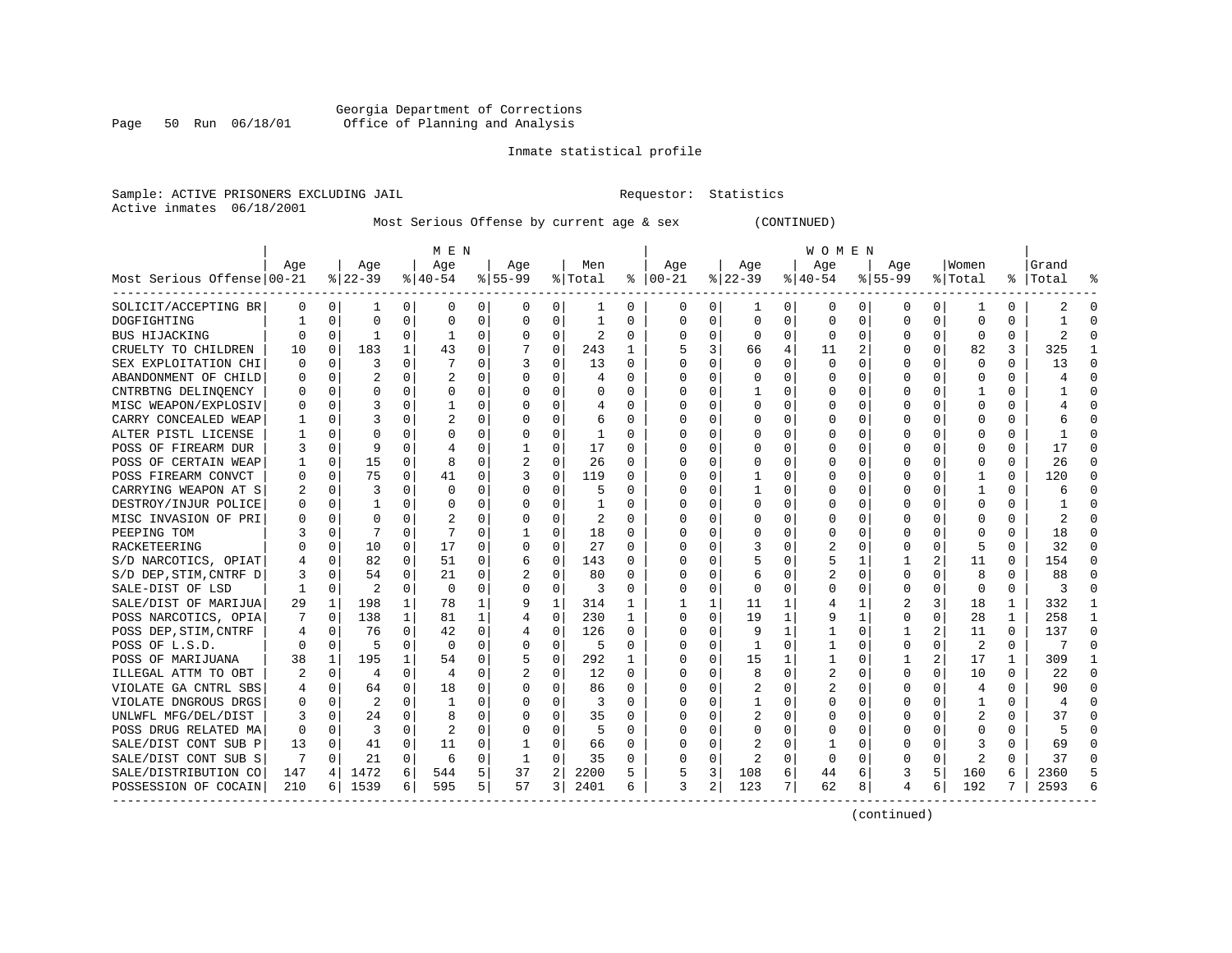#### Georgia Department of Corrections Page 51 Run 06/18/01 Office of Planning and Analysis

# Inmate statistical profile

| Sample: ACTIVE PRISONERS EXCLUDING JAIL | Requestor: Statistics |  |
|-----------------------------------------|-----------------------|--|
| Active inmates 06/18/2001               |                       |  |

Most Serious Offense by current age & sex (CONTINUED)

|                            |     |          |          |              | M E N     |          |           |          |                |              |               |          |          |   | W O M E N |                |           |                |          |          |           |          |
|----------------------------|-----|----------|----------|--------------|-----------|----------|-----------|----------|----------------|--------------|---------------|----------|----------|---|-----------|----------------|-----------|----------------|----------|----------|-----------|----------|
|                            | Aqe |          | Age      |              | Aqe       |          | Age       |          | Men            |              | Age           |          | Aqe      |   | Aqe       |                | Aqe       |                | Women    |          | Grand     |          |
| Most Serious Offense 00-21 |     |          | $ 22-39$ |              | $ 40-54 $ |          | $8 55-99$ |          | % Total        |              | $8   00 - 21$ |          | $ 22-39$ |   | $ 40-54$  |                | $8 55-99$ |                | % Total  |          | %   Total |          |
| CRMNL ATPT VIOL SUBS       | 2   | 0        | 23       | 0            | -7        | 0        | 3         | 0        | 35             | 0            | $\Omega$      | 0        | 3        | 0 |           | 0              | $\Omega$  | $\Omega$       | 4        | 0        | 39        | $\Omega$ |
| MISC. DRUGS TRAFFICK       | 14  | 0        | 222      | 1            | 56        | 1        | 6         | 0        | 298            | 1            | n             | $\Omega$ | 17       | 1 | 8         | 1              | 1         | $\overline{a}$ | 26       | 1        | 324       |          |
| COCAINE LESS 200 GRA       | 10  | $\Omega$ | 329      | $\mathbf{1}$ | 104       | 1        | 16        | 1        | 459            | $\mathbf{1}$ |               | $\Omega$ | 14       | 1 |           | 1              | U         | $\Omega$       | 20       | 1        | 479       |          |
| COCAINE 201-400 GRAM       |     | $\Omega$ | 55       | $\Omega$     | 12        | 0        |           | $\Omega$ | 70             | $\Omega$     | O             | $\Omega$ | 5        | 0 |           | $\Omega$       | $\Omega$  | $\Omega$       | 8        | $\Omega$ | 78        | $\Omega$ |
| COCAINE 401 OR MORE        |     | $\Omega$ | 83       | 0            | 25        | $\Omega$ |           | 0        | 113            | 0            |               |          |          | 0 |           | $\Omega$       |           | 3              | 11       | $\Omega$ | 124       |          |
| NARCOTICS LESS 14 GR       |     | $\Omega$ | 2        | 0            | $\Omega$  | $\Omega$ |           | $\Omega$ | 2              | $\Omega$     |               | 0        |          | 0 |           | $\Omega$       | $\Omega$  | 0              | $\Omega$ | $\Omega$ |           |          |
| NARCOTICS 15-28 GRAM       |     | $\Omega$ |          | 0            | $\Omega$  | 0        |           | $\Omega$ |                | 0            |               | $\Omega$ |          | U |           | $\Omega$       | O         | 0              | $\Omega$ | $\Omega$ |           |          |
| NARCOTICS 29 MORE GR       |     | $\Omega$ | 3        | 0            | 2         | $\Omega$ |           | $\Omega$ | 5              | $\Omega$     |               | $\Omega$ | O        | U |           | $\Omega$       | O         | 0              | 0        | $\Omega$ |           |          |
| MARIJUANA 101-2000 P       |     | 0        | 16       | 0            | 4         | 0        | O         | 0        | 24             | $\Omega$     |               | 0        | 3        | U |           | 0              | U         | 0              | 3        | 0        | 27        |          |
| MARIJUANA 2001-10000       |     | $\Omega$ |          | 0            | O         | $\Omega$ |           | 0        | 1              | 0            |               | $\Omega$ |          | U |           | 0              | O         | 0              | $\Omega$ | 0        |           |          |
| TRFFKNG MTHAOUALONE>       |     | 0        |          | 0            | $\Omega$  | 0        |           | 0        | 1              | $\Omega$     |               | $\Omega$ | 0        | U |           | 0              | 0         | 0              | 0        | 0        |           |          |
| AMPHETAMINE 28-199 G       |     | $\Omega$ |          | 0            | 12        | 0        |           | 0        | 19             | $\Omega$     |               | $\Omega$ | 0        | U |           | 0              | O         | 0              |          | 0        | 20        |          |
| AMPHETAMINE 200-399        |     | $\Omega$ | 3        | U            | $\Omega$  | 0        |           | 0        | 3              | $\Omega$     |               | 0        |          | 0 |           | 0              | 0         | 0              |          | 0        |           |          |
| AMPHETAMINE 400+ GRA       |     | $\Omega$ |          | 0            |           | 0        |           | 0        | 8              | $\Omega$     |               | $\Omega$ |          | U |           | 0              | U         | 0              |          | $\Omega$ |           |          |
| USE COMM FACLTY VIO        |     | 0        | 1        | 0            |           | 0        |           | 0        | 3              | $\Omega$     |               | 0        | 0        | 0 |           | 0              | U         | 0              | $\Omega$ | $\Omega$ |           |          |
| ATT/CONSPRCY COMMT C       |     | 0        | 18       | 0            |           | 0        |           | 0        | 27             | 0            |               | 0        |          | 0 |           | 0              | 0         | 0              | 2        | $\Omega$ | 29        |          |
| ILLGL DIST CONTRLLD        |     | $\Omega$ | $\Omega$ | 0            |           | 0        | U         | 0        | 1              | $\Omega$     |               | $\Omega$ | 0        | O |           | 0              | U         | 0              | O        | $\Omega$ |           | $\Omega$ |
| VIOL MOTOR VEHICLE L       |     | 0        | 56       | 0            | 39        | 0        | 6         | 0        | 106            | $\Omega$     |               | 0        | 4        | 0 |           | 0              | 0         | 0              |          | $\Omega$ | 113       | ∩        |
| DRVNG HABTL VIOLATOR       |     | $\Omega$ | 205      | 1            | 198       | 2        | 31        | 2        | 435            | 1            |               | $\Omega$ | 10       | 1 |           | 1              | U         | 0              | 17       | 1        | 452       | -1       |
| HABIT TRAF VOIL/IMPA       |     | $\Omega$ | 2        | 0            |           | 0        |           | 0        | 13             | $\Omega$     |               | 0        | U        | U | Λ         | 0              | U         | 0              | $\Omega$ | $\Omega$ | 13        | ∩        |
| HABIT TRAF VIOL/OTHE       |     | $\Omega$ | 2        | 0            | O         | 0        | U         | $\Omega$ | $\overline{2}$ | $\Omega$     |               | 0        |          | U |           | $\Omega$       | U         | 0              | $\Omega$ | $\Omega$ |           | $\cap$   |
| MISC. MRALS/PBLIC H/       |     | $\Omega$ | 2        | $\Omega$     | $\Omega$  | 0        | U         | $\Omega$ | 2              | $\Omega$     |               | $\Omega$ |          | 0 |           | $\Omega$       | U         | 0              | $\Omega$ | $\Omega$ |           | $\Omega$ |
| VIOLATN GAME AND FIS       |     | $\Omega$ | U        | 0            | $\Omega$  | 0        | -1        | 0        |                | 0            |               | 0        |          | U |           | $\Omega$       | O         | 0              | $\Omega$ | $\Omega$ |           | ∩        |
| MISC CORRECTIONL INS       |     | $\Omega$ |          | 0            | $\Omega$  | 0        |           | $\Omega$ | 4              | $\Omega$     | $\Omega$      | 0        |          | 0 |           | $\Omega$       | U         | 0              |          | $\Omega$ |           | $\cap$   |
| VIOLATION OTHR STATE       |     | 0        | 0        | 0            |           | 0        | U         | 0        | 1              | $\Omega$     | n             | 0        | -1       | U |           | 0              | O         | $\Omega$       | -1       | $\Omega$ |           | ∩        |
| CONSPIRACY                 |     | $\Omega$ | 63       | 0            | q         | 0        |           | 0        | 89             | $\Omega$     | $\Omega$      | 0        | 14       | 1 |           | 0              | 0         | $\Omega$       | 17       | 1        | 106       | $\cap$   |
| CRIMINAL ATTEMPT           |     | 0        | 22       | 0            | 12        | 0        |           | 0        | 43             | $\Omega$     | ∩             | 0        | 9        | 1 |           | 0              | O         | $\Omega$       | 11       | 0        | 54        | ∩        |
| AIRCRAFT HIJACKING         |     | 0        | -1       | 0            | $\Omega$  | 0        | U         | 0        | 1              | $\Omega$     | n             | 0        | O        | U | Ω         | $\Omega$       | O         | $\Omega$       | $\Omega$ | $\Omega$ |           | ∩        |
| UNAUTH DIST RECRD DE       |     | $\Omega$ | -1       | $\Omega$     | $\Omega$  | 0        | U         | $\Omega$ | 1              | $\Omega$     | $\Omega$      | $\Omega$ | 0        | 0 |           | $\Omega$       | 0         | $\Omega$       | 0        | $\Omega$ |           | $\Omega$ |
| CRIMINAL SOLICITATIO       |     | 0        | 11       | 0            |           | 0        | O         | 0        | 12             | 0            | $\Omega$      | 0        | O        | U |           | 0              | O         | $\Omega$       | O        | 0        | 12        | ∩        |
| PARTY TO A CRIME           |     | $\Omega$ | 3        | 0            |           | 0        | U         | 0        |                | $\Omega$     |               |          |          | 0 |           | $\Omega$       | 0         | $\Omega$       | 3        | 0        | 10        | ∩        |
| CRIMINAL TRESPASSING       |     | 0        | 0        | 0            |           | 0        | U         | 0        |                | 0            | O             | 0        | 0        | 0 |           | 0              | O         | 0              | 0        | 0        |           | ∩        |
| GANG PARTICIPATION         | 1   | 0        | U        | 0            | $\Omega$  | 0        | $\Omega$  | 0        | ı              | 0            | $\Omega$      | 0        | O        | 0 | $\Omega$  | 0 <sup>1</sup> | O         | 0              | 0        | 0        |           | ∩        |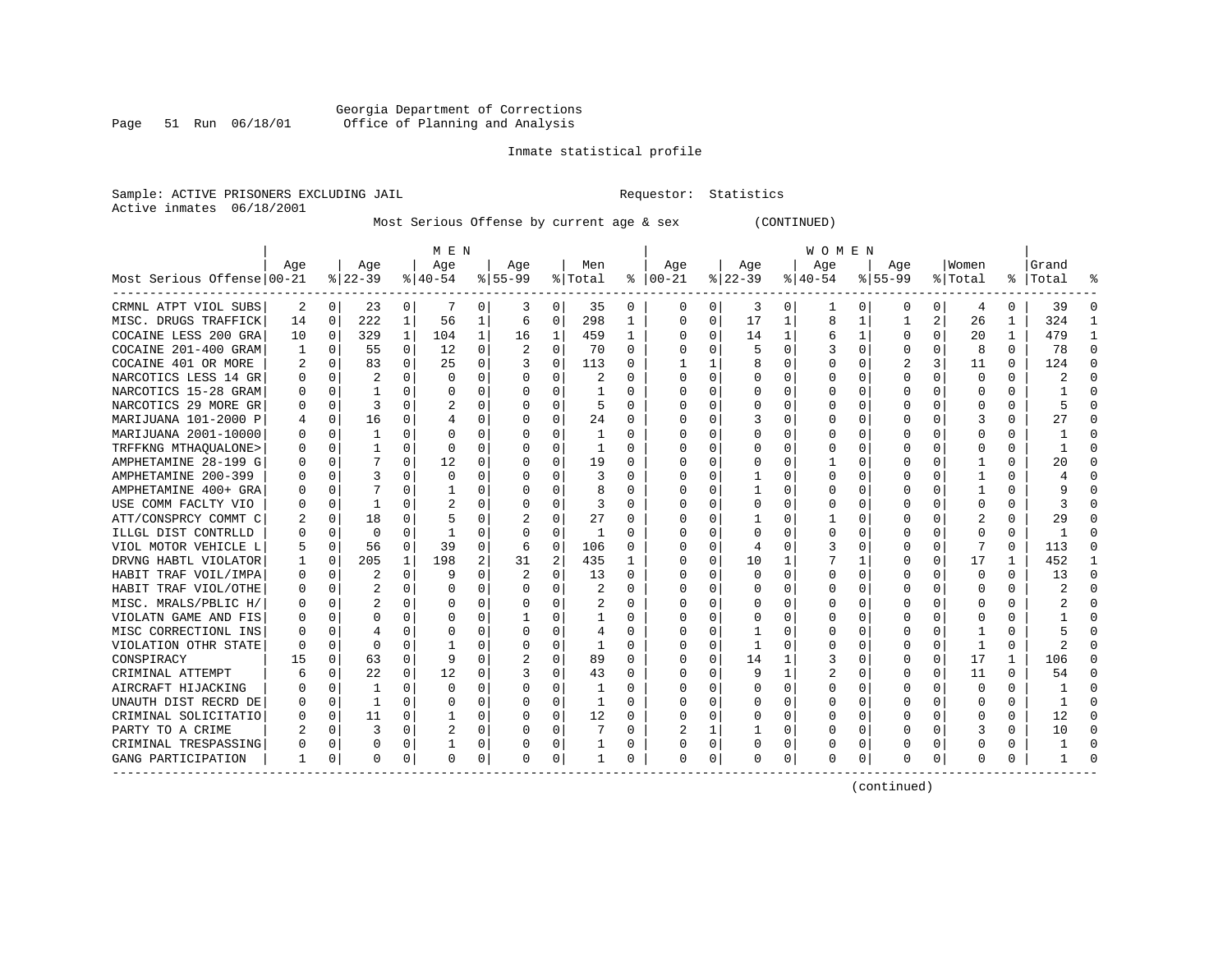|      |  |                 | Georgia Department of Corrections |                                 |  |  |
|------|--|-----------------|-----------------------------------|---------------------------------|--|--|
| Page |  | 52 Run 06/18/01 |                                   | Office of Planning and Analysis |  |  |

| Sample: ACTIVE PRISONERS EXCLUDING JAIL<br>06/18/2001<br>Active inmates |      |           | Requestor:                   | Statistics  |                                           |              |             |                     |             |          |             |
|-------------------------------------------------------------------------|------|-----------|------------------------------|-------------|-------------------------------------------|--------------|-------------|---------------------|-------------|----------|-------------|
|                                                                         |      |           |                              |             | Most Serious Offense by current age & sex |              | (CONTINUED) |                     |             |          |             |
|                                                                         | Age  | Age       | M E N<br>Age                 | Age         | Men                                       | Age          | Age         | <b>WOMEN</b><br>Age | Age         | Women    | Grand       |
| Most Serious Offense 00-21                                              |      | $8 22-39$ | $8140 - 54$                  | $8155 - 99$ | $\frac{8}{6}$<br>% Total                  | 00-21        | $ 22-39 $   | $8 40-54$           | $8155 - 99$ | % Total  | %   Total % |
| Total reported                                                          |      |           | 3725 100 26231 100 11107 100 |             | 1632 100 42695 100                        | 159 100      | 1776 100    | 730 100             | 66 100      | 2731 100 | 45426 100   |
| Percent reported                                                        | 99.7 | 99.9      | 99.8                         | 99.6        | 99.8                                      | 99.4         | 99.7        | 99.7                | 100.0       | 99.7     | 99.8        |
| NOT REPORTED                                                            | 12   | 38        | 17                           | 6           | 73                                        | $\mathbf{1}$ | 6           | $\overline{a}$      | $\Omega$    | 9        | 82          |
| Total                                                                   | 3737 | 26269     | 11124                        | 1638        | 42768                                     | 160          | 1782        | 732                 | 66          | 2740     | 45508       |